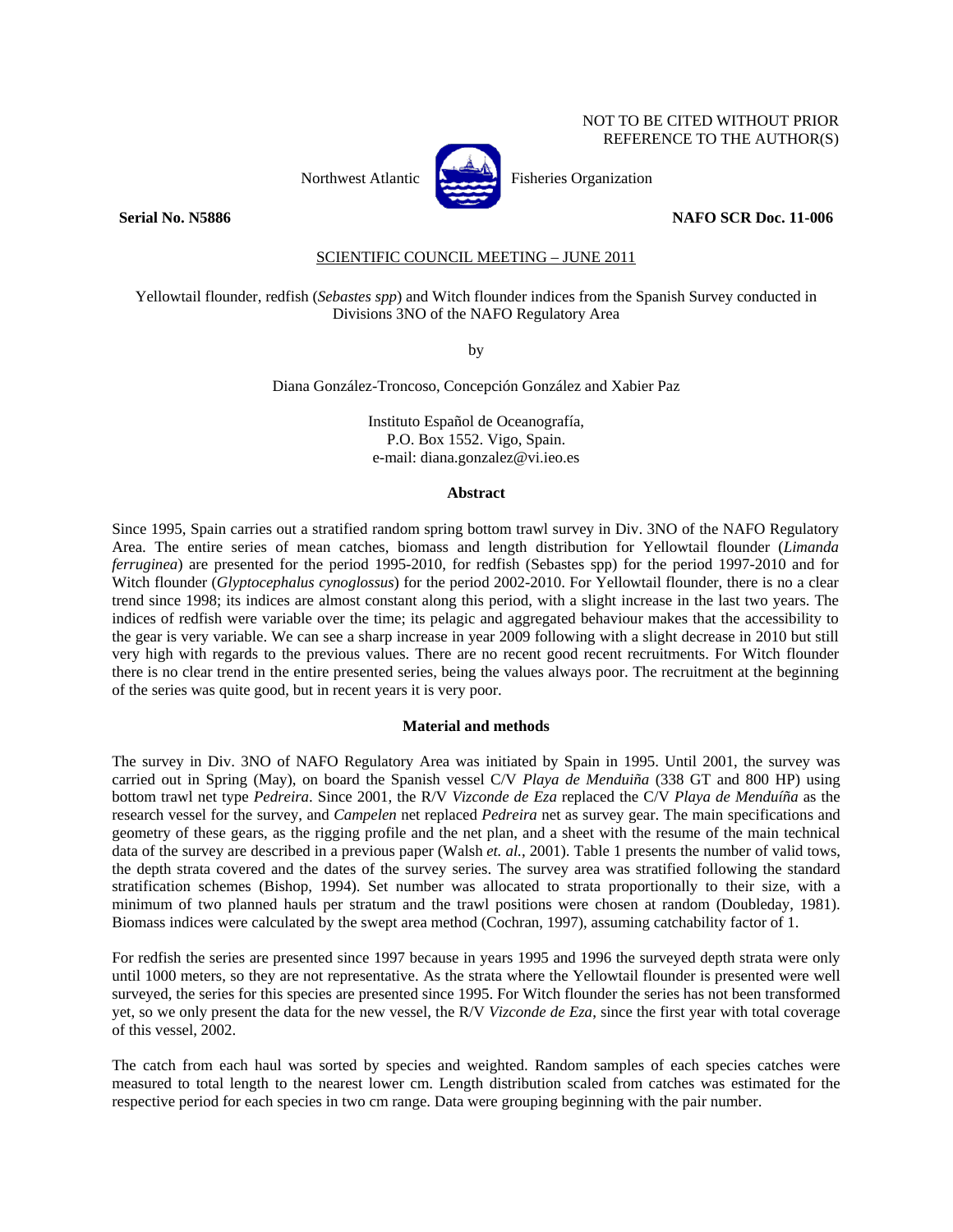For each species, the haul mean catch, with its variance, and the stratified mean catches by stratum and year, with the annual variance, are presented, transformed until 2000 and no-transformed in the period 2002-2010. In the year 2001, for Yellowtail flounder and redfish there are data transformed from the former vessel with original data from the new vessel. Besides this, the biomass per stratum and year, with the annual variance, are presented, as the stratified mean catches per haul length distribution. To more information about the calculation of these calibrated indices, see González Troncoso *et al.*, 2004 and Paz *et al.*, 2004.

## **Results**

# **Yellowtail flounder**

After a moratorium between 1994 and 1997, the Yellowtail flounder fishery is under TAC. According to the Report of NAFO Scientific Council Meeting, the stock size had a minimum in the mid 1990´s, but since 1994 has steadily increased and now it is estimated to be at a level well above that of the mid-1980s (NAFO, 2010).

### **Mean Catches and Biomass**

In Table 2 we present the haul mean catches by stratum for Yellowtail flounder, included swept area, number of hauls and SD. The stratified mean catches per tow by stratum and year and their SD are presented in Table 3 for this species.

The entire time series (1995-2010) of biomass by the swept area method and their SD estimates of Yellowtail flounder are presented in Table 4. The parameters *a* and *b* for the calculation of the length-weight relationship are presented in Table 5.

The Yellowtail flounder indices show no clear trend along the time (in the entire series). There was an increasing between 1995 and 1999 and since 2001 the indices are stabilised at a high level, with a slight increase in the last two years. (Figures 1 and 2).

## **Length Distribution**

The stratified mean catches per haul length distribution by sex and year, besides the sampled size and its catch, are presented in Table 6 and Figure 3 the period 1995-2010. The data have been grouped two by two**,** so we present the data every two cm. There is no presence of good recruitment in last years. In Figure 4, we can see the evolution of a modal value since the beginning of the series, but, although there is a presence of juveniles in the lengths, this presence is very low. In the length distribution it can be seen a small change of the adult segment for several years, with a mode in the last two years for males of 33 cm, only 2 cm more than in the five previous years, and a mode for females of 36 cm, only 1 cm more than in the two previous years. Despite that, there is a small proportion of individuals with lengths lower than 20 cm. This situation is possibly due to a high exploitation rate that compensates the growth.

### **Redfish**

There are two species of redfish that have been commercially fished in Div. 3NO; the deep-sea redfish (*Sebastes mentella*) and the Acadian redfish (*Sebastes fasciatus*). The external characteristics are very similar, making them difficult to distinguish, and as a consequence they are reported collectively as "redfish" in the commercial fishery statistics. Div. 3O has been under TAC regulation since 1974 and a minimum size limit of 22 cm since 1995, whereas catch was only regulated by mesh size in the NRA of Div. 3O. In September 2004, the Fisheries Commission adopted TAC regulation for redfish in Div. 3O, implementing a level of 20 000 t per year for 2005- 2008. This TAC applies to the entire area of Div. 3O. In 3N there is no TAC for this species, being the catch in the last years around 650 tons (NAFO, 2010).

# **Mean Catches and Biomass**

The redfish mean catches by stratum are presented in Table 7, included swept area, number of hauls and SD. Stratified mean catch per tow and its SD are presented in Table 8 and Figure 5. The entire time series (1997-2010)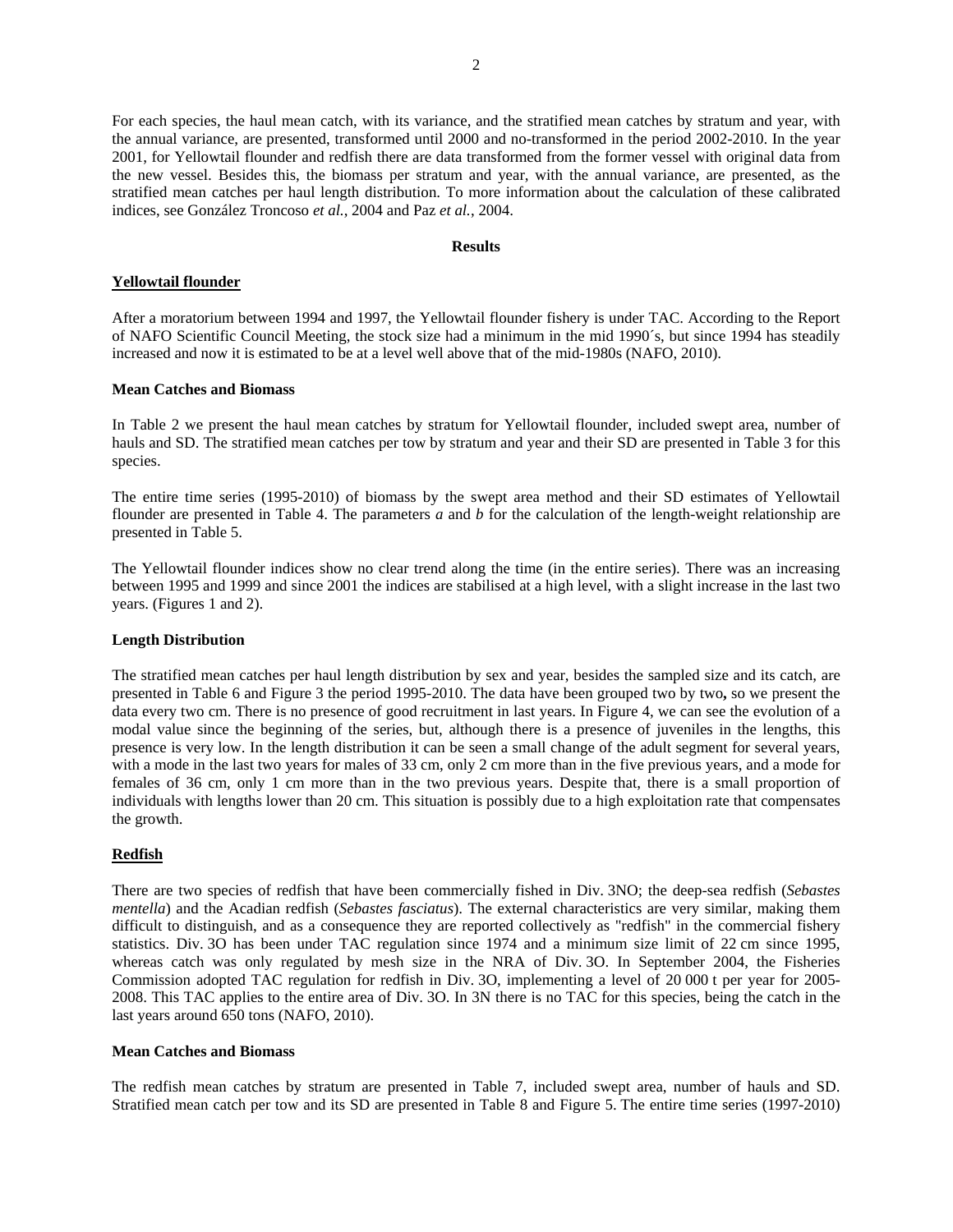of biomass and their SD estimates are presented in Table 9 and Figure 6. The length-weight relationship parameters *a* and *b* are presented in Table 11.

The redfish indices show a quick increase from 1997 to 2000 following by a deeper decrease until 2002, and started increasing since then up to the levels of the first years of the time series. But in 2009 a sharp increase was occurred, reaching almost 5 times the second value of the series, which happened in 2005 (Fig. 5 and 6). This was not due only for just a few hauls, because of the 43 hauls in which redfish was caught, in 11 of them the catch was more than 1 ton, and there were three hauls with more than 15 tons of catch. In 2010 there was a little decrease with regards to 2009, but the index is still very higher than in the rest of the series, being almost 3 times the value of 2005.

In table 10 there are presented the biomass and the mean catch per tow by Division, as the number of strata covered in each case, and the percentage of the biomass that the 3N has have over the total. We can see that in the 3N there is always more biomass than in the 3O, although that percentage is very spread over the time. In last years (since 2006), the main percentage of the biomass (always more than the 80%) was occurred in Division 3N. However, the mean catch per town is always higher in the Division 3O, and in 2010 this index was very high in 3O, almost four times the value of 2009, whereas the 3N mean catch per town was lower than last year.

### **Length Distribution**

In Table 12 is shown redfish number per tow by sex, besides the sampled size and its catch for the period 1997- 2010. In Figures 7 and 8 we can see the mean number per tow evolution along the years. Due to the large catch in years 2009 and 2010, in Figure 7 the y-axis upper limit was changed in the period 1997-2008 in order to see the length distribution, and the same data as in Figure 8 are presented in Figure 9 without the 2009 and 2010 data. The last good recruit was in 2004, and since then we can follow the cohort up to 2010. In recent years there is only a discrete presence of juveniles. In 2009 there is a clear mode in 18 cm that seems to be a consequence of the 2004 recruitment.

# **Witch flounder**

The stock mainly occurs in Div. 3O along the southwestern slopes of the Grand Bank but appear to move onto the shallow banks seasonally. It has been fished mainly in winter and springtime on spawning concentrations. Survey mean weights per tow in the Canadian spring series indicate no clear trend since 1990 and the stock remains at a low level compared with the 1980s. Recruitment (fish less than 20 cm) has been poor since 2002. Stock remains at a low level, and no directed fishing on this species was recommended by the Scientific Council (NAFO, 2010).

### **Mean Catches and Biomass**

The Witch flounder mean catches by stratum are presented in Table 13, included swept area, number of hauls and SD. Stratified mean catch per tow and its SD are presented in Table 14 and Figure 10. The entire time series (2002- 2010) of biomass and their SD estimates are presented in Table 15 and Figure 11. The length-weight relationship parameters *a* and *b* are presented in Table 16.

The Witch flounder indices show no clear trend along the period 2002-2010 (Fig. 10 and 11). Always through poor values, the highest value of the series occurred in 2004, following very close for the 2010 and the 2003 indices.

### **Length Distribution**

In Table 17 is shown Witch flounder number per tow by sex, besides the sampled size and its catch for the period 2002-2010. In Figures 12 and 13 we can see the mean number per tow evolution along the years. The best recruitments occurred in the period 2002-2005, and since 2008 they have been very poor. Some modes can be followed in Figure 13, probably due to the recruitments of the beginning of the series.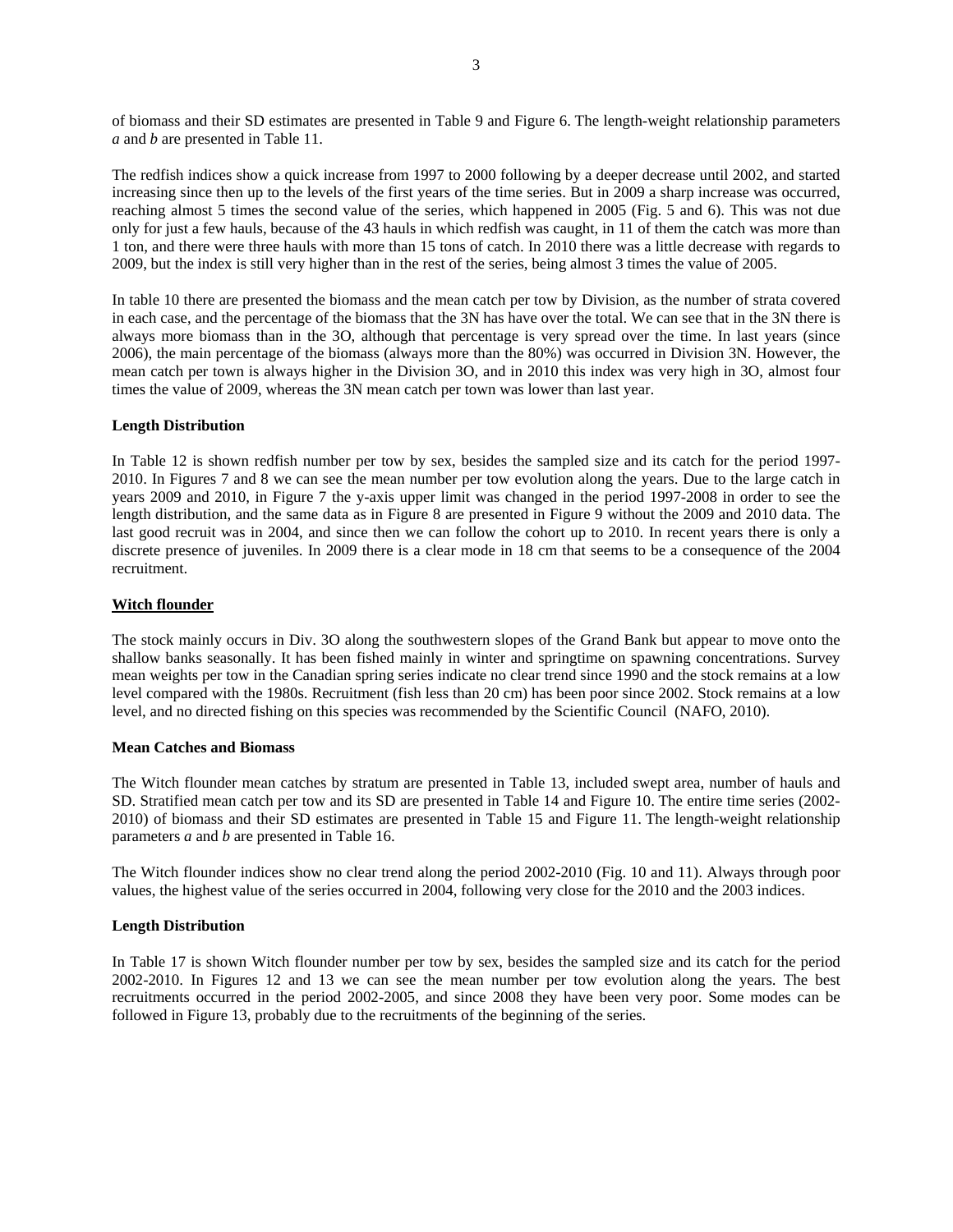#### **References**

Bishop, C A.. 1994. Revisions and additions to stratification schemes used during research vessel surveys in NAFO subareas 2 and 3*.* NAFO SCR Doc. 94/43, Serial nº N2413, 23 pp.

Cochran, W. G.. 1997. Sampling techniques. J. Wiley and Sons, N.Y., 428 pp.

- Doubleday, W. G.. 1981. Manual on groundfish surveys in the Northwest Atlantic. NAFO Sci. Coun. Studies, 2, 55.
- González Troncoso, D., X. Paz and C. González. 2004. Atlantic cod population indices obtained from the Spring surveys conducted by Spain in the NAFO Regulatory Area of Divisions 3NO, 1995-2003. NAFO SCR Doc. 04/12, Serial Number N4957, 21 pp.
- NAFO, 2006. Report of Scientific Council Meeting, 1-15 June 2006
- NAFO, 2010. Report of Scientific Council Meeting, 3-16 June 2010
- Paz, X., D. González Troncoso and E. Román. 2004. New time series for Yellowtail flounder from the comparative experience between the C/V *Playa de Menduíña* and the R/V *Vizconde de Eza* in the NAFO Regulatory Area of Divisions 3NO, 1995-2003. NAFO SCR Doc. 04/10, Serial Number N4955, 19 pp.
- Walsh, J.S., X. Paz and P. Durán. 2001. A preliminary investigation of the efficiency of Canadian and Spanish Survey bottom trawls on the Southern Bank. NAFO SCR Doc., 01/74, Serial nº N4453, 18 pp.

|                       |                       |            | Depth strata |                   |
|-----------------------|-----------------------|------------|--------------|-------------------|
| Year                  | Vessel                | Valid tows | covered (m)  | Dates             |
| 1995                  | C/V Playa de Menduíña | 77         | 42-684       | May 18-May 29     |
| 1996                  | C/V Playa de Menduíña | 112        | 41-1135      | May 07-May 24     |
| 1997                  | C/V Playa de Menduíña | 128        | 42-1263      | April 26-May 18   |
| 1998                  | C/V Playa de Menduíña | 124        | 42-1390      | May 06-May 26     |
| 1999                  | C/V Playa de Menduíña | 114        | 41-1381      | May 07-May 26     |
| 2000                  | C/V Playa de Menduíña | 118        | 42-1401      | May 07-May 28     |
| $2001$ <sup>(*)</sup> | R/V Vizconde de Eza   | 83         | 36-1156      | May 03-May 24     |
|                       | C/V Playa de Menduíña | 121        | 40-1500      | May 05-May 23     |
| 2002                  | R/V Vizconde de Eza   | 125        | 38-1540      | April 29-May 19   |
| 2003                  | R/V Vizconde de Eza   | 118        | 38-1666      | May 11-June 02    |
| 2004                  | R/V Vizconde de Eza   | 120        | 43-1539      | June 06–June 24   |
| 2005                  | R/V Vizconde de Eza   | 119        | 47-1485      | June 10–June 29   |
| 2005                  | R/V Vizconde de Eza   | 119        | 47-1485      | June 10–June 29   |
| 2006                  | R/V Vizconde de Eza   | 120        | 45-1480      | June 7-June 27    |
| 2007                  | R/V Vizconde de Eza   | 110        | 45-1374      | May 29-June 19    |
| 2008                  | R/V Vizconde de Eza   | 122        | 45-1374      | May 27-June 16    |
| 2009                  | R/V Vizconde de Eza   | 109        | 45-1374      | May $31$ -June 18 |
| 2010                  | R/V Vizconde de Eza   | 95         | 45-1374      | May $30$ -June 18 |

**TABLE 1.-** Spanish spring bottom trawl surveys on NAFO Div. 3NO: 1995-2010

 (\*) We took, for the calculation of the series, 83 hauls from the R/V *Vizconde de Eza* and 40 hauls from the C/V *Playa de Menduíña* (123 hauls in total)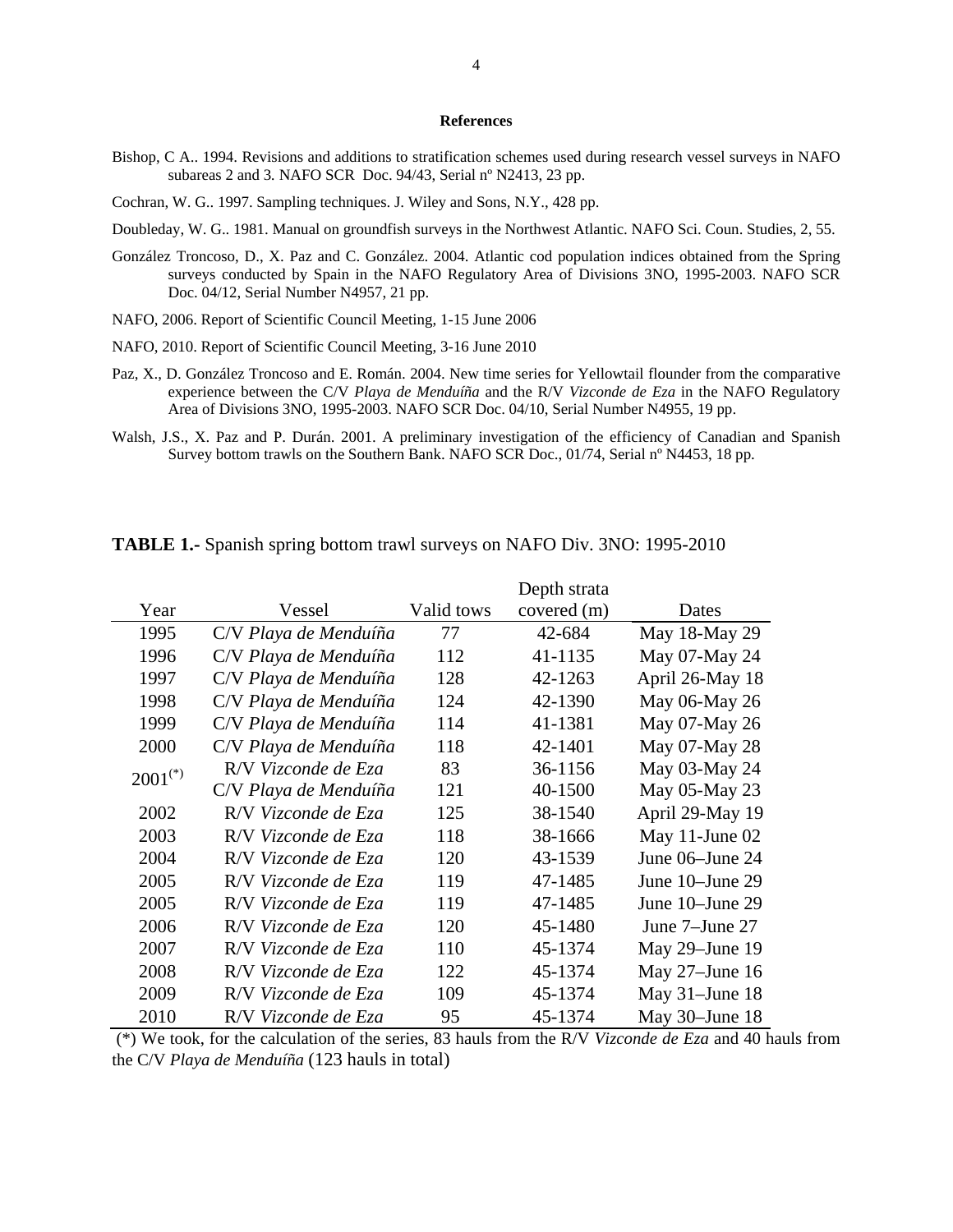**TABLE 2.-** Swept area, number of hauls and Yellowtail flounder mean catch (kg) and SD by stratum. Spanish Spring Surveys on NAFO Div. 3NO: 1995-2010. Swept area in square miles. n.s. means stratum not surveyed. 1995-2000 data are transformed C/V *Playa de Menduíña* data, and 2002-2010 data are original from R/V *Vizconde de Eza*. In 2001, there are data from the two vessels.

|         |        |                | 1995                    |        |        |                         | 1996                    |        |        |                  | 1997                    |                          |        |                  | 1998                    |        |        |                   | 1999          |          |
|---------|--------|----------------|-------------------------|--------|--------|-------------------------|-------------------------|--------|--------|------------------|-------------------------|--------------------------|--------|------------------|-------------------------|--------|--------|-------------------|---------------|----------|
|         | Swept  | Tow            | Y. flounder Y. flounder |        | Swept  | Tow                     | Y. flounder Y. flounder |        | Swept  | Tow              | Y. flounder Y. flounder |                          | Swept  | Tow              | Y. flounder Y. flounder |        | Swept  | Tow               | Y. flounder Y | flounder |
| Stratum | area   |                | number Mean catch       | SD     | area   | number Mean catch       |                         | SD.    | area   |                  | number Mean catch       | SD.                      | area   |                  | number Mean catch       | SD     | area   | number Mean catch |               | SD       |
| 353     | 0.0353 | 3              | 5.82                    | 4.105  | 0.0371 | 3                       | 74.88                   | 94.62  | 0.0480 | 4                | 12.55                   | 14.26                    | 0.0465 | $\overline{4}$   | 12.22                   | 20.16  | 0.0360 | 3                 | 150.18        | 182.44   |
| 354     | 0.0353 | 3              | 1.78                    | 3.089  | 0.0319 | 3                       | 1.11                    | 0.84   | 0.0233 | $\overline{c}$   | 1.41                    | 1.56                     | 0.0356 | 3                | 1.22                    | 0.24   | 0.0218 | $\overline{c}$    | 0.08          | 0.12     |
| 355     | n.s.   | n.s.           | n.s.                    | n.s.   | 0.0221 | $\overline{c}$          | 0.25                    | 0.35   | 0.0233 | $\mathbf{2}$     | 2.20                    | 0.31                     | 0.0221 | $\overline{2}$   | 0.13                    | 0.18   | 0.0229 | $\overline{c}$    | 0.00          | 0.00     |
| 356     | n.s.   | n.s.           | n.s.                    | n.s.   | 0.0203 | $\overline{c}$          | 0.00                    | 0.00   | 0.0225 | $\overline{c}$   | 0.32                    | 0.46                     | 0.0221 | $\overline{2}$   | 0.00                    | 0.00   | 0.0229 | $\overline{2}$    | 0.00          | 0.00     |
| 357     | 0.0109 | $\mathbf{1}$   | 0.00                    |        | 0.0218 | $\mathfrak{2}$          | 0.00                    | 0.00   | 0.0443 | 4                | 0.00                    | 0.00                     | 0.0240 | $\overline{2}$   | 0.00                    | 0.00   | 0.0236 | $\overline{2}$    | 0.00          | 0.00     |
| 358     | 0.0319 | 3              | 0.00                    | 0.000  | 0.0319 | 3                       | 0.13                    | 0.23   | 0.0563 | 5                | 0.02                    | 0.04                     | 0.0236 | 3                | 0.00                    | 0.00   | 0.0349 | 3                 | 0.00          | 0.00     |
| 359     | 0.0345 | 3              | 1.35                    | 2.336  | 0.0548 | 5                       | 0.92                    | 0.83   | 0.0690 | 6                | 0.08                    | 0.14                     | 0.0698 | 6                | 0.17                    | 0.22   | 0.0364 | 3                 | 0.34          | 0.47     |
| 360     | 0.3563 | 31             | 20.44                   | 40.707 | 0.3761 | 31                      | 142.09                  | 128.86 | 0.3754 | 32               | 80.92                   | 155.59                   | 0.2561 | 25               | 373.90                  | 629.84 | 0.2325 | 19                | 545.18        | 424.37   |
| 374     | 0.0225 | $\overline{c}$ | 0.00                    | 0.000  | 0.0233 | $\overline{c}$          | 0.00                    | 0.00   | 0.0353 | 3                | 0.00                    | 0.00                     | 0.0353 | 3                | 0.04                    | 0.02   | 0.0244 | 2                 | 74.16         | 103.18   |
| 375     | 0.0225 | 2              | 1.48                    | 1.875  | 0.0229 | 2                       | 41.40                   | 58.54  | 0.0116 | $\overline{1}$   | 0.20                    | ÷.                       | 0.0345 | 3                | 12.37                   | 21.37  | 0.0236 | $\overline{c}$    | 347.15        | 168.25   |
| 376     | 0.1729 | 15             | 35.06                   | 58.691 | 0.1650 | 14                      | 71.40                   | 86.94  | 0.1583 | 14               | 162.35                  | 179.83                   | 0.0930 | 10               | 279.27                  | 181.29 | 0.1219 | 10                | 551.60        | 165.61   |
| 377     | 0.0221 | $\mathbf{2}$   | 0.00                    | 0.000  | 0.0229 | $\overline{c}$          | 0.00                    | 0.00   | 0.0116 | $\mathbf{1}$     | 0.00                    | $\sim$                   | 0.0229 | 2                | 0.00                    | 0.00   | 0.0240 | $\overline{c}$    | 0.00          | 0.00     |
| 378     | 0.0435 | $\overline{4}$ | 0.00                    | 0.000  | 0.0330 | 3                       | 0.06                    | 0.10   | 0.0210 | 2                | 0.00                    | 0.00                     | 0.0120 | $\overline{2}$   | 0.00                    | 0.00   | 0.0229 | $\overline{c}$    | 0.00          | 0.00     |
| 379     | 0.0221 | $\mathbf{2}$   | 0.00                    | 0.000  | 0.0113 | 1                       | 0.00                    | ÷.     | 0.0206 | $\overline{c}$   | 0.00                    | 0.00                     | 0.0356 | 3                | 0.00                    | 0.00   | 0.0236 | $\overline{c}$    | 0.00          | 0.00     |
| 380     | n.s.   | n.s.           | n.s.                    | n.s.   | 0.0221 | $\overline{\mathbf{c}}$ | 0.00                    | 0.00   | 0.0210 | $\sqrt{2}$       | 0.00                    | 0.00                     | 0.0113 | $\overline{2}$   | 0.00                    | 0.00   | 0.0236 | $\overline{2}$    | 0.00          | 0.00     |
| 381     | n.s.   | n.s.           | n.s.                    | n.s.   | 0.0229 | $\mathfrak{2}$          | 0.00                    | 0.00   | 0.0221 | $\overline{c}$   | 0.00                    | 0.00                     | 0.0229 | $\overline{2}$   | 0.00                    | 0.00   | 0.0229 | $\overline{c}$    | 0.00          | 0.00     |
| 382     | n.s.   | n.s.           | n.s.                    | n.s.   | 0.0338 | 3                       | 0.00                    | 0.00   | 0.0461 | $\overline{4}$   | 0.00                    | 0.00                     | 0.0229 | 3                | 0.00                    | 0.00   | 0.0484 | 4                 | 0.00          | 0.00     |
| 721     | n.s.   | n.s.           | n.s.                    | n.s.   | 0.0214 | $\overline{\mathbf{c}}$ | 0.03                    | 0.05   | 0.0221 | $\overline{c}$   | 0.75                    | 1.06                     | 0.0203 | $\sqrt{2}$       | 0.00                    | 0.00   | 0.0244 | $\overline{2}$    | 0.00          | 0.00     |
| 722     | n.s.   | n.s.           | n.s.                    | n.s.   | 0.0206 | $\mathfrak{2}$          | 0.00                    | 0.00   | 0.0214 | 2                | 0.00                    | 0.00                     | 0.0101 | $\overline{2}$   | 0.00                    | 0.00   | 0.0229 | $\overline{2}$    | 0.00          | 0.00     |
| 723     | n.s.   | n.s.           | n.s.                    | n.s.   | 0.0109 |                         | 0.00                    | ÷.     | 0.0210 | $\boldsymbol{2}$ | 0.00                    | 0.00                     | 0.0233 | $\overline{2}$   | 0.00                    | 0.00   | 0.0229 | $\boldsymbol{2}$  | 0.00          | 0.00     |
| 724     | 0.0105 | -1             | 0.00                    | $\sim$ | 0.0203 | $\overline{\mathbf{c}}$ | 0.00                    | 0.00   | 0.0225 | $\overline{c}$   | 0.00                    | 0.00                     | 0.0206 | 2                | 0.00                    | 0.00   | 0.0225 | $\sqrt{2}$        | 0.00          | 0.00     |
| 725     | 0.0334 | 3              | 0.00                    | 0.000  | 0.0225 | $\mathbf{2}$            | 0.00                    | 0.00   | 0.0206 | $\overline{2}$   | 0.00                    | 0.00                     | 0.0086 |                  | 0.00                    |        | 0.0229 | $\overline{2}$    | 0.00          | 0.00     |
| 726     | 0.0214 | 2              | 0.00                    | 0.000  | 0.0218 | $\mathfrak{2}$          | 0.00                    | 0.00   | n.s.   | n.s.             | n.s.                    | n.s.                     | 0.0094 | $\overline{2}$   | 0.00                    | 0.00   | 0.0225 | $\overline{2}$    | 0.00          | 0.00     |
| 727     | n.s.   | n.s.           | n.s.                    | n.s.   | 0.0210 | 2                       | 0.00                    | 0.00   | 0.0094 | $\overline{1}$   | 0.00                    | $\sim$                   | 0.0233 | $\overline{c}$   | 0.00                    | 0.00   | 0.0236 | $\overline{2}$    | 0.00          | 0.00     |
| 728     | n.s.   | n.s.           | n.s.                    | n.s.   | 0.0218 | $\overline{c}$          | 0.00                    | 0.00   | 0.0214 | 2                | 0.00                    | 0.00                     | 0.0206 | $\overline{c}$   | 0.00                    | 0.00   | 0.0233 | $\overline{c}$    | 0.00          | 0.00     |
| 752     | n.s.   | n.s.           | n.s.                    | n.s.   | 0.0109 | 1                       | 0.00                    | $\sim$ | 0.0218 | $\overline{c}$   | 0.00                    | 0.00                     | 0.0229 | $\overline{2}$   | 0.00                    | 0.00   | 0.0233 | $\overline{c}$    | 0.00          | 0.00     |
| 753     | n.s.   | n.s.           | n.s.                    | n.s.   | 0.0199 | 2                       | 0.00                    | 0.00   | 0.0214 | 2                | 0.00                    | 0.00                     | 0.0218 | 2                | 0.00                    | 0.00   | 0.0229 | $\overline{2}$    | 0.00          | 0.00     |
| 754     | n.s.   | n.s.           | n.s.                    | n.s.   | n.s.   | n.s.                    | n.s.                    | n.s.   | 0.0330 | 3                | 0.00                    | 0.00                     | 0.0210 | $\overline{c}$   | 0.00                    | 0.00   | 0.0206 | 2                 | 0.00          | 0.00     |
| 755     | n.s.   | n.s.           | n.s.                    | n.s.   | n.s.   | n.s.                    | n.s.                    | n.s.   | n.s.   | n.s.             | n.s.                    | n.s.                     | 0.0206 | $\overline{c}$   | 0.00                    | 0.00   | 0.0311 | 3                 | 0.00          | 0.00     |
| 756     | n.s.   | n.s.           | n.s.                    | n.s.   | 0.0210 | $\overline{c}$          | 0.00                    | 0.00   | 0.0109 | -1               | 0.00                    | ÷.                       | 0.0225 | $\overline{2}$   | 0.00                    | 0.00   | 0.0225 | $\overline{2}$    | 0.00          | 0.00     |
| 757     | n.s.   | n.s.           | n.s.                    | n.s.   | 0.0188 | 2                       | 0.00                    | 0.00   | 0.0304 | 3                | 0.00                    | 0.00                     | 0.0206 | $\overline{2}$   | 0.00                    | 0.00   | 0.0233 | $\overline{c}$    | 0.00          | 0.00     |
| 758     | n.s.   | n.s.           | n.s.                    | n.s.   | n.s.   | n.s.                    | n.s.                    | n.s.   | 0.0214 | 2                | 0.00                    | 0.00                     | 0.0105 | 2                | 0.00                    | 0.00   | 0.0214 | $\overline{2}$    | 0.00          | 0.00     |
| 759     | n.s.   | n.s.           | n.s.                    | n.s.   | n.s.   | n.s.                    | n.s.                    | n.s.   | n.s.   | n.s.             | n.s.                    | n.s.                     | 0.0214 | $\overline{2}$   | 0.00                    | 0.00   | 0.0218 | $\overline{2}$    | 0.00          | 0.00     |
| 760     | n.s.   | n.s.           | n.s.                    | n.s.   | 0.0210 | $\overline{c}$          | 0.00                    | 0.00   | 0.0105 |                  | 0.00                    | $\overline{\phantom{a}}$ | 0.0214 | $\boldsymbol{2}$ | 0.00                    | 0.00   | 0.0225 | $\overline{2}$    | 0.00          | 0.00     |
| 761     | n.s.   | n.s.           | n.s.                    | n.s.   | 0.0199 | 2                       | 0.00                    | 0.00   | 0.0315 | 3                | 0.00                    | 0.00                     | 0.0206 | 2                | 0.00                    | 0.00   | 0.0210 | $\overline{2}$    | 0.00          | 0.00     |
| 762     | n.s.   | n.s.           | n.s.                    | n.s.   | n.s.   | n.s.                    | n.s.                    | n.s.   | 0.0308 | 3                | 0.00                    | 0.00                     | 0.0094 | $\overline{2}$   | 0.00                    | 0.00   | 0.0210 | $\overline{2}$    | 0.00          | 0.00     |
| 763     | n.s.   | n.s.           | n.s.                    | n.s.   | n.s.   | n.s.                    | n.s.                    | n.s.   | n.s.   | n.s.             | n.s.                    | n.s.                     | 0.0218 | $\overline{2}$   | 0.00                    | 0.00   | 0.0311 | 3                 | 0.00          | 0.00     |
| 764     | n.s.   | n.s.           | n.s.                    | n.s.   | 0.0210 | 2                       | 0.00                    | 0.00   | 0.0206 | 2                | 0.00                    | 0.00                     | 0.0218 | $\overline{2}$   | 0.00                    | 0.00   | 0.0225 | $\overline{2}$    | 0.00          | 0.00     |
| 765     | n.s.   | n.s.           | n.s.                    | n.s.   | 0.0199 | 2                       | 0.00                    | 0.00   | 0.0206 | 2                | 0.00                    | 0.00                     | 0.0098 | $\overline{c}$   | 0.00                    | 0.00   | 0.0221 | $\overline{c}$    | 0.00          | 0.00     |
| 766     | n.s.   | n.s.           | n.s.                    | n.s.   | n.s.   | n.s.                    | n.s.                    | n.s.   | 0.0308 | 3                | 0.00                    | 0.00                     | 0.0191 | $\overline{c}$   | 0.00                    | 0.00   | 0.0218 | $\overline{2}$    | 0.00          | 0.00     |
| 767     | n.s.   | n.s.           | n.s.                    | n.s.   | n.s.   | n.s.                    | n.s.                    | n.s.   | n.s.   | n.s.             | n.s.                    | n.s.                     | 0.0109 | $\overline{2}$   | 0.00                    | 0.00   | 0.0214 |                   | 0.00          | 0.00     |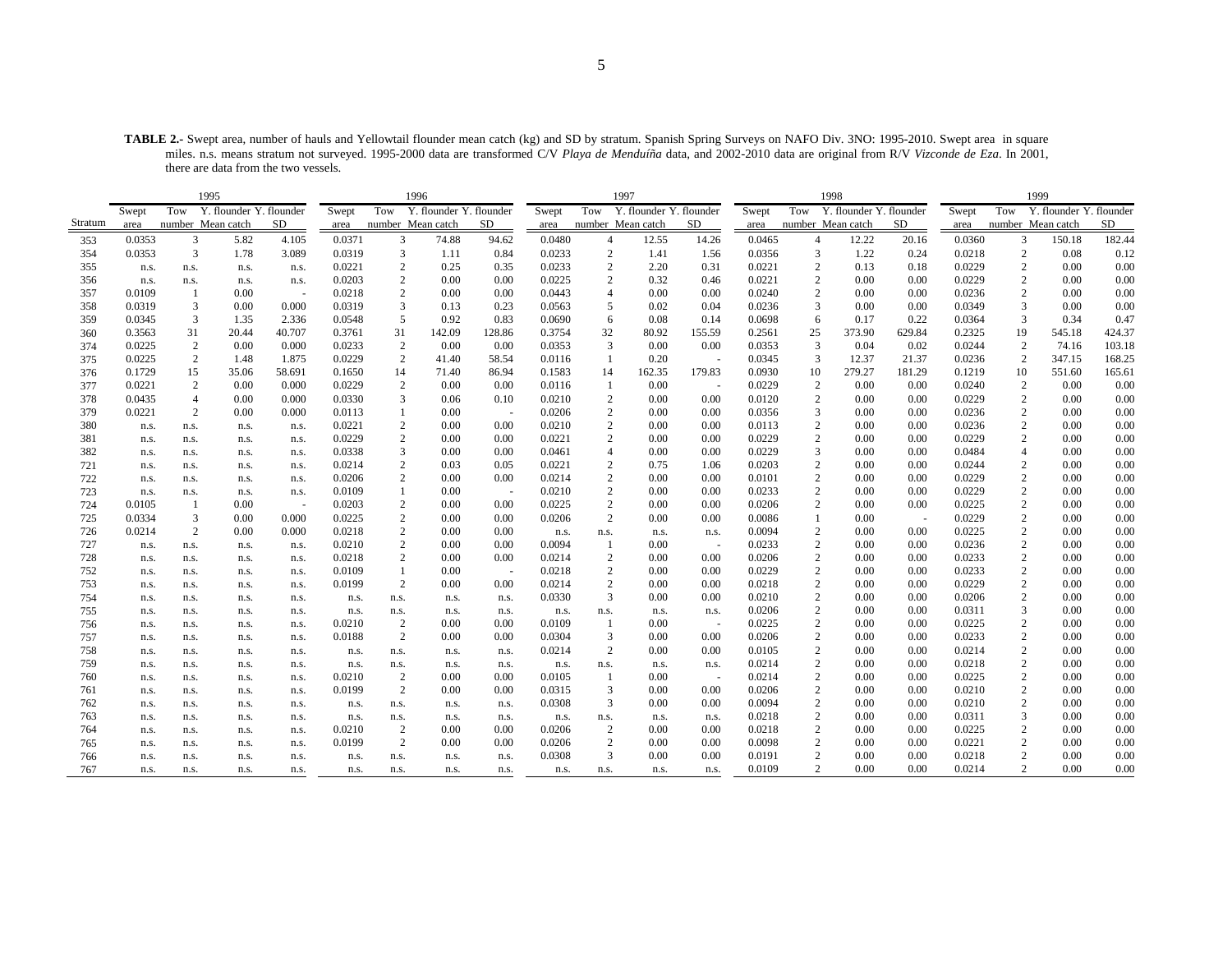**TABLE 2 (cont.).-** Swept area, number of hauls and Yellowtail flounder mean catch (kg) and SD by stratum. Spanish Spring Surveys on NAFO Div. 3NO: 1995-2010. Swept area in square miles. n.s. means stratum not surveyed. 1995-2000 data are transformed C/V *Playa de Menduíña* data, and 2002-2010 data are original from R/V *Vizconde de Eza*. In 2001, there are data from the two vessels.

|         |        |                | 2000                    |        |        |                | 2001                    |           |        |                | 2002                    |         |        |        | 2003                    |             |
|---------|--------|----------------|-------------------------|--------|--------|----------------|-------------------------|-----------|--------|----------------|-------------------------|---------|--------|--------|-------------------------|-------------|
|         | Swept  | Tow            | Y. flounder Y. flounder |        | Swept  | Tow            | Y. flounder Y. flounder |           | Swept  | Tow            | Y. flounder Y. flounder |         | Swept  | Tow    | Y. flounder             | Y. flounder |
| Stratum | area   | number         | Mean catch              | SD     | area   | number         | Mean catch              | <b>SD</b> | area   | number         | Mean catch              | SD      | area   | number | Mean catch              | SD          |
| 353     | 0.0356 | 3              | 67.87                   | 91.37  | 0.0341 | 3              | 61.42                   | 102.797   | 0.0476 | $\overline{4}$ | 75.13                   | 88.259  | 0.0334 |        | 3<br>11.15              | 19.307      |
| 354     | 0.0356 |                | 3<br>1.79               | 1.93   | 0.0338 | 3              | 0.34                    | 0.322     | 0.0356 | 3              | 0.17                    | 0.289   | 0.0338 |        | 3<br>0.00               | 0.000       |
| 355     | 0.0233 | $\overline{2}$ | 0.00                    | 0.00   | 0.0240 | 2              | 0.00                    | 0.000     | 0.0236 | $\overline{2}$ | 0.00                    | 0.000   | 0.0229 |        | $\overline{c}$<br>0.00  | 0.000       |
| 356     | 0.0225 | $\overline{c}$ | 0.00                    | 0.00   | 0.0240 | 2              | 0.01                    | 0.007     | 0.0233 | $\overline{2}$ | 0.00                    | 0.000   | 0.0225 |        | $\overline{c}$<br>0.00  | 0.000       |
| 357     | 0.0124 |                | 0.00                    |        | 0.0244 | $\overline{2}$ | 0.00                    | 0.000     | 0.0240 | 2              | 0.00                    | 0.000   | 0.0229 |        | 0.00<br>2               | 0.000       |
| 358     | 0.0341 | 3              | 0.00                    | 0.00   | 0.0345 | 3              | 0.00                    | 0.000     | 0.0345 | 3              | 0.00                    | 0.000   | 0.0338 |        | 3<br>0.00               | 0.000       |
| 359     | 0.0469 | $\overline{4}$ | 2.36                    | 2.93   | 0.0803 | $\overline{7}$ | 1.42                    | 2.836     | 0.0686 | 6              | 0.11                    | 0.261   | 0.0791 |        | $\overline{7}$<br>0.00  | 0.000       |
| 360     | 0.2396 | 20             | 391.18                  | 331.64 | 0.2423 | 20             | 536.80                  | 488.657   | 0.2865 | 25             | 340.23                  | 356.687 | 0.2254 | 20     | 360.55                  | 298.992     |
| 374     | 0.0240 | $\overline{c}$ | 20.47                   | 23.55  | 0.0240 | $\overline{c}$ | 238.75                  | 111.369   | 0.0345 | 3              | 32.04                   | 52.542  | 0.0225 |        | $\overline{2}$<br>16.13 | 8.238       |
| 375     | 0.0244 | 2              | 153.36                  | 2.06   | 0.0338 | $\overline{3}$ | 100.33                  | 68.319    | 0.0353 | 3              | 48.61                   | 68.927  | 0.0330 |        | 3<br>28.45              | 35.557      |
| 376     | 0.1200 | 10             | 435.27                  | 236.60 | 0.1155 | 10             | 443.12                  | 196.619   | 0.1140 | 10             | 533.62                  | 416.745 | 0.1125 |        | 10<br>391.60            | 257.289     |
| 377     | 0.0229 | $\overline{c}$ | 0.05                    | 0.06   | 0.0229 | $\overline{2}$ | 0.00                    | 0.000     | 0.0229 | $\overline{2}$ | 0.00                    | 0.000   | 0.0225 |        | $\sqrt{2}$<br>0.70      | 0.990       |
| 378     | 0.0233 | $\mathbf{2}$   | 0.00                    | 0.00   | 0.0236 | $\overline{2}$ | 0.00                    | 0.000     | 0.0233 |                | 0.00                    | 0.000   | 0.0225 |        | $\overline{c}$<br>0.00  | 0.000       |
| 379     | 0.0225 | $\overline{c}$ | 0.00                    | 0.00   | 0.0229 | 2              | 0.00                    | 0.000     | 0.0229 | $\overline{2}$ | 0.00                    | 0.000   | 0.0229 |        | $\overline{c}$<br>0.00  | 0.000       |
| 380     | 0.0236 | $\overline{c}$ | 0.00                    | 0.00   | 0.0206 | $\overline{c}$ | 0.00                    | 0.000     | 0.0225 | $\overline{2}$ | 0.00                    | 0.000   | 0.0229 |        | $\sqrt{2}$<br>0.00      | 0.000       |
| 381     | 0.0236 | $\overline{c}$ | 0.00                    | 0.00   | 0.0236 | $\overline{2}$ | 0.00                    | 0.000     | 0.0229 |                | 0.00                    | 0.000   | 0.0229 |        | $\overline{c}$<br>0.00  | 0.000       |
| 382     | 0.0499 | $\overline{4}$ | 0.00                    | 0.00   | 0.0469 | $\overline{4}$ | 0.02                    | 0.030     | 0.0341 | 3              | 0.00                    | 0.000   | 0.0454 |        | $\overline{4}$<br>0.00  | 0.000       |
| 721     | 0.0236 | $\overline{c}$ | 0.00                    | 0.00   | 0.0248 | $\overline{2}$ | 0.00                    | 0.000     | 0.0233 |                | 0.00                    | 0.000   | 0.0225 |        | $\overline{c}$<br>0.00  | 0.000       |
| 722     | 0.0218 | $\overline{c}$ | 0.00                    | 0.00   | 0.0233 | $\overline{2}$ | 0.00                    | 0.000     | 0.0236 | $\mathcal{D}$  | 0.00                    | 0.000   | 0.0221 |        | $\overline{c}$<br>0.00  | 0.000       |
| 723     | 0.0248 | $\overline{c}$ | 0.00                    | 0.00   | 0.0240 | $\overline{2}$ | 0.00                    | 0.000     | 0.0233 | $\overline{2}$ | 0.00                    | 0.000   | 0.0229 |        | $\overline{c}$<br>0.00  | 0.000       |
| 724     | 0.0233 | $\overline{c}$ | 0.00                    | 0.00   | 0.0353 | $\overline{3}$ | 0.00                    | 0.000     | 0.0225 |                | 0.00                    | 0.000   | 0.0225 |        | $\mathbf{2}$<br>0.52    | 0.735       |
| 725     | 0.0210 | 2              | 0.00                    | 0.00   | 0.0116 | 2              | 0.00                    | 0.000     | 0.0225 | $\mathcal{D}$  | 0.00                    | 0.000   | 0.0229 |        | $\overline{c}$<br>0.00  | 0.000       |
| 726     | 0.0221 | $\overline{c}$ | 0.00                    | 0.00   | 0.0116 | $\overline{2}$ | 0.00                    | 0.000     | 0.0214 |                | 0.00                    | 0.000   | 0.0225 |        | $\mathbf{2}$<br>0.00    | 0.000       |
| 727     | 0.0210 | $\overline{c}$ | 0.00                    | 0.00   | 0.0225 | $\overline{c}$ | 0.00                    | 0.000     | 0.0233 |                | 0.00                    | 0.000   | 0.0218 |        | $\overline{c}$<br>0.00  | 0.000       |
| 728     | 0.0210 | $\overline{c}$ | 0.00                    | 0.00   | 0.0229 | $\overline{2}$ | 0.00                    | 0.000     | 0.0229 | $\mathcal{D}$  | 0.00                    | 0.000   | 0.0225 |        | $\overline{c}$<br>0.00  | 0.000       |
| 752     | 0.0206 | $\mathfrak{2}$ | 0.00                    | 0.00   | 0.0210 | $\overline{2}$ | 0.06                    | 0.083     | 0.0116 |                | 0.00                    | $\sim$  | 0.0229 |        | $\overline{c}$<br>0.00  | 0.000       |
| 753     | 0.0218 | $\overline{c}$ | 0.00                    | 0.00   | 0.0214 | $\overline{c}$ | 0.00                    | 0.000     | 0.0229 |                | 0.00                    | 0.000   | 0.0229 |        | $\sqrt{2}$<br>0.00      | 0.000       |
| 754     | 0.0195 | $\overline{c}$ | 0.00                    | 0.00   | 0.0195 | $\overline{c}$ | 0.00                    | 0.000     | 0.0341 |                | 0.00                    | 0.000   | 0.0218 |        | $\overline{c}$<br>0.00  | 0.000       |
| 755     | 0.0431 | $\overline{4}$ | 0.00                    | 0.00   | 0.0416 | $\overline{4}$ | 0.00                    | 0.000     | 0.0338 |                | 0.00                    | 0.000   | 0.0221 |        | $\overline{c}$<br>0.00  | 0.000       |
| 756     | 0.0203 | $\overline{c}$ | 0.00                    | 0.00   | 0.0113 | $\overline{2}$ | 0.00                    | 0.000     | 0.0229 |                | 0.00                    | 0.000   | 0.0221 |        | $\overline{c}$<br>0.00  | 0.000       |
| 757     | 0.0214 | 2              | 0.00                    | 0.00   | 0.0233 | $\overline{2}$ | 0.00                    | 0.000     | 0.0225 | $\overline{2}$ | 0.00                    | 0.000   | 0.0221 |        | 2<br>0.00               | 0.000       |
| 758     | 0.0210 | $\overline{c}$ | 0.00                    | 0.00   | 0.0218 | $\overline{2}$ | 0.00                    | 0.000     | 0.0225 | $\overline{2}$ | 0.00                    | 0.000   | 0.0221 |        | $\overline{c}$<br>0.00  | 0.000       |
| 759     | 0.0210 | $\mathfrak{2}$ | 0.00                    | 0.00   | 0.0221 | $\overline{2}$ | 0.00                    | 0.000     | 0.0225 | $\overline{2}$ | 0.00                    | 0.000   | 0.0113 |        | 0.00                    |             |
| 760     | 0.0210 | $\overline{c}$ | 0.00                    | 0.00   | 0.0229 | $\overline{2}$ | 0.00                    | 0.000     | 0.0229 | $\overline{2}$ | 0.00                    | 0.000   | 0.0218 |        | $\mathbf{2}$<br>0.00    | 0.000       |
| 761     | 0.0221 | $\mathbf{2}$   | 0.00                    | 0.00   | 0.0225 | $\overline{2}$ | 0.00                    | 0.000     | 0.0225 | $\overline{2}$ | 0.00                    | 0.000   | 0.0225 |        | $\mathbf{2}$<br>0.00    | 0.000       |
| 762     | 0.0203 | $\overline{c}$ | 0.00                    | 0.00   | 0.0116 | $\overline{2}$ | 0.00                    | 0.000     | 0.0225 | $\overline{2}$ | 0.00                    | 0.000   | 0.0225 |        | 0.00<br>$\overline{c}$  | 0.000       |
| 763     | 0.0416 | $\overline{4}$ | 0.00                    | 0.00   | 0.0330 | $\mathcal{E}$  | 0.00                    | 0.000     | 0.0225 | $\overline{2}$ | 0.00                    | 0.000   | 0.0311 |        | 3<br>0.00               | 0.000       |
| 764     | 0.0218 | $\overline{c}$ | 0.00                    | 0.00   | 0.0240 | $\overline{c}$ | 0.00                    | 0.000     | 0.0236 | $\overline{2}$ | 0.00                    | 0.000   | 0.0221 |        | 2<br>0.00               | 0.000       |
| 765     | 0.0203 | $\overline{c}$ | 0.00                    | 0.00   | 0.0113 | $\overline{2}$ | 0.00                    | 0.000     | 0.0236 | $\overline{2}$ | 0.00                    | 0.000   | 0.0113 |        | 0.00                    |             |
| 766     | 0.0214 | $\overline{c}$ | 0.00                    | 0.00   | 0.0203 | $\overline{2}$ | 0.00                    | 0.000     | 0.0233 |                | 0.00                    | 0.000   | 0.0225 |        | $\sqrt{2}$<br>0.00      | 0.000       |
| 767     | 0.0210 |                | $\overline{2}$<br>0.00  | 0.00   | 0.0218 | $\overline{2}$ | 0.00                    | 0.000     | 0.0225 | 2              | 0.00                    | 0.000   | 0.0229 |        | 2<br>0.00               | 0.000       |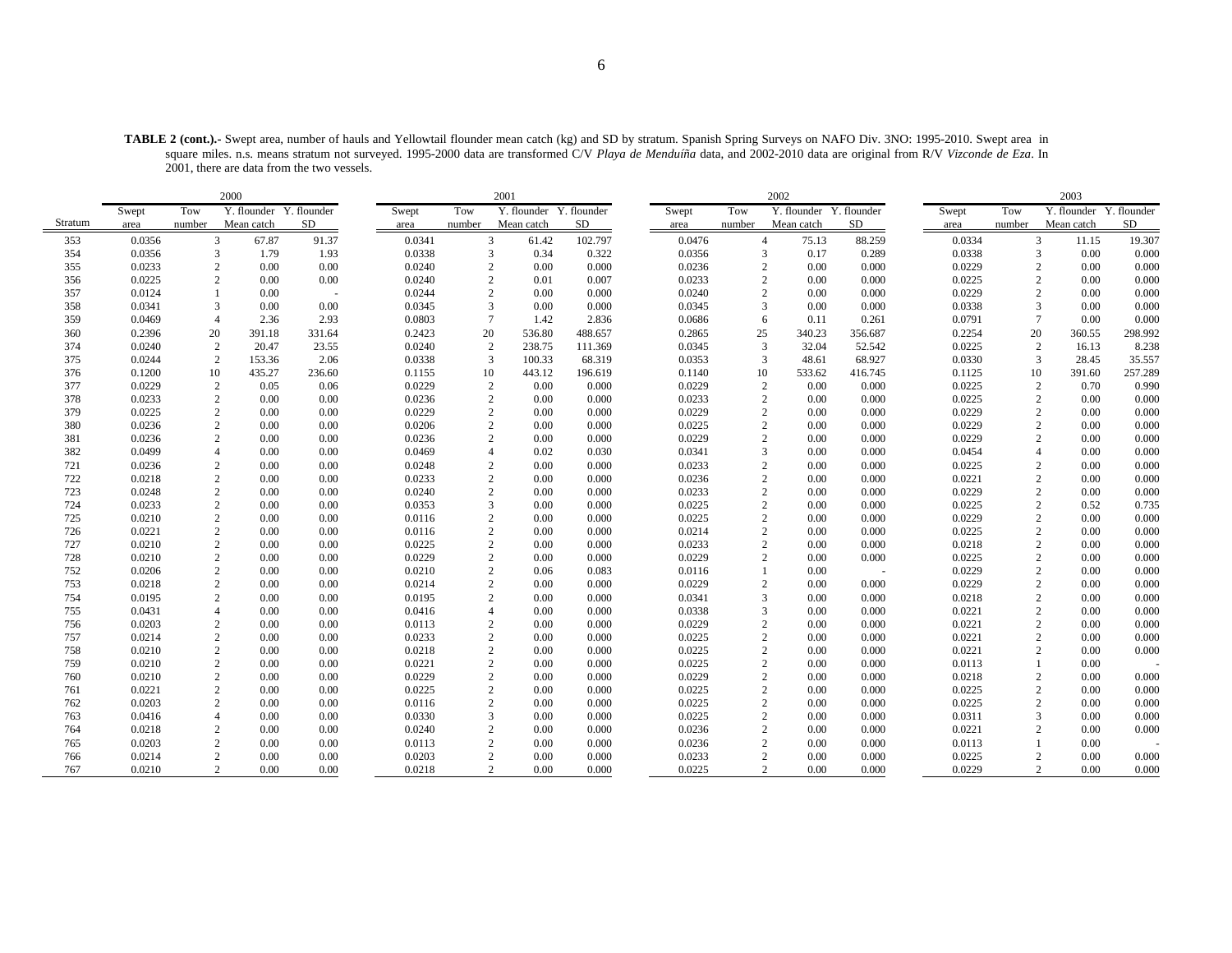**TABLE 2 (cont.).-** Swept area, number of hauls and Yellowtail flounder mean catch (kg) and SD by stratum. Spanish Spring Surveys on NAFO Div. 3NO: 1995-2010. Swept area in square miles. n.s. means stratum not surveyed. 1995-2000 data are transformed C/V *Playa de Menduíña* data, and 2002-2010 data are original from R/V *Vizconde de Eza*. In 2001, there are data from the two vessels.

|            |                  |                                  | 2004         |                |                  |                | 2005         |                 |                  |                                  | 2006         |                |                  |                                  | 2007         |                |
|------------|------------------|----------------------------------|--------------|----------------|------------------|----------------|--------------|-----------------|------------------|----------------------------------|--------------|----------------|------------------|----------------------------------|--------------|----------------|
|            | Swept            | Tow                              | Y. flounder  | Y. flounder    | Swept            | Tow            | Y. flounder  | Y. flounder     | Swept            | Tow                              | Y. flounder  | Y. flounder    | Swept            | Tow                              | Y. flounder  | Y. flounder    |
| Stratum    | area             | number                           | Mean catch   | <b>SD</b>      | area             | number         | Mean catch   | <b>SD</b>       | area             | number                           | Mean catch   | <b>SD</b>      | area             | number                           | Mean catch   | <b>SD</b>      |
| 353        | 0.0338           | 3                                | 8.79         | 14.005         | 0.0353           | 3              | 58.83        | 99.610          | 0.0371           | 3                                | 71.98        | 122.954        | 0.0364           | 3                                | 0.64         | 0.172          |
| 354        | 0.0345           | 3                                | 0.62         | 1.065          | 0.0353           | 3              | 0.21         | 0.188           | 0.0364           | 3                                | 0.21         | 0.371          | 0.0364           | 3                                | 0.16         | 0.283          |
| 355        | 0.0229           | $\overline{c}$                   | 0.00         | 0.000          | 0.0225           | $\overline{c}$ | 0.00         | 0.000           | 0.0248           | $\overline{2}$                   | 0.00         | 0.000          | 0.0240           | $\overline{c}$                   | 0.00         | 0.000          |
| 356        | 0.0221           | $\overline{2}$                   | 0.00         | 0.000          | 0.0233           | $\overline{2}$ | 0.00         | 0.000           | 0.0240           | $\overline{2}$                   | 0.00         | 0.000          | 0.0240           | $\overline{c}$                   | 0.00         | 0.000          |
| 357        | 0.0229           | $\overline{c}$                   | 0.00         | 0.000          | 0.0233           | $\overline{2}$ | 0.00         | 0.000           | 0.0244           | $\overline{2}$                   | 0.00         | 0.000          | 0.0360           | 3                                | 0.00         | 0.000          |
| 358        | 0.0330           | 3                                | 0.26         | 0.442          | 0.0349           | 3              | 0.00         | 0.000           | 0.0349           | 3                                | 0.00         | 0.000          | 0.0368           | 3                                | 0.00         | 0.000          |
| 359        | 0.0791           | 7                                | 25.01        | 38.371         | 0.0814           | $\overline{7}$ | 99.52        | 142.727         | 0.0975           | 8                                | 169.33       | 359.779        | 0.0855           | $\overline{7}$                   | 102.63       | 116.690        |
| 360        | 0.2310           | 20                               | 403.19       | 333.463        | 0.2325           | 20             | 342.14       | 223.566         | 0.2340           | 19                               | 361.02       | 266.205        | 0.2378           | 20                               | 349.70       | 307.902        |
| 374        | 0.0233           | $\overline{2}$                   | 193.46       | 225.058        | 0.0229           | $\overline{2}$ | 300.46       | 128.092         | 0.0236           | $\overline{2}$                   | 610.03       | 73.518         | 0.0240           | $\overline{c}$                   | 1057.60      | 455.094        |
| 375        | 0.0338           | 3                                | 543.04       | 155.015        | 0.0349           | 3              | 288.64       | 138.290         | 0.0364           | 3                                | 287.65       | 109.715        | 0.0364           | 3                                | 145.73       | 86.977         |
| 376        | 0.1166           | 10                               | 481.06       | 140.810        | 0.1174           | 10             | 500.53       | 238.908         | 0.1219           | 10                               | 489.81       | 231.495        | 0.1185           | 10                               | 460.24       | 203.990        |
| 377        | 0.0218           | $\overline{2}$                   | 0.00         | 0.000          | 0.0233           | $\overline{2}$ | 42.84        | 60.518          | 0.0236           | $\overline{2}$                   | 6.09         | 8.605          | 0.0240           | $\overline{c}$                   | 165.35       | 233.840        |
| 378        | 0.0225           | $\overline{c}$                   | 0.00         | 0.000          | 0.0225           | $\overline{2}$ | 0.00         | 0.000           | 0.0240           | $\overline{2}$                   | 0.00         | 0.000          | 0.0233           | $\overline{2}$                   | 0.00         | 0.000          |
| 379        | 0.0124           |                                  | 0.00         | $\sim$         | 0.0236           | $\overline{c}$ | 0.00         | 0.000           | 0.0236           | $\overline{2}$                   | 0.00         | 0.000          | 0.0240           | $\overline{c}$                   | 0.00         | 0.000          |
| 380        | 0.0221           | $\overline{2}$                   | 0.00         | 0.000          | 0.0229           | $\overline{c}$ | 0.00         | 0.000           | 0.0229           | $\overline{2}$                   | 0.00         | 0.000          | 0.0240           | $\overline{2}$                   | 0.00         | 0.000          |
| 381        | 0.0225           | $\mathfrak{D}$                   | 0.00         | 0.000          | 0.0233           | $\overline{c}$ | 0.00         | 0.000           | 0.0229           | $\overline{2}$                   | 0.00         | 0.000          | 0.0240           | $\overline{2}$                   | 0.00         | 0.000          |
| 382        | 0.0461           | 4                                | 0.00         | 0.000          | 0.0458           | $\overline{A}$ | 0.00         | 0.000           | 0.0469           | $\overline{\mathcal{L}}$         | 0.00         | 0.000          | 0.0484           | $\overline{A}$                   | 0.00         | 0.000          |
| 721        | 0.0221           | $\overline{2}$                   | 0.00         | 0.000          | 0.0229           | $\overline{c}$ | 0.00         | 0.000           | 0.0236           | $\overline{2}$                   | 0.00         | 0.000          | 0.0116           |                                  | 0.00         |                |
| 722        | 0.0218           | $\overline{c}$                   | 0.00         | 0.000          | 0.0233           | $\overline{c}$ | 0.00         | 0.000           | 0.0240           | $\overline{2}$                   | 0.00         | 0.000          | 0.0225           | $\overline{2}$                   | 0.00         | 0.000          |
| 723        | 0.0229           | $\overline{2}$                   | 0.00         | 0.000          | 0.0233           | $\overline{2}$ | 0.00         | 0.000           | 0.0236           | $\overline{2}$                   | 0.18         | 0.247          | 0.0240           | $\overline{2}$                   | 0.00         | 0.000          |
| 724        | 0.0214           | $\overline{2}$                   | 0.00         | 0.000          | 0.0225           | $\overline{2}$ | 0.00         | 0.000           | 0.0233           | $\overline{2}$<br>$\overline{2}$ | 0.00         | 0.000          | 0.0233           | $\overline{2}$                   | 0.00         | 0.000          |
| 725        | 0.0225<br>0.0225 | $\overline{2}$                   | 0.00         | 0.000<br>0.000 | 0.0236           | $\overline{2}$ | 0.00         | 0.000           | 0.0233<br>0.0225 | $\overline{2}$                   | 0.00         | 0.000<br>0.000 | 0.0225           | $\overline{2}$                   | 0.00<br>0.00 | 0.000<br>0.000 |
| 726<br>727 | 0.0233           | $\overline{2}$<br>$\overline{2}$ | 0.00<br>0.00 | 0.000          | 0.0113<br>0.0229 | $\overline{2}$ | 0.00<br>0.00 | 0.000           | 0.0225           | $\overline{2}$                   | 0.00<br>0.00 | 0.000          | 0.0229<br>0.0240 | $\overline{2}$<br>$\overline{2}$ | 0.00         | 0.000          |
| 728        | 0.0180           | $\overline{c}$                   | 0.00         | 0.000          | 0.0109           |                | 0.00         |                 | 0.0225           | $\overline{2}$                   | 0.00         | 0.000          | 0.0225           | $\overline{c}$                   | 0.00         | 0.000          |
| 752        | 0.0214           | $\overline{2}$                   | 0.00         | 0.000          | 0.0236           | $\overline{2}$ | 0.00         | $\sim$<br>0.000 | 0.0225           | $\sqrt{2}$                       | 0.00         | 0.000          | 0.0225           | $\overline{c}$                   | 0.00         | 0.000          |
| 753        | 0.0218           | $\overline{c}$                   | 0.00         | 0.000          | 0.0225           | $\overline{2}$ | 0.00         | 0.000           | 0.0225           | $\overline{2}$                   | 0.00         | 0.000          | 0.0225           | $\overline{2}$                   | 0.00         | 0.000          |
| 754        | 0.0214           | $\overline{2}$                   | 0.00         | 0.000          | 0.0225           | $\overline{c}$ | 0.00         | 0.000           | 0.0225           | $\overline{2}$                   | 0.00         | 0.000          | 0.0225           | $\overline{2}$                   | 0.00         | 0.000          |
| 755        | 0.0319           | 3                                | 0.00         | 0.000          | 0.0450           | $\overline{4}$ | 0.00         | 0.000           | 0.0338           | 3                                | 0.00         | 0.000          | 0.0338           | 3                                | 0.00         | 0.000          |
| 756        | 0.0218           | $\overline{c}$                   | 0.00         | 0.000          | 0.0233           | $\overline{2}$ | 0.00         | 0.000           | 0.0229           | $\overline{2}$                   | 0.00         | 0.000          | 0.0225           | $\overline{2}$                   | 0.00         | 0.000          |
| 757        | 0.0218           | $\overline{c}$                   | 0.00         | 0.000          | 0.0225           | $\overline{c}$ | 0.00         | 0.000           | 0.0225           | $\overline{2}$                   | 0.00         | 0.000          | 0.0229           | $\overline{c}$                   | 0.00         | 0.000          |
| 758        | 0.0214           | $\overline{2}$                   | 0.00         | 0.000          | 0.0225           | $\overline{2}$ | 0.00         | 0.000           | 0.0225           | $\overline{2}$                   | 0.00         | 0.000          | 0.0225           | $\overline{2}$                   | 0.00         | 0.000          |
| 759        | 0.0214           | $\overline{2}$                   | 0.00         | 0.000          | 0.0229           | $\overline{2}$ | 0.00         | 0.000           | 0.0225           | $\overline{2}$                   | 0.00         | 0.000          | n.s.             | n.s.                             | n.s.         | n.s.           |
| 760        | 0.0221           | $\overline{2}$                   | 0.00         | 0.000          | 0.0229           | $\overline{2}$ | 0.35         | 0.488           | 0.0225           | $\overline{2}$                   | 0.00         | 0.000          | 0.0233           | $\overline{2}$                   | 0.00         | 0.000          |
| 761        | 0.0221           | $\overline{2}$                   | 0.00         | 0.000          | 0.0221           | $\overline{2}$ | 0.00         | 0.000           | 0.0233           | $\overline{2}$                   | 0.00         | 0.000          | 0.0225           | $\overline{2}$                   | 0.00         | 0.000          |
| 762        | 0.0233           | $\overline{2}$                   | 0.00         | 0.000          | 0.0225           | $\overline{c}$ | 0.00         | 0.000           | 0.0233           | $\overline{2}$                   | 0.00         | 0.000          | n.s.             | n.s.                             | n.s.         | n.s.           |
| 763        | 0.0326           | 3                                | 0.00         | 0.000          | 0.0334           | 3              | 0.00         | 0.000           | 0.0225           | $\overline{2}$                   | 0.00         | 0.000          | n.s.             | n.s.                             | n.s.         | n.s.           |
| 764        | 0.0229           | $\overline{2}$                   | 0.00         | 0.000          | 0.0233           | $\overline{2}$ | 0.00         | 0.000           | 0.0233           | $\overline{2}$                   | 0.00         | 0.000          | 0.0225           | $\overline{2}$                   | 0.00         | 0.000          |
| 765        | 0.0225           | $\overline{c}$                   | 0.00         | 0.000          | 0.0229           | $\overline{2}$ | 0.00         | 0.000           | 0.0236           | $\overline{2}$                   | 0.00         | 0.000          | 0.0225           | $\overline{2}$                   | 0.00         | 0.000          |
| 766        | 0.0225           | $\overline{2}$                   | 0.00         | 0.000          | 0.0229           | $\overline{c}$ | 0.00         | 0.000           | 0.0229           | $\overline{2}$                   | 0.00         | 0.000          | n.s.             | n.s.                             | n.s.         | n.s.           |
| 767        | 0.0218           | $\overline{c}$                   | 0.00         | 0.000          | 0.0113           |                | 0.00         | ÷.              | 0.0233           | 2                                | 0.00         | 0.000          | n.s.             | n.s.                             | n.s.         | n.s.           |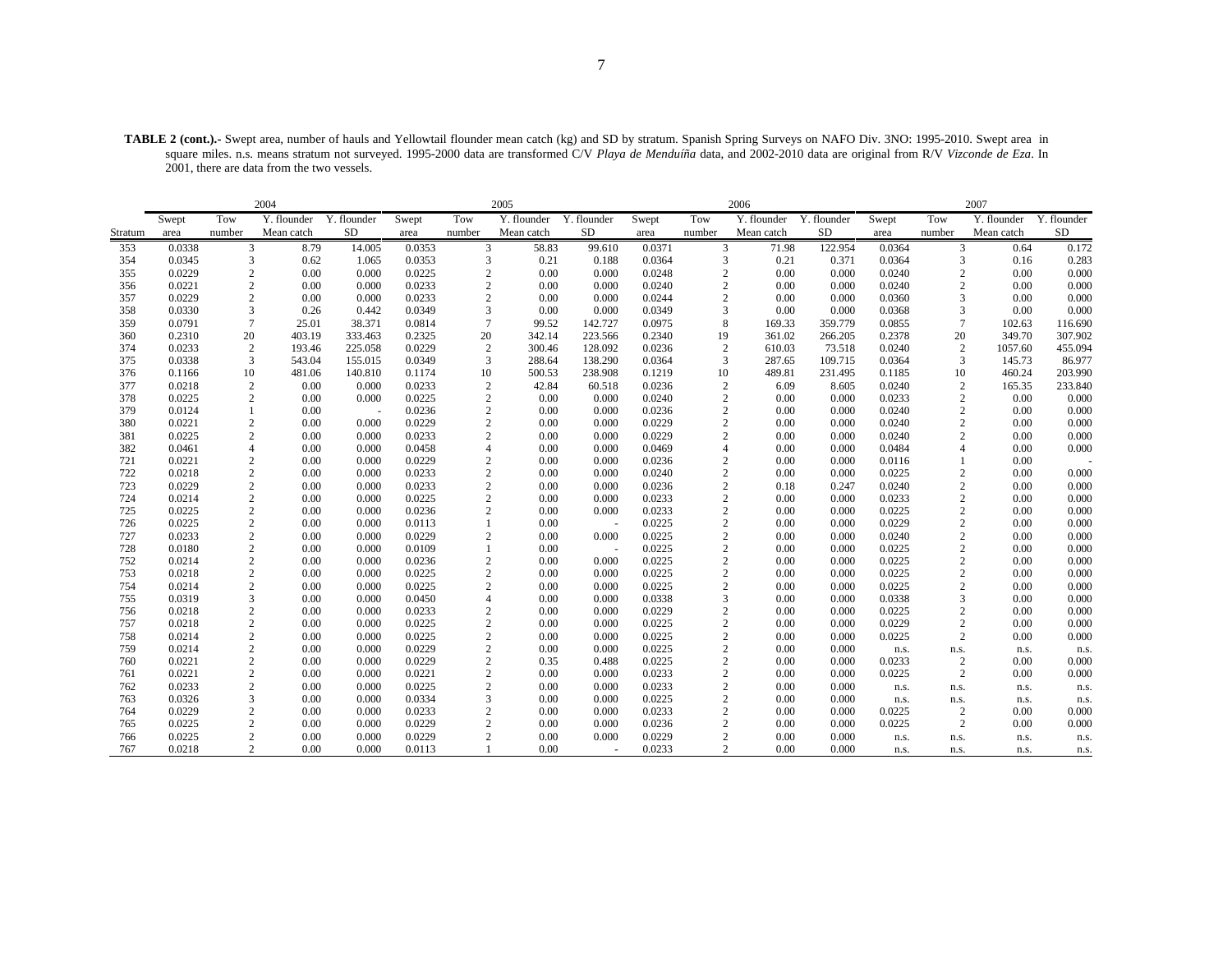**TABLE 2 (cont.).-** Swept area, number of hauls and Yellowtail flounder mean catch (kg) and SD by stratum. Spanish Spring Surveys on NAFO Div. 3NO: 1995-2010. Swept area in square miles. n.s. means stratum not surveyed. 1995-2000 data are transformed C/V *Playa de Menduíña* data, and 2002-2010 data are original from R/V *Vizconde de Eza*. In 2001, there are data from the two vessels.

|         |        |                  | 2008             |             |        |                | 2009             |             |        |                | 2010             |             |
|---------|--------|------------------|------------------|-------------|--------|----------------|------------------|-------------|--------|----------------|------------------|-------------|
|         | Swept  | Tow              | Y. flounder Mean | Y. flounder | Swept  | Tow            | Y. flounder Mean | Y. flounder | Swept  | Tow            | Y. flounder Mean | Y. flounder |
| Stratum | area   | number           | catch            | <b>SD</b>   | area   | number         | catch            | <b>SD</b>   | area   | number         | catch            | <b>SD</b>   |
| 353     | 0.0341 | 3                | 18.63            | 30.202      | 0.0345 | 3              | 0.15             | 0.259       | 0.0225 | $\sqrt{2}$     | 0.71             | 1.004       |
| 354     | 0.0345 | 3                | 1.03             | 0.775       | 0.0338 | 3              | 0.00             | 0.000       | 0.0225 | $\sqrt{2}$     | 0.69             | 0.205       |
| 355     | 0.0221 | $\mathbf{2}$     | 0.00             | 0.000       | 0.0233 | $\sqrt{2}$     | 0.00             | 0.000       | 0.0229 | $\sqrt{2}$     | 0.00             | 0.000       |
| 356     | 0.0236 | $\sqrt{2}$       | 0.00             | 0.000       | 0.0229 | $\sqrt{2}$     | 0.00             | 0.000       | 0.0225 | $\overline{2}$ | 0.00             | 0.000       |
| 357     | 0.0233 | $\mathbf{2}$     | 0.00             | 0.000       | 0.0116 | $\overline{c}$ | 0.00             | 0.000       | 0.0225 | $\overline{2}$ | 0.00             | 0.000       |
| 358     | 0.0345 | 3                | 0.00             | 0.000       | 0.0341 | 3              | 0.00             | 0.000       | 0.0225 | $\sqrt{2}$     | 0.00             | 0.000       |
| 359     | 0.0799 | $\tau$           | 26.40            | 38.865      | 0.0795 | $\overline{7}$ | 11.16            | 31.077      | 0.0705 | 6              | 12.37            | 23.155      |
| 360     | 0.2340 | $20\,$           | 339.09           | 220.066     | 0.2273 | 20             | 358.38           | 377.704     | 0.1628 | 14             | 334.16           | 217.326     |
| 374     | 0.0233 | $\sqrt{2}$       | 696.25           | 157.331     | 0.0225 | $\overline{2}$ | 1392.90          | 938.048     | 0.0225 | $\sqrt{2}$     | 482.80           | 229.385     |
| 375     | 0.0334 | 3                | 574.00           | 461.113     | 0.0341 | $\overline{3}$ | 335.84           | 149.894     | 0.0364 | 3              | 330.53           | 153.295     |
| 376     | 0.1129 | 10               | 421.05           | 280.644     | 0.1133 | 10             | 514.96           | 250.661     | 0.0788 | $\overline{7}$ | 691.28           | 309.955     |
| 377     | 0.0233 | $\overline{c}$   | 173.40           | 8.202       | 0.0225 | $\overline{c}$ | 0.12             | 0.163       | 0.0233 | $\sqrt{2}$     | 122.58           | 75.066      |
| 378     | 0.0240 | $\sqrt{2}$       | 0.00             | 0.000       | 0.0229 | $\sqrt{2}$     | 0.00             | 0.000       | 0.0225 | $\overline{c}$ | 0.00             | 0.000       |
| 379     | 0.0229 | $\sqrt{2}$       | 0.05             | 0.067       | 0.0229 | $\sqrt{2}$     | 0.00             | 0.000       | 0.0229 | $\overline{c}$ | 0.00             | 0.000       |
| 380     | 0.0225 | $\sqrt{2}$       | 0.00             | 0.000       | 0.0229 | $\overline{2}$ | 0.00             | 0.000       | 0.0236 | $\overline{c}$ | 0.00             | 0.000       |
| 381     | 0.0229 | $\overline{c}$   | 0.00             | 0.000       | 0.0229 | $\overline{c}$ | 0.00             | 0.000       | 0.0244 | $\overline{c}$ | 0.00             | 0.000       |
| 382     | 0.0458 | $\overline{4}$   | 0.00             | 0.000       | 0.0450 | $\overline{4}$ | 0.00             | 0.000       | 0.0233 | $\sqrt{2}$     | 325.95           | 460.963     |
| 721     | 0.0225 | $\mathbf{2}$     | 0.00             | 0.000       | 0.0229 | $\overline{2}$ | 0.00             | 0.000       | 0.0225 | $\overline{c}$ | 0.00             | 0.000       |
| 722     | 0.0206 | $\mathbf{2}$     | 0.00             | 0.000       | 0.0225 | $\sqrt{2}$     | 0.00             | 0.000       | 0.0225 | $\overline{c}$ | 0.00             | 0.000       |
| 723     | 0.0225 | $\mathbf{2}$     | 0.00             | 0.000       | 0.0225 | $\overline{2}$ | 0.00             | 0.000       | 0.0225 | $\sqrt{2}$     | 0.00             | 0.000       |
| 724     | 0.0221 | $\sqrt{2}$       | 0.00             | 0.000       | 0.0233 | $\sqrt{2}$     | 0.00             | 0.000       | 0.0229 | $\overline{2}$ | 0.00             | 0.000       |
| 725     | 0.0229 | $\sqrt{2}$       | 0.00             | 0.000       | 0.0229 | $\sqrt{2}$     | 0.00             | 0.000       | 0.0233 | $\sqrt{2}$     | 0.00             | 0.000       |
| 726     | 0.0225 | $\sqrt{2}$       | 0.00             | 0.000       | 0.0229 | $\overline{2}$ | 0.00             | 0.000       | 0.0233 | $\overline{c}$ | 0.00             | 0.000       |
| 727     | 0.0221 | $\mathbf{2}$     | 0.00             | 0.000       | 0.0113 | $\overline{1}$ | 0.00             |             | 0.0240 | $\sqrt{2}$     | 0.00             | 0.000       |
| 728     | 0.0221 | $\sqrt{2}$       | 0.00             | 0.000       | 0.0229 | $\sqrt{2}$     | 0.00             | 0.000       | 0.0240 | $\overline{2}$ | 0.00             | 0.000       |
| 752     | 0.0218 | $\sqrt{2}$       | 0.00             | 0.000       | 0.0229 | $\overline{2}$ | 0.00             | 0.000       | 0.0240 | $\overline{c}$ | 0.00             | 0.000       |
| 753     | 0.0221 | $\mathbf{2}$     | 0.00             | 0.000       | 0.0116 | $\mathbf{1}$   | 0.00             | $\sim$      | n.s.   | n.s.           | n.s.             | n.s.        |
| 754     | 0.0218 | $\mathbf{2}$     | 0.00             | 0.000       | 0.0113 |                | 0.00             |             | 0.0225 | $\overline{c}$ | 0.00             | 0.000       |
| 755     | 0.0431 | $\overline{4}$   | 0.00             | 0.000       | 0.0116 | $\overline{1}$ | 0.00             |             | 0.0120 | $\mathbf{1}$   | 0.00             |             |
| 756     | 0.0218 | $\mathbf{2}$     | 0.00             | 0.000       | 0.0225 | $\overline{c}$ | 0.00             | 0.000       | 0.0225 | $\sqrt{2}$     | 0.00             | 0.000       |
| 757     | 0.0221 | $\overline{c}$   | 0.00             | 0.000       | 0.0229 | $\overline{2}$ | 0.00             | 0.000       | 0.0221 | $\sqrt{2}$     | 0.00             | 0.000       |
| 758     | 0.0218 | $\sqrt{2}$       | 0.00             | 0.000       | 0.0225 | $\sqrt{2}$     | 0.00             | 0.000       | 0.0225 | $\sqrt{2}$     | 0.00             | 0.000       |
| 759     | 0.0221 | $\sqrt{2}$       | 0.00             | 0.000       | 0.0113 | $\mathbf{1}$   | 0.00             |             | 0.0225 | $\overline{2}$ | 0.00             | 0.0000      |
| 760     | 0.0225 | $\sqrt{2}$       | 0.00             | 0.000       | 0.0229 | $\overline{2}$ | 0.00             | 0.000       | 0.0225 | $\sqrt{2}$     | 0.00             | 0.000       |
| 761     | 0.0214 | $\sqrt{2}$       | 0.00             | 0.000       | 0.0225 | $\sqrt{2}$     | 0.00             | 0.000       | 0.0229 | $\sqrt{2}$     | 0.00             | 0.000       |
| 762     | 0.0214 | $\sqrt{2}$       | 0.00             | 0.000       | 0.0225 | $\overline{c}$ | 0.00             | 0.0000      | 0.0229 | $\sqrt{2}$     | 0.00             | 0.0000      |
| 763     | 0.0311 | 3                | 0.00             | 0.000       | n.s.   | n.s.           | n.s.             | n.s.        | n.s.   | n.s.           | n.s.             | n.s.        |
| 764     | 0.0221 | $\mathbf{2}$     | 0.00             | 0.000       | 0.0116 | -1             | 0.00             |             | n.s.   | n.s.           | n.s.             | n.s.        |
| 765     | 0.0214 | $\mathbf{2}$     | 0.00             | 0.000       | 0.0225 | $\overline{2}$ | 0.00             | 0.000       | 0.0225 | $\sqrt{2}$     | 0.00             | 0.000       |
| 766     | 0.0218 | $\boldsymbol{2}$ | 0.00             | 0.000       | 0.0225 | 2              | 0.00             | 0.000       | 0.0225 | $\overline{2}$ | 0.00             | 0.000       |
| 767     | 0.0214 | $\overline{2}$   | 0.00             | 0.000       | n.s.   | n.s.           | n.s.             | n.s.        | n.s.   | n.s.           | n.s.             | n.s.        |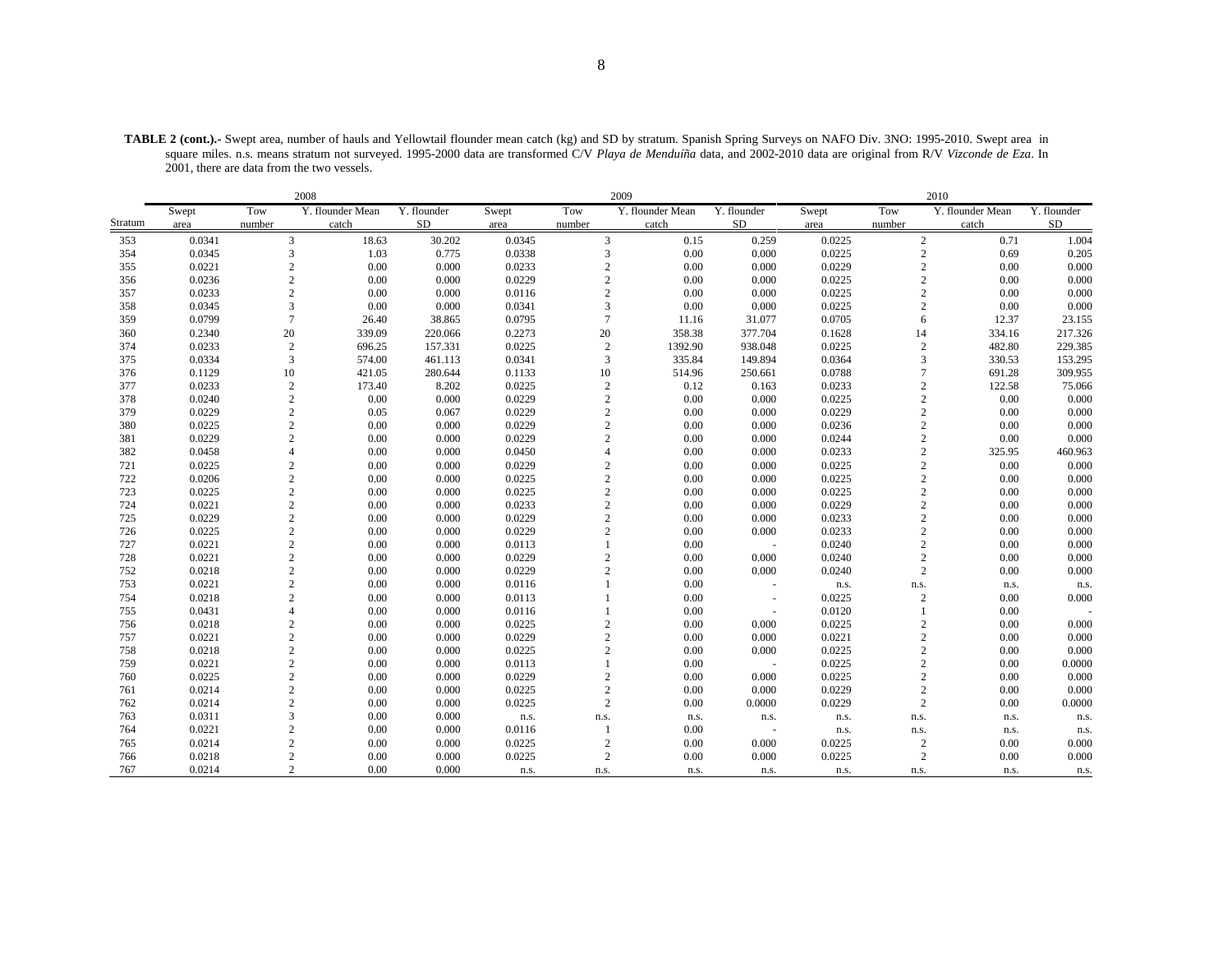**TABLE 3.-** Stratified mean catches (Kg) by stratum and year and SD by year of Yellowtail flounder (1995-2010). n.s. means stratum not surveyed. 1995-2000 data are transformed C/V *Playa de Menduíña* data. 2002-2010 data are original from R/V *Vizconde de Eza*. In 2001,there are data from the two vessels.

| Stratum                   | 1995             | 1996             | 1997             | 1998             | 1999             | 2000             | 2001             | 2002             | 2003             | 2004             | 2005             | 2006             | 2007             | 2008             | 2009             | 2010             |
|---------------------------|------------------|------------------|------------------|------------------|------------------|------------------|------------------|------------------|------------------|------------------|------------------|------------------|------------------|------------------|------------------|------------------|
| 353                       | 1565             | 20142            | 3377             | 3288             | 40399            | 18256            | 16521            | 20209            | 2998             | 2365             | 15825            | 19364            | 173              | 5011             | 40               | 191              |
| 354                       | 439              | $\boldsymbol{0}$ | 346              | 299              | 21               | 440              | 84               | 41               | $\mathbf{0}$     | 151              | 52               | 53               | 40               | 253              | $\boldsymbol{0}$ | 169              |
| 355                       | n.s.             | $\boldsymbol{0}$ | 163              | 9                | $\boldsymbol{0}$ | $\boldsymbol{0}$ | $\mathbf{0}$     | $\boldsymbol{0}$ | $\mathbf{0}$     | $\mathbf{0}$     | $\boldsymbol{0}$ | $\boldsymbol{0}$ | $\mathbf{0}$     | $\boldsymbol{0}$ | $\bf{0}$         | $\boldsymbol{0}$ |
| 356                       | n.s.             | $\boldsymbol{0}$ | 15               | $\mathbf{0}$     | $\boldsymbol{0}$ | $\boldsymbol{0}$ | $\boldsymbol{0}$ | $\boldsymbol{0}$ | $\mathbf{0}$     | $\mathbf{0}$     | $\mathbf{0}$     | $\boldsymbol{0}$ | $\boldsymbol{0}$ | $\mathbf{0}$     | $\boldsymbol{0}$ | $\boldsymbol{0}$ |
| 357                       | $\boldsymbol{0}$ | $\boldsymbol{0}$ | $\boldsymbol{0}$ | $\mathbf{0}$     | $\boldsymbol{0}$ | $\boldsymbol{0}$ | $\boldsymbol{0}$ | $\bf{0}$         | $\boldsymbol{0}$ | $\boldsymbol{0}$ | $\mathbf{0}$     | $\mathbf{0}$     | $\boldsymbol{0}$ | $\boldsymbol{0}$ | $\bf{0}$         | $\boldsymbol{0}$ |
| 358                       | $\boldsymbol{0}$ | 30               | $\overline{4}$   | $\mathbf{0}$     | $\boldsymbol{0}$ | $\boldsymbol{0}$ | $\boldsymbol{0}$ | $\boldsymbol{0}$ | $\mathbf{0}$     | 57               | $\boldsymbol{0}$ | $\boldsymbol{0}$ | $\mathbf{0}$     | $\mathbf{0}$     | $\boldsymbol{0}$ | $\overline{0}$   |
| 359                       | 568              | 386              | 34               | 73               | 143              | 995              | 598              | 45               | $\mathbf{0}$     | 10528            | 41896            | 71290            | 43209            | 11113            | 4700             | 5207             |
| 360                       | 56885            | 395449           | 225203           | 1040562          | 1517233          | 1088648          | 1493909          | 946848           | 1003413          | 1122078          | 952164           | 1004708          | 973222           | 943689           | 997385           | 929976           |
| 374                       | $\boldsymbol{0}$ | $\boldsymbol{0}$ | $\boldsymbol{0}$ | 10               | 15871            | 4380             | 51093            | 6857             | 3451             | 41400            | 64297            | 130545           | 226326           | 148998           | 298081           | 103320           |
| 375                       | 402              | 11218            | 54               | 3353             | 94077            | 41561            | 27190            | 13173            | 7710             | 147165           | 78221            | 77953            | 39494            | 155554           | 91013            | 89575            |
| 376                       | 46775            | 95247            | 216576           | 372549           | 735836           | 580654           | 591126           | 711849           | 522389           | 641737           | 667712           | 653413           | 613960           | 561677           | 686958           | 922171           |
| 377                       | $\boldsymbol{0}$ | $\boldsymbol{0}$ | $\boldsymbol{0}$ | $\boldsymbol{0}$ | $\boldsymbol{0}$ | 5                | $\boldsymbol{0}$ | $\boldsymbol{0}$ | 70               | $\boldsymbol{0}$ | 4284             | 609              | 16535            | 17340            | 12               | 12258            |
| 378                       | $\boldsymbol{0}$ | 8                | $\boldsymbol{0}$ | $\mathbf{0}$     | $\boldsymbol{0}$ | $\boldsymbol{0}$ | $\boldsymbol{0}$ | $\boldsymbol{0}$ | $\mathbf{0}$     | $\boldsymbol{0}$ | $\boldsymbol{0}$ | $\boldsymbol{0}$ | $\boldsymbol{0}$ | $\boldsymbol{0}$ | $\boldsymbol{0}$ | $\boldsymbol{0}$ |
| 379                       | $\boldsymbol{0}$ | $\boldsymbol{0}$ | $\boldsymbol{0}$ | $\mathbf{0}$     | $\mathbf{0}$     | $\boldsymbol{0}$ | $\boldsymbol{0}$ | $\boldsymbol{0}$ | $\boldsymbol{0}$ | $\boldsymbol{0}$ | $\mathbf{0}$     | $\boldsymbol{0}$ | $\boldsymbol{0}$ | 5                | $\boldsymbol{0}$ | $\boldsymbol{0}$ |
| 380                       | n.s.             | 0                | $\boldsymbol{0}$ | $\mathbf{0}$     | $\boldsymbol{0}$ | $\boldsymbol{0}$ | $\mathbf{0}$     | $\boldsymbol{0}$ | $\mathbf{0}$     | 0                | $\mathbf{0}$     | $\mathbf{0}$     | $\boldsymbol{0}$ | $\boldsymbol{0}$ | $\boldsymbol{0}$ | $\mathbf{0}$     |
| 381                       | n.s.             | 0                | $\bf{0}$         | $\mathbf{0}$     | $\boldsymbol{0}$ | $\boldsymbol{0}$ | $\mathbf{0}$     | $\boldsymbol{0}$ | $\boldsymbol{0}$ | $\boldsymbol{0}$ | $\boldsymbol{0}$ | $\boldsymbol{0}$ | $\boldsymbol{0}$ | $\boldsymbol{0}$ | $\boldsymbol{0}$ | $\mathbf{0}$     |
| 382                       | n.s.             | $\boldsymbol{0}$ | $\bf{0}$         | $\mathbf{0}$     | $\boldsymbol{0}$ | $\boldsymbol{0}$ | 5                | $\boldsymbol{0}$ | $\boldsymbol{0}$ | $\boldsymbol{0}$ | $\bf{0}$         | $\mathbf{0}$     | $\boldsymbol{0}$ | $\boldsymbol{0}$ | $\bf{0}$         | 111801           |
| 721                       | n.s.             | 2                | 49               | $\mathbf{0}$     | $\mathbf{0}$     | $\boldsymbol{0}$ | $\boldsymbol{0}$ | $\boldsymbol{0}$ | $\boldsymbol{0}$ | $\mathbf{0}$     | $\bf{0}$         | $\mathbf{0}$     | $\boldsymbol{0}$ | $\boldsymbol{0}$ | $\boldsymbol{0}$ | $\mathbf{0}$     |
| 722                       | n.s.             | $\mathbf{0}$     | $\boldsymbol{0}$ | $\mathbf{0}$     | $\boldsymbol{0}$ | $\boldsymbol{0}$ | $\mathbf{0}$     | $\boldsymbol{0}$ | $\mathbf{0}$     | $\boldsymbol{0}$ | $\bf{0}$         | $\boldsymbol{0}$ | $\boldsymbol{0}$ | $\boldsymbol{0}$ | $\bf{0}$         | $\mathbf{0}$     |
| 723                       | n.s.             | 0                | $\boldsymbol{0}$ | $\mathbf{0}$     | $\boldsymbol{0}$ | $\boldsymbol{0}$ | $\boldsymbol{0}$ | $\boldsymbol{0}$ | $\mathbf{0}$     | $\boldsymbol{0}$ | $\mathbf{0}$     | 27               | $\boldsymbol{0}$ | $\boldsymbol{0}$ | $\boldsymbol{0}$ | $\boldsymbol{0}$ |
| 724                       | $\boldsymbol{0}$ | 0                | $\boldsymbol{0}$ | $\mathbf{0}$     | $\boldsymbol{0}$ | $\boldsymbol{0}$ | $\boldsymbol{0}$ | $\boldsymbol{0}$ | 64               | $\boldsymbol{0}$ | $\mathbf{0}$     | $\boldsymbol{0}$ | $\boldsymbol{0}$ | $\boldsymbol{0}$ | $\bf{0}$         | $\boldsymbol{0}$ |
| 725                       | $\boldsymbol{0}$ | $\boldsymbol{0}$ | $\boldsymbol{0}$ | $\mathbf{0}$     | $\boldsymbol{0}$ | $\boldsymbol{0}$ | $\boldsymbol{0}$ | $\boldsymbol{0}$ | $\mathbf{0}$     | $\boldsymbol{0}$ | $\mathbf{0}$     | $\boldsymbol{0}$ | $\boldsymbol{0}$ | $\mathbf{0}$     | $\boldsymbol{0}$ | $\boldsymbol{0}$ |
| 726                       | $\boldsymbol{0}$ | 0                | n.s.             | $\mathbf{0}$     | $\mathbf{0}$     | $\boldsymbol{0}$ | $\mathbf{0}$     | $\boldsymbol{0}$ | $\boldsymbol{0}$ | $\boldsymbol{0}$ | $\bf{0}$         | $\boldsymbol{0}$ | $\boldsymbol{0}$ | $\boldsymbol{0}$ | $\boldsymbol{0}$ | $\mathbf{0}$     |
| 727                       | n.s.             | $\boldsymbol{0}$ | $\mathbf{0}$     | $\mathbf{0}$     | $\boldsymbol{0}$ | $\boldsymbol{0}$ | $\boldsymbol{0}$ | $\boldsymbol{0}$ | $\boldsymbol{0}$ | $\boldsymbol{0}$ | $\boldsymbol{0}$ | $\mathbf{0}$     | $\boldsymbol{0}$ | $\boldsymbol{0}$ | $\boldsymbol{0}$ | $\mathbf{0}$     |
| 728                       | n.s.             | $\boldsymbol{0}$ | $\bf{0}$         | $\mathbf{0}$     | $\boldsymbol{0}$ | $\boldsymbol{0}$ | $\boldsymbol{0}$ | $\bf{0}$         | $\boldsymbol{0}$ | $\boldsymbol{0}$ | $\bf{0}$         | $\mathbf{0}$     | $\boldsymbol{0}$ | $\boldsymbol{0}$ | $\boldsymbol{0}$ | $\boldsymbol{0}$ |
| 752                       | n.s.             | $\boldsymbol{0}$ | $\boldsymbol{0}$ | $\mathbf{0}$     | $\mathbf{0}$     | $\boldsymbol{0}$ | 8                | $\boldsymbol{0}$ | $\boldsymbol{0}$ | $\boldsymbol{0}$ | $\bf{0}$         | $\mathbf{0}$     | $\boldsymbol{0}$ | $\boldsymbol{0}$ | $\boldsymbol{0}$ | $\boldsymbol{0}$ |
| 753                       | n.s.             | $\mathbf{0}$     | $\boldsymbol{0}$ | $\mathbf{0}$     | $\boldsymbol{0}$ | $\boldsymbol{0}$ | $\mathbf{0}$     | $\boldsymbol{0}$ | $\mathbf{0}$     | 0                | $\bf{0}$         | $\mathbf{0}$     | $\boldsymbol{0}$ | $\boldsymbol{0}$ | $\bf{0}$         | n.s.             |
| 754                       | n.s.             | n.s.             | $\boldsymbol{0}$ | $\mathbf{0}$     | $\boldsymbol{0}$ | $\boldsymbol{0}$ | $\boldsymbol{0}$ | $\boldsymbol{0}$ | $\boldsymbol{0}$ | $\boldsymbol{0}$ | $\mathbf{0}$     | $\boldsymbol{0}$ | $\boldsymbol{0}$ | $\boldsymbol{0}$ | $\boldsymbol{0}$ | $\mathbf{0}$     |
| 755                       | n.s.             | n.s.             | n.s.             | $\mathbf{0}$     | $\boldsymbol{0}$ | $\boldsymbol{0}$ | $\boldsymbol{0}$ | $\boldsymbol{0}$ | $\boldsymbol{0}$ | 0                | $\mathbf{0}$     | $\mathbf{0}$     | $\boldsymbol{0}$ | $\boldsymbol{0}$ | $\bf{0}$         | $\boldsymbol{0}$ |
| 756                       | n.s.             | $\boldsymbol{0}$ | $\boldsymbol{0}$ | $\mathbf{0}$     | $\mathbf{0}$     | $\boldsymbol{0}$ | $\boldsymbol{0}$ | $\boldsymbol{0}$ | $\boldsymbol{0}$ | $\boldsymbol{0}$ | $\mathbf{0}$     | $\boldsymbol{0}$ | $\boldsymbol{0}$ | $\mathbf{0}$     | $\boldsymbol{0}$ | $\mathbf{0}$     |
| 757                       | n.s.             | $\boldsymbol{0}$ | $\boldsymbol{0}$ | $\mathbf{0}$     | $\mathbf{0}$     | $\boldsymbol{0}$ | $\mathbf{0}$     | $\boldsymbol{0}$ | $\boldsymbol{0}$ | 0                | $\boldsymbol{0}$ | $\mathbf{0}$     | $\boldsymbol{0}$ | $\boldsymbol{0}$ | $\boldsymbol{0}$ | $\Omega$         |
| 758                       | n.s.             | n.s.             | $\boldsymbol{0}$ | $\mathbf{0}$     | $\boldsymbol{0}$ | $\boldsymbol{0}$ | $\boldsymbol{0}$ | $\boldsymbol{0}$ | $\boldsymbol{0}$ | 0                | $\boldsymbol{0}$ | $\boldsymbol{0}$ | $\boldsymbol{0}$ | $\boldsymbol{0}$ | $\boldsymbol{0}$ | $\mathbf{0}$     |
| 759                       | n.s.             | n.s.             | n.s.             | $\boldsymbol{0}$ | $\boldsymbol{0}$ | $\boldsymbol{0}$ | $\boldsymbol{0}$ | $\boldsymbol{0}$ | $\boldsymbol{0}$ | 0                | $\boldsymbol{0}$ | $\boldsymbol{0}$ | n.s.             | $\boldsymbol{0}$ | $\boldsymbol{0}$ | $\mathbf{0}$     |
| 760                       | n.s.             | $\boldsymbol{0}$ | $\mathbf{0}$     | $\mathbf{0}$     | $\boldsymbol{0}$ | $\boldsymbol{0}$ | $\boldsymbol{0}$ | $\boldsymbol{0}$ | $\boldsymbol{0}$ | $\boldsymbol{0}$ | 53               | $\boldsymbol{0}$ | $\boldsymbol{0}$ | $\boldsymbol{0}$ | $\boldsymbol{0}$ | $\boldsymbol{0}$ |
| 761                       | n.s.             | 0                | $\boldsymbol{0}$ | $\boldsymbol{0}$ | $\boldsymbol{0}$ | $\boldsymbol{0}$ | $\mathbf{0}$     | $\boldsymbol{0}$ | 0                | 0                | $\bf{0}$         | $\mathbf{0}$     | $\boldsymbol{0}$ | $\boldsymbol{0}$ | $\boldsymbol{0}$ | $\Omega$         |
| 762                       | n.s.             | n.s.             | $\mathbf{0}$     | $\mathbf{0}$     | $\boldsymbol{0}$ | $\boldsymbol{0}$ | $\mathbf{0}$     | $\mathbf{0}$     | $\boldsymbol{0}$ | $\boldsymbol{0}$ | $\mathbf{0}$     | $\boldsymbol{0}$ | n.s.             | $\boldsymbol{0}$ | $\bf{0}$         | $\mathbf{0}$     |
| 763                       | n.s.             | n.s.             | n.s.             | $\mathbf{0}$     | $\boldsymbol{0}$ | $\boldsymbol{0}$ | $\mathbf{0}$     | $\boldsymbol{0}$ | $\mathbf{0}$     | $\boldsymbol{0}$ | $\mathbf{0}$     | $\boldsymbol{0}$ | n.s.             | $\boldsymbol{0}$ | n.s.             | n.s.             |
| 764                       | n.s.             | $\boldsymbol{0}$ | $\boldsymbol{0}$ | $\mathbf{0}$     | $\boldsymbol{0}$ | $\boldsymbol{0}$ | $\boldsymbol{0}$ | $\boldsymbol{0}$ | $\boldsymbol{0}$ | $\boldsymbol{0}$ | $\mathbf{0}$     | $\boldsymbol{0}$ | $\mathbf{0}$     | $\boldsymbol{0}$ | $\boldsymbol{0}$ | n.s.             |
| 765                       | n.s.             | $\boldsymbol{0}$ | $\mathbf{0}$     | $\mathbf{0}$     | $\bf{0}$         | $\boldsymbol{0}$ | 0                | $\boldsymbol{0}$ | $\boldsymbol{0}$ | 0                | $\bf{0}$         | $\boldsymbol{0}$ | $\mathbf{0}$     | $\boldsymbol{0}$ | $\boldsymbol{0}$ | $\mathbf{0}$     |
| 766                       | n.s.             | n.s.             | $\boldsymbol{0}$ | $\mathbf{0}$     | $\boldsymbol{0}$ | $\boldsymbol{0}$ | $\mathbf{0}$     | $\boldsymbol{0}$ | $\mathbf{0}$     | $\boldsymbol{0}$ | $\bf{0}$         | $\boldsymbol{0}$ | n.s.             | $\boldsymbol{0}$ | $\boldsymbol{0}$ | $\Omega$         |
| 767                       | n.s.             | n.s.             | n.s.             | $\mathbf{0}$     | $\boldsymbol{0}$ | $\boldsymbol{0}$ | $\mathbf{0}$     | $\boldsymbol{0}$ | $\mathbf{0}$     | $\boldsymbol{0}$ | $\mathbf{0}$     | $\mathbf{0}$     | n.s.             | $\boldsymbol{0}$ | n.s.             | n.s.             |
| <b>TOTAL</b>              | 106633           | 522481           | 445822           | 1420143          | 2403580          | 1734937          | 2180533          | 1699022          | 1540096          |                  | 1965481 1824505  | 1957961          | 1912960          | 1843639          | 2078188          | 2174666          |
| $\overline{\overline{Y}}$ | 16.22            | 59.54            | 47.74            | 137.32           | 232.41           | 167.76           | 210.84           | 164.28           | 148.92           | 190.05           | 176.42           | 189.32           | 202.64           | 178.27           | 209.43           | 224.54           |
| S.D.                      | 4.37             | 8.41             | 10.69            | 34.70            | 27.41            | 22.21            | 30.58            | 24.92            | 20.84            | 21.27            | 17.06            | 19.83            | 23.61            | 19.00            | 29.75            | 26.30            |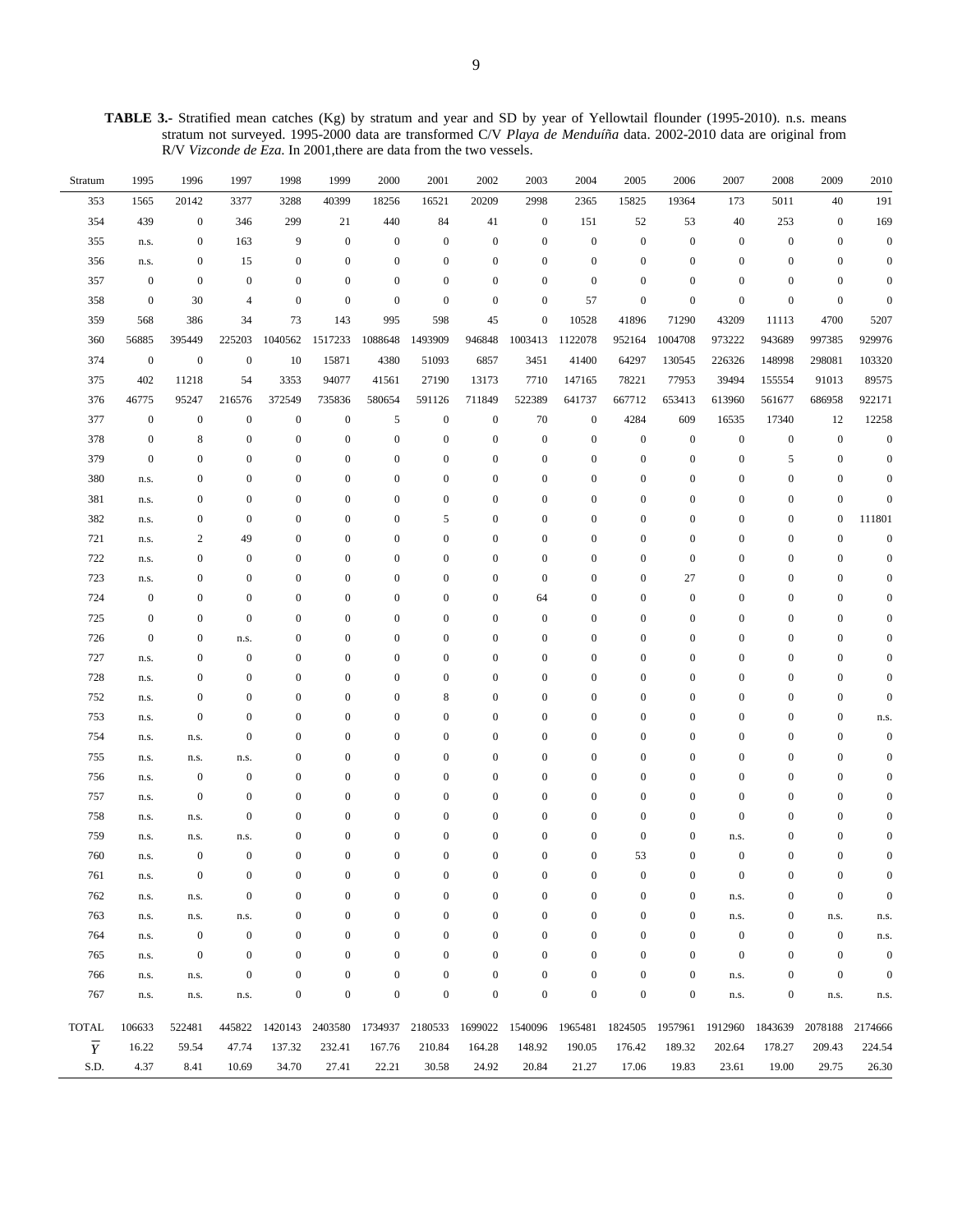**TABLE 4.-** Survey estimates (by the swept area method) of Yellowtail flounder biomass (t) and SD by stratum and year on NAFO Div. 3NO. n.s. means stratum not surveyed. 1995-2000 data are transformed C/V *Playa de Menduíña* data. 2002-2010 data are original from R/V *Vizconde de Eza*. In 2001, there are data from the two vessels.

| Stratum      | 1995             | 1996             | 1997             | 1998             | 1999             | 2000             | 2001             | 2002             | 2003             | 2004             | 2005             | 2006                    | 2007             | 2008             | 2009             | 2010             |
|--------------|------------------|------------------|------------------|------------------|------------------|------------------|------------------|------------------|------------------|------------------|------------------|-------------------------|------------------|------------------|------------------|------------------|
| 353          | 133              | 1628             | 281              | 282              | 3367             | 1537             | 1452             | 1697             | 270              | 210              | 1347             | 1565                    | 14               | 440              | $\overline{4}$   | 17               |
| 354          | 37               | 26               | 30               | 25               | $\overline{c}$   | 37               | $\boldsymbol{7}$ | 3                | $\boldsymbol{0}$ | 13               | $\overline{4}$   | 4                       | 3                | 22               | $\boldsymbol{0}$ | 15               |
| 355          | n.s.             | $\boldsymbol{2}$ | 14               | $\mathbf{0}$     | $\boldsymbol{0}$ | $\boldsymbol{0}$ | $\boldsymbol{0}$ | $\boldsymbol{0}$ | $\boldsymbol{0}$ | $\boldsymbol{0}$ | $\boldsymbol{0}$ | $\boldsymbol{0}$        | $\boldsymbol{0}$ | $\mathbf{0}$     | $\boldsymbol{0}$ | $\boldsymbol{0}$ |
| 356          | n.s.             | $\boldsymbol{0}$ | -1               | $\mathbf{0}$     | $\mathbf{0}$     | $\boldsymbol{0}$ | $\boldsymbol{0}$ | $\boldsymbol{0}$ | $\mathbf{0}$     | $\boldsymbol{0}$ | $\boldsymbol{0}$ | $\mathbf{0}$            | $\boldsymbol{0}$ | $\boldsymbol{0}$ | $\boldsymbol{0}$ | $\boldsymbol{0}$ |
| 357          | $\boldsymbol{0}$ | $\boldsymbol{0}$ | $\mathbf{0}$     | $\mathbf{0}$     | $\mathbf{0}$     | $\boldsymbol{0}$ | $\mathbf{0}$     | $\boldsymbol{0}$ | $\boldsymbol{0}$ | $\boldsymbol{0}$ | $\mathbf{0}$     | $\mathbf{0}$            | $\boldsymbol{0}$ | $\boldsymbol{0}$ | $\boldsymbol{0}$ | $\boldsymbol{0}$ |
| 358          | $\boldsymbol{0}$ | 3                | $\mathbf{0}$     | $\mathbf{0}$     | $\boldsymbol{0}$ | $\boldsymbol{0}$ | $\boldsymbol{0}$ | $\boldsymbol{0}$ | $\boldsymbol{0}$ | $\sqrt{5}$       | $\boldsymbol{0}$ | $\boldsymbol{0}$        | $\boldsymbol{0}$ | $\boldsymbol{0}$ | $\boldsymbol{0}$ | $\mathbf{0}$     |
| 359          | 49               | 35               | 3                | 6                | 12               | 85               | 52               | $\overline{4}$   | $\boldsymbol{0}$ | 931              | 3604             | 5849                    | 3538             | 974              | 473              | 443              |
| 360          | 4950             | 32593            | 19198            | 89742            | 123989           | 90863            | 123341           | 82622            | 89057            | 97150            | 81907            | 81579                   | 81869            | 80657            | 87779            | 79998            |
| 374          | $\boldsymbol{0}$ | $\boldsymbol{0}$ | $\boldsymbol{0}$ | $\boldsymbol{0}$ | 1302             | 365              | 4258             | 596              | 307              | 3561             | 5622             | 11051                   | 18861            | 12817            | 26496            | 9184             |
| 375          | 36               | 981              | $\sqrt{5}$       | 291              | 7964             | 3410             | 2417             | 1121             | 701              | 13081            | 6729             | 6429                    | 3257             | 13982            | 8001             | 7388             |
| 376          | 4059             | 8082             | 19160            | 32255            | 60376            | 48388            | 51175            | 62443            | 46435            | 55026            | 56887            | 53613                   | 51811            | 49761            | 60659            | 81971            |
| 377          | $\boldsymbol{0}$ | $\boldsymbol{0}$ | $\mathbf{0}$     | $\boldsymbol{0}$ | $\boldsymbol{0}$ | $\boldsymbol{0}$ | $\boldsymbol{0}$ | $\boldsymbol{0}$ | 6                | $\mathbf{0}$     | 368              | 52                      | 1378             | 1492             | 1                | 1054             |
| 378          | $\boldsymbol{0}$ | 1                | $\boldsymbol{0}$ | $\boldsymbol{0}$ | $\boldsymbol{0}$ | $\boldsymbol{0}$ | $\boldsymbol{0}$ | $\boldsymbol{0}$ | $\boldsymbol{0}$ | $\boldsymbol{0}$ | $\boldsymbol{0}$ | $\boldsymbol{0}$        | $\boldsymbol{0}$ | $\boldsymbol{0}$ | $\boldsymbol{0}$ | $\boldsymbol{0}$ |
| 379          | $\boldsymbol{0}$ | $\boldsymbol{0}$ | $\mathbf{0}$     | $\boldsymbol{0}$ | $\boldsymbol{0}$ | $\boldsymbol{0}$ | $\boldsymbol{0}$ | $\boldsymbol{0}$ | $\boldsymbol{0}$ | $\boldsymbol{0}$ | $\mathbf{0}$     | $\boldsymbol{0}$        | $\boldsymbol{0}$ | $\boldsymbol{0}$ | $\boldsymbol{0}$ | $\boldsymbol{0}$ |
| 380          | n.s.             | $\boldsymbol{0}$ | $\boldsymbol{0}$ | $\mathbf{0}$     | $\boldsymbol{0}$ | $\boldsymbol{0}$ | $\mathbf{0}$     | $\boldsymbol{0}$ | $\boldsymbol{0}$ | $\boldsymbol{0}$ | $\boldsymbol{0}$ | $\boldsymbol{0}$        | $\boldsymbol{0}$ | $\boldsymbol{0}$ | $\boldsymbol{0}$ | $\boldsymbol{0}$ |
| 381          | n.s.             | $\boldsymbol{0}$ | $\mathbf{0}$     | $\mathbf{0}$     | $\boldsymbol{0}$ | $\boldsymbol{0}$ | $\boldsymbol{0}$ | $\boldsymbol{0}$ | $\boldsymbol{0}$ | $\boldsymbol{0}$ | $\boldsymbol{0}$ | $\boldsymbol{0}$        | $\boldsymbol{0}$ | $\boldsymbol{0}$ | $\boldsymbol{0}$ | $\overline{0}$   |
| 382          | n.s.             | $\boldsymbol{0}$ | $\boldsymbol{0}$ | $\mathbf{0}$     | $\mathbf{0}$     | $\boldsymbol{0}$ | $\mathbf{0}$     | $\boldsymbol{0}$ | $\boldsymbol{0}$ | $\boldsymbol{0}$ | $\boldsymbol{0}$ | $\boldsymbol{0}$        | $\boldsymbol{0}$ | $\mathbf{0}$     | $\boldsymbol{0}$ | 9617             |
| 721          | n.s.             | 0                | 4                | $\mathbf{0}$     | $\mathbf{0}$     | $\boldsymbol{0}$ | $\boldsymbol{0}$ | $\boldsymbol{0}$ | $\boldsymbol{0}$ | $\boldsymbol{0}$ | $\boldsymbol{0}$ | $\boldsymbol{0}$        | $\boldsymbol{0}$ | $\boldsymbol{0}$ | $\boldsymbol{0}$ | $\mathbf{0}$     |
| 722          | n.s.             | 0                | $\boldsymbol{0}$ | $\mathbf{0}$     | $\mathbf{0}$     | $\boldsymbol{0}$ | $\mathbf{0}$     | $\boldsymbol{0}$ | $\boldsymbol{0}$ | $\boldsymbol{0}$ | $\boldsymbol{0}$ | $\mathbf{0}$            | $\boldsymbol{0}$ | $\boldsymbol{0}$ | $\boldsymbol{0}$ | $\boldsymbol{0}$ |
| 723          | n.s.             | 0                | $\mathbf{0}$     | $\mathbf{0}$     | $\mathbf{0}$     | $\boldsymbol{0}$ | $\boldsymbol{0}$ | $\boldsymbol{0}$ | $\boldsymbol{0}$ | $\boldsymbol{0}$ | $\boldsymbol{0}$ | $\overline{\mathbf{c}}$ | $\boldsymbol{0}$ | $\boldsymbol{0}$ | $\boldsymbol{0}$ | $\mathbf{0}$     |
| 724          | $\boldsymbol{0}$ | $\boldsymbol{0}$ | $\mathbf{0}$     | $\mathbf{0}$     | $\mathbf{0}$     | $\boldsymbol{0}$ | $\mathbf{0}$     | $\boldsymbol{0}$ | $\boldsymbol{0}$ | $\boldsymbol{0}$ | $\boldsymbol{0}$ | $\boldsymbol{0}$        | $\boldsymbol{0}$ | $\boldsymbol{0}$ | $\boldsymbol{0}$ | $\boldsymbol{0}$ |
| 725          | $\boldsymbol{0}$ | $\boldsymbol{0}$ | $\mathbf{0}$     | $\mathbf{0}$     | $\boldsymbol{0}$ | $\boldsymbol{0}$ | $\boldsymbol{0}$ | $\boldsymbol{0}$ | $\boldsymbol{0}$ | $\boldsymbol{0}$ | $\mathbf{0}$     | $\boldsymbol{0}$        | $\boldsymbol{0}$ | $\boldsymbol{0}$ | $\boldsymbol{0}$ | $\boldsymbol{0}$ |
| 726          | $\boldsymbol{0}$ | $\boldsymbol{0}$ | n.s.             | $\mathbf{0}$     | $\boldsymbol{0}$ | $\boldsymbol{0}$ | $\mathbf{0}$     | $\boldsymbol{0}$ | $\boldsymbol{0}$ | $\boldsymbol{0}$ | $\mathbf{0}$     | $\boldsymbol{0}$        | $\boldsymbol{0}$ | $\boldsymbol{0}$ | $\boldsymbol{0}$ | $\boldsymbol{0}$ |
| 727          | n.s.             | $\boldsymbol{0}$ | $\mathbf{0}$     | $\mathbf{0}$     | $\boldsymbol{0}$ | $\boldsymbol{0}$ | $\boldsymbol{0}$ | $\boldsymbol{0}$ | $\boldsymbol{0}$ | $\boldsymbol{0}$ | $\boldsymbol{0}$ | $\boldsymbol{0}$        | $\boldsymbol{0}$ | $\boldsymbol{0}$ | $\boldsymbol{0}$ | $\mathbf{0}$     |
| 728          | n.s.             | $\boldsymbol{0}$ | $\mathbf{0}$     | $\mathbf{0}$     | $\boldsymbol{0}$ | $\boldsymbol{0}$ | $\mathbf{0}$     | $\boldsymbol{0}$ | $\boldsymbol{0}$ | $\boldsymbol{0}$ | $\boldsymbol{0}$ | $\boldsymbol{0}$        | $\boldsymbol{0}$ | $\boldsymbol{0}$ | $\boldsymbol{0}$ | $\boldsymbol{0}$ |
| 752          | n.s.             | $\boldsymbol{0}$ | $\mathbf{0}$     | $\mathbf{0}$     | $\boldsymbol{0}$ | $\boldsymbol{0}$ | $\mathbf{1}$     | $\boldsymbol{0}$ | $\boldsymbol{0}$ | $\boldsymbol{0}$ | $\boldsymbol{0}$ | $\boldsymbol{0}$        | $\boldsymbol{0}$ | $\boldsymbol{0}$ | $\boldsymbol{0}$ | $\boldsymbol{0}$ |
| 753          | n.s.             | $\boldsymbol{0}$ | $\mathbf{0}$     | $\mathbf{0}$     | $\mathbf{0}$     | $\boldsymbol{0}$ | $\mathbf{0}$     | $\boldsymbol{0}$ | $\boldsymbol{0}$ | $\boldsymbol{0}$ | $\boldsymbol{0}$ | $\boldsymbol{0}$        | $\boldsymbol{0}$ | $\boldsymbol{0}$ | $\boldsymbol{0}$ | n.s.             |
| 754          | n.s.             | n.s.             | $\mathbf{0}$     | $\mathbf{0}$     | $\mathbf{0}$     | $\boldsymbol{0}$ | $\boldsymbol{0}$ | $\boldsymbol{0}$ | $\boldsymbol{0}$ | $\boldsymbol{0}$ | $\boldsymbol{0}$ | $\boldsymbol{0}$        | $\boldsymbol{0}$ | $\boldsymbol{0}$ | $\boldsymbol{0}$ | $\mathbf{0}$     |
| 755          | n.s.             | n.s.             | n.s.             | $\boldsymbol{0}$ | $\boldsymbol{0}$ | $\boldsymbol{0}$ | $\mathbf{0}$     | $\boldsymbol{0}$ | $\boldsymbol{0}$ | $\boldsymbol{0}$ | $\boldsymbol{0}$ | $\boldsymbol{0}$        | $\boldsymbol{0}$ | $\boldsymbol{0}$ | $\boldsymbol{0}$ | $\boldsymbol{0}$ |
| 756          | n.s.             | $\boldsymbol{0}$ | $\mathbf{0}$     | $\mathbf{0}$     | $\boldsymbol{0}$ | $\boldsymbol{0}$ | $\boldsymbol{0}$ | $\boldsymbol{0}$ | $\boldsymbol{0}$ | $\boldsymbol{0}$ | $\boldsymbol{0}$ | $\boldsymbol{0}$        | $\boldsymbol{0}$ | $\boldsymbol{0}$ | $\boldsymbol{0}$ | $\boldsymbol{0}$ |
| 757          | n.s.             | $\boldsymbol{0}$ | $\mathbf{0}$     | $\mathbf{0}$     | $\boldsymbol{0}$ | $\boldsymbol{0}$ | $\mathbf{0}$     | $\boldsymbol{0}$ | $\boldsymbol{0}$ | $\boldsymbol{0}$ | $\boldsymbol{0}$ | $\boldsymbol{0}$        | $\boldsymbol{0}$ | $\boldsymbol{0}$ | $\boldsymbol{0}$ | $\boldsymbol{0}$ |
| 758          | n.s.             | n.s.             | $\mathbf{0}$     | $\mathbf{0}$     | $\boldsymbol{0}$ | $\boldsymbol{0}$ | $\bf{0}$         | $\boldsymbol{0}$ | $\boldsymbol{0}$ | $\boldsymbol{0}$ | $\boldsymbol{0}$ | $\boldsymbol{0}$        | $\boldsymbol{0}$ | $\boldsymbol{0}$ | $\boldsymbol{0}$ | $\mathbf{0}$     |
| 759          | n.s.             | n.s.             | n.s.             | $\boldsymbol{0}$ | $\boldsymbol{0}$ | $\boldsymbol{0}$ | $\boldsymbol{0}$ | $\boldsymbol{0}$ | $\boldsymbol{0}$ | $\boldsymbol{0}$ | $\boldsymbol{0}$ | $\boldsymbol{0}$        | n.s.             | $\boldsymbol{0}$ | $\boldsymbol{0}$ | $\boldsymbol{0}$ |
| 760          | n.s.             | $\boldsymbol{0}$ | $\mathbf{0}$     | $\boldsymbol{0}$ | $\boldsymbol{0}$ | $\boldsymbol{0}$ | $\boldsymbol{0}$ | $\boldsymbol{0}$ | $\boldsymbol{0}$ | $\boldsymbol{0}$ | $\sqrt{5}$       | $\boldsymbol{0}$        | $\boldsymbol{0}$ | $\boldsymbol{0}$ | $\boldsymbol{0}$ | $\mathbf{0}$     |
| 761          | n.s.             | $\boldsymbol{0}$ | $\mathbf{0}$     | $\boldsymbol{0}$ | $\boldsymbol{0}$ | $\mathbf{0}$     | $\mathbf{0}$     | 0                | $\boldsymbol{0}$ | $\mathbf{0}$     | $\boldsymbol{0}$ | $\mathbf{0}$            | $\boldsymbol{0}$ | $\boldsymbol{0}$ | $\Omega$         |                  |
| 762          | n.s.             | n.s.             | $\mathbf{0}$     | $\mathbf{0}$     | $\boldsymbol{0}$ | $\boldsymbol{0}$ | $\mathbf{0}$     | $\mathbf{0}$     | $\boldsymbol{0}$ | $\mathbf{0}$     | $\overline{0}$   | $\mathbf{0}$            | n.s.             | $\boldsymbol{0}$ | $\mathbf{0}$     | $\Omega$         |
| 763          | n.s.             | n.s.             | n.s.             | $\mathbf{0}$     | $\mathbf{0}$     | $\boldsymbol{0}$ | $\mathbf{0}$     | $\boldsymbol{0}$ | $\boldsymbol{0}$ | $\boldsymbol{0}$ | $\mathbf{0}$     | $\mathbf{0}$            | n.s.             | $\boldsymbol{0}$ | $\boldsymbol{0}$ | n.s.             |
| 764          | n.s.             | $\boldsymbol{0}$ | $\mathbf{0}$     | $\mathbf{0}$     | $\mathbf{0}$     | $\boldsymbol{0}$ | $\mathbf{0}$     | $\boldsymbol{0}$ | $\boldsymbol{0}$ | $\boldsymbol{0}$ | $\mathbf{0}$     | $\mathbf{0}$            | $\mathbf{0}$     | $\mathbf{0}$     | $\boldsymbol{0}$ | n.s.             |
| 765          | n.s.             | $\boldsymbol{0}$ | $\mathbf{0}$     | $\mathbf{0}$     | $\mathbf{0}$     | $\boldsymbol{0}$ | $\mathbf{0}$     | $\boldsymbol{0}$ | $\boldsymbol{0}$ | $\boldsymbol{0}$ | $\mathbf{0}$     | $\mathbf{0}$            | $\mathbf{0}$     | $\boldsymbol{0}$ | $\boldsymbol{0}$ | $\mathbf{0}$     |
| 766          | n.s.             | n.s.             | $\mathbf{0}$     | $\mathbf{0}$     | $\mathbf{0}$     | $\boldsymbol{0}$ | $\mathbf{0}$     | $\boldsymbol{0}$ | $\boldsymbol{0}$ | $\boldsymbol{0}$ | $\boldsymbol{0}$ | $\boldsymbol{0}$        | n.s.             | $\boldsymbol{0}$ | $\boldsymbol{0}$ | $\Omega$         |
| 767          | n.s.             | n.s.             | n.s.             | $\mathbf{0}$     | $\boldsymbol{0}$ | $\boldsymbol{0}$ | $\boldsymbol{0}$ | $\boldsymbol{0}$ | $\boldsymbol{0}$ | $\boldsymbol{0}$ | $\boldsymbol{0}$ | $\boldsymbol{0}$        | n.s.             | $\boldsymbol{0}$ | $\boldsymbol{0}$ | n.s.             |
|              |                  |                  |                  |                  |                  |                  |                  |                  |                  |                  |                  |                         |                  |                  |                  |                  |
| <b>TOTAL</b> | 9264             | 43349            | 38697            | 122601           | 197012           | 144685           | 182704           | 148487           | 136775           | 169978           | 156472           | 160145                  | 160731           | 160146           | 183412           | 189687           |
| S.D.         | 2484             | 6032             | 8527             | 31359            | 22938            | 19097            | 25847            | 23368            | 19287            | 18869            | 15271            | 16458                   | 18852            | 17297            | 25736            | 22611            |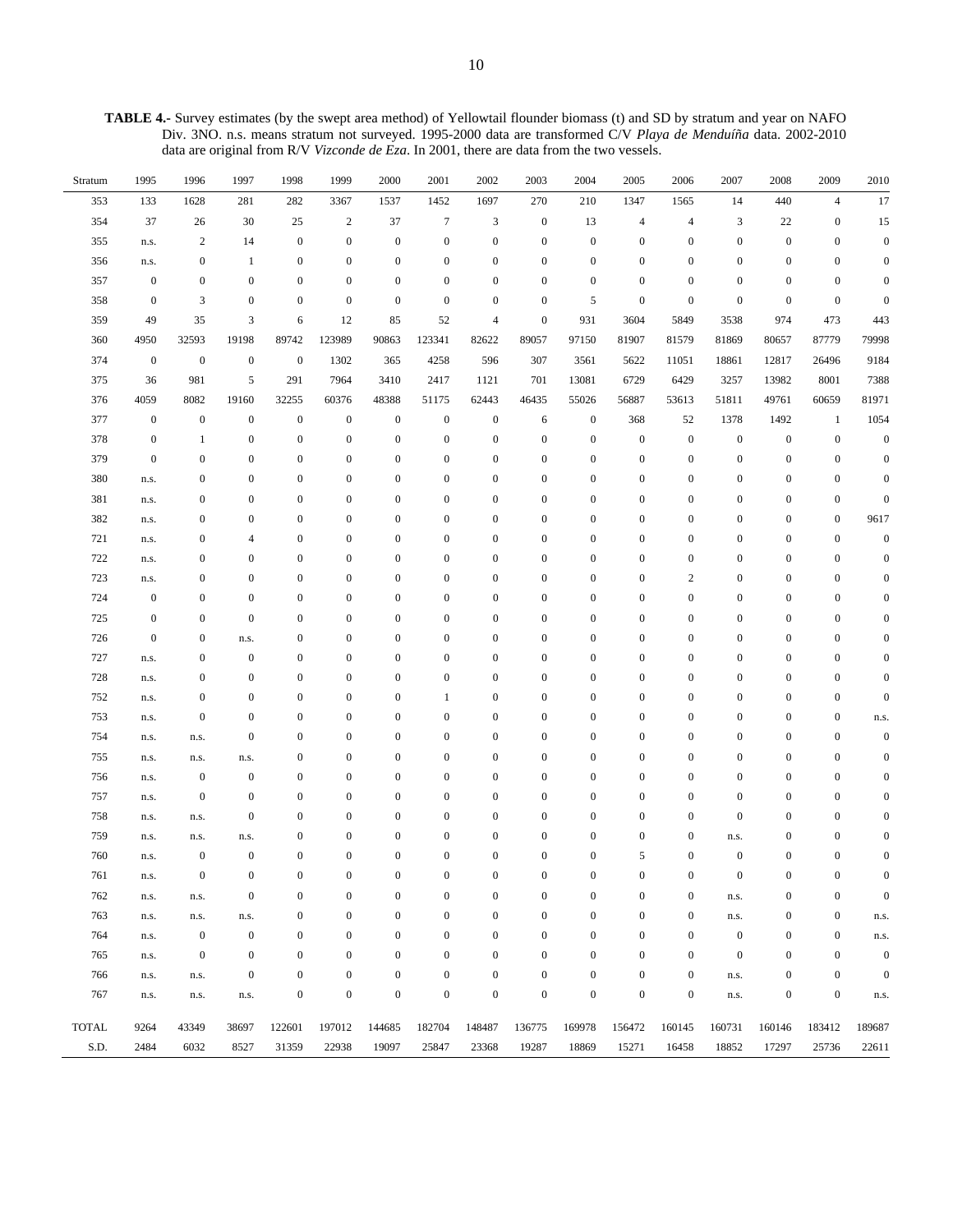**TABLE 5.-** Length weight relationships in the calculation of Yellowtail flounder biomass. The equation is  $Weight = a(l + 0.5)^{b}$ 

Spanish Spring Surveys on NAFO Div. 3NO: 1995-2010. To calculate the parameters for the indeterminate individuals, we used the total data (males + females + indeterminate individuals). *E* means Error.

|         |             | 1995          | 1996          | 1997          | 1998          | 1999          | 2000          | 2001          | 2002          | 2003          | 2004          | 2005          | 2006          | 2007          | 2008          | 2009          | 2010          |
|---------|-------------|---------------|---------------|---------------|---------------|---------------|---------------|---------------|---------------|---------------|---------------|---------------|---------------|---------------|---------------|---------------|---------------|
| Males   | a           | 0.0079        | 0.0080        | 0.0081        | 0.0075        | 0.0084        | 0.0036        | 0.0081        | 0.0075        | 0.0121        | 0.0053        | 0.0027        | 0.0096        | 0.0074        | 0.0085        | 0.0051        | 0.0084        |
|         |             | $E = 0.2653$  | $E = 0.0907$  | $E = 0.0936$  | $E = 0.1034$  | $E = 0.2119$  | $E = 0.0994$  | $E = 0.1248$  | $E = 0.0729$  | $E = 0.1109$  | $E = 0.1352$  | $E = 0.0882$  | $E = 0.0825$  | $E = 0.0655$  | $E = 0.1149$  | $E = 0.1710$  | $E = 0.1175$  |
|         | $\mathbf b$ | 3.0416        | 3.0342        | 3.0197        | 3.0376        | 3.0098        | 3.2403        | 3.0176        | 3.0271        | 2.8978        | 3.1236        | 3.3274        | 2.9463        | 3.0190        | 2.9716        | 3.1109        | 2.9841        |
|         |             | $E = 0.0799$  | $E = 0.0269$  | $E = 0.0281$  | $E = 0.0313$  | $E = 0.0610$  | $E = 0.0300$  | $E = 0.0374$  | $E = 0.0226$  | $E = 0.0348$  | $E = 0.0419$  | $E = 0.0274$  | $E = 0.0263$  | $E = 0.0201$  | $E = 0.0353$  | $E = 0.0519$  | $E = 0.0367$  |
|         |             | $R^2 = 0.984$ | $R^2 = 0.998$ | $R^2 = 0.997$ | $R^2 = 0.997$ | $R^2 = 0.994$ | $R^2 = 0.997$ | $R^2 = 0.995$ | $R^2 = 0.998$ | $R^2 = 0.995$ | $R^2 = 0.995$ | $R^2 = 0.997$ | $R^2 = 0.999$ | $R^2 = 0.999$ | $R^2 = 0.998$ | $R^2 = 0.993$ | $R^2 = 0.995$ |
|         |             | $N = 137$     | $N = 430$     | $N = 556$     | $N = 523$     | $N=56$        | $N = 270$     | $N = 271$     | $N = 274$     | $N = 316$     | $N = 411$     | $N = 311$     | $N = 371$     | $N = 578$     | $N = 479$     | $N = 270$     | $N = 313$     |
| Females | a           | 0.0063        | 0.0056        | 0.0056        | 0.0067        | 0.0073        | 0.0026        | 0.006         | 0.0051        | 0.0061        | 0.0047        | 0.0027        | 0.0069        | 0.0043        | 0.0060        | 0.0066        | 0.0058        |
|         |             | $E = 0.1251$  | $E = 0.0632$  | $E = 0.0517$  | $E = 0.1290$  | $E = 0.2607$  | $E = 0.0914$  | $E = 0.0841$  | $E = 0.0901$  | $E = 0.0995$  | $E = 0.0630$  | $E = 0.0634$  | $E = 0.1137$  | $E = 0.1973$  | $E = 0.0801$  | $E = 0.1594$  | $E = 0.0809$  |
|         | $\mathbf b$ | 3.1083        | 3.1496        | 3.1382        | 3.0788        | 3.0577        | 3.3504        | 3.1122        | 3.1448        | 3.1079        | 3.1768        | 3.329         | 3.0584        | 3.1915        | 3.0850        | 3.0549        | 3.0980        |
|         |             | $E = 0.0367$  | $E = 0.0179$  | $E = 0.0152$  | $E = 0.0384$  | $E = 0.0739$  | $E = 0.0267$  | $E = 0.0249$  | $E = 0.0274$  | $E = 0.0307$  | $E = 0.0191$  | $E = 0.0177$  | $E = 0.0347$  | $E = 0.0582$  | $E = 0.0237$  | $E = 0.0464$  | $E = 0.0241$  |
|         |             | $R^2 = 0.995$ | $R^2 = 0.999$ | $R^2 = 0.999$ | $R^2 = 0.994$ | $R^2 = 0.989$ | $R^2 = 0.998$ | $R^2 = 0.997$ | $R^2 = 0.997$ | $R^2 = 0.996$ | $R^2 = 0.999$ | $R^2 = 0.998$ | $R^2 = 0.997$ | $R^2 = 0.987$ | $R^2 = 0.999$ | $R^2 = 0.991$ | $R^2 = 0.998$ |
|         |             | $N = 246$     | $N = 735$     | $N = 910$     | $N = 682$     | $N=62$        | $N = 344$     | $N = 378$     | $N = 343$     | $N = 513$     | $N = 547$     | $N = 569$     | $N = 507$     | $N = 731$     | $N = 594$     | $N = 378$     | $N = 444$     |
| Indet.  | a           | 0.0088        | 0.006         | 0.006         | 0.0071        | 0.0078        | 0.0026        | 0.0092        | 0.006         | 0.0069        | 0.004         | 0.0025        | 0.0102        | 0.0068        | 0.0065        | 0.0067        | 0.0052        |
|         |             | $E = 0.1109$  | $E = 0.0656$  | $E = 0.0580$  | $E = 0.0652$  | $E = 0.1656$  | $E = 0.0835$  | $E = 0.1075$  | $E = 0.0402$  | $E = 0.1095$  | $E = 0.0608$  | $E = 0.0523$  | $E = 0.1453$  | $E = 0.1078$  | $E = 0.0785$  | $E = 0.1293$  | $E = 0.0966$  |
|         | b           | 3.0144        | 3.1285        | 3.1166        | 3.0614        | 3.0406        | 3.3423        | 2.9883        | 3.0977        | 3.0737        | 3.2137        | 3.3552        | 2.9471        | 3.0606        | 3.0642        | 3.0502        | 3.1285        |
|         |             | $E = 0.0330$  | $E = 0.0188$  | $E = 0.0171$  | $E = 0.0195$  | $E = 0.0477$  | $E = 0.0245$  | $E = 0.0329$  | $E = 0.0123$  | $E = 0.0337$  | $E = 0.0186$  | $E = 0.0148$  | $E = 0.0448$  | $E = 0.0327$  | $E = 0.0233$  | $E = 0.0379$  | $E = 0.0290$  |
|         |             | $R^2 = 0.996$ | $R^2 = 0.999$ | $R^2 = 0.999$ | $R^2 = 0.994$ | $R^2 = 0.995$ | $R^2 = 0.999$ | $R^2 = 0.994$ | $R^2 = 0.999$ | $R^2 = 0.995$ | $R^2 = 0.999$ | $R^2 = 0.999$ | $R^2 = 0.995$ | $R^2 = 0.995$ | $R^2 = 0.999$ | $R^2 = 0.994$ | $R^2 = 0.996$ |
|         |             | $N = 391$     | $N = 1181$    | $N=1466$      | $N=1211$      | $N = 118$     | $N = 614$     | $N = 703$     | $N = 620$     | $N = 833$     | $N = 969$     | $N = 884$     | $N = 887$     | $N = 1312$    | $N = 1074$    | $N = 648$     | $N = 759$     |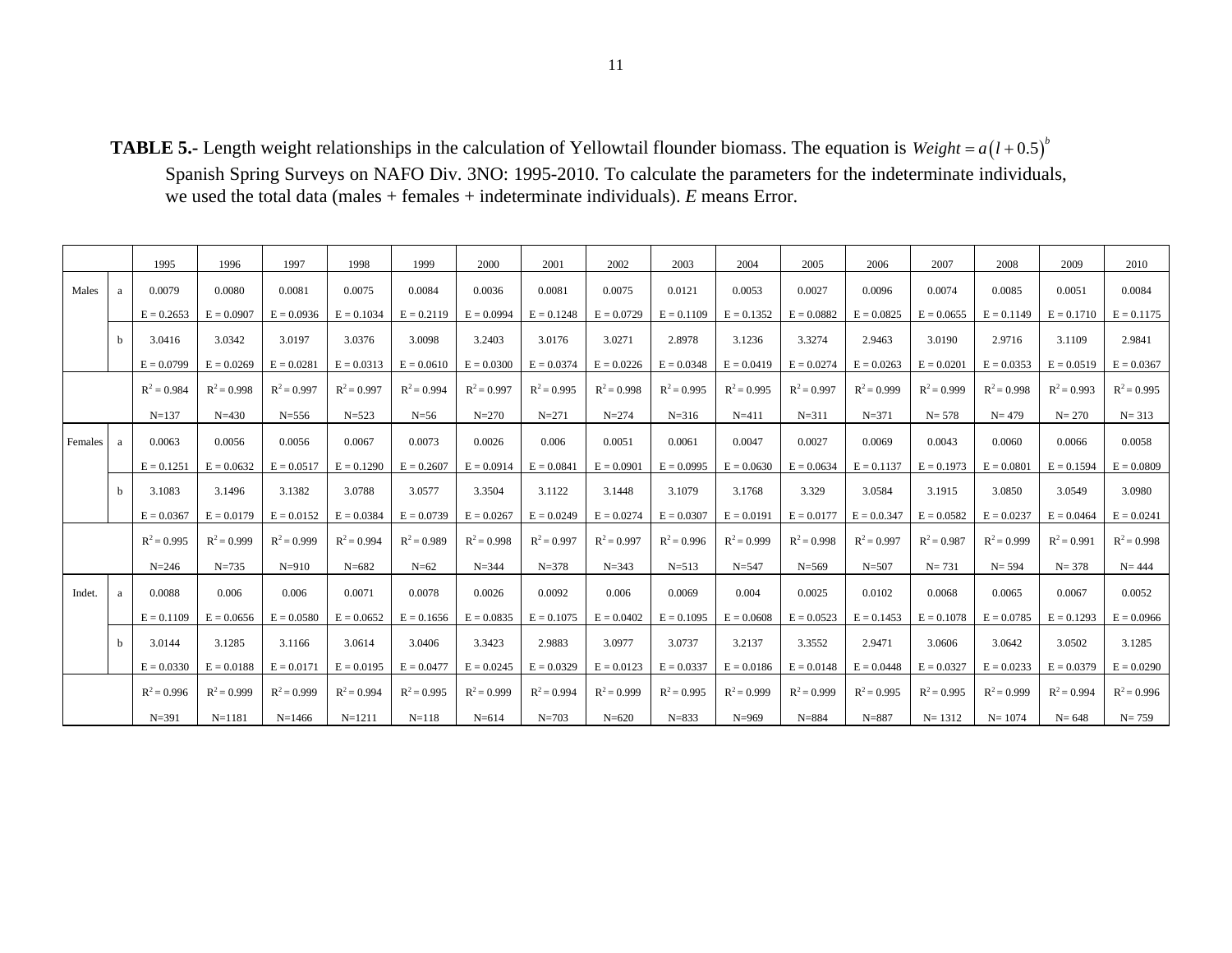**TABLE 6.-** Yellowtail flounder length distribution. Estimated numbers per haul mean catches. Spanish Spring Survey on NAFO 3NO: 1995-2010. Indet. means indeterminate. 1995-2000 data are transformed C/V *Playa de Menduíña* data. 2002- 2010 data are original R/V *Vizconde de Eza* data. In 2001, there are data from the two vessels. (\*) indicates untransformed data.

|                                                  |        | 1995                 |    |                     |       | 1996          |        |                               |                               | 1997                 |          |              |        | 1998                 |       |                      |        | 1999                 |       |                                                              |
|--------------------------------------------------|--------|----------------------|----|---------------------|-------|---------------|--------|-------------------------------|-------------------------------|----------------------|----------|--------------|--------|----------------------|-------|----------------------|--------|----------------------|-------|--------------------------------------------------------------|
| Length $(cm.)$                                   |        | Males Females Indet. |    | Total               |       | Males Females | Indet. | Total                         |                               | Males Females Indet. |          | Total        |        | Males Females Indet. |       | Total                |        | Males Females Indet. |       | Total                                                        |
| 4                                                | 0.000  | 0.000                |    | $0.000 \quad 0.000$ | 0.000 | 0.000         | 0.000  | 0.000                         | 0.000                         | 0.000                | 0.000    | 0.000        | 0.000  | 0.000                | 0.000 | 0.000                | 0.000  | 0.000                | 0.000 | 0.000                                                        |
| 6                                                | 0.000  | 0.000                |    | $0.000 \quad 0.000$ | 0.000 | 0.000         | 0.000  | 0.000                         | 0.000                         | 0.000                | 0.000    | 0.000        | 0.000  | 0.000                | 0.000 | 0.000                | 0.000  | 0.000                | 0.000 | 0.000                                                        |
| 8                                                | 0.000  | 0.000                |    | 0.185 0.185         | 0.000 | 0.000         | 0.000  | 0.000                         | 0.000                         | 0.000                | 0.000    | 0.000        | 0.000  | 0.000                | 0.000 | 0.000                | 0.000  | 0.000                | 1.516 | 1.516                                                        |
| 10                                               | 0.000  | 0.000                |    | 0.456 0.456         | 0.000 | 0.000         | 0.498  | 0.498                         | 0.000                         | 0.000                | 0.000    | 0.000        | 0.000  | 0.000                | 0.071 | 0.071                | 5.154  | 3.352                | 2.960 | 11.465                                                       |
| 12                                               | 0.103  | 0.870                |    | 2.350 3.323         | 0.000 | 0.000         | 0.877  | 0.877                         | 1.356                         | 0.560                | 0.000    | 1.916        | 0.000  | 0.000                | 1.538 | 1.538                | 12.807 | 8.911                | 0.000 | 21.718                                                       |
| 14                                               | 1.557  | 1.441                |    | 2.842 5.840         | 0.000 | 0.048         | 2.711  | 2.759                         | 0.155                         | 0.819                | 0.000    | 0.974        | 0.121  | 0.157                | 0.000 | 0.278                | 19.227 | 16.710 0.000         |       | 35.938                                                       |
| 16                                               | 2.045  | 3.581                |    | 0.277 5.903         | 0.288 | 3.152         | 5.167  | 8.607                         | 2.947                         | 1.811                | 0.000    | 4.758        | 1.500  | 1.535                |       | 0.000 3.034          | 13.999 | 15.356 0.000         |       | 29.355                                                       |
| 18                                               | 2.649  | 3.358                |    | 0.031 6.038         | 2.334 | 15.279        | 3.167  | 20.780                        | 5.076                         | 4.415                | 0.000    | 9.491        | 8.365  | 5.129                |       | 0.000 13.495         | 8.893  | 10.757 0.000         |       | 19.650                                                       |
| 20                                               | 2.984  | 3.212                |    | 0.000 6.196         | 5.319 | 26.981        | 0.750  | 33.050                        | 13.857                        | 15.055 0.000 28.912  |          |              | 8.974  | 10.166 0.000 19.140  |       |                      | 14.809 | 10.199 0.000         |       | 25,008                                                       |
| 22                                               | 4.807  | 6.015                |    | 0.000 10.823        | 8.522 | 32.231        | 0.065  | 40.818                        | 28.296                        | 23.048 0.000 51.345  |          |              | 25.957 | 20.452 0.000 46.409  |       |                      | 33.285 | 22.789 0.000         |       | 56.073                                                       |
| 24                                               | 4.810  | 6.082                |    | 0.000 10.892        |       | 10.962 32.203 | 0.000  | 43.165                        | 31.348                        | 27.786 0.000 59.134  |          |              | 44.950 | 37.421 0.000 82.371  |       |                      | 61.756 |                      |       | 39.009 0.000 100.765                                         |
| 26                                               | 2.340  | 2.446                |    | 0.000 4.786         | 9.552 | 16.875        | 0.000  | 26.427                        | 24.015                        | 26.970               |          | 0.000 50.985 | 72.376 |                      |       | 60.520 0.000 132.896 | 98.561 |                      |       | 59.521 0.000 158.083                                         |
| 28                                               | 2.704  | 2.544                |    | 0.000 5.248         | 9.151 | 11.591        | 0.000  | 20.742                        | 13.921                        | 21.248               |          | 0.000 35.169 | 57.459 |                      |       | 62.401 0.000 119.861 |        |                      |       | 107.816 84.193 0.000 192.009                                 |
| 30                                               | 2.588  | 4.738                |    | 0.000 7.325         | 7.206 | 9.915         | 0.000  | 17.122                        | 6.159                         | 10.349               |          | 0.000 16.508 | 32.472 | 56.275 0.000 88.747  |       |                      | 72.947 |                      |       | 92.236 0.000 165.183                                         |
| 32                                               | 1.664  | 4.451                |    | $0.000$ 6.115       | 6.379 | 6.166         | 0.000  | 12.545                        | 3.761                         | 5.090                | 0.000    | 8.851        | 15.566 | 32.294 0.000 47.859  |       |                      | 28.850 | 75.169               |       | 0.000 104.018                                                |
| 34                                               | 1.290  | 3.070                |    | 0.000 4.361         | 5.565 | 6.928         | 0.000  | 12.493                        | 1.894                         | 2.803                | 0.000    | 4.698        | 5.840  | 22.613 0.000 28.453  |       |                      | 15.810 | 43.595 0.000         |       | 59.405                                                       |
| 36                                               | 0.661  | 1.797                |    | 0.000 2.459         | 4.143 | 9.508         | 0.000  | 13.651                        | 1.195                         | 2.683                | 0.000    | 3.878        | 2.638  |                      |       | 12.385 0.000 15.023  | 9.185  | 24.775               | 0.000 | 33.960                                                       |
| 38                                               | 0.475  | 1.395                |    | 0.000 1.870         | 2.083 | 6.687         | 0.000  | 8.771                         | 0.485                         | 2.407                | 0.000    | 2.892        | 2.475  | 8.439                |       | 0.000 10.914         | 3.658  | 14.964 0.000         |       | 18.623                                                       |
| 40                                               | 0.373  | 0.937                |    | 0.000 1.310         | 0.724 | 5.018         | 0.000  | 5.742                         | 0.245                         | 1.723                | 0.000    | 1.968        | 1.060  | 7.705                | 0.000 | 8.765                | 1.466  | 8.582                | 0.000 | 10.049                                                       |
| 42                                               | 0.059  | 0.588                |    | 0.000 0.647         | 0.694 | 3.305         | 0.000  | 4.000                         | 0.099                         | 0.801                | 0.000    | 0.899        | 0.065  | 3.260                | 0.000 | 3.324                | 0.262  | 5.318                | 0.000 | 5.580                                                        |
| 44                                               | 0.004  | 0.471                |    | 0.000 0.475         | 0.087 | 1.550         | 0.000  | 1.637                         | 0.031                         | 0.281                | 0.000    | 0.311        | 0.008  | 1.729                | 0.000 | 1.737                | 0.111  | 2.620                | 0.000 | 2.731                                                        |
| 46                                               | 0.004  | 0.081                |    | 0.000 0.085         | 0.081 | 0.969         | 0.000  | 1.050                         | 0.006                         | 0.044                | 0.000    | 0.049        | 0.000  | 0.600                | 0.000 | 0.600                | 0.028  | 0.988                | 0.000 | 1.016                                                        |
| 48                                               | 0.000  | 0.191                |    | $0.000$ $0.191$     | 0.018 | 0.286         | 0.000  | 0.304                         | 0.000                         | 0.052                | 0.000    | 0.052        | 0.004  | 0.273                | 0.000 | 0.277                | 0.096  | 0.486                | 0.000 | 0.582                                                        |
| 50                                               | 0.000  | 0.027                |    | 0.000 0.027         | 0.000 | 0.045         | 0.000  | 0.045                         | 0.000                         | 0.018                | 0.000    | 0.018        | 0.000  | 0.000                | 0.000 | 0.000                | 0.000  | 0.140                | 0.000 | 0.140                                                        |
| 52                                               | 0.000  | 0.052                |    | 0.000 0.052         | 0.000 | 0.053         | 0.000  | 0.053                         | 0.000                         | 0.018                | 0.000    | 0.018        | 0.000  | 0.000                | 0.000 | 0.000                | 0.000  | 0.032                | 0.000 | 0.032                                                        |
| 54                                               | 0.000  | 0.005                |    | 0.000 0.005         | 0.000 | 0.039         | 0.000  | 0.039                         | 0.000                         | 0.000                | 0.000    | 0.000        | 0.000  | 0.000                | 0.000 | 0.000                | 0.000  | 0.000                | 0.000 | 0.000                                                        |
| 56                                               | 0.000  | 0.005                |    | 0.000 0.005         | 0.000 | 0.000         | 0.000  | 0.000                         | 0.000                         | 0.000                | 0.000    | 0.000        | 0.000  | 0.000                | 0.000 | 0.000                | 0.000  | 0.000                | 0.000 | 0.000                                                        |
| Total                                            | 31.117 | 47.358 6.141 84.616  |    |                     |       |               |        | 73.109 188.829 13.235 275.173 | 134.845 147.982 0.000 282.827 |                      |          |              |        |                      |       |                      |        |                      |       | 279.828 343.354 1.609 624.791 508.721 539.702 4.475 1052.898 |
|                                                  |        |                      |    | 43                  |       |               |        | 33                            |                               |                      |          |              |        |                      |       | 48                   |        |                      |       | 39                                                           |
| $N^{\circ}$ samples $(*)$ :<br>Nº Ind. (*): 1876 |        | 3003                 | 81 | 4960                | 1837  | 4584          | 249    | 6670                          | 3635                          | 4469                 | $\Omega$ | 54<br>8104   | 2848   | 3693                 | 3     | 6544                 | 4616   | 5076                 | 6     | 9698                                                         |
| Sampled catch:                                   |        |                      |    | 375                 |       |               |        | 532                           |                               |                      |          | 585          |        |                      |       | 536                  |        |                      |       | 796                                                          |
| Range $(*)$ :                                    |        |                      |    | $9 - 56$            |       |               |        | $10 - 55$                     |                               |                      |          | $12 - 53$    |        |                      |       | 11-49                |        |                      |       | $8 - 52$                                                     |
| Total catch:                                     |        |                      |    | 2731                |       |               |        | 5721                          |                               |                      |          | 4956         |        |                      |       | 12231                |        |                      |       | 17169                                                        |
| Total hauls (*):                                 |        |                      |    | 77                  |       |               |        | 112                           |                               |                      |          | 128          |        |                      |       | 124                  |        |                      |       | 114                                                          |
|                                                  |        |                      |    |                     |       |               |        |                               |                               |                      |          |              |        |                      |       |                      |        |                      |       |                                                              |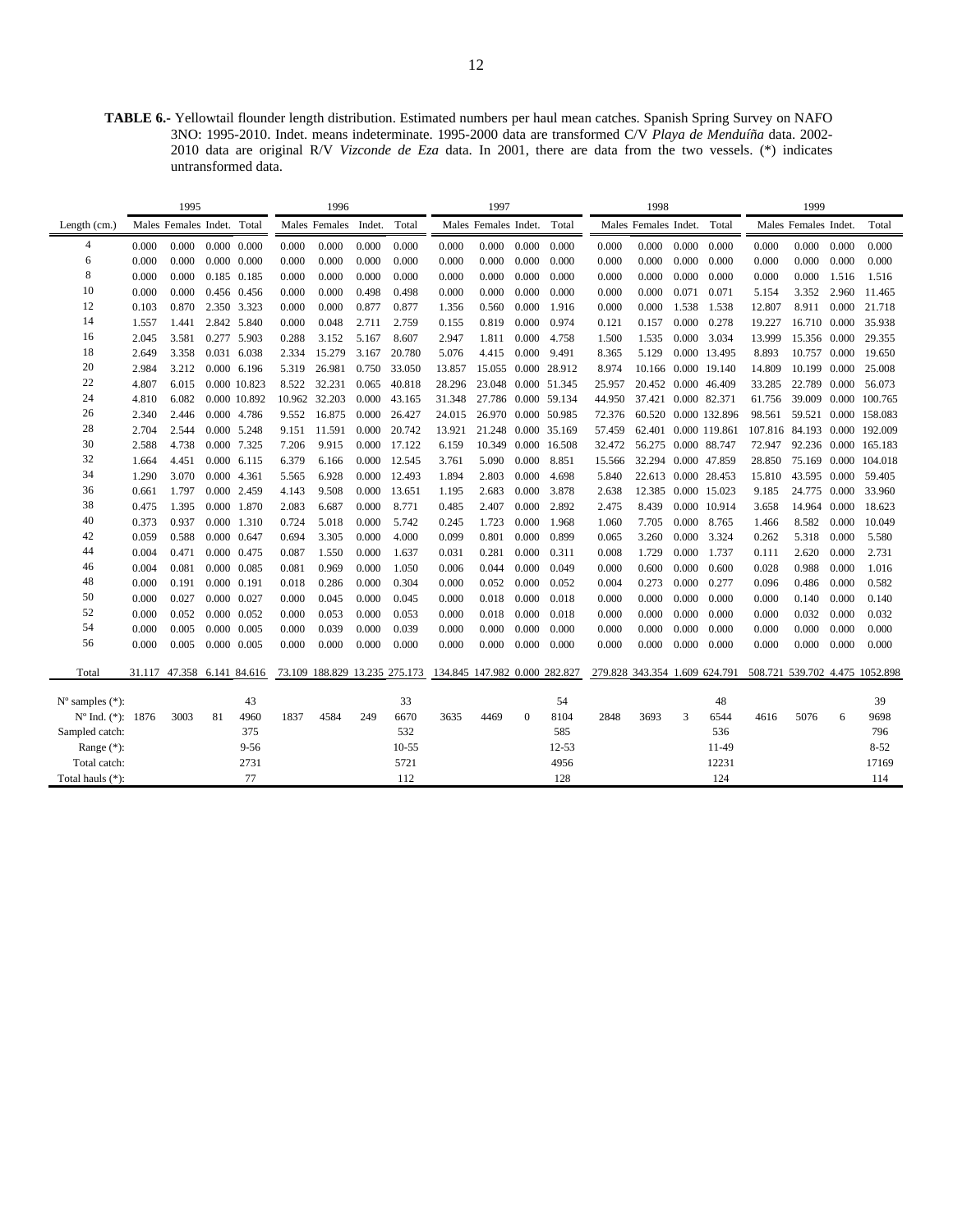**TABLE 6 (cont.).-** Yellowtail flounder length distribution. Estimated numbers per haul mean catches. Spanish Spring Survey on NAFO 3NO: 1995-2010. Indet. means indeterminate. 1995-2000 data are transformed C/V *Playa de Menduíña* data. 2002-2010 data are original R/V *Vizconde de Eza* data. In 2001, there are data from the two vessels. (\*) indicates untransformed data.

| Males Females Indet.<br>Total<br>Males Females Indet.<br>Total<br>Males Females Indet.<br>Total<br>Males Females Indet.<br>Total<br>Length (cm.)<br>$\overline{4}$<br>0.009<br>0.000<br>0.000<br>0.000<br>0.000<br>0.000<br>0.000<br>0.000<br>0.000<br>0.000<br>0.000<br>0.000<br>0.000<br>0.000<br>0.009<br>0.000<br>6<br>0.000<br>0.000<br>0.000<br>0.000<br>0.000<br>0.000<br>0.325<br>0.325<br>0.000<br>0.141<br>0.475<br>0.616<br>0.000<br>0.107<br>0.297<br>0.404<br>8<br>0.000<br>0.000<br>0.000<br>0.000<br>0.000<br>0.000<br>1.937<br>1.937<br>0.639<br>0.332<br>0.121<br>0.274<br>0.431<br>0.349<br>1.321<br>0.036<br>10<br>0.000<br>0.140<br>0.000<br>0.793<br>0.000<br>0.793<br>0.104<br>0.356<br>1.850<br>2.310<br>0.712<br>2.027<br>0.847<br>0.572<br>1.559<br>1.315<br>12<br>0.000<br>4.982<br>1.239<br>1.187<br>2.746<br>0.675<br>0.000<br>1.205<br>0.000<br>2.174<br>3.716<br>1.266<br>0.320<br>0.620<br>1.295<br>0.969<br>14<br>0.000 19.687<br>0.000<br>0.000<br>1.846<br>7.773<br>11.915<br>0.952<br>1.477<br>1.114<br>3.543<br>1.064<br>2.608<br>0.977<br>0.869<br>1.544<br>16<br>10.311<br>10.506 0.000 20.817<br>4.509<br>0.412<br>8.497<br>0.000<br>4.023<br>0.289<br>0.000<br>1.234<br>3.575<br>1.889<br>2.134<br>0.946<br>18<br>14.266<br>0.000 30.741<br>10.530 0.149 20.786<br>2.479<br>0.000<br>5.660<br>1.689<br>3.355<br>16.475<br>10.107<br>3.180<br>1.665<br>0.000<br>20<br>24.898 0.000 42.713<br>3.928<br>16.177<br>19.576<br>0.000 35.753<br>17.815<br>7.908<br>6.122<br>0.000 14.030<br>2.233<br>0.000<br>1.695<br>22<br>17.231<br>18.660<br>0.000 35.891<br>21.299<br>29.178<br>0.000 50.477<br>12.664<br>0.000 29.217<br>4.602<br>0.000<br>8.817<br>16.552<br>4.214<br>24<br>21.395<br>20.983<br>0.000 42.378<br>24.254<br>23.840 0.000 48.094<br>21.724<br>22.245<br>0.000 43.968<br>11.364<br>8.741<br>0.000 20.105<br>26<br>48.000<br>33.100 0.000 81.100<br>28.911<br>24.809<br>0.000 53.720<br>24.307<br>0.000 51.553<br>19.581 0.000 47.347<br>27.246<br>27.765<br>28<br>58.237<br>33.305 0.000 91.542<br>22.443<br>0.000 62.594<br>29.153 0.000 66.566<br>67.229<br>39.182 0.000 106.412<br>40.151<br>37.413<br>30<br>72.412<br>45.107 0.000 117.519<br>57.549<br>34.445<br>0.000 91.994<br>52.296<br>29.328 0.000 81.624<br>64.336<br>44.684<br>0.000 109.020<br>32<br>53.416 0.000 89.865<br>59.052 0.000 108.232<br>46.938<br>50.680<br>0.000 97.618<br>45.761<br>40.076 0.000 85.836<br>36.450<br>49.179<br>34<br>12.695<br>39.970<br>0.000 52.665<br>22.267<br>64.772 0.000 87.039<br>18.047<br>57.599<br>0.000 75.646<br>19.769<br>52.100 0.000 71.869<br>36<br>6.653<br>25.712<br>0.000 32.365<br>8.702<br>46.598 0.000 55.300<br>7.014<br>45.699<br>0.000 52.713<br>6.757<br>39.555 0.000 46.312<br>38<br>25.514 0.000 28.165<br>0.000 25.779<br>3.526<br>15.747<br>0.000 19.274<br>6.293<br>30.315 0.000 36.608<br>2.651<br>2.130<br>23.649<br>40<br>1.996<br>10.642 0.000 12.638<br>0.000 15.070<br>0.000 13.610<br>0.832<br>9.444<br>0.000 10.276<br>2.145<br>12.925<br>1.183<br>12.427<br>42<br>0.000<br>7.788<br>0.000<br>0.000<br>0.000<br>0.286<br>6.803<br>7.089<br>0.857<br>8.645<br>6.257<br>6.873<br>3.895<br>4.151<br>0.616<br>0.256<br>44<br>0.013<br>0.000<br>4.018<br>4.596<br>0.000<br>5.210<br>2.690<br>0.000<br>2.732<br>2.432<br>0.000<br>2.700<br>4.005<br>0.614<br>0.042<br>0.268<br>46<br>0.000<br>0.000<br>1.806<br>2.190<br>0.000<br>1.174<br>0.000<br>1.806<br>0.221<br>1.968<br>0.000<br>0.024<br>1.150<br>0.000<br>1.113<br>1.113<br>48<br>0.003<br>0.000<br>0.000<br>0.775<br>0.000<br>0.818<br>0.000<br>0.845<br>0.848<br>0.000<br>0.775<br>0.000<br>0.818<br>0.000<br>0.525<br>0.525<br>50<br>0.000<br>0.246<br>0.000<br>0.242<br>0.000<br>0.242<br>0.149<br>0.000<br>0.169<br>0.202<br>0.000<br>0.202<br>0.246<br>0.000<br>0.020<br>0.000<br>52<br>0.000<br>0.000<br>0.000<br>0.000<br>0.000<br>0.051<br>0.000<br>0.051<br>0.038<br>0.000<br>0.038<br>0.000<br>0.009<br>0.000<br>0.009<br>0.000<br>54<br>0.000<br>0.033<br>0.000<br>0.033<br>0.000<br>0.000<br>0.000<br>0.000<br>0.000<br>0.000<br>0.000<br>0.000<br>0.000<br>0.000<br>0.000<br>0.000<br>56<br>0.000<br>0.000<br>0.000<br>0.000<br>0.000<br>0.000<br>0.000<br>0.000<br>0.000<br>0.000<br>0.000<br>0.000<br>0.000<br>0.000<br>0.000<br>0.000<br>328.265 428.326 6.975 763.567<br>Total<br>332.057 376.364 0.000 708.421<br>256.565 333.090 0.807 590.462<br>215.959 271.489 0.721 488.169<br>42<br>43<br>43<br>37<br>$N^{\circ}$ samples $(*)$ :<br>7423<br>4684<br>8122<br>$\overline{7}$<br>8002<br>$N^{\circ}$ Ind. $(*)$ :<br>3323<br>4100<br>$\mathbf{0}$<br>3358<br>80<br>3419<br>4576<br>2424<br>3254<br>12<br>5690<br>717<br>Sampled catch:<br>2298<br>2269<br>1864<br>$11 - 54$<br>$6 - 53$<br>Range $(*)$ :<br>$6 - 52$<br>$5 - 52$<br>12742<br>16141<br>14385<br>11280<br>Total catch:<br>118<br>123<br>125<br>118<br>Total hauls (*): |  | 2000 |  | 2001 |  | 2002 |  | 2003 |  |
|-------------------------------------------------------------------------------------------------------------------------------------------------------------------------------------------------------------------------------------------------------------------------------------------------------------------------------------------------------------------------------------------------------------------------------------------------------------------------------------------------------------------------------------------------------------------------------------------------------------------------------------------------------------------------------------------------------------------------------------------------------------------------------------------------------------------------------------------------------------------------------------------------------------------------------------------------------------------------------------------------------------------------------------------------------------------------------------------------------------------------------------------------------------------------------------------------------------------------------------------------------------------------------------------------------------------------------------------------------------------------------------------------------------------------------------------------------------------------------------------------------------------------------------------------------------------------------------------------------------------------------------------------------------------------------------------------------------------------------------------------------------------------------------------------------------------------------------------------------------------------------------------------------------------------------------------------------------------------------------------------------------------------------------------------------------------------------------------------------------------------------------------------------------------------------------------------------------------------------------------------------------------------------------------------------------------------------------------------------------------------------------------------------------------------------------------------------------------------------------------------------------------------------------------------------------------------------------------------------------------------------------------------------------------------------------------------------------------------------------------------------------------------------------------------------------------------------------------------------------------------------------------------------------------------------------------------------------------------------------------------------------------------------------------------------------------------------------------------------------------------------------------------------------------------------------------------------------------------------------------------------------------------------------------------------------------------------------------------------------------------------------------------------------------------------------------------------------------------------------------------------------------------------------------------------------------------------------------------------------------------------------------------------------------------------------------------------------------------------------------------------------------------------------------------------------------------------------------------------------------------------------------------------------------------------------------------------------------------------------------------------------------------------------------------------------------------------------------------------------------------------------------------------------------------------------------------------------------------------------------------------------------------------------------------------------------------------------------------------------------------------------------------------------------------------------------------------------------------------------------------------------------------------------------------------------------------------------------------------------------------------------------------------------------------------------------------------------------------------------------------------------------------------------------------------------------------------------------------------------------------------------------------------|--|------|--|------|--|------|--|------|--|
|                                                                                                                                                                                                                                                                                                                                                                                                                                                                                                                                                                                                                                                                                                                                                                                                                                                                                                                                                                                                                                                                                                                                                                                                                                                                                                                                                                                                                                                                                                                                                                                                                                                                                                                                                                                                                                                                                                                                                                                                                                                                                                                                                                                                                                                                                                                                                                                                                                                                                                                                                                                                                                                                                                                                                                                                                                                                                                                                                                                                                                                                                                                                                                                                                                                                                                                                                                                                                                                                                                                                                                                                                                                                                                                                                                                                                                                                                                                                                                                                                                                                                                                                                                                                                                                                                                                                                                                                                                                                                                                                                                                                                                                                                                                                                                                                                                                                                                       |  |      |  |      |  |      |  |      |  |
|                                                                                                                                                                                                                                                                                                                                                                                                                                                                                                                                                                                                                                                                                                                                                                                                                                                                                                                                                                                                                                                                                                                                                                                                                                                                                                                                                                                                                                                                                                                                                                                                                                                                                                                                                                                                                                                                                                                                                                                                                                                                                                                                                                                                                                                                                                                                                                                                                                                                                                                                                                                                                                                                                                                                                                                                                                                                                                                                                                                                                                                                                                                                                                                                                                                                                                                                                                                                                                                                                                                                                                                                                                                                                                                                                                                                                                                                                                                                                                                                                                                                                                                                                                                                                                                                                                                                                                                                                                                                                                                                                                                                                                                                                                                                                                                                                                                                                                       |  |      |  |      |  |      |  |      |  |
|                                                                                                                                                                                                                                                                                                                                                                                                                                                                                                                                                                                                                                                                                                                                                                                                                                                                                                                                                                                                                                                                                                                                                                                                                                                                                                                                                                                                                                                                                                                                                                                                                                                                                                                                                                                                                                                                                                                                                                                                                                                                                                                                                                                                                                                                                                                                                                                                                                                                                                                                                                                                                                                                                                                                                                                                                                                                                                                                                                                                                                                                                                                                                                                                                                                                                                                                                                                                                                                                                                                                                                                                                                                                                                                                                                                                                                                                                                                                                                                                                                                                                                                                                                                                                                                                                                                                                                                                                                                                                                                                                                                                                                                                                                                                                                                                                                                                                                       |  |      |  |      |  |      |  |      |  |
|                                                                                                                                                                                                                                                                                                                                                                                                                                                                                                                                                                                                                                                                                                                                                                                                                                                                                                                                                                                                                                                                                                                                                                                                                                                                                                                                                                                                                                                                                                                                                                                                                                                                                                                                                                                                                                                                                                                                                                                                                                                                                                                                                                                                                                                                                                                                                                                                                                                                                                                                                                                                                                                                                                                                                                                                                                                                                                                                                                                                                                                                                                                                                                                                                                                                                                                                                                                                                                                                                                                                                                                                                                                                                                                                                                                                                                                                                                                                                                                                                                                                                                                                                                                                                                                                                                                                                                                                                                                                                                                                                                                                                                                                                                                                                                                                                                                                                                       |  |      |  |      |  |      |  |      |  |
|                                                                                                                                                                                                                                                                                                                                                                                                                                                                                                                                                                                                                                                                                                                                                                                                                                                                                                                                                                                                                                                                                                                                                                                                                                                                                                                                                                                                                                                                                                                                                                                                                                                                                                                                                                                                                                                                                                                                                                                                                                                                                                                                                                                                                                                                                                                                                                                                                                                                                                                                                                                                                                                                                                                                                                                                                                                                                                                                                                                                                                                                                                                                                                                                                                                                                                                                                                                                                                                                                                                                                                                                                                                                                                                                                                                                                                                                                                                                                                                                                                                                                                                                                                                                                                                                                                                                                                                                                                                                                                                                                                                                                                                                                                                                                                                                                                                                                                       |  |      |  |      |  |      |  |      |  |
|                                                                                                                                                                                                                                                                                                                                                                                                                                                                                                                                                                                                                                                                                                                                                                                                                                                                                                                                                                                                                                                                                                                                                                                                                                                                                                                                                                                                                                                                                                                                                                                                                                                                                                                                                                                                                                                                                                                                                                                                                                                                                                                                                                                                                                                                                                                                                                                                                                                                                                                                                                                                                                                                                                                                                                                                                                                                                                                                                                                                                                                                                                                                                                                                                                                                                                                                                                                                                                                                                                                                                                                                                                                                                                                                                                                                                                                                                                                                                                                                                                                                                                                                                                                                                                                                                                                                                                                                                                                                                                                                                                                                                                                                                                                                                                                                                                                                                                       |  |      |  |      |  |      |  |      |  |
|                                                                                                                                                                                                                                                                                                                                                                                                                                                                                                                                                                                                                                                                                                                                                                                                                                                                                                                                                                                                                                                                                                                                                                                                                                                                                                                                                                                                                                                                                                                                                                                                                                                                                                                                                                                                                                                                                                                                                                                                                                                                                                                                                                                                                                                                                                                                                                                                                                                                                                                                                                                                                                                                                                                                                                                                                                                                                                                                                                                                                                                                                                                                                                                                                                                                                                                                                                                                                                                                                                                                                                                                                                                                                                                                                                                                                                                                                                                                                                                                                                                                                                                                                                                                                                                                                                                                                                                                                                                                                                                                                                                                                                                                                                                                                                                                                                                                                                       |  |      |  |      |  |      |  |      |  |
|                                                                                                                                                                                                                                                                                                                                                                                                                                                                                                                                                                                                                                                                                                                                                                                                                                                                                                                                                                                                                                                                                                                                                                                                                                                                                                                                                                                                                                                                                                                                                                                                                                                                                                                                                                                                                                                                                                                                                                                                                                                                                                                                                                                                                                                                                                                                                                                                                                                                                                                                                                                                                                                                                                                                                                                                                                                                                                                                                                                                                                                                                                                                                                                                                                                                                                                                                                                                                                                                                                                                                                                                                                                                                                                                                                                                                                                                                                                                                                                                                                                                                                                                                                                                                                                                                                                                                                                                                                                                                                                                                                                                                                                                                                                                                                                                                                                                                                       |  |      |  |      |  |      |  |      |  |
|                                                                                                                                                                                                                                                                                                                                                                                                                                                                                                                                                                                                                                                                                                                                                                                                                                                                                                                                                                                                                                                                                                                                                                                                                                                                                                                                                                                                                                                                                                                                                                                                                                                                                                                                                                                                                                                                                                                                                                                                                                                                                                                                                                                                                                                                                                                                                                                                                                                                                                                                                                                                                                                                                                                                                                                                                                                                                                                                                                                                                                                                                                                                                                                                                                                                                                                                                                                                                                                                                                                                                                                                                                                                                                                                                                                                                                                                                                                                                                                                                                                                                                                                                                                                                                                                                                                                                                                                                                                                                                                                                                                                                                                                                                                                                                                                                                                                                                       |  |      |  |      |  |      |  |      |  |
|                                                                                                                                                                                                                                                                                                                                                                                                                                                                                                                                                                                                                                                                                                                                                                                                                                                                                                                                                                                                                                                                                                                                                                                                                                                                                                                                                                                                                                                                                                                                                                                                                                                                                                                                                                                                                                                                                                                                                                                                                                                                                                                                                                                                                                                                                                                                                                                                                                                                                                                                                                                                                                                                                                                                                                                                                                                                                                                                                                                                                                                                                                                                                                                                                                                                                                                                                                                                                                                                                                                                                                                                                                                                                                                                                                                                                                                                                                                                                                                                                                                                                                                                                                                                                                                                                                                                                                                                                                                                                                                                                                                                                                                                                                                                                                                                                                                                                                       |  |      |  |      |  |      |  |      |  |
|                                                                                                                                                                                                                                                                                                                                                                                                                                                                                                                                                                                                                                                                                                                                                                                                                                                                                                                                                                                                                                                                                                                                                                                                                                                                                                                                                                                                                                                                                                                                                                                                                                                                                                                                                                                                                                                                                                                                                                                                                                                                                                                                                                                                                                                                                                                                                                                                                                                                                                                                                                                                                                                                                                                                                                                                                                                                                                                                                                                                                                                                                                                                                                                                                                                                                                                                                                                                                                                                                                                                                                                                                                                                                                                                                                                                                                                                                                                                                                                                                                                                                                                                                                                                                                                                                                                                                                                                                                                                                                                                                                                                                                                                                                                                                                                                                                                                                                       |  |      |  |      |  |      |  |      |  |
|                                                                                                                                                                                                                                                                                                                                                                                                                                                                                                                                                                                                                                                                                                                                                                                                                                                                                                                                                                                                                                                                                                                                                                                                                                                                                                                                                                                                                                                                                                                                                                                                                                                                                                                                                                                                                                                                                                                                                                                                                                                                                                                                                                                                                                                                                                                                                                                                                                                                                                                                                                                                                                                                                                                                                                                                                                                                                                                                                                                                                                                                                                                                                                                                                                                                                                                                                                                                                                                                                                                                                                                                                                                                                                                                                                                                                                                                                                                                                                                                                                                                                                                                                                                                                                                                                                                                                                                                                                                                                                                                                                                                                                                                                                                                                                                                                                                                                                       |  |      |  |      |  |      |  |      |  |
|                                                                                                                                                                                                                                                                                                                                                                                                                                                                                                                                                                                                                                                                                                                                                                                                                                                                                                                                                                                                                                                                                                                                                                                                                                                                                                                                                                                                                                                                                                                                                                                                                                                                                                                                                                                                                                                                                                                                                                                                                                                                                                                                                                                                                                                                                                                                                                                                                                                                                                                                                                                                                                                                                                                                                                                                                                                                                                                                                                                                                                                                                                                                                                                                                                                                                                                                                                                                                                                                                                                                                                                                                                                                                                                                                                                                                                                                                                                                                                                                                                                                                                                                                                                                                                                                                                                                                                                                                                                                                                                                                                                                                                                                                                                                                                                                                                                                                                       |  |      |  |      |  |      |  |      |  |
|                                                                                                                                                                                                                                                                                                                                                                                                                                                                                                                                                                                                                                                                                                                                                                                                                                                                                                                                                                                                                                                                                                                                                                                                                                                                                                                                                                                                                                                                                                                                                                                                                                                                                                                                                                                                                                                                                                                                                                                                                                                                                                                                                                                                                                                                                                                                                                                                                                                                                                                                                                                                                                                                                                                                                                                                                                                                                                                                                                                                                                                                                                                                                                                                                                                                                                                                                                                                                                                                                                                                                                                                                                                                                                                                                                                                                                                                                                                                                                                                                                                                                                                                                                                                                                                                                                                                                                                                                                                                                                                                                                                                                                                                                                                                                                                                                                                                                                       |  |      |  |      |  |      |  |      |  |
|                                                                                                                                                                                                                                                                                                                                                                                                                                                                                                                                                                                                                                                                                                                                                                                                                                                                                                                                                                                                                                                                                                                                                                                                                                                                                                                                                                                                                                                                                                                                                                                                                                                                                                                                                                                                                                                                                                                                                                                                                                                                                                                                                                                                                                                                                                                                                                                                                                                                                                                                                                                                                                                                                                                                                                                                                                                                                                                                                                                                                                                                                                                                                                                                                                                                                                                                                                                                                                                                                                                                                                                                                                                                                                                                                                                                                                                                                                                                                                                                                                                                                                                                                                                                                                                                                                                                                                                                                                                                                                                                                                                                                                                                                                                                                                                                                                                                                                       |  |      |  |      |  |      |  |      |  |
|                                                                                                                                                                                                                                                                                                                                                                                                                                                                                                                                                                                                                                                                                                                                                                                                                                                                                                                                                                                                                                                                                                                                                                                                                                                                                                                                                                                                                                                                                                                                                                                                                                                                                                                                                                                                                                                                                                                                                                                                                                                                                                                                                                                                                                                                                                                                                                                                                                                                                                                                                                                                                                                                                                                                                                                                                                                                                                                                                                                                                                                                                                                                                                                                                                                                                                                                                                                                                                                                                                                                                                                                                                                                                                                                                                                                                                                                                                                                                                                                                                                                                                                                                                                                                                                                                                                                                                                                                                                                                                                                                                                                                                                                                                                                                                                                                                                                                                       |  |      |  |      |  |      |  |      |  |
|                                                                                                                                                                                                                                                                                                                                                                                                                                                                                                                                                                                                                                                                                                                                                                                                                                                                                                                                                                                                                                                                                                                                                                                                                                                                                                                                                                                                                                                                                                                                                                                                                                                                                                                                                                                                                                                                                                                                                                                                                                                                                                                                                                                                                                                                                                                                                                                                                                                                                                                                                                                                                                                                                                                                                                                                                                                                                                                                                                                                                                                                                                                                                                                                                                                                                                                                                                                                                                                                                                                                                                                                                                                                                                                                                                                                                                                                                                                                                                                                                                                                                                                                                                                                                                                                                                                                                                                                                                                                                                                                                                                                                                                                                                                                                                                                                                                                                                       |  |      |  |      |  |      |  |      |  |
|                                                                                                                                                                                                                                                                                                                                                                                                                                                                                                                                                                                                                                                                                                                                                                                                                                                                                                                                                                                                                                                                                                                                                                                                                                                                                                                                                                                                                                                                                                                                                                                                                                                                                                                                                                                                                                                                                                                                                                                                                                                                                                                                                                                                                                                                                                                                                                                                                                                                                                                                                                                                                                                                                                                                                                                                                                                                                                                                                                                                                                                                                                                                                                                                                                                                                                                                                                                                                                                                                                                                                                                                                                                                                                                                                                                                                                                                                                                                                                                                                                                                                                                                                                                                                                                                                                                                                                                                                                                                                                                                                                                                                                                                                                                                                                                                                                                                                                       |  |      |  |      |  |      |  |      |  |
|                                                                                                                                                                                                                                                                                                                                                                                                                                                                                                                                                                                                                                                                                                                                                                                                                                                                                                                                                                                                                                                                                                                                                                                                                                                                                                                                                                                                                                                                                                                                                                                                                                                                                                                                                                                                                                                                                                                                                                                                                                                                                                                                                                                                                                                                                                                                                                                                                                                                                                                                                                                                                                                                                                                                                                                                                                                                                                                                                                                                                                                                                                                                                                                                                                                                                                                                                                                                                                                                                                                                                                                                                                                                                                                                                                                                                                                                                                                                                                                                                                                                                                                                                                                                                                                                                                                                                                                                                                                                                                                                                                                                                                                                                                                                                                                                                                                                                                       |  |      |  |      |  |      |  |      |  |
|                                                                                                                                                                                                                                                                                                                                                                                                                                                                                                                                                                                                                                                                                                                                                                                                                                                                                                                                                                                                                                                                                                                                                                                                                                                                                                                                                                                                                                                                                                                                                                                                                                                                                                                                                                                                                                                                                                                                                                                                                                                                                                                                                                                                                                                                                                                                                                                                                                                                                                                                                                                                                                                                                                                                                                                                                                                                                                                                                                                                                                                                                                                                                                                                                                                                                                                                                                                                                                                                                                                                                                                                                                                                                                                                                                                                                                                                                                                                                                                                                                                                                                                                                                                                                                                                                                                                                                                                                                                                                                                                                                                                                                                                                                                                                                                                                                                                                                       |  |      |  |      |  |      |  |      |  |
|                                                                                                                                                                                                                                                                                                                                                                                                                                                                                                                                                                                                                                                                                                                                                                                                                                                                                                                                                                                                                                                                                                                                                                                                                                                                                                                                                                                                                                                                                                                                                                                                                                                                                                                                                                                                                                                                                                                                                                                                                                                                                                                                                                                                                                                                                                                                                                                                                                                                                                                                                                                                                                                                                                                                                                                                                                                                                                                                                                                                                                                                                                                                                                                                                                                                                                                                                                                                                                                                                                                                                                                                                                                                                                                                                                                                                                                                                                                                                                                                                                                                                                                                                                                                                                                                                                                                                                                                                                                                                                                                                                                                                                                                                                                                                                                                                                                                                                       |  |      |  |      |  |      |  |      |  |
|                                                                                                                                                                                                                                                                                                                                                                                                                                                                                                                                                                                                                                                                                                                                                                                                                                                                                                                                                                                                                                                                                                                                                                                                                                                                                                                                                                                                                                                                                                                                                                                                                                                                                                                                                                                                                                                                                                                                                                                                                                                                                                                                                                                                                                                                                                                                                                                                                                                                                                                                                                                                                                                                                                                                                                                                                                                                                                                                                                                                                                                                                                                                                                                                                                                                                                                                                                                                                                                                                                                                                                                                                                                                                                                                                                                                                                                                                                                                                                                                                                                                                                                                                                                                                                                                                                                                                                                                                                                                                                                                                                                                                                                                                                                                                                                                                                                                                                       |  |      |  |      |  |      |  |      |  |
|                                                                                                                                                                                                                                                                                                                                                                                                                                                                                                                                                                                                                                                                                                                                                                                                                                                                                                                                                                                                                                                                                                                                                                                                                                                                                                                                                                                                                                                                                                                                                                                                                                                                                                                                                                                                                                                                                                                                                                                                                                                                                                                                                                                                                                                                                                                                                                                                                                                                                                                                                                                                                                                                                                                                                                                                                                                                                                                                                                                                                                                                                                                                                                                                                                                                                                                                                                                                                                                                                                                                                                                                                                                                                                                                                                                                                                                                                                                                                                                                                                                                                                                                                                                                                                                                                                                                                                                                                                                                                                                                                                                                                                                                                                                                                                                                                                                                                                       |  |      |  |      |  |      |  |      |  |
|                                                                                                                                                                                                                                                                                                                                                                                                                                                                                                                                                                                                                                                                                                                                                                                                                                                                                                                                                                                                                                                                                                                                                                                                                                                                                                                                                                                                                                                                                                                                                                                                                                                                                                                                                                                                                                                                                                                                                                                                                                                                                                                                                                                                                                                                                                                                                                                                                                                                                                                                                                                                                                                                                                                                                                                                                                                                                                                                                                                                                                                                                                                                                                                                                                                                                                                                                                                                                                                                                                                                                                                                                                                                                                                                                                                                                                                                                                                                                                                                                                                                                                                                                                                                                                                                                                                                                                                                                                                                                                                                                                                                                                                                                                                                                                                                                                                                                                       |  |      |  |      |  |      |  |      |  |
|                                                                                                                                                                                                                                                                                                                                                                                                                                                                                                                                                                                                                                                                                                                                                                                                                                                                                                                                                                                                                                                                                                                                                                                                                                                                                                                                                                                                                                                                                                                                                                                                                                                                                                                                                                                                                                                                                                                                                                                                                                                                                                                                                                                                                                                                                                                                                                                                                                                                                                                                                                                                                                                                                                                                                                                                                                                                                                                                                                                                                                                                                                                                                                                                                                                                                                                                                                                                                                                                                                                                                                                                                                                                                                                                                                                                                                                                                                                                                                                                                                                                                                                                                                                                                                                                                                                                                                                                                                                                                                                                                                                                                                                                                                                                                                                                                                                                                                       |  |      |  |      |  |      |  |      |  |
|                                                                                                                                                                                                                                                                                                                                                                                                                                                                                                                                                                                                                                                                                                                                                                                                                                                                                                                                                                                                                                                                                                                                                                                                                                                                                                                                                                                                                                                                                                                                                                                                                                                                                                                                                                                                                                                                                                                                                                                                                                                                                                                                                                                                                                                                                                                                                                                                                                                                                                                                                                                                                                                                                                                                                                                                                                                                                                                                                                                                                                                                                                                                                                                                                                                                                                                                                                                                                                                                                                                                                                                                                                                                                                                                                                                                                                                                                                                                                                                                                                                                                                                                                                                                                                                                                                                                                                                                                                                                                                                                                                                                                                                                                                                                                                                                                                                                                                       |  |      |  |      |  |      |  |      |  |
|                                                                                                                                                                                                                                                                                                                                                                                                                                                                                                                                                                                                                                                                                                                                                                                                                                                                                                                                                                                                                                                                                                                                                                                                                                                                                                                                                                                                                                                                                                                                                                                                                                                                                                                                                                                                                                                                                                                                                                                                                                                                                                                                                                                                                                                                                                                                                                                                                                                                                                                                                                                                                                                                                                                                                                                                                                                                                                                                                                                                                                                                                                                                                                                                                                                                                                                                                                                                                                                                                                                                                                                                                                                                                                                                                                                                                                                                                                                                                                                                                                                                                                                                                                                                                                                                                                                                                                                                                                                                                                                                                                                                                                                                                                                                                                                                                                                                                                       |  |      |  |      |  |      |  |      |  |
|                                                                                                                                                                                                                                                                                                                                                                                                                                                                                                                                                                                                                                                                                                                                                                                                                                                                                                                                                                                                                                                                                                                                                                                                                                                                                                                                                                                                                                                                                                                                                                                                                                                                                                                                                                                                                                                                                                                                                                                                                                                                                                                                                                                                                                                                                                                                                                                                                                                                                                                                                                                                                                                                                                                                                                                                                                                                                                                                                                                                                                                                                                                                                                                                                                                                                                                                                                                                                                                                                                                                                                                                                                                                                                                                                                                                                                                                                                                                                                                                                                                                                                                                                                                                                                                                                                                                                                                                                                                                                                                                                                                                                                                                                                                                                                                                                                                                                                       |  |      |  |      |  |      |  |      |  |
|                                                                                                                                                                                                                                                                                                                                                                                                                                                                                                                                                                                                                                                                                                                                                                                                                                                                                                                                                                                                                                                                                                                                                                                                                                                                                                                                                                                                                                                                                                                                                                                                                                                                                                                                                                                                                                                                                                                                                                                                                                                                                                                                                                                                                                                                                                                                                                                                                                                                                                                                                                                                                                                                                                                                                                                                                                                                                                                                                                                                                                                                                                                                                                                                                                                                                                                                                                                                                                                                                                                                                                                                                                                                                                                                                                                                                                                                                                                                                                                                                                                                                                                                                                                                                                                                                                                                                                                                                                                                                                                                                                                                                                                                                                                                                                                                                                                                                                       |  |      |  |      |  |      |  |      |  |
|                                                                                                                                                                                                                                                                                                                                                                                                                                                                                                                                                                                                                                                                                                                                                                                                                                                                                                                                                                                                                                                                                                                                                                                                                                                                                                                                                                                                                                                                                                                                                                                                                                                                                                                                                                                                                                                                                                                                                                                                                                                                                                                                                                                                                                                                                                                                                                                                                                                                                                                                                                                                                                                                                                                                                                                                                                                                                                                                                                                                                                                                                                                                                                                                                                                                                                                                                                                                                                                                                                                                                                                                                                                                                                                                                                                                                                                                                                                                                                                                                                                                                                                                                                                                                                                                                                                                                                                                                                                                                                                                                                                                                                                                                                                                                                                                                                                                                                       |  |      |  |      |  |      |  |      |  |
|                                                                                                                                                                                                                                                                                                                                                                                                                                                                                                                                                                                                                                                                                                                                                                                                                                                                                                                                                                                                                                                                                                                                                                                                                                                                                                                                                                                                                                                                                                                                                                                                                                                                                                                                                                                                                                                                                                                                                                                                                                                                                                                                                                                                                                                                                                                                                                                                                                                                                                                                                                                                                                                                                                                                                                                                                                                                                                                                                                                                                                                                                                                                                                                                                                                                                                                                                                                                                                                                                                                                                                                                                                                                                                                                                                                                                                                                                                                                                                                                                                                                                                                                                                                                                                                                                                                                                                                                                                                                                                                                                                                                                                                                                                                                                                                                                                                                                                       |  |      |  |      |  |      |  |      |  |
|                                                                                                                                                                                                                                                                                                                                                                                                                                                                                                                                                                                                                                                                                                                                                                                                                                                                                                                                                                                                                                                                                                                                                                                                                                                                                                                                                                                                                                                                                                                                                                                                                                                                                                                                                                                                                                                                                                                                                                                                                                                                                                                                                                                                                                                                                                                                                                                                                                                                                                                                                                                                                                                                                                                                                                                                                                                                                                                                                                                                                                                                                                                                                                                                                                                                                                                                                                                                                                                                                                                                                                                                                                                                                                                                                                                                                                                                                                                                                                                                                                                                                                                                                                                                                                                                                                                                                                                                                                                                                                                                                                                                                                                                                                                                                                                                                                                                                                       |  |      |  |      |  |      |  |      |  |
|                                                                                                                                                                                                                                                                                                                                                                                                                                                                                                                                                                                                                                                                                                                                                                                                                                                                                                                                                                                                                                                                                                                                                                                                                                                                                                                                                                                                                                                                                                                                                                                                                                                                                                                                                                                                                                                                                                                                                                                                                                                                                                                                                                                                                                                                                                                                                                                                                                                                                                                                                                                                                                                                                                                                                                                                                                                                                                                                                                                                                                                                                                                                                                                                                                                                                                                                                                                                                                                                                                                                                                                                                                                                                                                                                                                                                                                                                                                                                                                                                                                                                                                                                                                                                                                                                                                                                                                                                                                                                                                                                                                                                                                                                                                                                                                                                                                                                                       |  |      |  |      |  |      |  |      |  |
|                                                                                                                                                                                                                                                                                                                                                                                                                                                                                                                                                                                                                                                                                                                                                                                                                                                                                                                                                                                                                                                                                                                                                                                                                                                                                                                                                                                                                                                                                                                                                                                                                                                                                                                                                                                                                                                                                                                                                                                                                                                                                                                                                                                                                                                                                                                                                                                                                                                                                                                                                                                                                                                                                                                                                                                                                                                                                                                                                                                                                                                                                                                                                                                                                                                                                                                                                                                                                                                                                                                                                                                                                                                                                                                                                                                                                                                                                                                                                                                                                                                                                                                                                                                                                                                                                                                                                                                                                                                                                                                                                                                                                                                                                                                                                                                                                                                                                                       |  |      |  |      |  |      |  |      |  |
|                                                                                                                                                                                                                                                                                                                                                                                                                                                                                                                                                                                                                                                                                                                                                                                                                                                                                                                                                                                                                                                                                                                                                                                                                                                                                                                                                                                                                                                                                                                                                                                                                                                                                                                                                                                                                                                                                                                                                                                                                                                                                                                                                                                                                                                                                                                                                                                                                                                                                                                                                                                                                                                                                                                                                                                                                                                                                                                                                                                                                                                                                                                                                                                                                                                                                                                                                                                                                                                                                                                                                                                                                                                                                                                                                                                                                                                                                                                                                                                                                                                                                                                                                                                                                                                                                                                                                                                                                                                                                                                                                                                                                                                                                                                                                                                                                                                                                                       |  |      |  |      |  |      |  |      |  |
|                                                                                                                                                                                                                                                                                                                                                                                                                                                                                                                                                                                                                                                                                                                                                                                                                                                                                                                                                                                                                                                                                                                                                                                                                                                                                                                                                                                                                                                                                                                                                                                                                                                                                                                                                                                                                                                                                                                                                                                                                                                                                                                                                                                                                                                                                                                                                                                                                                                                                                                                                                                                                                                                                                                                                                                                                                                                                                                                                                                                                                                                                                                                                                                                                                                                                                                                                                                                                                                                                                                                                                                                                                                                                                                                                                                                                                                                                                                                                                                                                                                                                                                                                                                                                                                                                                                                                                                                                                                                                                                                                                                                                                                                                                                                                                                                                                                                                                       |  |      |  |      |  |      |  |      |  |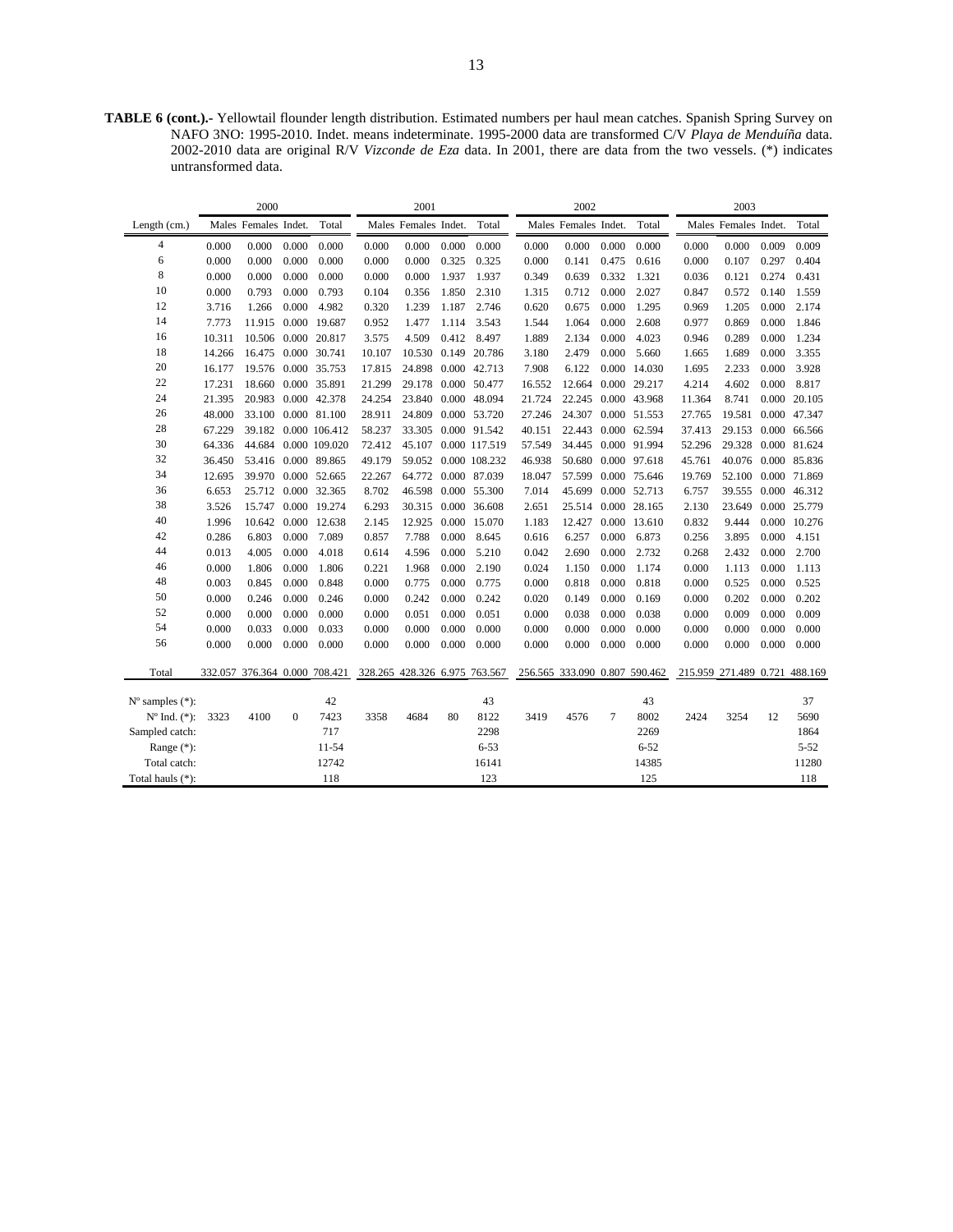**TABLE 6 (cont.).-** Yellowtail flounder length distribution. Estimated numbers per haul mean catches. Spanish Spring Survey on NAFO 3NO: 1995-2010. Indet. means indeterminate. 1995-2000 data are transformed C/V *Playa de Menduíña* data. 2002-2010 data are original R/V *Vizconde de Eza* data. In 2001, there are data from the two vessels. (\*) indicates untransformed data.

|                             |        | 2004                 |       |                               |                               | 2005                 |       |                      |        | 2006                          |       |               |                               | 2007                 |       |                       |
|-----------------------------|--------|----------------------|-------|-------------------------------|-------------------------------|----------------------|-------|----------------------|--------|-------------------------------|-------|---------------|-------------------------------|----------------------|-------|-----------------------|
| Length (cm.)                |        | Males Females Indet. |       | Total                         |                               | Males Females Indet. |       | Total                |        | Males Females Indet.          |       | Total         |                               | Males Females Indet. |       | Total                 |
| 4                           | 0.000  | 0.000                | 0.116 | 0.116                         | 0.000                         | 0.000                | 0.000 | 0.000                | 0.060  | 0.000                         | 0.000 | 0.060         | 0.000                         | 0.000                | 0.000 | 0.000                 |
| 6                           | 0.000  | 0.000                | 0.337 | 0.337                         | 0.000                         | 0.013                | 0.192 | 0.205                | 0.000  | 0.000                         | 0.079 | 0.079         | 0.000                         | 0.000                | 0.103 | 0.103                 |
| 8                           | 0.109  | 0.049                | 0.741 | 0.899                         | 0.269                         | 0.018                | 0.054 | 0.341                | 0.187  | 0.162                         | 0.245 | 0.594         | 0.000                         | 0.000                | 0.000 | 0.000                 |
| 10                          | 0.528  | 0.637                | 0.000 | 1.165                         | 1.725                         | 0.467                | 0.051 | 2.243                | 0.686  | 0.384                         | 0.276 | 1.346         | 0.041                         | 0.059                | 0.000 | 0.101                 |
| 12                          | 2.005  | 1.577                | 0.000 | 3.582                         | 2.353                         | 1.877                | 0.000 | 4.229                | 2.026  | 1.734                         | 0.000 | 3.760         | 0.536                         | 0.449                | 0.000 | 0.985                 |
| 14                          | 3.503  | 2.632                | 0.000 | 6.135                         | 4.728                         | 3.053                | 0.000 | 7.780                | 3.645  | 3.862                         | 0.000 | 7.507         | 1.148                         | 0.578                | 0.000 | 1.725                 |
| 16                          | 4.580  | 3.608                | 0.000 | 8.188                         | 4.674                         | 3.630                | 0.000 | 8.304                | 5.776  | 6.009                         |       | 0.000 11.785  | 2.222                         | 2.551                | 0.000 | 4.773                 |
| 18                          | 4.649  | 3.543                | 0.000 | 8.192                         | 3.334                         | 3.348                | 0.000 | 6.682                | 5.989  | 5.547                         |       | 0.000 11.536  | 5.728                         | 4.614                |       | 0.000 10.342          |
| 20                          | 5.414  | 6.205                |       | 0.000 11.619                  | 4.905                         | 4.847                | 0.000 | 9.752                | 9.721  | 8.196                         |       | 0.000 17.917  | 9.024                         | 7.293                |       | 0.000 16.317          |
| 22                          | 5.563  | 5.757                |       | 0.000 11.321                  | 8.934                         | 6.836                |       | 0.000 15.770         | 10.735 | 10.545                        |       | 0.000 21.280  | 13.286                        |                      |       | 14.190 0.000 27.476   |
| 24                          | 8.232  | 7.732                |       | 0.000 15.964                  | 8.930                         | 7.162                |       | 0.000 16.092         | 11.073 | 12.977                        |       | 0.000 24.050  | 17.380                        |                      |       | 19.046  0.000  36.426 |
| 26                          | 25.572 | 16.572               |       | 0.000 42.145                  | 15.997                        | 8.451                |       | 0.000 24.447         | 13.117 | 13.439                        |       | 0.000 26.556  | 20.689                        |                      |       | 18.113 0.000 38.802   |
| 28                          | 57.974 | 27.637               |       | 0.000 85.611                  | 34.840                        | 17.504               |       | 0.000 52.344         | 26.251 | 15.412                        |       | 0.000 41.663  | 35.157                        | 19.170 0.000 54.327  |       |                       |
| 30                          | 87.376 | 52.285               |       | 0.000 139.661                 | 75.001                        |                      |       | 34.103 0.000 109.105 | 64.180 | 25.059                        |       | 0.000 89.238  | 75.144                        |                      |       | 25.235 0.000 100.379  |
| 32                          | 74.712 | 58.683               |       | 0.000 133.396                 | 70.556                        | 58.866               |       | 0.000 129.423        | 74.126 | 52.415                        |       | 0.000 126.541 | 76.329                        |                      |       | 50.253 0.000 126.582  |
| 34                          | 30.847 | 58.596               |       | 0.000 89.443                  | 28.072                        |                      |       | 62.961 0.000 91.032  | 38.379 | 67.737                        |       | 0.000 106.116 | 42.232                        |                      |       | 68.548 0.000 110.780  |
| 36                          | 7.531  | 46.290               |       | 0.000 53.820                  | 8.105                         | 48.672 0.000 56.777  |       |                      | 11.021 | 63.706                        |       | 0.000 74.727  | 12.733                        |                      |       | 61.691 0.000 74.424   |
| 38                          | 2.056  | 26.594               |       | 0.000 28.650                  | 1.965                         |                      |       | 26.547 0.000 28.512  | 3.046  | 39.877                        |       | 0.000 42.923  | 3.973                         |                      |       | 41.839 0.000 45.812   |
| 40                          | 1.716  | 10.932               | 0.000 | 12.648                        | 0.908                         | 11.697               |       | 0.000 12.606         | 0.981  | 17.493                        |       | 0.000 18.474  | 1.430                         | 20.920               |       | 0.000 22.350          |
| 42                          | 0.514  | 3.725                | 0.000 | 4.240                         | 0.172                         | 4.746                | 0.000 | 4.918                | 0.081  | 5.709                         | 0.000 | 5.789         | 0.213                         | 6.891                | 0.000 | 7.104                 |
| 44                          | 0.028  | 2.033                | 0.000 | 2.061                         | 0.050                         | 2.020                | 0.000 | 2.070                | 0.072  | 2.190                         | 0.000 | 2.262         | 0.000                         | 2.454                | 0.000 | 2.454                 |
| 46                          | 0.000  | 0.575                | 0.000 | 0.575                         | 0.000                         | 1.128                | 0.000 | 1.128                | 0.000  | 1.341                         | 0.000 | 1.341         | 0.071                         | 1.043                | 0.000 | 1.114                 |
| 48                          | 0.000  | 0.303                | 0.000 | 0.303                         | 0.000                         | 0.200                | 0.000 | 0.200                | 0.000  | 0.560                         | 0.000 | 0.560         | 0.000                         | 0.367                | 0.000 | 0.367                 |
| 50                          | 0.000  | 0.009                | 0.000 | 0.009                         | 0.000                         | 0.030                | 0.000 | 0.030                | 0.000  | 0.231                         | 0.000 | 0.231         | 0.000                         | 0.107                | 0.000 | 0.107                 |
| 52                          | 0.000  | 0.055                | 0.000 | 0.055                         | 0.000                         | 0.000                | 0.000 | 0.000                | 0.000  | 0.012                         | 0.000 | 0.012         | 0.000                         | 0.120                | 0.000 | 0.120                 |
| 54                          | 0.000  | 0.000                | 0.000 | 0.000                         | 0.000                         | 0.079                | 0.000 | 0.079                | 0.000  | 0.091                         | 0.000 | 0.091         | 0.000                         | 0.000                | 0.000 | 0.000                 |
| 56                          | 0.000  | 0.000                | 0.000 | 0.000                         | 0.000                         | 0.000                | 0.000 | 0.000                | 0.000  | 0.000                         | 0.000 | 0.000         | 0.000                         | 0.000                | 0.000 | 0.000                 |
| Total                       |        |                      |       | 322.910 336.032 1.193 660.136 | 275.518 308.254 0.297 584.069 |                      |       |                      |        | 281.150 354.688 0.601 636.440 |       |               | 317.336 365.532 0.103 682.971 |                      |       |                       |
|                             |        |                      |       |                               |                               |                      |       |                      |        |                               |       |               |                               |                      |       |                       |
| $N^{\circ}$ samples $(*)$ : |        |                      |       | 45                            |                               |                      |       | 48                   |        |                               |       | 45            |                               |                      |       | 47                    |
| $N^{\circ}$ Ind. $(*)$ :    | 3703   | 4234                 | 16    | 7953                          | 4790                          | 6556                 | 6     | 11352                | 4404   | 6012                          | 10    | 10426         | 5083                          | 5533                 | 1     | 10617                 |
| Sampled catch:              |        |                      |       | 2587                          |                               |                      |       | 3784                 |        |                               |       | 3407          |                               |                      |       | 2761                  |
| Range $(*)$ :               |        |                      |       | $5 - 53$                      |                               |                      |       | $6 - 55$             |        |                               |       | $5 - 54$      |                               |                      |       | $7 - 52$              |
| Total catch:                |        |                      |       | 15117                         |                               |                      |       | 14275                |        |                               |       | 15424         |                               |                      |       | 15200                 |
| Total hauls (*):            |        |                      |       | 120                           |                               |                      |       | 119                  |        |                               |       | 120           |                               |                      |       | 110                   |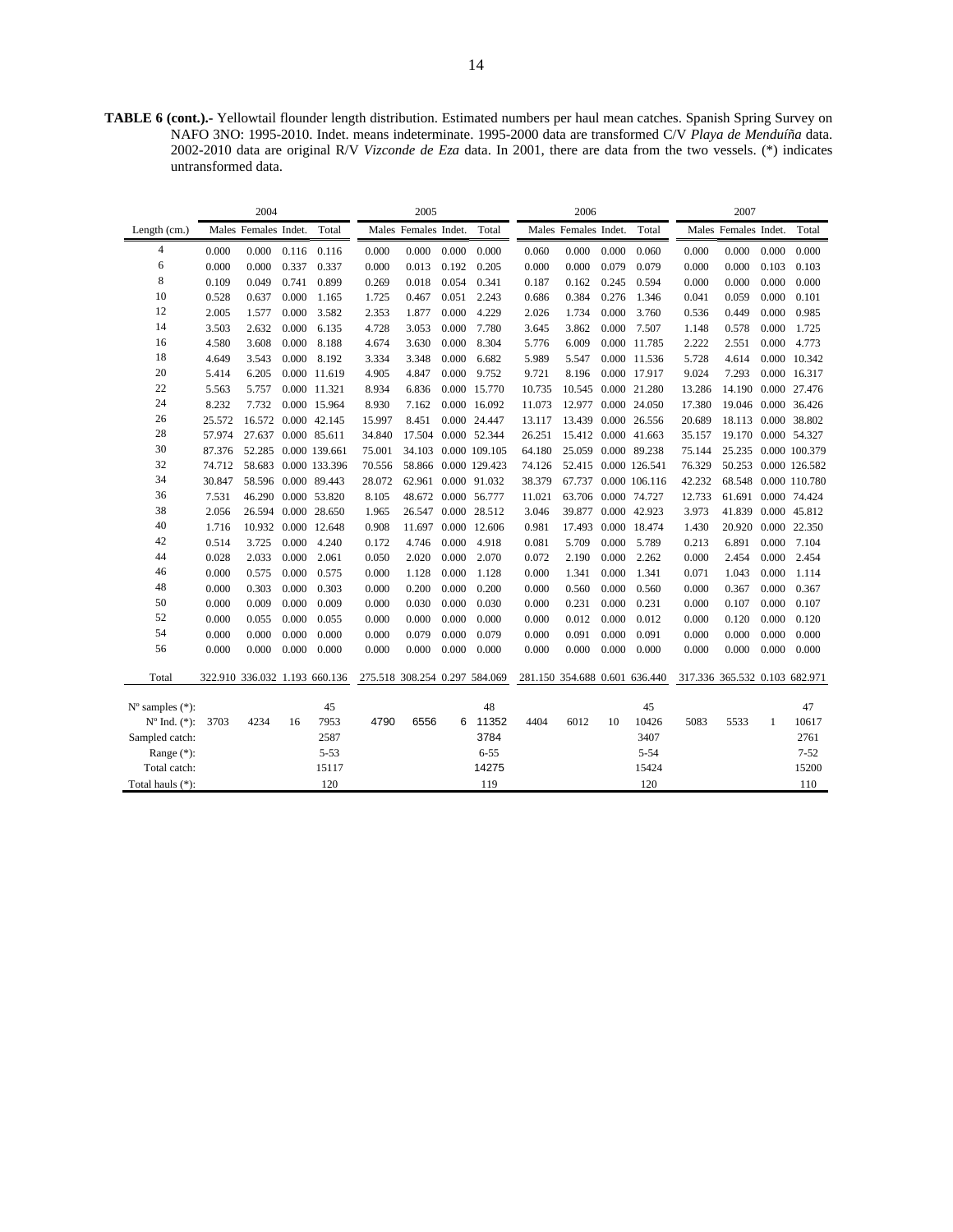**TABLE 6 (cont.).-** Yellowtail flounder length distribution. Estimated numbers per haul mean catches. Spanish Spring Survey on NAFO 3NO: 1995-2010. Indet. means indeterminate. 1995-2000 data are transformed C/V *Playa de Menduíña* data. 2002-2010 data are original R/V *Vizconde de Eza* data. In 2001, there are data from the two vessels. (\*) indicates untransformed data.

|                             |        | 2008                          |       |                     |        | 2009                  |       |               |        | 2010                          |              |               |
|-----------------------------|--------|-------------------------------|-------|---------------------|--------|-----------------------|-------|---------------|--------|-------------------------------|--------------|---------------|
| Length (cm.)                | Males  | Females Indet.                |       | Total               | Males  | Females Indet.        |       | Total         | Males  | Females Indet.                |              | Total         |
| 4                           | 0.000  | 0.000                         | 0.054 | 0.054               | 0.000  | 0.000                 | 0.000 | 0.000         | 0.000  | 0.000                         | 0.000        | 0.000         |
| 6                           | 0.000  | 0.000                         | 0.000 | 0.000               | 0.000  | 0.000                 | 0.050 | 0.050         | 0.000  | 0.000                         | 0.000        | 0.000         |
| 8                           | 0.013  | 0.000                         | 0.000 | 0.013               | 0.000  | 0.000                 | 0.057 | 0.057         | 0.000  | 0.000                         | 0.000        | 0.000         |
| 10                          | 0.039  | 0.000                         | 0.037 | 0.076               | 0.000  | 0.155                 | 0.000 | 0.155         | 0.302  | 0.302                         | 0.000        | 0.605         |
| 12                          | 0.184  | 0.183                         | 0.000 | 0.367               | 0.000  | 0.063                 | 0.370 | 0.433         | 1.243  | 0.364                         | 0.000        | 1.607         |
| 14                          | 0.238  | 0.331                         | 0.054 | 0.624               | 0.000  | 0.096                 | 0.000 | 0.096         | 0.387  | 0.400                         | 0.000        | 0.787         |
| 16                          | 0.741  | 0.964                         | 0.000 | 1.705               | 0.920  | 0.498                 | 0.000 | 1.418         | 0.489  | 0.107                         | 0.000        | 0.596         |
| 18                          | 2.364  | 2.973                         | 0.000 | 5.337               | 2.260  | 1.452                 | 0.000 | 3.712         | 1.276  | 0.982                         | 0.000        | 2.259         |
| 20                          | 7.593  | 6.160                         | 0.000 | 13.753              | 4.032  | 3.251                 | 0.000 | 7.283         | 3.363  | 2.601                         | 0.000        | 5.964         |
| 22                          | 11.867 | 13.532                        |       | 0.000 25.399        | 11.271 | 7.825                 | 0.000 | 19.096        | 6.263  | 8.252                         | 0.000        | 14.515        |
| 24                          | 18.209 |                               |       | 18.285 0.000 36.495 | 15.826 | 15.693                |       | 0.000 31.518  | 19.027 | 15.268                        |              | 0.000 34.295  |
| 26                          | 23.627 | 25.866 0.000                  |       | 49.493              | 28.577 | 26.217                |       | 0.000 54.793  | 44.312 | 25.334                        |              | 0.000 69.646  |
| 28                          | 37.293 | 23.056                        |       | 0.000 60.349        | 38.271 | 24.052                |       | 0.000 62.323  | 60.163 | 45.618                        |              | 0.000 105.781 |
| 30                          | 67.815 | 22.281                        |       | 0.000 90.096        | 59.751 | 26.094                |       | 0.000 85.844  | 86.814 | 52.865                        |              | 0.000 139.679 |
| 32                          | 73.491 | 42.910                        |       | 0.000 116.401       | 73.655 | 42.701                |       | 0.000 116.356 | 92.461 | 52.351                        |              | 0.000 144.811 |
| 34                          | 38.260 | 59.348                        |       | 0.000 97.609        | 44.085 | 74.201                |       | 0.000 118.285 | 40.660 | 66.701                        |              | 0.000 107.361 |
| 36                          | 9.789  | 54.190                        |       | 0.000 63.979        | 13.976 | 81.708                |       | 0.000 95.684  | 9.675  | 70.786                        |              | 0.000 80.461  |
| 38                          | 2.389  | 37.201                        |       | 0.000 39.590        | 4.267  | 54.934                |       | 0.000 59.200  | 1.757  | 41.724                        |              | 0.000 43.481  |
| 40                          | 0.914  | 16.185                        |       | 0.000 17.099        | 0.983  | 22.221                |       | 0.000 23.203  | 0.631  | 18.241                        | 0.000        | 18.872        |
| 42                          | 0.288  | 6.719                         | 0.000 | 7.007               | 0.103  | 11.373                |       | 0.000 11.476  | 0.000  | 8.403                         | 0.000        | 8.403         |
| 44                          | 0.000  | 3.120                         | 0.000 | 3.120               | 0.039  | 4.532                 | 0.000 | 4.571         | 0.000  | 1.785                         | 0.000        | 1.785         |
| 46                          | 0.000  | 1.097                         | 0.000 | 1.097               | 0.000  | 1.183                 | 0.000 | 1.183         | 0.000  | 1.496                         | 0.000        | 1.496         |
| 48                          | 0.000  | 0.616                         | 0.000 | 0.616               | 0.000  | 0.173                 | 0.000 | 0.173         | 0.000  | 0.341                         | 0.000        | 0.341         |
| 50                          | 0.000  | 0.077                         | 0.000 | 0.077               | 0.000  | 0.460                 | 0.000 | 0.460         | 0.000  | 0.034                         | 0.000        | 0.034         |
| 52                          | 0.000  | 0.000                         | 0.000 | 0.000               | 0.000  | 0.000                 | 0.000 | 0.000         | 0.000  | 0.139                         | 0.000        | 0.139         |
| 54                          | 0.000  | 0.000                         | 0.000 | 0.000               | 0.000  | 0.000                 | 0.000 | 0.000         | 0.000  | 0.000                         | 0.000        | 0.000         |
| 56                          | 0.000  | 0.000                         | 0.000 | 0.000               | 0.000  | 0.000                 | 0.000 | 0.000         | 0.000  | 0.000                         | 0.000        | 0.000         |
| Total                       |        | 295.113 335.096 0.145 630.355 |       |                     |        | 298.014 398.879 0.477 |       | 697.369       |        | 368.825 414.092 0.000 782.917 |              |               |
|                             |        |                               |       |                     |        |                       |       |               |        |                               |              |               |
| $N^{\circ}$ samples $(*)$ : |        |                               |       | 50                  |        |                       |       | 38            |        |                               |              | 36            |
| $N^{o}$ Ind. $(*)$ :        | 4795   | 5147                          | 3     | 9945                | 3969   | 4682                  | 5     | 8656          | 3085   | 3615                          | $\mathbf{0}$ | 6700          |
| Sampled catch:              |        |                               |       | 2759                |        |                       |       | 2604          |        |                               |              | 1805          |
| Range $(*)$ :               |        |                               |       | $5 - 51$            |        |                       |       | $7 - 50$      |        |                               |              | $10 - 52$     |
| Total catch:                |        |                               |       | 14697               |        |                       |       | 16201         |        |                               |              | 12449         |
| Total hauls (*):            |        |                               |       | 122                 |        |                       |       | 109           |        |                               |              | 95            |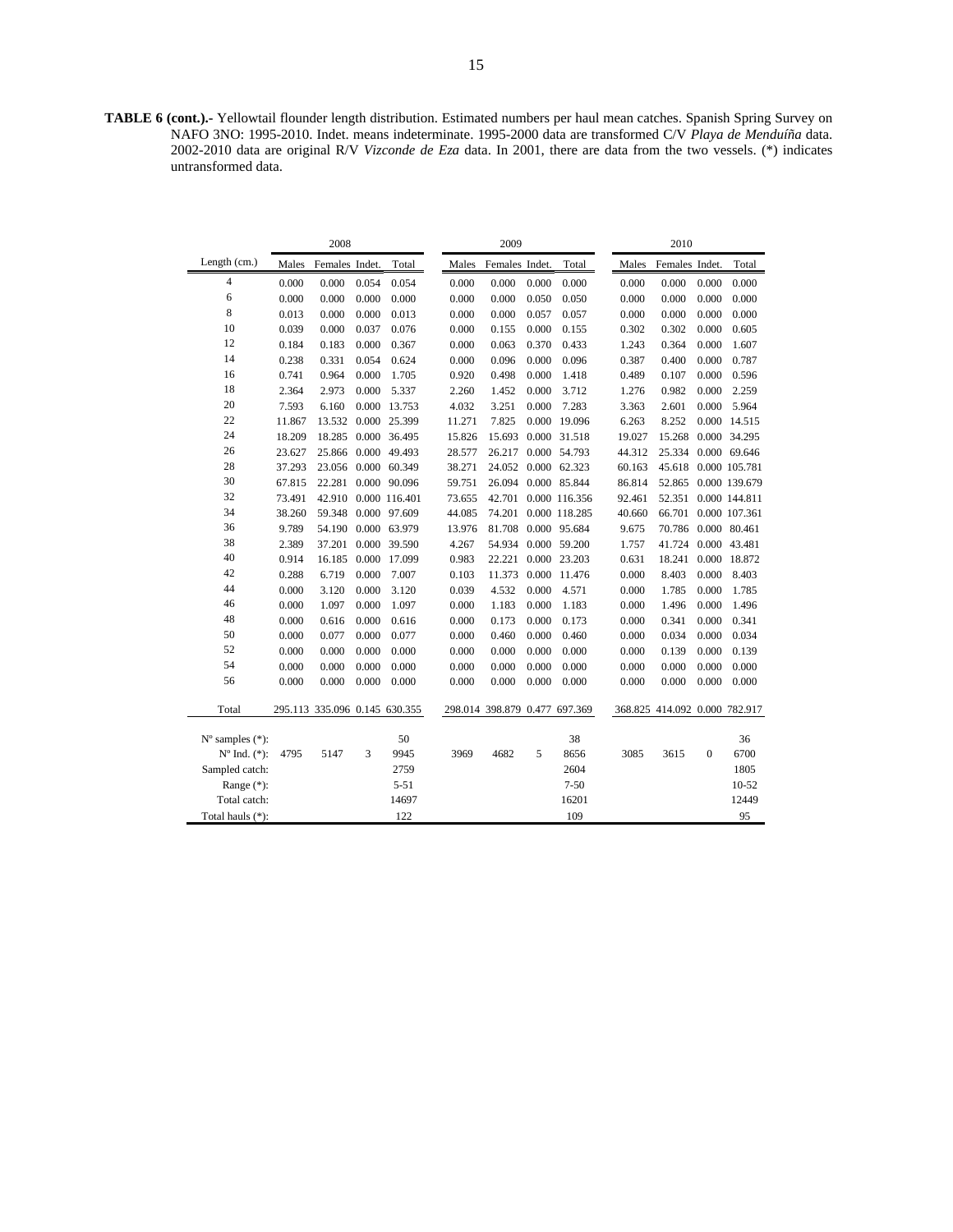**TABLE 7.-** Swept area, number of hauls and redfish mean catch (kg) and SD by stratum. Spanish Spring Surveys on NAFO Div. 3NO: 1997-2010. Swept area in square miles. n.s. means stratum not surveyed. 1997-2000 data are transformed C/V *Playa de Menduíña* data, and 2002-2010 data are original from R/V *Vizconde de Eza*. In 2001, there are data from the two vessels.

|            |                  |                      | 1997                  |                       |                           |                     | 1998           |                         |                               |                     | 1999            |                         |                                | 2000           |              |                         |                              |                             | 2001            |                 |
|------------|------------------|----------------------|-----------------------|-----------------------|---------------------------|---------------------|----------------|-------------------------|-------------------------------|---------------------|-----------------|-------------------------|--------------------------------|----------------|--------------|-------------------------|------------------------------|-----------------------------|-----------------|-----------------|
|            | Swept            | Tow                  | Redfish Redfish Swept |                       |                           | Tow                 | Redfish        | Redfish                 | Swept                         | Tow                 | Redfish         | Redfish                 | Swept                          | Tow            | Redfish      | Redfish                 | Swept                        | Tow                         | Redfish Redfish |                 |
| Stratum    | area             | number               | Mean                  | SD.                   | area                      | number              | Mean           | SD.                     | area                          | number              | Mean            | SD.                     | area                           | number         | Mean         | SD.                     | area                         | number                      | Mean            | SD.             |
| 353        | 0.0480           | $\overline{4}$       | 0.00                  |                       | 0.000 0.0465              | $\overline{4}$      | 0.00           |                         | 0.000 0.0360                  | 3                   | 0.00            |                         | 0.000 0.0356                   | 3              | 0.00         |                         | 0.000 0.0341                 | 3                           | 0.00            | 0.000           |
| 354        | 0.0233           | $\overline{2}$       | 0.14                  |                       | 0.202 0.0356              | 3                   |                | 438.34 759.219 0.0218   |                               | $\overline{2}$      | 5.34            |                         | 6.425 0.0356                   | 3              | 0.02         |                         | 0.033 0.0338                 | 3                           |                 | 60.03 101.794   |
| 355        | 0.0233           | $\overline{2}$       | 1.80                  |                       | 1.334 0.0221              | $\overline{c}$      | 480.45         | 351.492 0.0229          |                               | $\overline{2}$      |                 | 1082.06 1440.398 0.0233 |                                | 2              | 886.53       | 626.406 0.0240          |                              | $\overline{c}$              |                 | 161.20 145.381  |
| 356        | 0.0225           | 2                    | 7.60                  |                       | 1.212 0.0221              | 2                   |                | 1139.44 1071.610 0.0229 |                               | 2                   |                 | 2684.53 2762.311 0.0225 |                                | 2              | 1274.17      | 484.645 0.0240          |                              | 2                           |                 | 1069.10 766.645 |
| 357        | 0.0443           | $\overline{4}$       | 25.36                 |                       | 23.238 0.0240             | $\overline{2}$      | 23.72          |                         | 24.085 0.0236                 | 2                   | 76.52           |                         | 69.991 0.0124                  |                | 802.95       |                         | $-0.0244$                    | 2                           | 60.30           | 2.263           |
| 358        | 0.0563           | 5                    | 1.73                  |                       | 2.382 0.0236              | 3                   | 17.10          |                         | 28.548 0.0349                 | 3                   | 59.42           |                         | 88.506 0.0341                  | 3              |              | 1358.82 2353.545 0.0345 |                              | 3                           | 3.96            | 2.070           |
| 359        | 0.0690           | 6                    | 0.00                  |                       | 0.000 0.0698              | 6                   | 0.00           |                         | 0.000 0.0364                  | 3                   | 0.04            |                         | 0.076 0.0469                   | $\overline{4}$ | 0.10         |                         | 0.194 0.0803                 | $\tau$                      | 30.02           | 78.721          |
| 360        | 0.3754           | 32                   | 0.00                  |                       | 0.000 0.2561              | 25                  | 0.00           |                         | 0.000 0.2325                  | 19                  | 0.00            |                         | 0.017 0.2396                   | 20             | 0.00         |                         | 0.000 0.2423                 | 20                          | 0.25            | 1.118           |
| 374        | 0.0353           | 3                    | 0.00                  |                       | 0.000 0.0353              | 3                   | 0.00           |                         | 0.000 0.0244                  | 2                   | 0.00            |                         | 0.000 0.0240                   | 2              | 0.00         |                         | $0.000 \quad 0.0240$         | 2                           | 0.00            | 0.000           |
| 375        | 0.0116           | -1                   | 0.00                  |                       | $-0.0345$                 | 3                   | 0.00           |                         | $0.000 \quad 0.0236$          | $\overline{c}$      | 0.00            |                         | 0.000 0.0244                   | 2              | 0.00         |                         | 0.000 0.0338                 | 3                           | 0.00            | 0.000           |
| 376        | 0.1583           | 14                   | 0.01                  |                       | 0.037 0.0930              | 10                  | 0.00           |                         | 0.000 0.1219                  | 10                  | 0.00            |                         | 0.000 0.1200                   | 10             | 0.00         |                         | 0.000 0.1155                 | 10                          | 0.00            | 0.000           |
| 377        | 0.0116           | -1                   | 0.00                  |                       | $-0.0229$                 | 2                   | 0.00           |                         | $0.000 \quad 0.0240$          | 2                   | 0.56            |                         | 0.788 0.0229                   | 2              | 0.20         |                         | 0.283 0.0229                 | $\overline{c}$              | 0.00            | 0.000           |
| 378        | 0.0210           | $\overline{2}$       | 1.71                  |                       | 2.425 0.0120              | $\overline{c}$      | 0.43           |                         | 0.606 0.0229                  | 2                   | 1.53            |                         | 0.715 0.0233                   | 2              | 2.29         |                         | 0.808 0.0236                 | $\overline{2}$              | 0.86            | 1.061           |
| 379        | 0.0206           | $\overline{2}$       | 20.31                 |                       | 10.054 0.0356             | 3                   | 11.14          |                         | 4.068 0.0236                  | $\overline{2}$      | 31.66           |                         | 26.024 0.0225                  | 2              | 70.72        | 100.016 0.0229          |                              | $\overline{c}$              | 30.15           | 36.699          |
| 380        | 0.0210           | $\overline{2}$       | 0.09                  |                       | 0.024 0.0113              | 2                   | 1.37           |                         | 0.323 0.0236                  | $\mathfrak{2}$      | 5.77            |                         | 6.466 0.0236                   | 2              | 0.00         |                         | 0.000 0.0206                 | 2                           | 2.29            | 1.859           |
| 381        | 0.0221           | 2                    | 0.09                  |                       | 0.121 0.0229              | $\overline{c}$      | 0.00           |                         | 0.000 0.0229                  | 2                   | 0.03            |                         | 0.044 0.0236                   | 2              | 0.00         |                         | 0.000 0.0236                 | 2                           | 0.11            | 0.000           |
| 382        | 0.0461           | $\overline{4}$       | 0.00                  |                       | 0.000 0.0229              | 3                   | 0.00           |                         | 0.000 0.0484                  | $\overline{4}$      | 0.00            |                         | 0.000 0.0499                   | $\overline{4}$ | 0.10         |                         | 0.200 0.0469                 | $\overline{4}$              | 0.06            | 0.089           |
| 721        | 0.0221           | $\mathcal{P}$        |                       | 169.96 217.567 0.0203 |                           | $\mathcal{D}$       | 143.53         | 125.798 0.0244          |                               | 2                   |                 | 2152.90 1622.771 0.0236 |                                | 2              |              | 3120.12 1232.202 0.0248 |                              |                             |                 | 466.20 229.103  |
| 722        | 0.0214           | $\overline{2}$       | 17.28                 |                       | 4.793 0.0101              | $\overline{2}$      | 18.77          |                         | 12.568 0.0229                 | 2                   | 63.92           |                         | 70.759 0.0218                  | 2              |              | 271.74 384.305 0.0233   |                              | 2                           | 55.00           | 2.121           |
| 723        | 0.0210           | $\overline{2}$       | 37.49                 |                       | 22.226 0.0233             | $\overline{c}$      | 107.33         | 120.343 0.0229          |                               | $\overline{c}$      | 418.90          | 326.761 0.0248          |                                | 2              |              | 1655.39 2341.070 0.0240 |                              |                             |                 | 202.75 207.112  |
| 724        | 0.0225           | $\overline{2}$       | 22.49                 |                       | 17.740 0.0206             | $\mathcal{D}$       | 64.64          |                         | 72.173 0.0225                 | 2                   |                 | 140.87 183.788 0.0233   |                                | 2              |              | 628.93 889.439 0.0353   |                              |                             |                 | 4295.90 6925.13 |
| 725        | 0.0206           | $\overline{2}$       | 46.54                 |                       | 14.362 0.0086             |                     | 17.77          |                         | $-0.0229$                     | $\overline{c}$      |                 | 2579.77 3537.230 0.0210 |                                | $\overline{c}$ | 12.57        |                         | 17.781 0.0116                |                             | 37.34<br>107.85 | 14.09           |
| 726        | n.s.             | n.s.                 | n.s.                  |                       | n.s. 0.0094               | 2                   |                | 2298.69 3221.013 0.0225 |                               | 2<br>$\overline{c}$ | 194.45          |                         | 27.600 0.0221                  | 2              | 0.00         |                         | 0.000 0.0116                 | 2                           | 5.80            | 57.07           |
| 727<br>728 | 0.0094<br>0.0214 | -1<br>$\overline{2}$ | 3.83<br>35.84         |                       | $-0.0233$<br>2.982 0.0206 | $\overline{2}$<br>2 | 11.77<br>61.35 |                         | 6.870 0.0236<br>19.438 0.0233 | $\mathfrak{2}$      | 30.23<br>108.18 |                         | 10.749 0.0210<br>35.723 0.0210 | 2<br>2         | 5.56<br>0.00 |                         | 5.072 0.0225<br>0.000 0.0229 | 2<br>$\mathfrak{2}$         | 61.09           | 1.50<br>47.52   |
| 752        | 0.0218           | 2                    | 7.63                  |                       | 8.688 0.0229              | 2                   | 168.19         | 171.260 0.0233          |                               | $\overline{c}$      | 236.17          | 164.431 0.0206          |                                | 2              | 0.00         |                         | 0.000 0.0210                 | 2                           | 26.40           | 35.16           |
| 753        | 0.0214           | $\overline{c}$       | 0.17                  |                       | 0.242 0.0218              | 2                   | 0.94           |                         | 0.113 0.0229                  | 2                   | 7.26            |                         | 10.264 0.0218                  | 2              | 0.00         |                         | 0.000 0.0214                 | 2                           | 1.66            | 2.02            |
| 754        | 0.0330           | 3                    | 0.19                  |                       | 0.330 0.0210              | 2                   | 0.00           |                         | 0.000 0.0206                  | 2                   | 0.00            |                         | 0.000 0.0195                   | 2              | 0.00         |                         | 0.000 0.0195                 | 2                           | 0.00            | 0.00            |
| 755        | n.s.             | n.s.                 | n.s.                  |                       | n.s. 0.0206               | $\overline{2}$      | 0.00           |                         | 0.000 0.0311                  | 3                   | 0.00            |                         | 0.000 0.0431                   | $\overline{4}$ | 0.00         |                         | 0.000 0.0416                 | $\overline{4}$              | 0.00            | 0.00            |
| 756        | 0.0109           | -1                   | 4.29                  |                       | $-0.0225$                 | $\mathfrak{2}$      | 8.57           |                         | 1.863 0.0225                  | 2                   | 439.22          | 575.003 0.0203          |                                | 2              | 0.00         |                         | 0.000 0.0113                 | 2                           | 39.40           | 51.76           |
| 757        | 0.0304           | 3                    | 0.00                  |                       | 0.000 0.0206              | 2                   | 1.39           |                         | 1.964 0.0233                  | 2                   | 85.64           |                         | 77.710 0.0214                  | 2              | 0.00         |                         | 0.000 0.0233                 | 2                           | 0.69            | 0.97            |
| 758        | 0.0214           | $\overline{2}$       | 0.00                  |                       | 0.000 0.0105              | $\overline{2}$      | 0.03           |                         | 0.040 0.0214                  | $\overline{2}$      | 0.35            |                         | 0.065 0.0210                   | $\overline{c}$ | 1.75         |                         | 1.026 0.0218                 | $\overline{c}$              | 0.00            | 0.00            |
| 759        | n.s.             | n.s.                 | n.s.                  |                       | n.s. 0.0214               | $\overline{c}$      | 0.00           |                         | 0.000 0.0218                  | $\overline{c}$      | 2.83            |                         | 4.001 0.0210                   | 2              | 0.00         |                         | 0.000 0.0221                 | 2                           | 0.00            | 0.00            |
| 760        | 0.0105           | -1                   | 162.94                |                       | $-0.0214$                 | $\overline{c}$      | 43.80          |                         | 34.147 0.0225                 | $\overline{c}$      | 214.45          | 303.282 0.0210          |                                | 2              | 11.09        |                         | 15.679 0.0229                | 2                           | 99.10           | 132.23          |
| 761        | 0.0315           | 3                    | 0.29                  |                       | 0.286 0.0206              | $\overline{2}$      | 4.43           |                         | 3.673 0.0210                  | $\overline{c}$      | 0.00            |                         | 0.000 0.0221                   | $\overline{c}$ | 0.43         |                         | 0.614 0.0225                 | $\overline{2}$              | 4.75            | 6.72            |
| 762        | 0.0308           | 3                    | 0.00                  |                       | 0.000 0.0094              | 2                   | 0.00           |                         | 0.000 0.0210                  | 2                   | 17.09           |                         | 24.166 0.0203                  | 2              | 0.00         |                         | 0.000 0.0116                 | 2                           | 0.00            | 0.00            |
| 763        | n.s.             | n.s.                 | n.s.                  |                       | n.s. 0.0218               | $\overline{c}$      | 0.00           |                         | 0.000 0.0311                  | 3                   | 0.00            |                         | 0.000 0.0416                   | 4              | 115.73       | 231.455 0.0330          |                              | 3                           | 0.00            | 0.00            |
| 764        | 0.0206           | 2                    | 1.34                  |                       | 1.899 0.0218              | $\overline{2}$      | 0.00           |                         | 0.000 0.0225                  | 2                   | 0.05            |                         | 0.069 0.0218                   | 2              | 0.00         |                         | 0.000 0.0240                 | 2                           | 14.86           | 20.28           |
| 765        | 0.0206           | $\overline{2}$       | 0.00                  |                       | 0.000 0.0098              | $\overline{2}$      | 13.83          |                         | 19.559 0.0221                 | $\overline{c}$      | 0.00            |                         | 0.000 0.0203                   | 2              | 5.14         |                         | 7.274 0.0113                 | $\overline{2}$              | 1.62            | 1.24            |
| 766        | 0.0308           | 3                    | 0.00                  |                       | 0.000 0.0191              | $\overline{2}$      | 0.00           |                         | $0.000 \quad 0.0218$          | $\overline{c}$      | 0.00            |                         | 0.000 0.0214                   | 2              | 0.00         |                         | 0.000 0.0203                 | 2                           | 0.80            | 1.131           |
| 767        | n.s.             | n.s.                 | n.s.                  |                       | n.s. 0.0109               | 2                   | 0.11           |                         | 0.152 0.0214                  | $\mathfrak{D}$      | 0.00            |                         | 0.000 0.0210                   |                | 0.00         |                         | 0.000 0.0218                 | $\mathcal{D}_{\mathcal{L}}$ | 0.00            | 0.000           |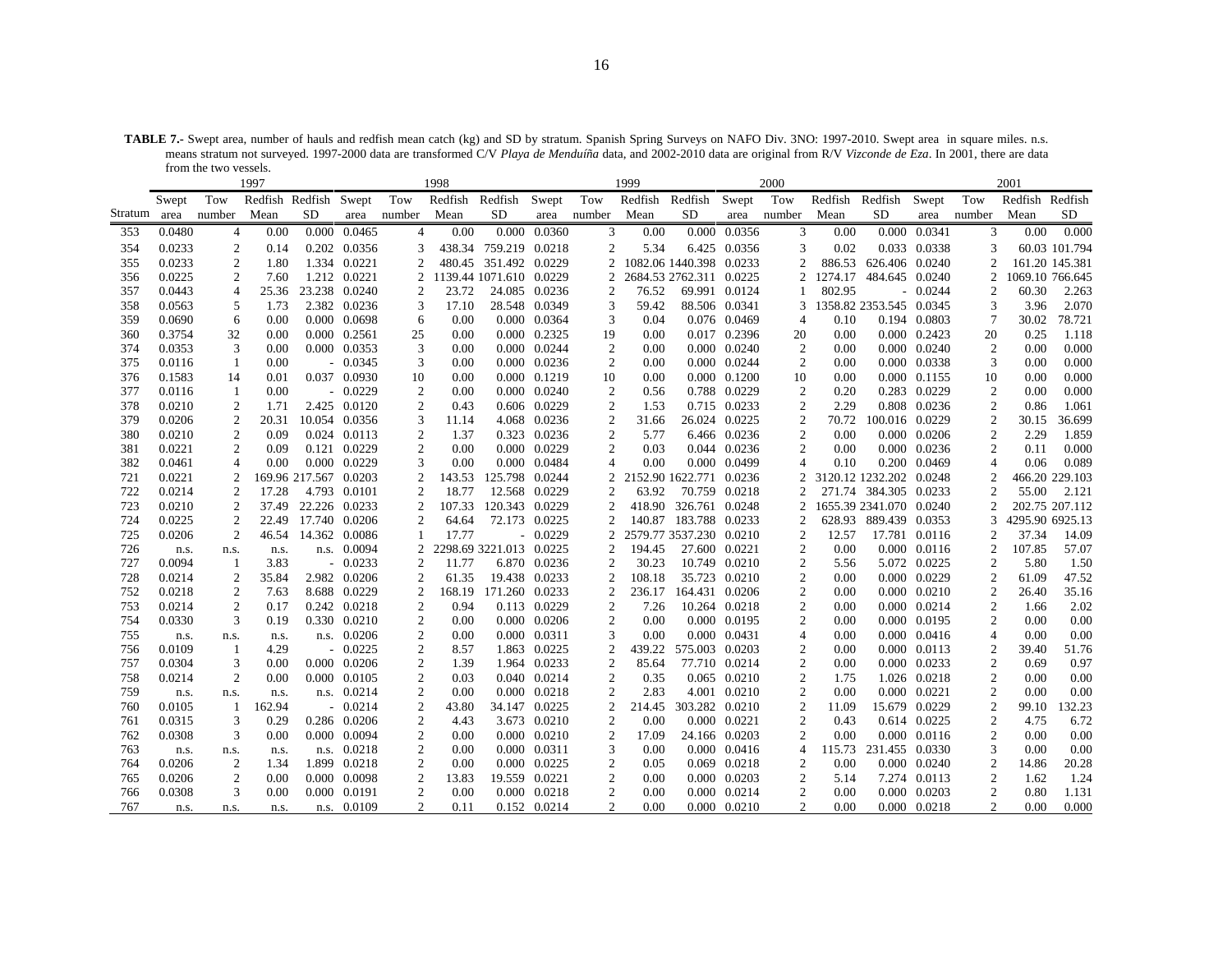**TABLE 7 (cont.).-** Swept area, number of hauls and redfish mean catch (kg) and SD by stratum. Spanish Spring Surveys on NAFO Div. 3NO: 1997-2010. Swept area in square miles. n.s. means stratum not surveyed. 1997-2000 data are transformed C/V *Playa de Menduíña* data, and 2002-2010 data are original from R/V *Vizconde de Eza*. In 2001, there are data from the two vessels.

|            |                  | 2002              |                                |                  | 2003                             |                |                |                    |                     | 2004              |                |                  |                  | 2005                   |                |                  |                   | 2006                   |                 |
|------------|------------------|-------------------|--------------------------------|------------------|----------------------------------|----------------|----------------|--------------------|---------------------|-------------------|----------------|------------------|------------------|------------------------|----------------|------------------|-------------------|------------------------|-----------------|
|            | Swept            | Tow               | Redfish<br>Redfish             | Swept            | Tow                              | Redfish        | Redfish        | Swept              | Tow                 | Redfish           | Redfish        | Swept            | Tow              | Redfish                | Redfish        | Swept            | Tow               | Redfish                | Redfish         |
| Stratum    | area             | number Mean catch | <b>SD</b>                      |                  | area number Mean catch           |                | <b>SD</b>      | area               |                     | number Mean catch | SD             |                  |                  | area number Mean catch | <b>SD</b>      |                  |                   | area number Mean catch | SD              |
| 353        | 0.0476           | 4                 | 0.000<br>0.00                  | 0.0334           | 3                                | 0.03           | 0.052          | 0.03375            | 3                   | 0.00              | 0.000          | 0.0353           | 3                | 0.04                   | 0.069          | 0.0371           | 3                 | 1.25                   | 2.034           |
| 354        | 0.0356           | 3                 | 0.768<br>0.46                  | 0.0338           | 3                                | 0.00           | 0.000          | 0.03450            | 3                   | 48.27             | 83.338         | 0.0353           | 3                |                        | 21.34 36.380   | 0.0364           | 3                 |                        | 79.99 134.667   |
| 355        | 0.0236           | 2                 | 246.50 46.103                  | 0.0229           | $\overline{c}$                   | 425.05         | 8.980          | 0.02287            | $\boldsymbol{2}$    | 336.45            | 14.779         | 0.0225           | 2                |                        | 658.00 495.406 | 0.0248           | 2                 |                        | 1427.34 1241.63 |
| 356        | 0.0233           | $\mathfrak{2}$    | 397.15 375.969                 | 0.0225           | $\overline{2}$                   | 252.98 85.532  |                | 0.02212            | $\mathfrak{2}$      |                   | 759.93 64.523  | 0.0233           | $\mathfrak{2}$   | 1048.51 471.506        |                | 0.0240           | 2                 |                        | 1124.70 216.509 |
| 357        | 0.0240           | $\overline{c}$    | 49.65<br>26.941                | 0.0229           | $\overline{2}$                   | 125.85         | 80.964         | 0.02287            | $\boldsymbol{2}$    |                   | 511.45 555.291 | 0.0233           | $\overline{c}$   | 3120.47 2946.69        |                | 0.0244           | 2                 |                        | 1533.90 1417.89 |
| 358        | 0.0345           | 3                 | 2.088<br>3.60                  | 0.0338           | 3                                | 181.05 226.985 |                | 0.03300            | 3                   |                   | 143.27 91.983  | 0.0349           | 3                |                        | 520.71 755.878 | 0.0349           | 3                 |                        | 821.37 1252.77  |
| 359        | 0.0686           | 6                 | 1.013<br>0.57                  | 0.0791           | $\overline{7}$                   | 0.07           | 0.154          | 0.07912            | $\tau$              | 1.17              | 2.841          | 0.0814           | 7                | 1.00                   | 2.044          | 0.0975           | 8                 | 2.24                   | 5.002           |
| 360        | 0.2865           | 25                | 0.06<br>0.213                  | 0.2254           | 20                               | 0.00           | 0.013          | 0.23100            | 20                  | 0.36              | 1.588          | 0.2325           | 20               | 0.08                   | 0.202          | 0.2340           | 19                | 0.00                   | 0.000           |
| 374        | 0.0345           | 3                 | 0.00<br>0.000                  | 0.0225           | $\overline{2}$                   | 0.00           | 0.000          | 0.02325            | $\overline{c}$      | 0.00              | 0.000          | 0.0229           | 2                | 0.00                   | 0.000          | 0.0236           | 2                 | 0.00                   | 0.000           |
| 375        | 0.0353           | 3                 | 0.000<br>0.00                  | 0.0330           | 3                                | 0.00           | 0.000          | 0.03375            | 3                   | 0.00              | 0.000          | 0.0349           | 3                | 0.00                   | 0.000          | 0.0364           | 3                 | 0.73                   | 1.270           |
| 376        | 0.1140           | 10                | 0.00<br>0.000                  | 0.1125           | 10                               | 0.00           | 0.000          | 0.11662            | 10                  | 0.00              | 0.000          | 0.1174           | 10               | 0.59                   | 1.780          | 0.1219           | 10                | $0.00\,$               | 0.000           |
| 377        | 0.0229           | 2                 | 1.60<br>2.263                  | 0.0225           | $\overline{c}$                   | 0.61           | 0.863          | 0.02175            | 2                   | 0.00              | 0.000          | 0.0233           | 2                | 0.00                   | 0.000          | 0.0236           | 2                 | 0.49                   | 0.693           |
| 378        | 0.0233           | $\mathfrak{2}$    | 1.202<br>2.05                  | 0.0225           | $\overline{2}$                   | 3.41           | 3.946          | 0.02250            | $\overline{c}$      |                   | 150.50 202.091 | 0.0225           | $\overline{c}$   | 3660.93 4755.32        |                | 0.0240           | 2                 |                        | 1392.20 1375.04 |
| 379        | 0.0229           | 2                 | 18.35<br>12.233                | 0.0229           | $\overline{2}$                   | 20.88          | 14.177         | 0.01237            | 1                   | 135.50            |                | 0.0236           | $\boldsymbol{2}$ | 2547.70 158.250        |                | 0.0236           | $\boldsymbol{2}$  |                        | 2008.20 692.682 |
| 380        | 0.0225           | 2                 | 1.174<br>1.17                  | 0.0229           | $\overline{c}$                   | 1.61           | 0.841          | 0.02212            | $\mathfrak{2}$      |                   | 149.70 160.372 | 0.0229           | 2                |                        | 390.27 417.709 | 0.0229           | 2                 |                        | 411.35 334.815  |
| 381        | 0.0229           | $\overline{2}$    | 0.212<br>0.15                  | 0.0229           | $\overline{c}$                   | 0.10           | 0.096          | 0.02250            | $\overline{c}$      | 0.85              | 0.919          | 0.0233           | $\mathfrak{2}$   | 2.02                   | 0.339          | 0.0229           | $\overline{2}$    | 6.91                   | 1.916           |
| 382        | 0.0341           | 3                 | 0.46<br>0.626                  | 0.0454           | $\overline{4}$                   | 0.00           | 0.000          | 0.04612            | $\overline{4}$      | 0.00              | 0.000          | 0.0458           | 4                | 0.41                   | 0.825          | 0.0469           | $\overline{A}$    | 0.11                   | 0.224           |
| 721        | 0.0233           | $\overline{2}$    | 20.860<br>43.75                | 0.0225           | $\overline{2}$                   | 105.00         | 38.042         | 0.02212            | $\mathfrak{2}$      |                   | 274.85 201.738 | 0.0229           | 2                |                        | 242.29 145.261 | 0.0236           | 2                 | 108.10                 | 86.833          |
| 722        | 0.0236           | $\mathfrak{2}$    | 5.80<br>6.134                  | 0.0221           | $\overline{2}$                   |                | 28.11 38.311   | 0.02175            | $\mathfrak{2}$      |                   | 26.71 30.533   | 0.0233           | $\mathfrak{2}$   |                        | 52.17 68.893   | 0.0240           | $\mathbf{2}$      | 1.98                   | 2.008           |
| 723        | 0.0233           | $\overline{c}$    | 131.50 61.518                  | 0.0229           | $\overline{c}$                   | 161.65 151.109 |                | 0.02287            | $\overline{c}$      |                   | 610.30 381.131 | 0.0233           | $\mathfrak{2}$   | 1141.00 1389.32        |                | 0.0236           | 2                 |                        | 595.46 249.694  |
| 724        | 0.0225           | 2                 | 238.00 239.992                 | 0.0225           | $\overline{2}$                   |                | 94.50 85.418   | 0.02137            | $\mathfrak{2}$      |                   | 88.58 98.818   | 0.0225           | 2                |                        | 83.20 11.738   | 0.0233           | 2                 |                        | 17.41 23.922    |
| 725        | 0.0225           | $\mathfrak{2}$    | 51.80<br>9.758                 | 0.0229           | $\overline{2}$                   |                | 51.20 62.515   | 0.02250            | $\mathfrak{2}$      |                   | 163.50 27.294  | 0.0236           | $\mathfrak{2}$   |                        | 414.15 306.955 | 0.0233           | 2                 |                        | 500.75 663.195  |
| 726        | 0.0214           | $\overline{c}$    | 39.80 14.566                   | 0.0225           | $\overline{2}$                   | 0.05           | 0.064          | 0.02250            | $\overline{c}$      |                   | 117.51 153.265 | 0.0113           | 1                | 72.20                  |                | 0.0225           | 2                 | 72.73                  | 63.958          |
| 727        | 0.0233           | 2                 | 5.077<br>3.61                  | 0.0218           | $\overline{2}$                   |                | 31.33 13.824   | 0.02325            | $\mathfrak{2}$      | 63.65             | 7.990          | 0.0229           | 2                | 18.00                  | 2.263          | 0.0225           | 2                 | 11.70                  | 8.910           |
| 728        | 0.0229           | $\mathfrak{2}$    | 19.50 27.577                   | 0.0225           | $\overline{2}$                   |                | 82.75 13.506   | 0.01800            | $\mathfrak{2}$      | 10.03             | 1.075          | 0.0109           | $\mathbf{1}$     | 73.50                  |                | 0.0225           | $\mathbf{2}$      | 6.53                   | 1.803           |
| 752        | 0.0116           | $\mathbf{1}$      | 9.15<br>12.940                 | 0.0229           | $\overline{2}$                   | 43.95          | 47.023         | 0.02137            | $\mathfrak{2}$      | 2.55              | 0.308          | 0.0236           | 2                | 0.17                   | 0.233          | 0.0225           | $\overline{2}$    | 0.63                   | 0.884           |
| 753        | 0.0229           | 2                 | 0.22<br>0.304                  | 0.0229           | $\overline{c}$                   | 0.00           | 0.000          | 0.02175            | $\mathfrak{2}$      | 0.00              | 0.000          | 0.0225           | $\boldsymbol{2}$ | 0.00                   | 0.000          | 0.0225           | $\boldsymbol{2}$  | 0.00                   | 0.000           |
| 754<br>755 | 0.0341<br>0.0338 | 3<br>3            | 1.226<br>1.33<br>0.000<br>0.00 | 0.0218<br>0.0221 | $\overline{c}$<br>$\overline{c}$ | 0.00<br>0.00   | 0.000<br>0.000 | 0.02137<br>0.03187 | $\overline{c}$<br>3 | 0.00<br>0.00      | 0.000<br>0.000 | 0.0225<br>0.0450 | $\boldsymbol{2}$ | 0.00<br>0.00           | 0.000<br>0.000 | 0.0225<br>0.0338 | $\mathbf{2}$<br>3 | 0.00<br>0.08           | 0.000<br>0.144  |
| 756        | 0.0229           | 2                 | 26.828<br>20.23                | 0.0221           | $\overline{2}$                   | 3.32           | 3.910          | 0.02175            | $\overline{c}$      | 1.50              | 2.114          | 0.0233           | 4<br>2           | 1.20                   | 1.697          | 0.0229           | 2                 | 0.28                   | 0.396           |
| 757        | 0.0225           | $\mathfrak{2}$    | 66.45 92.843                   | 0.0221           | $\overline{c}$                   | 8.30           | 11.738         | 0.02175            | $\overline{2}$      | 0.00              | 0.000          | 0.0225           | $\mathfrak{2}$   | 0.72                   | 1.011          | 0.0225           | $\mathbf{2}$      | 0.00                   | 0.000           |
| 758        | 0.0225           | 2                 | 9.05<br>10.819                 | 0.0221           | $\overline{2}$                   | 0.00           | 0.000          | 0.02137            | $\mathfrak{2}$      | 0.00              | 0.000          | 0.0225           | $\boldsymbol{2}$ | 0.00                   | 0.000          | 0.0225           | 2                 | 1.13                   | 1.591           |
| 759        | 0.0225           | 2                 | 0.05<br>0.071                  | 0.0113           | $\overline{1}$                   | 0.00           |                | 0.02137            | $\mathfrak{2}$      | 0.00              | 0.000          | 0.0229           | $\mathfrak{2}$   | 0.18                   | 0.247          | 0.0225           | 2                 | 0.37                   | 0.516           |
| 760        | 0.0229           | $\mathfrak{2}$    | 5.445<br>3.85                  | 0.0218           | $\overline{2}$                   | 12.92          | 14.828         | 0.02212            | $\mathfrak{2}$      | 3.38              | 1.945          | 0.0229           | $\mathfrak{2}$   | 22.26                  | 1.633          | 0.0225           | 2                 | 24.90                  | 21.927          |
| 761        | 0.0225           | 2                 | 11.60<br>14.001                | 0.0225           | $\overline{2}$                   | 0.00           | 0.000          | 0.02212            | $\mathfrak{2}$      | 0.55              | 0.778          | 0.0221           | $\boldsymbol{2}$ | 0.37                   | 0.516          | 0.0233           | 2                 | 0.00                   | 0.000           |
| 762        | 0.0225           | 2                 | 4.91<br>6.350                  | 0.0225           | $\overline{2}$                   | 0.00           | 0.000          | 0.02325            | $\mathfrak{2}$      | 0.00              | 0.000          | 0.0225           | 2                | 0.00                   | 0.000          | 0.0233           | 2                 | 0.25                   | 0.346           |
| 763        | 0.0225           | $\mathfrak{2}$    | 0.000<br>0.00                  | 0.0311           | 3                                | 0.00           | 0.000          | 0.03262            | 3                   | 0.13              | 0.233          | 0.0334           | 3                | 0.43                   | 0.751          | 0.0225           | $\mathbf{2}$      | 0.00                   | 0.000           |
| 764        | 0.0236           | $\boldsymbol{2}$  | 1.05<br>1.485                  | 0.0221           | $\overline{2}$                   | 5.51           | 1.047          | 0.02287            | $\mathfrak{2}$      | 0.00              | 0.000          | 0.0233           | $\boldsymbol{2}$ | 1.70                   | 0.612          | 0.0233           | $\overline{2}$    | 0.00                   | 0.000           |
| 765        | 0.0236           | 2                 | 13.081<br>9.25                 | 0.0113           |                                  | 0.00           |                | 0.02250            | $\overline{c}$      | 0.00              | 0.000          | 0.0229           | $\boldsymbol{2}$ | 0.00                   | 0.000          | 0.0236           | 2                 | 0.00                   | 0.000           |
| 766        | 0.0233           | $\overline{2}$    | 0.000<br>0.00                  | 0.0225           | $\overline{2}$                   | 0.48           | 0.678          | 0.02250            | $\overline{c}$      | 0.00              | 0.000          | 0.0229           | $\overline{c}$   | 1.10                   | 0.962          | 0.0229           | 2                 | 0.00                   | 0.000           |
| 767        | 0.0225           | $\mathcal{D}$     | 0.03<br>0.046                  | 0.0229           | $\overline{2}$                   | 0.00           | 0.000          | 0.02175            | 2                   | 0.00              | 0.000          | 0.0113           |                  | 0.00                   |                | 0.0233           | 2                 | 0.00                   | 0.000           |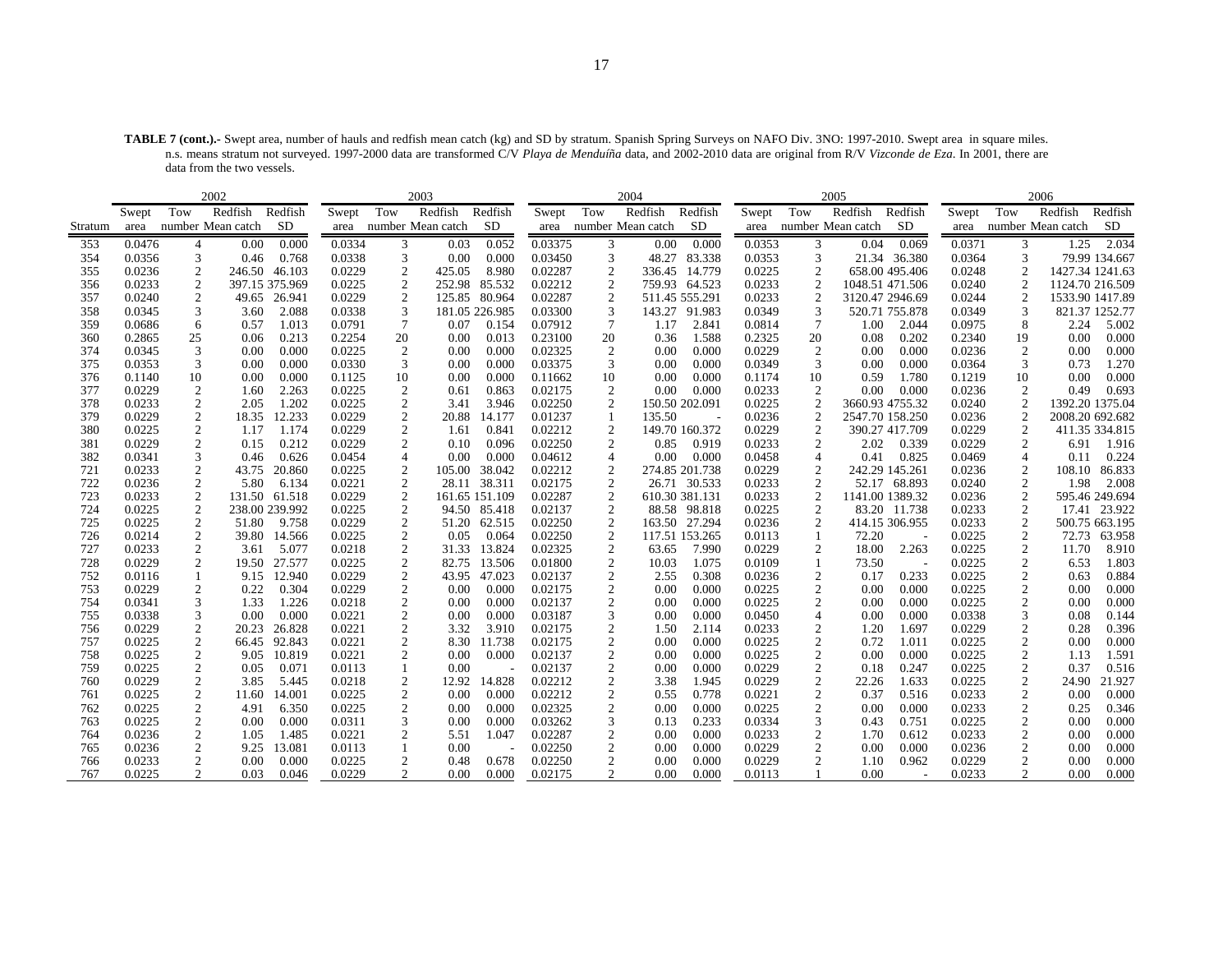**TABLE 7 (cont.).-** Swept area, number of hauls and redfish mean catch (kg) and SD by stratum. Spanish Spring Surveys on NAFO Div. 3NO: 1997-2010. Swept area in square miles. n.s. means stratum not surveyed. 1997-2000 data are transformed C/V *Playa de Menduíña* data, and 2002-2010 data are original from R/V *Vizconde de Eza*. In 2001, there are data from the two vessels.

|            |                |                                  | 2007         |               |                  |                                  | 2008         |                |                |                 | 2009         |                                   |                |                     | 2010         |                  |
|------------|----------------|----------------------------------|--------------|---------------|------------------|----------------------------------|--------------|----------------|----------------|-----------------|--------------|-----------------------------------|----------------|---------------------|--------------|------------------|
|            | Swept          | Tow                              | Redfish      | Redfish       | Swept            | Tow                              | Redfish      | Redfish        | Swept          | Tow             | Redfish      | Redfish                           | Swept          | Tow                 | Redfish      | Redfish          |
| Stratum    | area           | number                           | Mean catch   | <b>SD</b>     | area             | number                           | Mean catch   | <b>SD</b>      | area           | number          | Mean catch   | SD                                | area           | number              | Mean catch   | SD               |
| 353        | 0.0364         | 3                                | 0.00         | 0.000         | 0.0341           | 3                                | 0.00         | 0.000          | 0.0345         | 3               | 0.11         | 0.196                             | 0.0225         | 2                   | 0.00         | 0.000            |
| 354        | 0.0364         | 3                                | 9.95         | 2.685         | 0.0345           | 3                                | 0.73         | 1.270          | 0.0338         | 3               | 2.67         | 3.866                             | 0.0225         | $\overline{2}$      | 29.30        | 41.436           |
| 355        | 0.0240         | 2                                | 1023.66      | 498.312       | 0.0221           | $\overline{2}$                   | 604.35       | 633.073        | 0.0233         | 2               | 851.40       | 56.003                            | 0.0229         | 2                   |              | 5282.60 4804.932 |
| 356        | 0.0240         | $\overline{2}$                   | 951.50       | 924.189       | 0.0236           | $\overline{2}$                   | 421.60       | 498.652        | 0.0229         | 2               | 1109.75      | 350.371                           | 0.0225         | 2                   |              | 8633.5010276.383 |
| 357        | 0.0360         | 3                                | 845.49       | 1296.007      | 0.0233           | $\overline{2}$                   | 277.50       | 136.472        | 0.0116         | 2               |              | 12944.66 6837.525                 | 0.0225         | 2                   |              | 2457.65 1593.465 |
| 358        | 0.0368         | $\overline{3}$                   | 1269.76      | 921.602       | 0.0345           | $\overline{3}$                   | 1073.07      | 575.908        | 0.0341         | 3               |              | 4709.51 3691.878                  | 0.0225         | 2                   |              | 8024.32 2799.690 |
| 359        | 0.0855         | $\tau$                           | 0.54         | 1.417         | 0.0799           | $\overline{7}$                   | 0.34         | 0.500          | 0.0795         | $7\phantom{.0}$ | 0.42         | 1.083                             | 0.0705         | 6                   |              | 862.61 2111.160  |
| 360        | 0.2378         | 20                               | 0.00         | 0.000         | 0.2340           | 20                               | 0.20         | 0.678          | 0.2273         | 20              | 0.20         | 0.883                             | 0.1628         | 14                  | 0.05         | 0.179            |
| 374        | 0.0240         | $\overline{2}$                   | 0.00         | 0.000         | 0.0233           | $\overline{2}$                   | 0.00         | 0.000          | 0.0225         | $\overline{2}$  | 0.00         | 0.000                             | 0.0225         | $\overline{2}$      | 0.00         | 0.000            |
| 375        | 0.0364         | 3                                | 0.00         | 0.000         | 0.0334           | 3                                | 0.00         | 0.000          | 0.0341         | 3               | 0.00         | 0.000                             | 0.0364         | 3                   | 0.00         | 0.000            |
| 376        | 0.1185         | 10                               | 0.00         | 0.000         | 0.1129           | 10                               | 0.20         | 0.639          | 0.1133         | 10              | 0.00         | 0.000                             | 0.0788         | $\overline{7}$      | 0.00         | 0.000            |
| 377        | 0.0240         | $\overline{2}$                   | 0.00         | 0.000         | 0.0233           | $\overline{c}$                   | 0.00         | 0.000          | 0.0225         | $\overline{c}$  | 0.00         | 0.000                             | 0.0233         | $\sqrt{2}$          | 0.00         | 0.000            |
| 378        | 0.0233         | $\overline{2}$                   | 31.44        | 40.814        | 0.0240           | $\overline{2}$                   | 456.60       | 152.594        | 0.0229         | 2               |              | 1001.95 1399.435                  | 0.0225         | 2                   |              | 1299.45 1820.588 |
| 379        | 0.0240         | $\overline{c}$                   | 4428.25      | 851.003       | 0.0229           | $\overline{c}$                   | 2794.83      | 3845.706       | 0.0229         | $\overline{c}$  |              | 12745.33 5943.473                 | 0.0229         | $\overline{2}$      | 7462.75      | 1908.835         |
| 380        | 0.0240         | 2                                | 362.40       | 204.920       | 0.0225           | $\overline{2}$                   | 392.21       | 190.623        | 0.0229         | 2               | 21.74        | 24.374                            | 0.0236         | 2                   |              | 2655.59 1400.928 |
| 381        | 0.0240         | $\overline{2}$                   | 0.46         | 0.628         | 0.0229           | $\overline{2}$                   | 1.61         | 1.894          | 0.0229         | $\overline{2}$  | 0.08         | 0.093                             | 0.0244         | 2                   | 0.22         | 0.170            |
| 382        | 0.0484         | $\overline{4}$                   | 0.58         | 1.168         | 0.0458           | $\overline{4}$                   | 0.76         | 1.525          | 0.0450         | $\overline{4}$  | 0.00         | 0.000                             | 0.0233         | 2                   | 0.00         | 0.000            |
| 721        | 0.0116         | 1                                | 168.60       |               | 0.0225           | $\overline{2}$                   | 52.45        | 26.375         | 0.0229         | $\overline{2}$  |              | 3197.60 4102.634                  | 0.0225         | 2                   | 146.95       | 34.719           |
| 722        | 0.0225         | $\overline{2}$                   | 2.61         | 2.594         | 0.0206           | $\overline{2}$                   | 8.88         | 8.881          | 0.0225         | 2               | 2.58         | 0.177                             | 0.0225         | $\overline{2}$      | 3.17         | 3.719            |
| 723        | 0.0240         | $\overline{2}$                   | 206.75       | 171.615       | 0.0225           | $\overline{2}$                   | 215.73       | 57.947         | 0.0225         | 2               |              | 9914.1912350.058                  | 0.0225         | 2                   | 747.32       | 309.317          |
| 724        | 0.0233         | $\overline{2}$                   | 174.75       | 179.959       | 0.0221           | $\overline{2}$                   | 164.85       | 27.082         | 0.0233         | 2               | 173.01       | 122.605                           | 0.0229         | 2                   | 125.43       | 48.684           |
| 725        | 0.0225         | $\overline{2}$                   | 504.10       | 269.973       | 0.0229           | $\overline{2}$                   | 285.92       | 98.458         | 0.0229         | $\overline{2}$  | 398.45       | 69.367                            | 0.0233         | $\sqrt{2}$          | 1271.77      | 1290.710         |
| 726        | 0.0229         | $\overline{2}$                   | 119.15       | 69.933        | 0.0225           | $\overline{2}$                   | 100.00       | 98.995         | 0.0229         | $\overline{2}$  | 301.95       | 427.022                           | 0.0233         | $\overline{2}$      | 261.10       | 349.169          |
| 727        | 0.0240         | $\overline{2}$                   | 9.47         | 10.621        | 0.0221           | $\overline{2}$                   | 14.42        | 1.011          | 0.0113         |                 | 279.10       | $\overline{\phantom{a}}$          | 0.0240         | $\overline{2}$      | 63.30        | 25.597           |
| 728        | 0.0225         | $\overline{2}$                   | 8.90         | 5.370         | 0.0221           | $\overline{2}$                   | 7.44         | 0.233          | 0.0229         | $\overline{2}$  | 30.65        | 7.990                             | 0.0240         | 2                   | 26.80        | 16.405           |
| 752        | 0.0225         | $\sqrt{2}$                       | 0.51         | 0.725         | 0.0218           | $\sqrt{2}$                       | 2.06         | 1.771          | 0.0229         | $\overline{c}$  | 6.16         | 8.704                             | 0.0240         | 2                   | 1.94         | 0.728            |
| 753        | 0.0225         | $\overline{2}$                   | 0.00         | 0.000         | 0.0221           | $\overline{2}$                   | 0.00         | 0.000          | 0.0116         |                 | 0.00         | $\overline{a}$                    | n.s.           | n.s.                | n.s.         | n.s.             |
| 754        | 0.0225         | $\overline{2}$                   | 0.00         | 0.000         | 0.0218           | $\overline{2}$                   | 0.00         | 0.000          | 0.0113         |                 | 0.00         | $\overline{\phantom{a}}$          | 0.0225         | 2                   | 0.00         | 0.000            |
| 755        | 0.0338         | 3                                | 0.00         | 0.000         | 0.0431           | $\overline{4}$                   | 0.00         | 0.000          | 0.0116         |                 | 0.00         |                                   | 0.0120         | $\mathbf{1}$        | 0.00         |                  |
| 756        | 0.0225         | $\overline{2}$                   | 9.65         | 13.647        | 0.0218           | $\overline{2}$                   | 18.49        | 24.770         | 0.0225         | $\overline{2}$  | 4.05         | 5.728                             | 0.0225         | $\overline{2}$      | 0.90         | 0.191            |
| 757        | 0.0229         | $\overline{2}$                   | 0.00         | 0.000         | 0.0221           | $\overline{2}$<br>$\overline{2}$ | 0.09         | 0.115          | 0.0229         | $\overline{2}$  | 0.20         | 0.283                             | 0.0221         | $\overline{c}$      | 0.00         | 0.000            |
| 758        | 0.0225         | $\overline{2}$                   | 0.00         | 0.000         | 0.0218           |                                  | 0.00         | 0.000          | 0.0225         | $\overline{2}$  | 0.00         | 0.000                             | 0.0225         | $\overline{c}$      | 0.00         | 0.000            |
| 759        | n.s.           | n.s.                             | n.s.         | n.s.          | 0.0221           | $\overline{2}$                   | 0.00         | 0.000          | 0.0113         |                 | 0.00         |                                   | 0.0225         | $\overline{2}$      | 0.00         | 0.000            |
| 760        | 0.0233         | $\overline{2}$                   | 5.53         | 5.996         | 0.0225           | $\overline{2}$                   | 0.61         | 0.028          | 0.0229         | $\overline{2}$  | 7.96         | 0.007                             | 0.0225         | $\overline{2}$      | 2.23         | 3.147            |
| 761        | 0.0225         | $\overline{2}$                   | 0.00         | 0.000         | 0.0214           | $\overline{c}$<br>$\overline{2}$ | 0.00         | 0.000          | 0.0225         | $\overline{c}$  | 0.00         | 0.000                             | 0.0229         | $\overline{c}$<br>2 | 0.00         | 0.000            |
| 762        | n.s.           | n.s.                             | n.s.         | n.s.          | 0.0214           |                                  | 0.00         | 0.000          | 0.0225         | $\overline{2}$  | 0.00         | 0.000                             | 0.0229         |                     | 0.00         | 0.000            |
| 763<br>764 | n.s.<br>0.0225 | n.s.                             | n.s.<br>0.00 | n.s.<br>0.000 | 0.0311<br>0.0221 | 3<br>$\overline{2}$              | 0.68<br>0.00 | 0.302<br>0.000 | n.s.<br>0.0116 | n.s.<br>-1      | n.s.<br>0.61 | n.s.                              | n.s.           | n.s.                | n.s.         | n.s.             |
| 765        | 0.0225         | $\overline{2}$<br>$\overline{2}$ | 0.00         | 0.000         | 0.0214           | $\overline{2}$                   | 0.00         | 0.000          | 0.0225         | $\overline{2}$  | 0.00         | $\overline{\phantom{a}}$<br>0.000 | n.s.<br>0.0225 | n.s.<br>2           | n.s.<br>0.00 | n.s.<br>0.000    |
| 766        |                |                                  |              |               | 0.0218           | $\overline{2}$                   | 0.11         | 0.151          | 0.0225         | $\overline{2}$  | 0.00         | 0.000                             | 0.0225         | $\overline{2}$      | 0.00         | 0.000            |
|            | n.s.           | n.s.                             | n.s.         | n.s.          |                  |                                  |              |                |                |                 |              |                                   |                |                     |              |                  |
| 767        | n.s.           | n.s.                             | n.s.         | n.s.          | 0.0214           | $\overline{2}$                   | 0.00         | 0.000          | n.s.           | n.s.            | n.s.         | n.s.                              | n.s.           | n.s.                | n.s.         | n.s.             |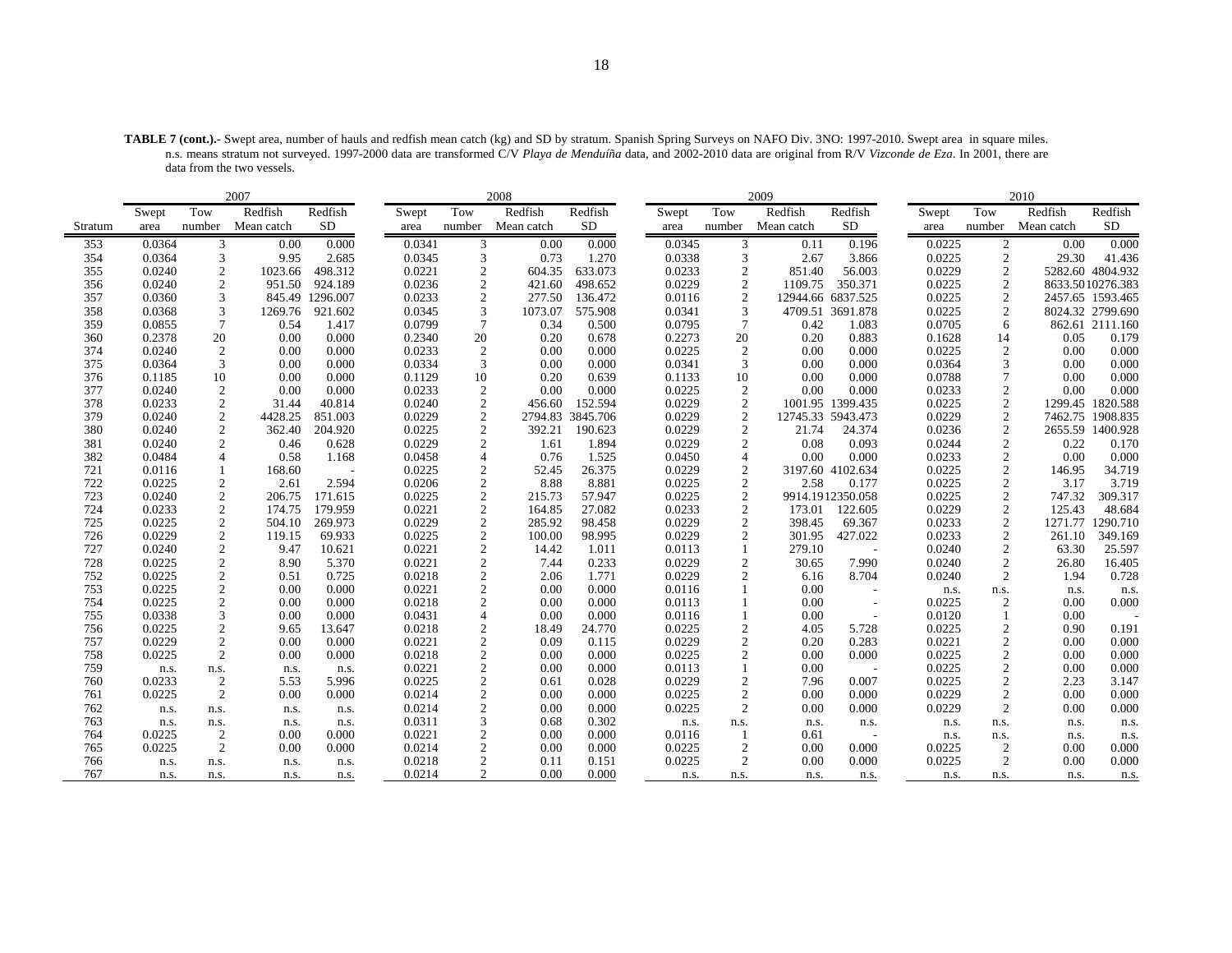**TABLE 8.-** Stratified mean catches (Kg) by stratum and year and SD by year of redfish (1997-2010). n.s. means stratum not surveyed. 1997-2000 data are transformed C/V *Playa de Menduíña* data. 2002-2010 data are original from R/V *Vizconde de Eza*. In 2001, there are data from the two vessels.

| Stratum        | 1997             | 1998             | 1999             | 2000             | 2001             | 2002             | 2003             | 2004             | 2005             | 2006             | 2007             | 2008             | 2009             | 2010             |
|----------------|------------------|------------------|------------------|------------------|------------------|------------------|------------------|------------------|------------------|------------------|------------------|------------------|------------------|------------------|
| 353            | $\mathbf{0}$     | $\boldsymbol{0}$ | $\mathbf{0}$     | $\boldsymbol{0}$ | $\mathbf{0}$     | $\boldsymbol{0}$ | $\,8\,$          | $\boldsymbol{0}$ | 11               | 337              | $\boldsymbol{0}$ | $\boldsymbol{0}$ | 30               | $\overline{0}$   |
| 354            | 35               | 107830           | 1314             | 5                | 14767            | 114              | $\mathbf{0}$     | 11874            | 5250             | 19678            | 2448             | 180              | 656              | 7208             |
| 355            | 133              | 35554            | 80073            | 65603            | 11929            | 18241            | 31454            | 24897            | 48692            | 105623           | 75751            | 44722            | 63004            | 390912           |
| 356            | 357              | 53554            | 126173           | 59886            | 50248            | 18666            | 11890            | 35716            | 49280            | 52861            | 44721            | 19815            | 52158            | 405775           |
| 357            | 4158             | 3890             | 12550            | 131683           | 9889             | 8143             | 20639            | 83878            | 511757           | 251560           | 138660           | 45510            | 2122924          | 403055           |
| 358            | 389              | 3848             | 13369            | 305734           | 891              | 810              | 40736            | 32235            | 117161           | 184808           | 285696           | 241440           | 1059641          | 1805472          |
| 359            | $\boldsymbol{0}$ | $\boldsymbol{0}$ | 18               | 41               | 12639            | 239              | 31               | 493              | 419              | 941              | 226              | 144              | 178              | 363160           |
| 360            | $\boldsymbol{0}$ | $\boldsymbol{0}$ | 11               | $\boldsymbol{0}$ | 696              | 168              | 9                | 988              | 225              | $\boldsymbol{0}$ | $\boldsymbol{0}$ | 551              | 550              | 133              |
| 374            | $\boldsymbol{0}$ | $\boldsymbol{0}$ | $\boldsymbol{0}$ | $\boldsymbol{0}$ | $\boldsymbol{0}$ | $\boldsymbol{0}$ | $\boldsymbol{0}$ | $\boldsymbol{0}$ | $\boldsymbol{0}$ | $\boldsymbol{0}$ | $\boldsymbol{0}$ | $\boldsymbol{0}$ | $\mathbf{0}$     | $\boldsymbol{0}$ |
| 375            | $\boldsymbol{0}$ | $\boldsymbol{0}$ | $\boldsymbol{0}$ | $\boldsymbol{0}$ | $\boldsymbol{0}$ | $\boldsymbol{0}$ | $\boldsymbol{0}$ | $\boldsymbol{0}$ | $\boldsymbol{0}$ | 199              | $\boldsymbol{0}$ | $\boldsymbol{0}$ | $\mathbf{0}$     | $\boldsymbol{0}$ |
| 376            | 19               | $\boldsymbol{0}$ | $\boldsymbol{0}$ | $\boldsymbol{0}$ | $\boldsymbol{0}$ | $\boldsymbol{0}$ | $\mathbf{0}$     | $\boldsymbol{0}$ | 782              | $\boldsymbol{0}$ | $\boldsymbol{0}$ | 269              | $\mathbf{0}$     | $\boldsymbol{0}$ |
| 377            | $\boldsymbol{0}$ | $\boldsymbol{0}$ | 56               | 20               | $\boldsymbol{0}$ | 160              | 61               | $\boldsymbol{0}$ | $\boldsymbol{0}$ | 49               | $\boldsymbol{0}$ | $\boldsymbol{0}$ | $\boldsymbol{0}$ | $\mathbf{0}$     |
| 378            | 238              | 60               | 213              | 318              | 120              | 285              | 474              | 20920            | 508869           | 193516           | 4370             | 63467            | 139271           | 180624           |
| 379            | 2153             | 1181             | 3356             | 7497             | 3196             | 1945             | 2213             | 14363            | 270056           | 212869           | 469395           | 296251           | 1351005          | 791052           |
| 380            | $\,$ 8 $\,$      | 132              | 554              | $\boldsymbol{0}$ | 384              | 112              | 154              | 14371            | 37465            | 39490            | 34790            | 37652            | 2087             | 254937           |
| 381            | 12               | $\boldsymbol{0}$ | 5                | $\boldsymbol{0}$ | 29               | 22               | 15               | 122              | 291              | 994              | 66               | 232              | 12               | 32               |
| 382            | $\boldsymbol{0}$ | $\boldsymbol{0}$ | $\boldsymbol{0}$ | 34               | 38               | 157              | $\boldsymbol{0}$ | $\boldsymbol{0}$ | 141              | 38               | 200              | 262              | $\boldsymbol{0}$ | $\mathbf{0}$     |
| 721            | 11047            | 9329             | 139939           | 202808           | 30303            | 2844             | 6825             | 17865            | 15749            | 7027             | 10959            | 3409             | 207844           | 9552             |
| $722\,$        | 1451             | 1577             | 5369             | 22827            | 4620             | 487              | 2361             | 2244             | 4382             | 166              | 220              | 746              | 216              | 266              |
| 723            | 5811             | 16636            | 64930            | 256585           | 31426            | 20383            | 25056            | 94597            | 176855           | 92296            | 32046            | 33437            | 1536699          | 115835           |
| 724            | 2789             | 8015             | 17468            | 77987            | 532692           | 29512            | 11718            | 10983            | 10317            | 2159             | 21669            | 20441            | 21453            | 15553            |
| 725            | 4886             | 1866             | 270876           | 1320             | 4998             | 5439             | 5375             | 17168            | 43486            | 52579            | 52931            | 30022            | 41837            | 133536           |
| 726            | n.s.             | 165506           | 14000            | $\boldsymbol{0}$ | 9587             | 2866             | $\mathfrak{Z}$   | 8460             | 5198             | 5236             | 8579             | 7200             | 21740            | 18799            |
| 727            | 368              | 1130             | 2902             | 534              | 974              | 347              | 3007             | 6110             | 1728             | 1123             | 909              | 1384             | 26794            | 6077             |
| 728            | 2795             | 4785             | 8438             | $\boldsymbol{0}$ | 8338             | 1521             | 6455             | 782              | 5733             | 509              | 694              | 580              | 2391             | 2090             |
| 752            | 999              | 22033            | 30938            | $\boldsymbol{0}$ | 6052             | 1199             | 5757             | 334              | $22\,$           | 82               | 67               | 270              | 806              | 253              |
| 753            | 24               | 129              | 1002             | $\boldsymbol{0}$ | 400              | $30\,$           | $\boldsymbol{0}$ | $\boldsymbol{0}$ | $\boldsymbol{0}$ | $\boldsymbol{0}$ | $\boldsymbol{0}$ | $\boldsymbol{0}$ | $\boldsymbol{0}$ | n.s.             |
| 754            | 34               | $\boldsymbol{0}$ | $\boldsymbol{0}$ | $\boldsymbol{0}$ | $\boldsymbol{0}$ | 240              | $\boldsymbol{0}$ | $\boldsymbol{0}$ | $\boldsymbol{0}$ | $\boldsymbol{0}$ | $\boldsymbol{0}$ | $\boldsymbol{0}$ | $\boldsymbol{0}$ | $\boldsymbol{0}$ |
| 755            | n.s.             | $\boldsymbol{0}$ | $\boldsymbol{0}$ | $\boldsymbol{0}$ | $\boldsymbol{0}$ | $\boldsymbol{0}$ | $\boldsymbol{0}$ | $\boldsymbol{0}$ | $\boldsymbol{0}$ | 32               | $\boldsymbol{0}$ | $\boldsymbol{0}$ | $\boldsymbol{0}$ | $\mathbf{0}$     |
| 756            | 433              | 866              | 44361            | $\boldsymbol{0}$ | 4085             | 2043             | 335              | 151              | 121              | $28\,$           | 975              | 1867             | 409              | 90               |
| 757            | $\boldsymbol{0}$ | 142              | 8735             | $\boldsymbol{0}$ | 122              | 6778             | 847              | $\boldsymbol{0}$ | $73\,$           | $\boldsymbol{0}$ | $\boldsymbol{0}$ | 9                | $20\,$           | $\boldsymbol{0}$ |
| 758            | $\boldsymbol{0}$ | $\mathfrak{Z}$   | 35               | 174              | $\boldsymbol{0}$ | 896              | $\boldsymbol{0}$ | $\boldsymbol{0}$ | $\boldsymbol{0}$ | 111              | $\boldsymbol{0}$ | $\boldsymbol{0}$ | $\boldsymbol{0}$ | $\mathbf{0}$     |
| 759            | n.s.             | $\boldsymbol{0}$ | 359              | $\boldsymbol{0}$ | $\boldsymbol{0}$ | 6                | $\boldsymbol{0}$ | $\boldsymbol{0}$ | 22               | $46\,$           | n.s.             | $\boldsymbol{0}$ | $\boldsymbol{0}$ | $\boldsymbol{0}$ |
| 760            | 25093            | 6746             | 33026            | 1707             | 15261            | 593              | 1989             | 520              | 3427             | 3834             | 852              | 94               | 1225             | 343              |
| 761            | 49               | 758              | $\boldsymbol{0}$ | 74               | 812              | 1984             | $\boldsymbol{0}$ | 94               | 62               | $\mathbf{0}$     | $\boldsymbol{0}$ | $\boldsymbol{0}$ | $\mathbf{0}$     | $\mathbf{0}$     |
| 762            | $\overline{0}$   | $\boldsymbol{0}$ | 3623             | $\mathbf{0}$     | $\mathbf{0}$     | 1041             | $\mathbf{0}$     | $\boldsymbol{0}$ | $\boldsymbol{0}$ | 52               | n.s.             | $\mathbf{0}$     | $\boldsymbol{0}$ | $\Omega$         |
| 763            | n.s.             | $\boldsymbol{0}$ | $\boldsymbol{0}$ | 30205            | $\boldsymbol{0}$ | $\bf{0}$         | $\boldsymbol{0}$ | 35               | 113              | $\boldsymbol{0}$ | n.s.             | 178              | n.s.             | n.s.             |
| 764            | 134              | $\boldsymbol{0}$ | 5                | $\boldsymbol{0}$ | 1486             | 105              | 551              | $\boldsymbol{0}$ | 170              | 0                | $\boldsymbol{0}$ | $\boldsymbol{0}$ | 61               | n.s.             |
| 765            | $\mathbf{0}$     | 1715             | 0                | 638              | 236              | 1147             | $\boldsymbol{0}$ | $\boldsymbol{0}$ | $\mathbf{0}$     | 0                | $\boldsymbol{0}$ | $\boldsymbol{0}$ | $\boldsymbol{0}$ | $\overline{0}$   |
| 766            | $\boldsymbol{0}$ | $\boldsymbol{0}$ | $\boldsymbol{0}$ | $\boldsymbol{0}$ | 202              | $\boldsymbol{0}$ | 69               | 0                | 158              | 0                | n.s.             | 15               | $\boldsymbol{0}$ | $\theta$         |
| 767            | $\mathbf{0}$     | 17               | $\boldsymbol{0}$ | $\boldsymbol{0}$ | $\mathbf{0}$     | 5                | $\boldsymbol{0}$ | $\boldsymbol{0}$ | $\boldsymbol{0}$ | 0                |                  | $\boldsymbol{0}$ |                  |                  |
|                |                  |                  |                  |                  |                  |                  |                  |                  |                  |                  | n.s.             |                  | n.s.             | n.s.             |
| <b>TOTAL</b>   | 63418            | 447300           | 883699           | 1165680          | 756419           | 128525           | 178032           | 399201           |                  | 1818016 1228243  | 1186222          | 850149           | 6653012          | 4904753          |
| $\overline{Y}$ |                  |                  |                  |                  |                  |                  |                  |                  |                  |                  |                  |                  |                  |                  |
| S.D.           | 6.79             | 43.25            | 85.45            | 112.71           | 73.14            | 12.43            | 17.21            | 38.60            | 175.79           | 118.76           | 125.66           | 82.20            | 670.46           | 506.43           |
|                | 1.15             | 19.50            | 29.56            | 40.03            | 48.13            | 2.60             | 3.55             | 8.05             | 58.86            | 27.83            | 20.19            | 29.14            | 172.93           | 81.06            |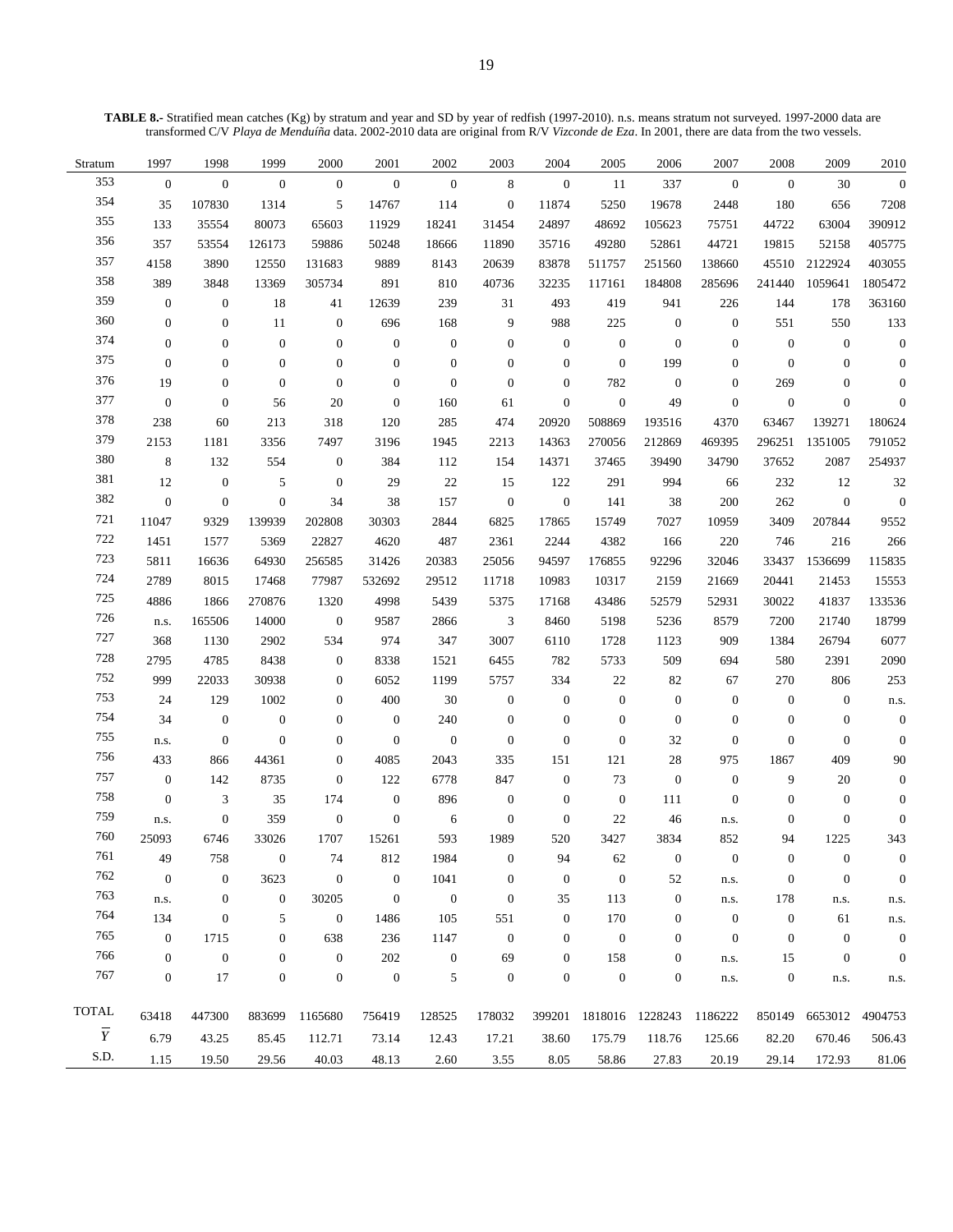**TABLE 9.-** Survey estimates (by the swept area method) of redfish biomass (t) and SD by stratum and year on NAFO Div. 3NO. n.s. means stratum not surveyed. 1997-2000 data are transformed C/V *Playa de Menduíña* data. 2002-2010 data are original from R/V *Vizconde de Eza*. In 2001, there are data from the two vessels.

| Stratum      | 1997             | 1998             | 1999             | 2000             | 2001             | 2002             | 2003             | 2004             | 2005             | 2006             | 2007             | 2008             | 2009             | 2010             |
|--------------|------------------|------------------|------------------|------------------|------------------|------------------|------------------|------------------|------------------|------------------|------------------|------------------|------------------|------------------|
| 353          | $\overline{0}$   | $\overline{0}$   | $\overline{0}$   | $\boldsymbol{0}$ | $\overline{0}$   | $\boldsymbol{0}$ | $\mathbf{1}$     | $\boldsymbol{0}$ | $\mathbf{1}$     | 27               | $\boldsymbol{0}$ | $\boldsymbol{0}$ | 3                | $\overline{0}$   |
| 354          | 3                | 9080             | 121              | $\boldsymbol{0}$ | 1313             | 10               | $\boldsymbol{0}$ | 1033             | 447              | 1623             | 202              | 16               | 58               | 641              |
| 355          | 11               | 3214             | 7001             | 5643             | 994              | 1544             | 2750             | 2177             | 4328             | 8535             | 6313             | 4043             | 5420             | 34178            |
| 356          | 32               | 4841             | 11032            | 5323             | 4187             | 1606             | 1057             | 3229             | 4239             | 4405             | 3727             | 1677             | 4560             | 36069            |
| 357          | 376              | 324              | 1062             | 10641            | 812              | 679              | 1805             | 7334             | 44022            | 20641            | 11555            | 3915             | 365234           | 35827            |
| 358          | 35               | 331              | 1150             | 26878            | 77               | 70               | 3621             | 2930             | 10078            | 15897            | 23322            | 20995            | 93155            | 160486           |
| 359          | $\overline{0}$   | $\mathbf{0}$     | $\mathfrak{2}$   | 3                | 1102             | 21               | 3                | 44               | 36               | 77               | 18               | 13               | 18               | 30907            |
| 360          | $\boldsymbol{0}$ | $\boldsymbol{0}$ | $\mathbf{1}$     | $\boldsymbol{0}$ | 57               | 15               | $\mathbf{1}$     | 86               | 19               | $\boldsymbol{0}$ | $\boldsymbol{0}$ | 47               | 48               | 11               |
| 374          | $\overline{0}$   | $\boldsymbol{0}$ | $\overline{0}$   | $\mathbf{0}$     | $\boldsymbol{0}$ | $\boldsymbol{0}$ | $\overline{0}$   | $\boldsymbol{0}$ | $\overline{0}$   | $\boldsymbol{0}$ | $\overline{0}$   | $\boldsymbol{0}$ | $\mathbf{0}$     | $\boldsymbol{0}$ |
| 375          | $\mathbf{0}$     | $\boldsymbol{0}$ | $\boldsymbol{0}$ | $\boldsymbol{0}$ | $\boldsymbol{0}$ | $\mathbf{0}$     | $\boldsymbol{0}$ | $\boldsymbol{0}$ | $\boldsymbol{0}$ | 16               | $\Omega$         | $\boldsymbol{0}$ | $\Omega$         | $\mathbf{0}$     |
| 376          | $\overline{c}$   | $\boldsymbol{0}$ | $\mathbf{0}$     | $\boldsymbol{0}$ | $\mathbf{0}$     | $\boldsymbol{0}$ | $\overline{0}$   | $\boldsymbol{0}$ | 67               | $\boldsymbol{0}$ | $\mathbf{0}$     | 24               | $\boldsymbol{0}$ | $\overline{0}$   |
| 377          | $\mathbf{0}$     | $\boldsymbol{0}$ | 5                | $\overline{c}$   | $\overline{0}$   | 14               | 5                | $\boldsymbol{0}$ | $\boldsymbol{0}$ | $\overline{4}$   | $\overline{0}$   | $\boldsymbol{0}$ | $\boldsymbol{0}$ | $\boldsymbol{0}$ |
| 378          | 23               | 5                | 19               | 27               | 10               | 25               | 42               | 1860             | 45233            | 16126            | 376              | 5289             | 12177            | 16055            |
| 379          | 209              | 99               | 284              | 666              | 279              | 170              | 193              | 1161             | 22862            | 18021            | 39116            | 25902            | 118121           | 69163            |
| 380          | $\mathbf{1}$     | 12               | 47               | $\boldsymbol{0}$ | 21               | 10               | 13               | 1299             | 3276             | 3453             | 2899             | 3347             | 182              | 21582            |
| 381          | 1                | $\boldsymbol{0}$ | $\boldsymbol{0}$ | $\mathbf{0}$     | $\mathbf{1}$     | $\overline{c}$   | $\mathbf{1}$     | 11               | 25               | 87               | 5                | 20               | $\mathbf{1}$     | $\mathfrak{Z}$   |
| 382          | $\overline{0}$   | $\boldsymbol{0}$ | $\boldsymbol{0}$ | 3                | $\sqrt{2}$       | 14               | $\boldsymbol{0}$ | $\boldsymbol{0}$ | 12               | $\mathfrak{Z}$   | 17               | 23               | $\boldsymbol{0}$ | $\boldsymbol{0}$ |
| 721          | 999              | 921              | 11482            | 17169            | 2450             | 245              | 607              | 1615             | 1377             | 595              | 943              | 303              | 18172            | 849              |
| 722          | 136              | 148              | 469              | 2099             | 397              | 41               | 213              | 206              | 377              | 14               | 20               | 72               | 19               | 24               |
| 723          | 553              | 1431             | 5677             | 20734            | 2619             | 1753             | 2191             | 8271             | 15213            | 7813             | 2671             | 2972             | 136596           | 10296            |
| 724          | 248              | 777              | 1553             | 6709             | 45323            | 2623             | 1042             | 1028             | 917              | 186              | 1864             | 1848             | 1845             | 1360             |
| 725          | 474              | 216              | 23683            | 126              | 337              | 483              | 470              | 1526             | 3681             | 4523             | 4705             | 2625             | 3658             | 11487            |
| 726          | n.s.             | 16049            | 1244             | $\boldsymbol{0}$ | 637              | 268              | $\boldsymbol{0}$ | 752              | 462              | 465              | 750              | 640              | 1901             | 1617             |
| 727          | 39               | 97               | 246              | 51               | 49               | 30               | 277              | 526              | 151              | 100              | 76               | 125              | 2382             | 506              |
| 728          | 262              | 464              | 726              | $\boldsymbol{0}$ | 417              | 133              | 574              | 87               | 527              | 45               | 62               | 52               | 209              | 174              |
| 752          | 92               | 1926             | 2661             | $\overline{0}$   | 329              | 105              | 503              | 31               | $\mathfrak{2}$   | 7                | 6                | 25               | 70               | 21               |
| 753          | $\overline{c}$   | 12               | 88               | $\boldsymbol{0}$ | 21               | 3                | $\mathbf{0}$     | $\boldsymbol{0}$ | $\boldsymbol{0}$ | $\boldsymbol{0}$ | $\overline{0}$   | $\boldsymbol{0}$ | $\mathbf{0}$     | n.s.             |
| 754          | $\mathfrak z$    | $\boldsymbol{0}$ | $\boldsymbol{0}$ | $\boldsymbol{0}$ | $\mathbf{0}$     | 21               | $\overline{0}$   | $\boldsymbol{0}$ | $\overline{0}$   | $\boldsymbol{0}$ | $\overline{0}$   | $\boldsymbol{0}$ | $\mathbf{0}$     | $\boldsymbol{0}$ |
| 755          | n.s.             | $\boldsymbol{0}$ | $\overline{0}$   | $\overline{0}$   | $\mathbf{0}$     | $\boldsymbol{0}$ | $\overline{0}$   | $\boldsymbol{0}$ | $\overline{0}$   | 3                | $\overline{0}$   | $\boldsymbol{0}$ | $\mathbf{0}$     | $\boldsymbol{0}$ |
| 756          | 40               | 77               | 3943             | $\boldsymbol{0}$ | 348              | 179              | 30               | 14               | 10               | $\mathbf{2}$     | 87               | 172              | 36               | $\,$ 8 $\,$      |
| 757          | $\mathbf{0}$     | 14               | 751              | $\boldsymbol{0}$ | 6                | 602              | 77               | $\boldsymbol{0}$ | 6                | $\boldsymbol{0}$ | $\boldsymbol{0}$ | $\mathbf{1}$     | $\overline{c}$   | $\mathbf{0}$     |
| 758          | $\overline{0}$   | $\mathbf{0}$     | 3                | 17               | $\overline{0}$   | 80               | $\overline{0}$   | $\boldsymbol{0}$ | $\overline{0}$   | 10               | $\mathbf{0}$     | $\boldsymbol{0}$ | $\mathbf{0}$     | $\overline{0}$   |
| 759          | n.s.             | $\boldsymbol{0}$ | 33               | $\boldsymbol{0}$ | $\mathbf{0}$     | $\mathbf{1}$     | $\boldsymbol{0}$ | $\boldsymbol{0}$ | $\overline{c}$   | $\overline{4}$   | n.s.             | $\boldsymbol{0}$ | $\boldsymbol{0}$ | $\boldsymbol{0}$ |
| 760          | 2390             | 631              | 2936             | 163              | 1334             | 52               | 183              | 47               | 300              | 341              | 73               | $\,$ 8 $\,$      | 107              | 30               |
| 761          | 5                | 73               | $\boldsymbol{0}$ | $\tau$           | 72               | 176              | $\boldsymbol{0}$ | 9                | 6                | $\boldsymbol{0}$ | $\boldsymbol{0}$ | $\boldsymbol{0}$ | $\boldsymbol{0}$ | $\mathbf{0}$     |
| 762          | $\overline{0}$   | $\overline{0}$   | 345              | $\mathbf{0}$     | $\overline{0}$   | 93               | $\overline{0}$   | $\boldsymbol{0}$ | $\overline{0}$   | $\overline{4}$   | n.s.             | $\boldsymbol{0}$ | $\mathbf{0}$     | $\boldsymbol{0}$ |
| 763          | n.s.             | $\boldsymbol{0}$ | $\boldsymbol{0}$ | 2903             | $\mathbf{0}$     | $\mathbf{0}$     | $\overline{0}$   | 3                | 10               | $\boldsymbol{0}$ | n.s.             | 17               | n.s.             | n.s.             |
| 764          | 13               | $\boldsymbol{0}$ | $\boldsymbol{0}$ | $\boldsymbol{0}$ | 124              | 9                | 50               | $\boldsymbol{0}$ | 15               | $\boldsymbol{0}$ | $\boldsymbol{0}$ | $\boldsymbol{0}$ | 5                | n.s.             |
| 765          | $\overline{0}$   | 163              | $\theta$         | 63               | 18               | 97               | $\theta$         | $\overline{0}$   | $\overline{0}$   | $\overline{0}$   | $\Omega$         | $\mathbf{0}$     | $\overline{0}$   | $\boldsymbol{0}$ |
| 766          | $\boldsymbol{0}$ | $\boldsymbol{0}$ | $\boldsymbol{0}$ | $\boldsymbol{0}$ | 11               | $\boldsymbol{0}$ | 6                | $\boldsymbol{0}$ | 14               | $\boldsymbol{0}$ | n.s.             | $\mathbf{1}$     | $\mathbf{0}$     | $\overline{0}$   |
| 767          | n.s.             | $\overline{c}$   | $\mathbf{0}$     | $\boldsymbol{0}$ | $\boldsymbol{0}$ | $\boldsymbol{0}$ | $\overline{0}$   | $\boldsymbol{0}$ | $\boldsymbol{0}$ | $\boldsymbol{0}$ | n.s.             | $\boldsymbol{0}$ | n.s.             | n.s.             |
| <b>TOTAL</b> | 5947             | 40909            | 76564            | 99226            | 63350            | 11172            | 15714            | 35275            | 157716           | 103029           | 98805            | 74172            | 763980           | 431296           |
| S.D.         | 988              | 20512            | 27740            | 33453            | 41460            | 2374             | 3224             | 7332             | 52646            | 23332            | 15893            | 26168            | 145765           | 69575            |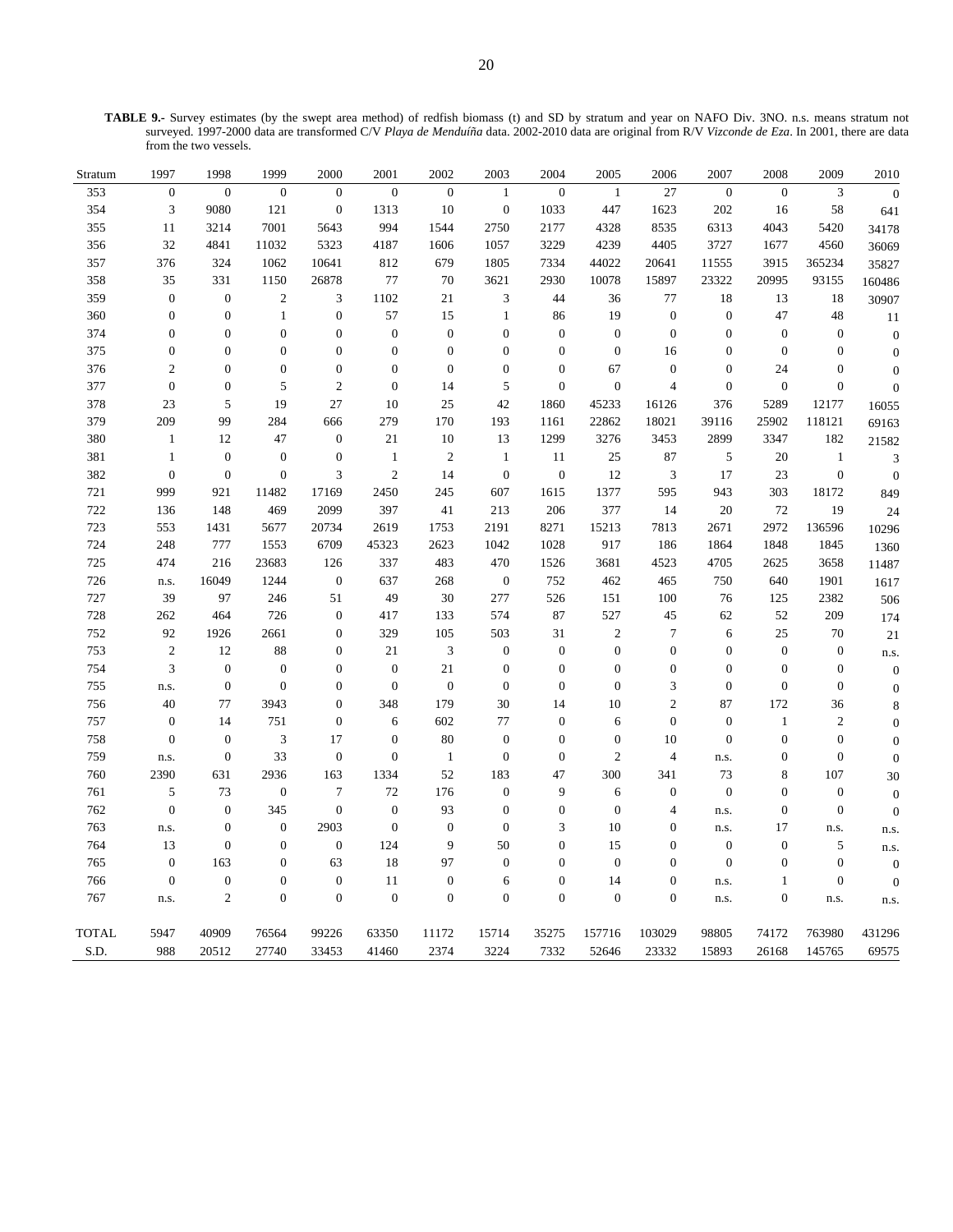| <b>TABLE 10.-</b> Mean catch per tow (kg) and biomass by the swept area method (t) of redfish and SD by Division and year on NAFO Div. 3NO. 1997-2000 data |  |
|------------------------------------------------------------------------------------------------------------------------------------------------------------|--|
| are transformed C/V Playa de Menduíña data. 2002-2010 data are original from R/V Vizconde de Eza. In 2001, there are data from the two vessels. In         |  |
| the final row it is presented the percentage of the 3N Biomass over the Total Biomass.                                                                     |  |

|    |                       | 1997  | 1998  | 1999  | 2000  | 2001  | 2002  | 2003  | 2004  | 2005   | 2006  | 2007  | 2008  | 2009   | 2010   |
|----|-----------------------|-------|-------|-------|-------|-------|-------|-------|-------|--------|-------|-------|-------|--------|--------|
| 3N | <b>Biomass</b>        | 4753  | 22540 | 46459 | 68928 | 53855 | 7620  | 11031 | 27016 | 146918 | 87830 | 87602 | 68059 | 735743 | 359536 |
|    | SD.                   | 352.9 | 7632  | 25022 | 33109 | 41371 | 2106  | 3199  | 7174  | 52267  | 22675 | 15364 | 25890 | 143334 | 58306  |
|    | <b>MCPT</b>           | 6.14  | 26.32 | 58.78 | 90.12 | 71.16 | 9.624 | 13.83 | 33.95 | 187.61 | 115.4 | 124.8 | 86.51 | 721.67 | 473.94 |
|    | SD.                   | 0.465 | 18.33 | 30.08 | 45.16 | 55    | 2.614 | 4.045 | 9.056 | 67.31  | 30.96 | 22.09 | 33.12 | 194.48 | 76.53  |
|    | N <sup>o</sup> Strata | 27    | 31    | 31    | 31    | 31    | 31    | 31    | 31    | 31     | 31    | 28    | 31    | 30     | 29     |
| 30 | <b>Biomass</b>        | 1194  | 18369 | 30105 | 30298 | 9494  | 3552  | 4684  | 8259  | 10797  | 15199 | 11203 | 6113  | 28238  | 71760  |
|    | SD.                   | 922.3 | 10490 | 12129 | 6073  | 2702  | 1117  | 369.4 | 1326  | 2728   | 5279  | 3362  | 3258  | 16762  | 37821  |
|    | <b>MCPT</b>           | 11.41 | 159.9 | 269.2 | 268.3 | 86.8  | 31.74 | 40.55 | 70.63 | 94.349 | 141.6 | 132.9 | 52.55 | 280.98 | 772.76 |
|    | SD.                   | 8.677 | 87.87 | 107   | 54.27 | 24.47 | 9.778 | 3.103 | 11.68 | 24.188 | 52.04 | 39.93 | 28.27 | 163.87 | 402.81 |
|    | Nº Strata             | 9     | 10    | 10    | 10    | 10    | 10    | 10    | 10    | 10     | 10    | 8     | 10    | 9      | 8      |
|    |                       |       |       |       |       |       |       |       |       |        |       |       |       |        |        |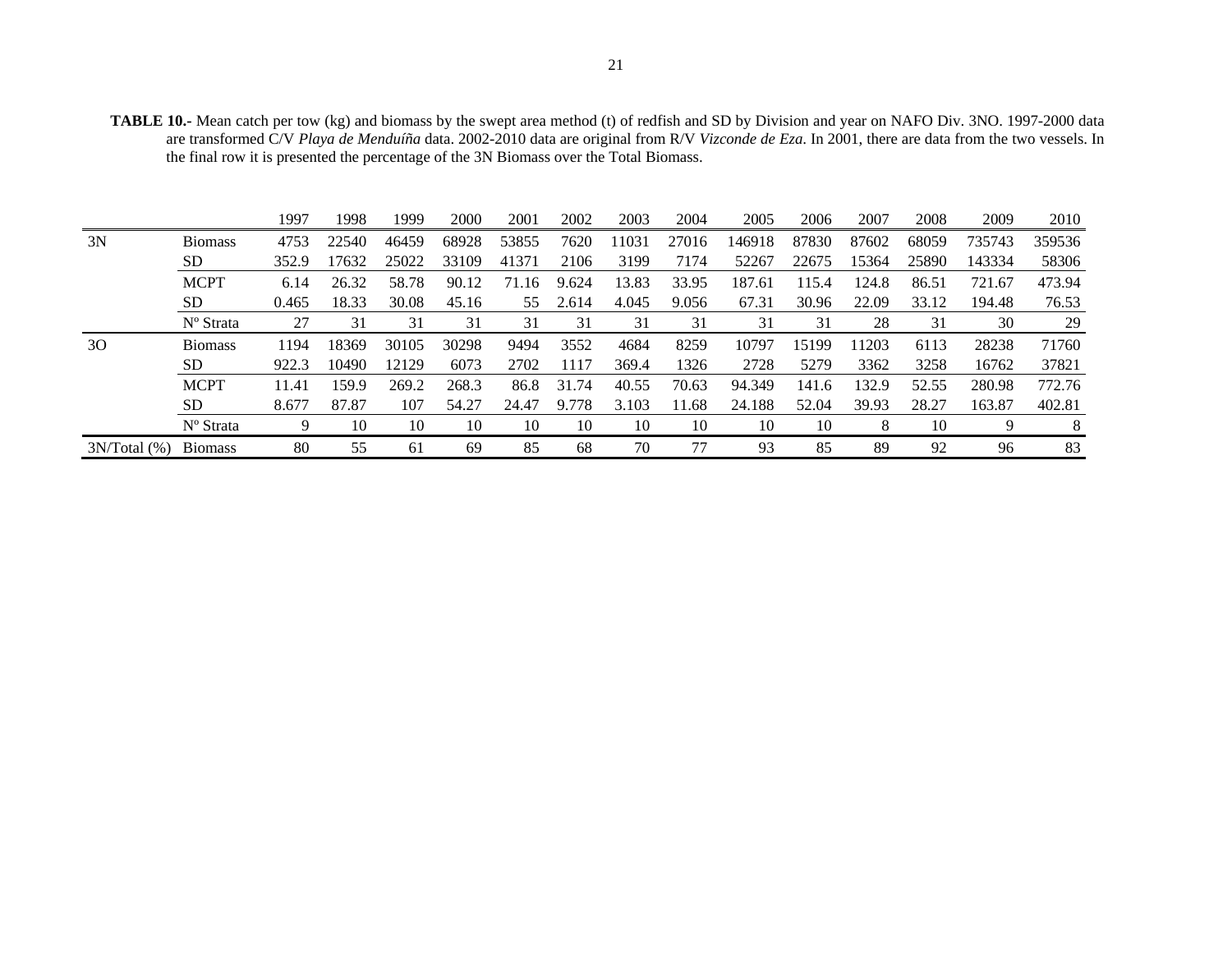|         |   | 1997         | 1998 | 1999 | 2000         | 2001 | 2002         | 2003         | 2004         | 2005         | 2006         | 2007         | 2008         | 2009         | 2010         |
|---------|---|--------------|------|------|--------------|------|--------------|--------------|--------------|--------------|--------------|--------------|--------------|--------------|--------------|
| Males   | a | 0.0111       | n.d. | n.d. | 0.0066       | n.d. | 0.0204       | 0.0119       | 0.0079       | 0.0107       | 0.0296       | 0.0131       | 0.0152       | 0.0093       | 0.0129       |
|         |   | $E = 0.3722$ | n.d. | n.d. | $E = 0.3003$ | n.d. | $E = 0.2048$ | $E = 0.1119$ | $E = 0.1549$ | $E = 0.1094$ | $E = 0.1458$ | $E = 0.1337$ | $E = 0.1044$ | $E = 0.1059$ | $E = 0.0784$ |
|         | b | 3.0152       | n.d. | n.d. | 3.2102       | n.d. | 2.8433       | 3.0127       | 3.1334       | 3.0481       | 2.7477       | 2.9972       | 2.9429       | 3.0825       | 3.0017       |
|         |   | $E = 0.1116$ | n.d. | n.d. | $E = 0.0950$ | n.d. | $E = 0.0647$ | $E = 0.0350$ | $E = 0.0489$ | $E = 0.0338$ | $E = 0.0456$ | $E = 0.0428$ | $E = 0.0315$ | $E = 0.0341$ | $E = 0.0248$ |
|         |   | $R2 = 0.991$ | n.d. | n.d. | $R2 = 0.992$ | n.d. | $R2 = 0.987$ | $R2 = 0.996$ | $R2 = 0.993$ | $R2 = 0.996$ | $R2 = 0.992$ | $R2 = 0.993$ | $R2 = 0.997$ | $R2 = 0.996$ | $R2 = 0.998$ |
|         |   | $N=19$       | n.d. | n.d. | $N=26$       | n.d. | $N = 181$    | $N = 417$    | $N = 203$    | $N = 281$    | $N = 336$    | $N = 562$    | $N = 348$    | $N = 272$    | $N = 282$    |
| Females | a | 0.0061       | n.d. | n.d. | 0.0083       | n.d. | 0.0085       | 0.0096       | 0.0141       | 0.0071       | 0.0199       | 0.0175       | 0.0125       | 0.0121       | 0.0140       |
|         |   | $E = 1.0881$ | n.d. | n.d. | $E = 0.2467$ | n.d. | $E = 0.1346$ | $E = 0.1162$ | $E = 0.1282$ | $E = 0.1279$ | $E = 0.2300$ | $E = 0.1358$ | $E = 0.1539$ | $E = 0.1250$ | $E = 0.0892$ |
|         | b | 3.2127       | n.d. | n.d. | 3.1406       | n.d. | 3.1207       | 3.0731       | 2.9742       | 3.1823       | 2.8736       | 2.9166       | 3.0167       | 3.0134       | 2.9864       |
|         |   | $E = 0.3318$ | n.d. | n.d. | $E = 0.0773$ | n.d. | $E = 0.0415$ | $E = 0.0363$ | $E = 0.0389$ | $E = 0.0397$ | $E = 0.0707$ | $E = 0.0430$ | $E = 0.0456$ | $E = 0.0389$ | $E = 0.0275$ |
|         |   | $R2 = 0.949$ | n.d. | n.d. | $R2 = 0.993$ | n.d. | $R2 = 0.996$ | $R2 = 0.996$ | $R2 = 0.996$ | $R2 = 0.995$ | $R2 = 0.981$ | $R2 = 0.993$ | $R2 = 0.993$ | $R2 = 0.995$ | $R2 = 0.998$ |
|         |   | $N=21$       | n.d. | n.d. | $N=24$       | n.d. | $N = 190$    | $N = 401$    | $N = 258$    | $N = 316$    | $N = 361$    | $N = 563$    | $N = 410$    | $N = 258$    | $N = 298$    |
| Indet.  | a | 0.0110       | n.d. | n.d. | 0.0070       | n.d. | 0.0079       | 0.0087       | 0.0065       | 0.0063       | 0.0155       | 0.0116       | 0.0054       | 0.0083       | 0.0105       |
|         |   | $E = 0.4972$ | n.d. | n.d. | $E = 0.1240$ | n.d. | $E = 0.1031$ | $E = 0.1063$ | $E = 0.1368$ | $E = 0.1138$ | $E = 0.1350$ | $E = 0.1405$ | $E = 0.1191$ | $E = 0.1427$ | $E = 0.0668$ |
|         | b | 3.0254       | n.d. | n.d. | 3.1921       | n.d. | 3.1371       | 3.1045       | 3.1996       | 3.2109       | 2.9410       | 3.0378       | 3.2553       | 3.1239       | 3.0657       |
|         |   | $E = 0.1487$ | n.d. | n.d. | $E = 0.0386$ | n.d. | $E = 0.0326$ | $E = 0.0347$ | $E = 0.0437$ | $E = 0.0361$ | $E = 0.0433$ | $E = 0.0451$ | $E = 0.0369$ | $E = 0.0460$ | $E = 0.0217$ |
|         |   | $R2 = 0.979$ | n.d. | n.d. | $R2 = 0.998$ | n.d. | $R2 = 0.997$ | $R2 = 0.995$ | $R2 = 0.995$ | $R2 = 0.995$ | $R2 = 0.992$ | $R2 = 0.992$ | $R2 = 0.996$ | $R2 = 0.992$ | $R2 = 0.998$ |
|         |   | $N=40$       | n.d. | n.d. | $N=50$       | n.d. | $N = 374$    | $N = 844$    | $N = 466$    | $N = 616$    | $N = 781$    | $N = 1126$   | $N = 770$    | $N = 532$    | $N = 585$    |

**TABLE 11.-** Length weight relationships in the calculation of redfish biomass. The equation is  $Weight = a(l + 0.5)^{b}$ Spanish Spring Surveys on NAFO Div. 3NO: 1997-2010. *E* means Error. *n.d.* means not data available.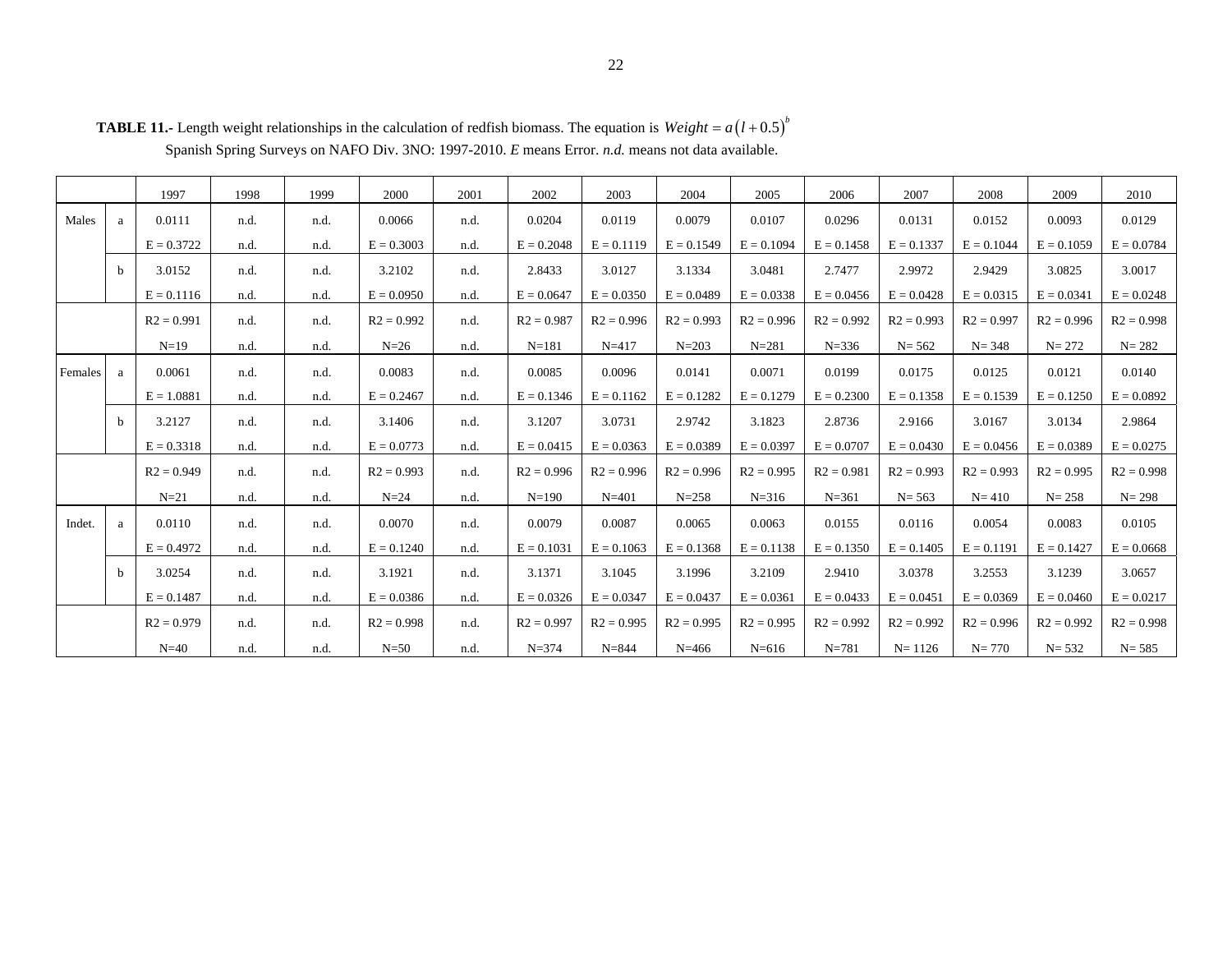**TABLE 12.-** Redfish length distribution per haul mean catches by sex and year. Number per stratified mean catches. Spanish Spring Survey on NAFO 3NO: 1997-2010. Indet. means indeterminate. 1997-2000 data are transformed C/V *Playa de Menduíña* data. 2002-2010 data are original R/V *Vizconde de Eza* data. (\*) indicates untransformed data.

|                                                           |       | 1997                       |              |                     |                               | 1998                 |       |              |         | 1999                 |       |                      |                                                                                           | 2000                         |              |                      |        | 2001                 |       |                      |
|-----------------------------------------------------------|-------|----------------------------|--------------|---------------------|-------------------------------|----------------------|-------|--------------|---------|----------------------|-------|----------------------|-------------------------------------------------------------------------------------------|------------------------------|--------------|----------------------|--------|----------------------|-------|----------------------|
| Length (cm.)                                              |       | Males Females Indet. Total |              |                     |                               | Males Females Indet. |       | Total        |         | Males Females Indet. |       | Total                |                                                                                           | Males Females Indet.         |              | Total                |        | Males Females Indet. |       | Total                |
| 4                                                         | 0.000 | 0.000                      |              | $0.000 \quad 0.000$ | 0.000                         | 0.000                | 0.000 | 0.000        | 0.000   | 0.000                | 0.000 | 0.000                | 0.000                                                                                     | 0.000                        | 0.000        | 0.000                | 0.000  | 0.000                | 0.000 | 0.000                |
| 6                                                         | 0.000 | 0.000                      |              | $0.000 \quad 0.000$ | 0.000                         | 0.000                | 0.000 | 0.000        | 0.000   | 0.000                | 0.000 | 0.000                | 0.000                                                                                     | 0.000                        | 0.000        | 0.000                | 0.093  | 0.000                | 0.635 | 0.729                |
| 8                                                         | 0.000 | 0.000                      |              | $0.000 \quad 0.000$ | 0.000                         | 0.000                | 0.000 | 0.000        | 0.000   | 0.000                | 0.373 | 0.373                | 0.235                                                                                     | 0.000                        | 0.000        | 0.235                | 0.070  | 0.140                | 0.246 | 0.456                |
| 10                                                        | 0.000 | 0.186                      |              | 0.000 0.186         | 0.000                         | 0.000                | 0.000 | 0.000        | 0.191   | 0.000                | 0.021 | 0.211                | 0.550                                                                                     | 0.000                        | 0.000        | 0.550                | 0.132  | 0.105                | 0.088 | 0.325                |
| 12                                                        | 0.022 | 0.036                      |              | $0.000 \quad 0.058$ | 0.040                         | 0.008                | 0.008 | 0.055        | 1.950   | 0.730                | 0.000 | 2.680                | 11.077                                                                                    | 0.370                        |              | 0.000 11.448         | 1.112  | 0.252                | 0.133 | 1.497                |
| 14                                                        | 0.490 | 0.330                      |              | 0.000 0.820         | 0.806                         | 0.554                | 0.007 | 1.367        | 3.072   | 1.419                | 0.000 | 4.491                | 26.016                                                                                    | 2.705                        |              | 0.000 28.722         | 3.068  | 0.714                | 0.000 | 3.783                |
| 16                                                        | 0.946 | 0.619                      |              | 0.000 1.565         | 3.584                         | 2.252                | 0.000 | 5.835        | 14.143  | 9.646                |       | 0.000 23.788         | 45.205                                                                                    | 15.696 0.000 60.901          |              |                      | 7.262  | 3.300                | 0.000 | 10.562               |
| 18                                                        | 3.054 | 1.336                      |              | 0.000 4.390         | 3.956                         | 2.589                | 0.000 | 6.545        | 25.597  | 16.121               |       | 0.000 41.718         | 95.961                                                                                    |                              |              | 65.994 0.000 161.955 | 30.279 |                      |       | 11.125 0.000 41.403  |
| 20                                                        | 6.772 | 3.978                      |              | 0.000 10.750        | 28.656                        | 15.413 0.000         |       | 44.069       | 103.936 |                      |       | 26.874 0.000 130.810 |                                                                                           | 124.018 69.840 0.000 193.858 |              |                      | 80.845 |                      |       | 52.392 0.000 133.238 |
| 22                                                        | 3.850 | 2.553                      |              | 0.000 6.402         | 38.558                        | 40.190 0.000 78.747  |       |              | 92.112  |                      |       | 54.349 0.000 146.461 |                                                                                           | 164.144 62.062 0.000 226.206 |              |                      | 93.056 |                      |       | 29.592 0.000 122.648 |
| 24                                                        | 1.600 | 1.546                      |              | 0.000 3.146         | 17.115                        | 27.574 0.000 44.690  |       |              | 22.120  |                      |       | 48.203 0.000 70.322  | 44.640                                                                                    |                              |              | 74.516 0.000 119.156 | 54.145 | 26.851 0.000 80.996  |       |                      |
| 26                                                        | 1.517 | 1.000                      |              | 0.000 2.516         | 7.699                         | 14.565               |       | 0.000 22.264 | 11.792  | 22.407 0.000 34.199  |       |                      | 5.084                                                                                     |                              |              | 26.067 0.000 31.151  | 5.520  |                      |       | 25.614 0.000 31.135  |
| 28                                                        | 0.863 | 0.639                      |              | 0.000 1.502         | 4.151                         | 6.007                |       | 0.000 10.157 | 6.475   | 10.949               |       | 0.000 17.424         | 0.957                                                                                     | 5.879                        | 0.000        | 6.836                | 1.112  | 4.952                | 0.000 | 6.064                |
| 30                                                        | 1.238 | 1.244                      |              | 0.000 2.482         | 1.286                         | 2.311                | 0.000 | 3.597        | 4.543   | 5.023                | 0.000 | 9.566                | 0.118                                                                                     | 2.656                        | 0.000        | 2.774                | 1.232  | 1.733                | 0.000 | 2.965                |
| 32                                                        | 1.516 | 1.025                      |              | 0.000 2.540         | 1.259                         | 1.941                | 0.000 | 3.199        | 2.672   | 3.126                | 0.000 | 5.798                | 0.264                                                                                     | 0.576                        | 0.000        | 0.840                | 0.910  | 1.082                | 0.000 | 1.992                |
| 34                                                        | 0.222 | 0.194                      |              | 0.000 0.416         | 0.538                         | 0.589                | 0.000 | 1.126        | 0.448   | 1.456                | 0.000 | 1.905                | 0.040                                                                                     | 0.399                        | 0.000        | 0.439                | 0.342  | 0.615                | 0.000 | 0.958                |
| 36                                                        | 0.100 | 0.046                      | 0.000        | 0.147               | 0.188                         | 0.064                | 0.000 | 0.252        | 0.145   | 0.261                | 0.000 | 0.406                | 0.000                                                                                     | 0.032                        | 0.000        | 0.032                | 0.209  | 0.349                | 0.000 | 0.558                |
| 38                                                        | 0.168 | 0.118                      | 0.000        | 0.285               | 0.287                         | 0.008                | 0.000 | 0.295        | 0.270   | 0.253                | 0.000 | 0.523                | 0.000                                                                                     | 0.000                        | 0.000        | 0.000                | 0.025  | 0.023                | 0.000 | 0.048                |
| 40                                                        | 0.022 | 0.074                      |              | 0.000 0.096         | 0.140                         | 0.029                | 0.000 | 0.169        | 0.010   | 0.002                | 0.000 | 0.013                | 0.000                                                                                     | 0.000                        | 0.000        | 0.000                | 0.035  | 0.011                | 0.000 | 0.047                |
| 42                                                        | 0.000 | 0.000                      |              | $0.000 \quad 0.000$ | 0.103                         | 0.000                | 0.000 | 0.103        | 0.021   | 0.021                | 0.000 | 0.042                | 0.000                                                                                     | 0.000                        | 0.000        | 0.000                | 0.004  | 0.000                | 0.000 | 0.004                |
| 44                                                        | 0.000 | 0.017                      |              | 0.000 0.017         | 0.000                         | 0.000                | 0.000 | 0.000        | 0.003   | 0.002                | 0.000 | 0.005                | 0.000                                                                                     | 0.000                        | 0.000        | 0.000                | 0.000  | 0.000                | 0.000 | 0.000                |
| 46                                                        | 0.000 | 0.000                      |              | $0.000 \quad 0.000$ | 0.000                         | 0.000                | 0.000 | 0.000        | 0.000   | 0.000                | 0.000 | 0.000                | 0.000                                                                                     | 0.000                        | 0.000        | 0.000                | 0.000  | 0.000                | 0.000 | 0.000                |
| 48                                                        | 0.000 | 0.000                      |              | $0.000 \quad 0.000$ | 0.000                         | 0.000                | 0.000 | 0.000        | 0.000   | 0.000                | 0.000 | 0.000                | 0.000                                                                                     | 0.000                        | 0.000        | 0.000                | 0.000  | 0.000                | 0.000 | 0.000                |
| 50                                                        | 0.000 | 0.000                      |              | $0.000 \quad 0.000$ | 0.000                         | 0.000                | 0.000 | 0.000        | 0.000   | 0.000                | 0.000 | 0.000                | 0.000                                                                                     | 0.000                        | 0.000        | 0.000                | 0.000  | 0.000                | 0.000 | 0.000                |
| 52                                                        | 0.000 | 0.000                      |              | $0.000 \quad 0.000$ | 0.000                         | 0.000                | 0.000 | 0.000        | 0.000   | 0.000                | 0.000 | 0.000                | 0.000                                                                                     | 0.000                        | 0.000        | 0.000                | 0.000  | 0.000                | 0.000 | 0.000                |
|                                                           |       |                            |              |                     |                               |                      |       |              |         |                      |       |                      |                                                                                           |                              |              |                      |        |                      |       |                      |
| Total                                                     |       | 22.380 14.940 0.000 37.320 |              |                     | 108.363 114.093 0.015 222.471 |                      |       |              |         |                      |       |                      | 289.499 200.841 0.394 490.734 518.308 326.794 0.000 845.102 279.454 158.851 1.103 439.408 |                              |              |                      |        |                      |       |                      |
|                                                           |       |                            |              | 19                  |                               |                      |       | 23           |         |                      |       | 48                   |                                                                                           |                              |              | 21                   |        |                      |       | 36                   |
| $N^{\circ}$ samples $(*)$ :<br>$N^{\circ}$ Ind. (*): 1165 |       | 696                        | $\mathbf{0}$ | 1861                | 1591                          | 1451                 | 2     | 3044         | 3291    | 2607                 | 17    | 5915                 | 2169                                                                                      | 1499                         | $\mathbf{0}$ | 3668                 | 2651   | 1831                 | 104   | 4586                 |
| Sampled catch:                                            |       |                            |              | 370                 |                               |                      |       | 544          |         |                      |       | 1403                 |                                                                                           |                              |              | 578                  |        |                      |       | 798                  |
| Range $(*)$ :                                             |       |                            |              | $11 - 45$           |                               |                      |       | $12 - 42$    |         |                      |       | $8 - 45$             |                                                                                           |                              |              | $9 - 37$             |        |                      |       | $6 - 42$             |
| Total catch:                                              |       |                            |              | 1791                |                               |                      |       | 18553        |         |                      |       | 37339                |                                                                                           |                              |              | 37160                |        |                      |       | 17897                |
| Total hauls (*):                                          |       |                            |              | 128                 |                               |                      |       | 124          |         |                      |       | 114                  |                                                                                           |                              |              | 118                  |        |                      |       | 123                  |
|                                                           |       |                            |              |                     |                               |                      |       |              |         |                      |       |                      |                                                                                           |                              |              |                      |        |                      |       |                      |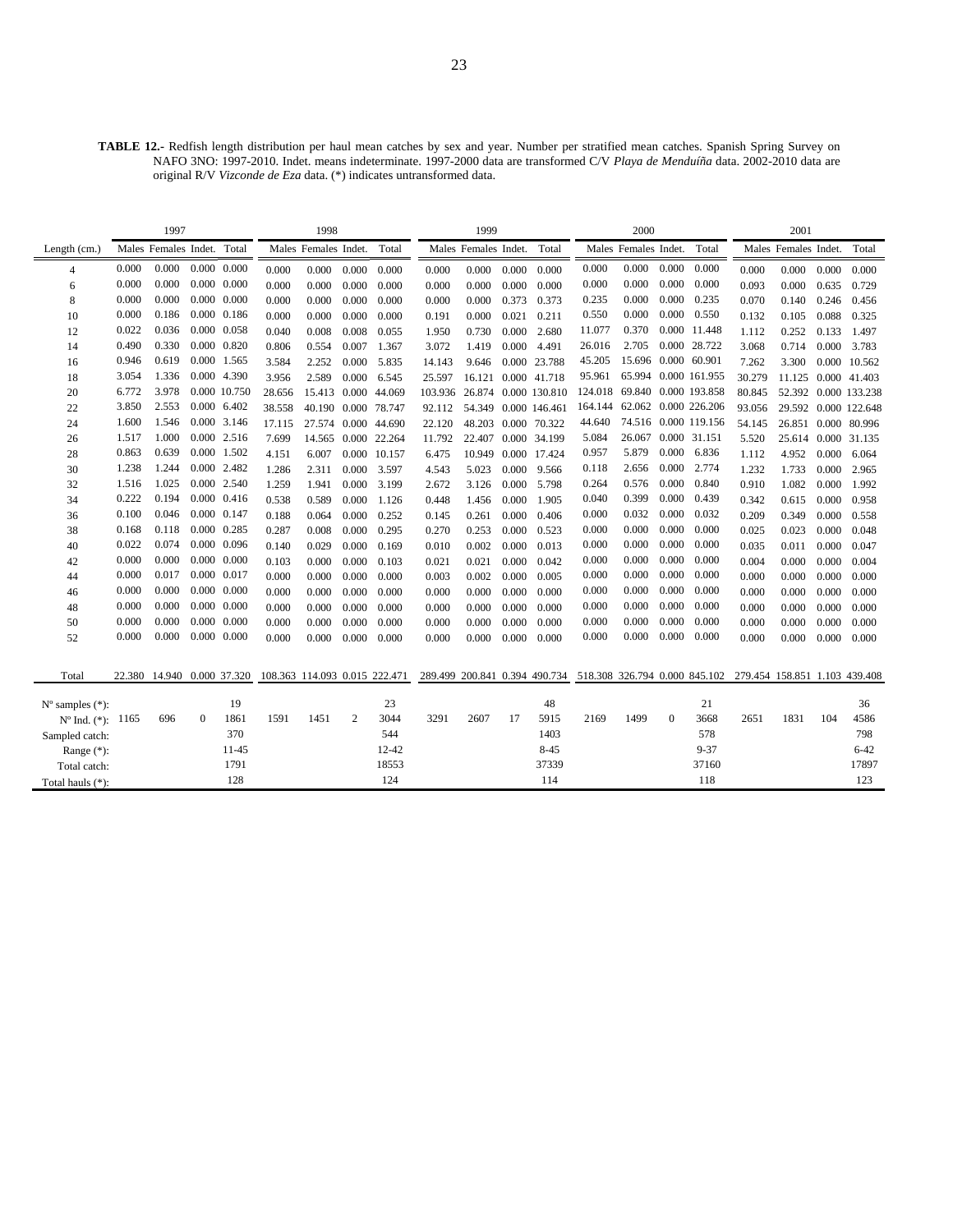**TABLE 12 (cont.).-** Redfish length distribution per haul mean catches by sex and year. Number per stratified mean catches. Spanish Spring Survey on NAFO 3NO: 1997-2010. Indet. means indeterminate. 1997-2000 data are transformed C/V *Playa de Menduíña* data. 2002-2010 data are original R/V *Vizconde de Eza* data. (\*) indicates untransformed data.

|                             |        | 2002                       |     |                     |        | 2003                 |       |              |                                                           | 2004          |        |          |                | 2005          |        |                                 |                                 | 2006          |        |                 |
|-----------------------------|--------|----------------------------|-----|---------------------|--------|----------------------|-------|--------------|-----------------------------------------------------------|---------------|--------|----------|----------------|---------------|--------|---------------------------------|---------------------------------|---------------|--------|-----------------|
| Length $(cm.)$              |        | Males Females Indet. Total |     |                     |        | Males Females Indet. |       | Total        |                                                           | Males Females | Indet. | Total    |                | Males Females | Indet. | Total                           |                                 | Males Females | Indet. | Total           |
| 4                           | 0.000  | 0.000                      |     | 0.032 0.032         | 0.000  | 0.000                | 0.049 | 0.049        | 0.000                                                     | 0.000         | 0.000  | 0.000    | 0.000          | 0.000         | 0.000  | 0.000                           | 0.000                           | 0.000         | 0.000  | 0.000           |
| 6                           | 0.007  | 0.000                      |     | 0.824 0.831         | 0.000  | 0.000                | 0.494 | 0.494        | 0.000                                                     | 0.000         | 1.835  | 1.835    | 0.000          | 0.000         | 1.299  | 1.299                           | 0.000                           | 0.000         | 1.925  | 1.925           |
| 8                           | 0.009  | 0.000                      |     | 0.146 0.155         | 0.041  | 0.010                | 0.137 | 0.188        | 0.096                                                     | 0.009         | 15.440 | 15.544   | 0.025          | 0.016         | 13.803 | 13.844                          | 0.101                           | 0.000         | 7.759  | 7.860           |
| 10                          | 0.024  | 0.012                      |     | 0.030 0.066         | 0.071  | 0.010                | 0.092 | 0.173        | 0.585                                                     | 0.490         | 2.260  | 3.335    | 2.311          | 0.791         | 65.499 | 68.601                          | 0.046                           | 0.005         | 18.813 | 18.864          |
| 12                          | 0.117  | 0.011                      |     | 0.007 0.135         | 0.076  | 0.016                | 0.051 | 0.143        | 2.988                                                     | 1.786         | 0.035  | 4.808    | 2.604          | 1.086         | 9.894  | 13.584                          | 3.827                           | 0.257         |        | 144.295 148.379 |
| 14                          | 0.547  | 0.271                      |     | $0.000 \quad 0.818$ | 0.666  | 0.302                | 0.000 | 0.968        | 3.194                                                     | 1.185         | 0.000  | 4.379    | 8.181          | 3.746         | 4.718  | 16.645                          | 33.406                          | 11.929        |        | 74.618 119.953  |
| 16                          | 2.825  | 2.453                      |     | 0.005 5.283         | 3.104  | 1.212                | 0.000 | 4.316        | 7.986                                                     | 3.334         | 0.000  | 11.320   | 31.540         | 18.911        | 0.000  | 50.451                          | 38.481                          | 22.435        | 0.295  | 61.211          |
| 18                          | 8.402  | 6.602                      |     | 0.000 15.005        | 13.571 | 6.794                | 0.000 | 20.365       | 14.848                                                    | 8.334         | 0.000  | 23.182   | 127.565 95.825 |               | 0.000  | 223.390                         | 43.868                          | 17.528        | 0.000  | 61.396          |
| 20                          | 13.836 | 9.661                      |     | 0.000 23.497        | 20.579 | 13.557 0.000 34.137  |       |              | 25.352                                                    | 15.023        | 0.000  | 40.376   | 99.190         | 82.519        | 0.000  | 181.709                         | 101.412 67.577                  |               | 0.000  | 168.990         |
| 22                          | 11.573 | 9.492                      |     | 0.007 21.072        | 17.586 | 11.589               |       | 0.000 29.175 | 29.020                                                    | 17.416        | 0.000  | 46.435   | 139.418        | 78.585        | 0.000  | 218,003                         | 101.794                         | 64.618        | 0.000  | 166.412         |
| 24                          | 4.945  | 4.364                      |     | 0.000 9.309         | 9.445  | 6.249                |       | 0.000 15.695 | 20.864                                                    | 11.753        | 0.000  | 32.616   | 118.143        | 75.200        | 0.000  | 193.342                         | 46.037                          | 39.015        | 0.000  | 85.052          |
| 26                          | 1.374  | 1.503                      |     | 0.000 2.877         | 3.028  | 3.058                | 0.000 | 6.087        | 8.074                                                     | 12.950        | 0.000  | 21.025   | 27.239         | 64.010        | 0.000  | 91.249                          | 20.205                          | 30.957        | 0.000  | 51.162          |
| 28                          | 1.345  | 0.928                      |     | 0.000 2.273         | 1.090  | 1.396                | 0.000 | 2.486        | 4.091                                                     | 10.927        | 0.000  | 15.018   | 7.480          | 48.991        | 0.000  | 56.471                          | 5.828                           | 19.128        | 0.000  | 24.956          |
| 30                          | 0.564  | 0.973                      |     | 0.000 1.537         | 0.598  | 0.634                | 0.000 | 1.232        | 3.311                                                     | 5.628         | 0.000  | 8.939    | 4.489          | 18.600        | 0.000  | 23.089                          | 1.813                           | 10.604        | 0.000  | 12.416          |
| 32                          | 0.614  | 0.734                      |     | 0.000 1.347         | 0.604  | 0.638                | 0.000 | 1.242        | 1.010                                                     | 3.365         | 0.000  | 4.375    | 1.967          | 8.347         | 0.000  | 10.314                          | 0.951                           | 5.798         | 0.000  | 6.749           |
| 34                          | 0.189  | 0.352                      |     | 0.000 0.541         | 0.293  | 0.446                | 0.000 | 0.739        | 0.813                                                     | 2.093         | 0.000  | 2.906    | 0.955          | 3.538         | 0.000  | 4.493                           | 0.385                           | 2.818         | 0.000  | 3.202           |
| 36                          | 0.080  | 0.159                      |     | 0.000 0.239         | 0.119  | 0.148                | 0.000 | 0.267        | 0.262                                                     | 0.491         | 0.000  | 0.753    | 2.018          | 1.154         | 0.000  | 3.172                           | 0.215                           | 0.957         | 0.000  | 1.173           |
| 38                          | 0.033  | 0.006                      |     | 0.000 0.039         | 0.055  | 0.077                | 0.000 | 0.132        | 0.063                                                     | 0.090         | 0.000  | 0.153    | 0.428          | 0.347         | 0.000  | 0.775                           | 0.259                           | 0.175         | 0.000  | 0.434           |
| 40                          | 0.003  | 0.000                      |     | 0.000 0.003         | 0.037  | 0.050                | 0.000 | 0.087        | 0.044                                                     | 0.094         | 0.000  | 0.137    | 0.120          | 0.295         | 0.000  | 0.415                           | 0.267                           | 0.068         | 0.000  | 0.335           |
| 42                          | 0.000  | 0.006                      |     | $0.000 \quad 0.006$ | 0.037  | 0.005                | 0.000 | 0.042        | 0.000                                                     | 0.000         | 0.000  | 0.000    | 0.127          | 0.161         | 0.000  | 0.288                           | 0.000                           | 0.075         | 0.000  | 0.075           |
| 44                          | 0.000  | 0.000                      |     | $0.000 \quad 0.000$ | 0.000  | 0.019                | 0.000 | 0.019        | 0.010                                                     | 0.000         | 0.000  | 0.010    | 0.000          | 0.027         | 0.000  | 0.027                           | 0.000                           | 0.000         | 0.000  | 0.000           |
| 46                          | 0.000  | 0.000                      |     | $0.000 \quad 0.000$ | 0.000  | 0.000                | 0.000 | 0.000        | 0.000                                                     | 0.000         | 0.000  | 0.000    | 0.000          | 0.000         | 0.000  | 0.000                           | 0.000                           | 0.000         | 0.000  | 0.000           |
| 48                          | 0.000  | 0.000                      |     | $0.000 \quad 0.000$ | 0.000  | 0.000                | 0.000 | 0.000        | 0.000                                                     | 0.000         | 0.000  | 0.000    | 0.000          | 0.000         | 0.000  | 0.000                           | 0.000                           | 0.000         | 0.000  | 0.000           |
| 50                          | 0.000  | 0.000                      |     | $0.000 \quad 0.000$ | 0.000  | 0.000                | 0.000 | 0.000        | 0.000                                                     | 0.000         | 0.000  | 0.000    | 0.000          | 0.000         | 0.000  | 0.000                           | 0.000                           | 0.000         | 0.000  | 0.000           |
| 52                          | 0.000  | 0.000                      |     | $0.000 \quad 0.000$ | 0.000  | 0.000                | 0.000 | 0.000        | 0.000                                                     | 0.000         | 0.000  | 0.000    | 0.000          | 0.000         | 0.000  | 0.000                           | 0.000                           | 0.000         | 0.000  | 0.000           |
|                             |        |                            |     |                     |        |                      |       |              |                                                           |               |        |          |                |               |        |                                 |                                 |               |        |                 |
| Total                       |        | 46.486 37.526 1.051 85.063 |     |                     |        |                      |       |              | 71.002 46.210 0.822 118.034 122.610 94.967 19.569 237.147 |               |        |          |                |               |        | 573.800 502.147 95.213 1171.160 | 398.896 293.944 247.705 940.545 |               |        |                 |
|                             |        |                            |     |                     |        |                      |       |              |                                                           |               |        |          |                |               |        |                                 |                                 |               |        |                 |
| $N^{\circ}$ samples $(*)$ : |        |                            |     | 58                  |        |                      |       | 45           |                                                           |               |        | 45       |                |               |        | 55                              |                                 |               |        | 55              |
| $N^{\circ}$ Ind. $(*)$ :    | 2186   | 1744                       | 157 | 4087                | 2854   | 1968                 | 131   | 4953         | 3287                                                      | 2771          | 688    | 6746     | 3892           | 3835          | 1387   | 9114                            | 3677                            | 3437          | 1408   | 8522            |
| Sampled catch:              |        |                            |     | 685                 |        |                      |       | 908          |                                                           |               |        | 1326     |                |               |        | 1875                            |                                 |               |        | 1785            |
| Range $(*)$ :               |        |                            |     | $5 - 43$            |        |                      |       | $5 - 44$     |                                                           |               |        | $6 - 44$ |                |               |        | $6 - 45$                        |                                 |               |        | $6 - 43$        |
| Total catch:                |        |                            |     | 2794                |        |                      |       | 3463         |                                                           |               |        | 7270     |                |               |        | 28602                           |                                 |               |        | 21223           |
| Total hauls (*):            |        |                            |     | 125                 |        |                      |       | 118          |                                                           |               |        | 120      |                |               |        | 119                             |                                 |               |        | 120             |
|                             |        |                            |     |                     |        |                      |       |              |                                                           |               |        |          |                |               |        |                                 |                                 |               |        |                 |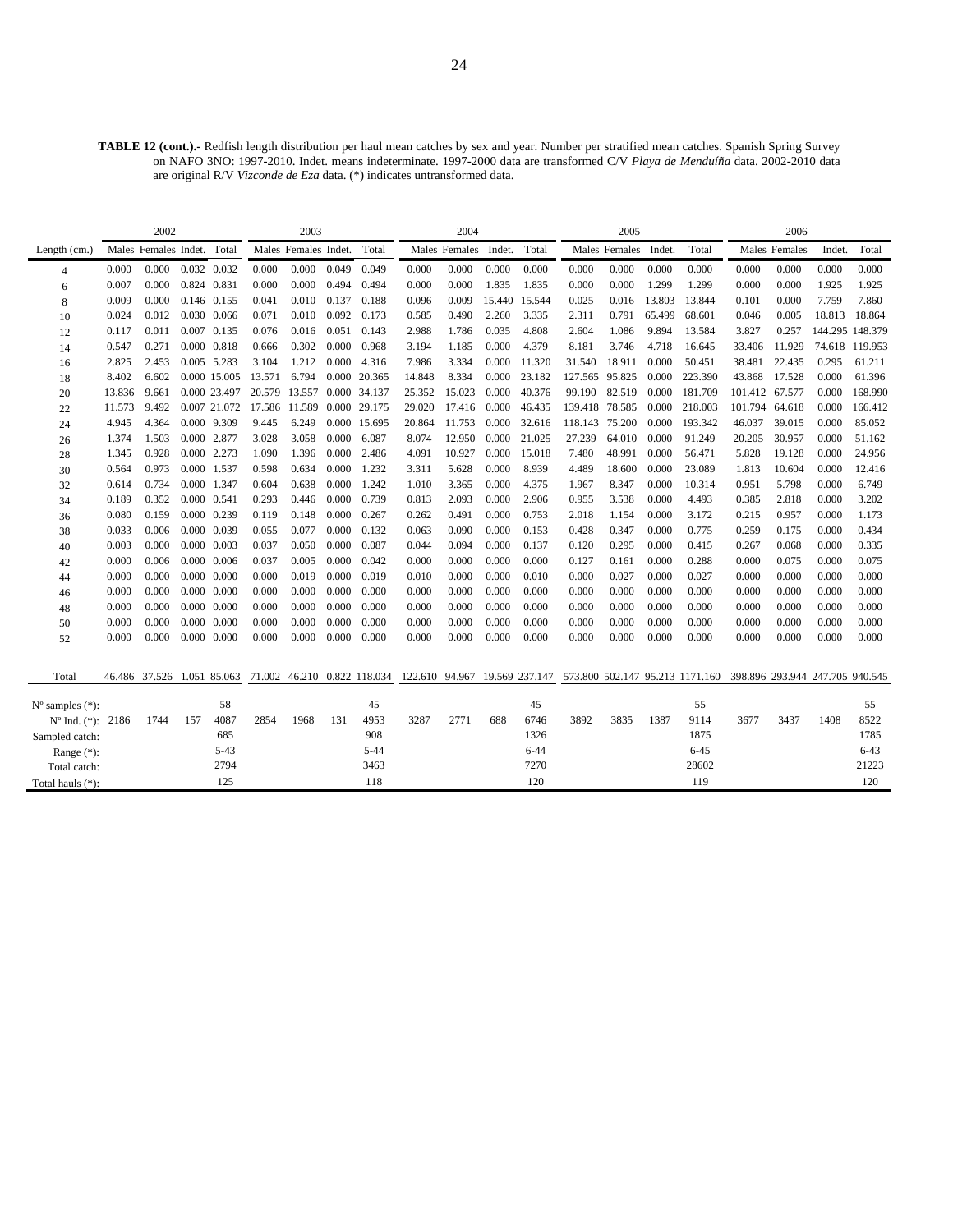**TABLE 12 (cont.).-** Redfish length distribution per haul mean catches by sex and year. Number per stratified mean catches. Spanish Spring Survey on NAFO 3NO: 1997-2010. Indet. means indeterminate. 1997-2000 data are transformed C/V *Playa de Menduíña* data. 2002-2010 data are original R/V *Vizconde de Eza* data. (\*) indicates untransformed data.

|                             |         | 2007           |       |          |         | 2008           |       |               |          | 2009           |       |          |          | 2010     |        |          |
|-----------------------------|---------|----------------|-------|----------|---------|----------------|-------|---------------|----------|----------------|-------|----------|----------|----------|--------|----------|
| Length (cm.)                | Males   | Females Indet. |       | Total    | Males   | Females Indet. |       | Total         | Males    | Females Indet. |       | Total    | Males    | Females  | Indet. | Total    |
| $\overline{4}$              | 0.000   | 0.000          | 0.000 | 0.000    | 0.000   | 0.000          | 0.054 | 0.054         | 0.000    | 0.000          | 0.029 | 0.029    | 0.000    | 0.000    | 0.130  | 0.130    |
| 6                           | 1.538   | 0.992          | 1.932 | 4.463    | 0.000   | 0.000          | 0.609 | 0.609         | 0.012    | 0.006          | 0.157 | 0.175    | 0.007    | 0.000    | 0.101  | 0.109    |
| 8                           | 1.962   | 1.041          | 0.765 | 3.768    | 0.000   | 0.000          | 0.235 | 0.235         | 0.561    | 0.214          | 0.383 | 1.158    | 0.015    | 0.019    | 0.000  | 0.033    |
| 10                          | 0.271   | 0.346          | 0.038 | 0.655    | 0.176   | 0.000          | 0.312 | 0.488         | 17.045   | 1.568          | 0.282 | 18.894   | 0.015    | 0.000    | 0.000  | 0.015    |
| 12                          | 6.388   | 5.708          | 0.000 | 12.096   | 0.913   | 0.706          | 0.084 | 1.703         | 22.492   | 11.619         | 0.194 | 34.304   | 0.015    | 0.007    | 0.000  | 0.022    |
| 14                          | 39.163  | 21.848         | 0.253 | 61.264   | 13.336  | 6.951          | 0.015 | 20.302        | 69.841   | 31.618         | 0.173 | 101.633  | 0.184    | 0.000    | 0.000  | 0.184    |
| 16                          | 53.019  | 34.924         | 0.022 | 87.965   | 97.925  | 72.091         | 0.521 | 170.537       | 651.956  | 387.072        | 0.000 | 1039.028 | 108.602  | 26.757   | 0.000  | 135.358  |
| 18                          | 32.554  | 26.051         | 0.000 | 58.605   | 58.825  | 43.382         | 0.174 | 102.381       | 2024.106 | 1346.781       | 2.424 | 3373.311 | 823.922  | 542.608  | 0.000  | 1366.530 |
| 20                          | 38.128  | 24.719         | 0.000 | 62.847   | 27.018  | 19.002         | 0.000 | 46.019        | 435.925  | 536.721        | 0.000 | 972.645  | 610.079  | 704.422  | 0.000  | 1314.501 |
| 22                          | 70.528  | 41.682         | 0.000 | 112.210  | 54.626  | 21.270         | 0.000 | 75.896        | 268.644  | 161.718        | 0.000 | 430.363  | 219.541  | 214.975  | 0.000  | 434.516  |
| 24                          | 70.387  | 42.600         | 0.000 | 112.986  | 52.035  | 37.069         | 0.000 | 89.105        | 188.590  | 165.000        | 0.000 | 353.591  | 178.206  | 127.535  | 0.000  | 305.742  |
| 26                          | 28.763  | 35.643         | 0.000 | 64.406   | 16.620  | 33.127         | 0.000 | 49.747        | 47.409   | 126.397        | 0.000 | 173.806  | 51.762   | 94.471   | 0.000  | 146.233  |
| 28                          | 5.758   | 26.387         | 0.000 | 32.144   | 2.858   | 15.003         | 0.000 | 17.861        | 16.106   | 49.709         | 0.000 | 65.815   | 9.461    | 49.090   | 0.000  | 58.551   |
| 30                          | 3.989   | 21.517         | 0.000 | 25.506   | 0.993   | 5.352          | 0.000 | 6.345         | 4.672    | 20.094         | 0.000 | 24.765   | 2.305    | 26.479   | 0.000  | 28.783   |
| 32                          | 6.761   | 14.422         | 0.000 | 21.183   | 2.179   | 2.796          | 0.000 | 4.975         | 1.869    | 4.131          | 0.000 | 6.000    | 1.388    | 12.161   | 0.000  | 13.549   |
| 34                          | 5.081   | 7.270          | 0.000 | 12.351   | 1.536   | 1.828          | 0.000 | 3.364         | 1.645    | 2.313          | 0.000 | 3.958    | 2.257    | 5.426    | 0.000  | 7.684    |
| 36                          | 2.247   | 7.218          | 0.000 | 9.465    | 0.414   | 0.752          | 0.000 | 1.166         | 3.251    | 1.316          | 0.000 | 4.567    | 1.104    | 1.764    | 0.000  | 2.869    |
| 38                          | 1.745   | 0.991          | 0.000 | 2.736    | 0.225   | 0.268          | 0.000 | 0.493         | 0.165    | 0.180          | 0.000 | 0.345    | 0.671    | 0.775    | 0.000  | 1.447    |
| 40                          | 0.328   | 0.057          | 0.000 | 0.385    | 0.058   | 0.144          | 0.000 | 0.202         | 0.078    | 0.013          | 0.000 | 0.092    | 0.375    | 0.589    | 0.000  | 0.963    |
| 42                          | 0.066   | 0.040          | 0.000 | 0.106    | 0.024   | 0.050          | 0.000 | 0.074         | 0.090    | 0.022          | 0.000 | 0.112    | 0.000    | 0.236    | 0.000  | 0.236    |
| 44                          | 0.000   | 0.013          | 0.000 | 0.013    | 0.018   | 0.000          | 0.000 | 0.018         | 0.028    | 0.006          | 0.000 | 0.034    | 0.000    | 0.201    | 0.000  | 0.201    |
| 46                          | 0.000   | 0.000          | 0.000 | 0.000    | 0.000   | 0.000          | 0.000 | 0.000         | 0.000    | 0.000          | 0.000 | 0.000    | 0.000    | 0.000    | 0.000  | 0.000    |
| 48                          | 0.000   | 0.000          | 0.000 | 0.000    | 0.000   | 0.000          | 0.000 | 0.000         | 0.000    | 0.000          | 0.000 | 0.000    | 0.000    | 0.000    | 0.000  | 0.000    |
| 50                          | 0.000   | 0.000          | 0.000 | 0.000    | 0.000   | 0.000          | 0.000 | 0.000         | 0.000    | 0.000          | 0.000 | 0.000    | 0.000    | 0.000    | 0.000  | 0.000    |
| 52                          | 0.000   | 0.000          | 0.000 | 0.000    | 0.000   | 0.013          | 0.000 | 0.013         | 0.000    | 0.000          | 0.000 | 0.000    | 0.000    | 0.000    | 0.000  | 0.000    |
|                             |         |                |       |          |         |                |       |               |          |                |       |          |          |          |        |          |
| Total                       | 368.676 | 313.470        | 3.009 | 685.155  | 329.779 | 259.804        |       | 2.004 591.587 | 3754.484 | 2846.498       | 3.642 | 6604.624 | 2009.908 | 1807.515 | 0.232  | 3817.654 |
|                             |         |                |       |          |         |                |       |               |          |                |       |          |          |          |        |          |
| $N^{\circ}$ samples $(*)$ : |         |                |       | 42       |         |                |       | 52            |          |                |       | 39       |          |          |        | 42       |
| $N^{\circ}$ Ind. $(*)$ :    | 3413    | 3162           | 341   | 6916     | 3445    | 3398           | 128   | 6971          | 3418     | 2763           | 68    | 6249     | 2796     | 2841     | 32     | 5669     |
| Sampled catch:              |         |                |       | 1378     |         |                |       | 1453          |          |                |       | 1034     |          |          |        | 1265     |
| Range $(*)$ :               |         |                |       | $6 - 44$ |         |                |       | $5 - 52$      |          |                |       | $5 - 44$ |          |          |        | $5 - 45$ |
| Total catch:                |         |                |       | 22229    |         |                |       | 14874         |          |                |       | 99847    |          |          |        | 82169    |
| Total hauls (*):            |         |                |       | 110      |         |                |       | 122           |          |                |       | 109      |          |          |        | 95       |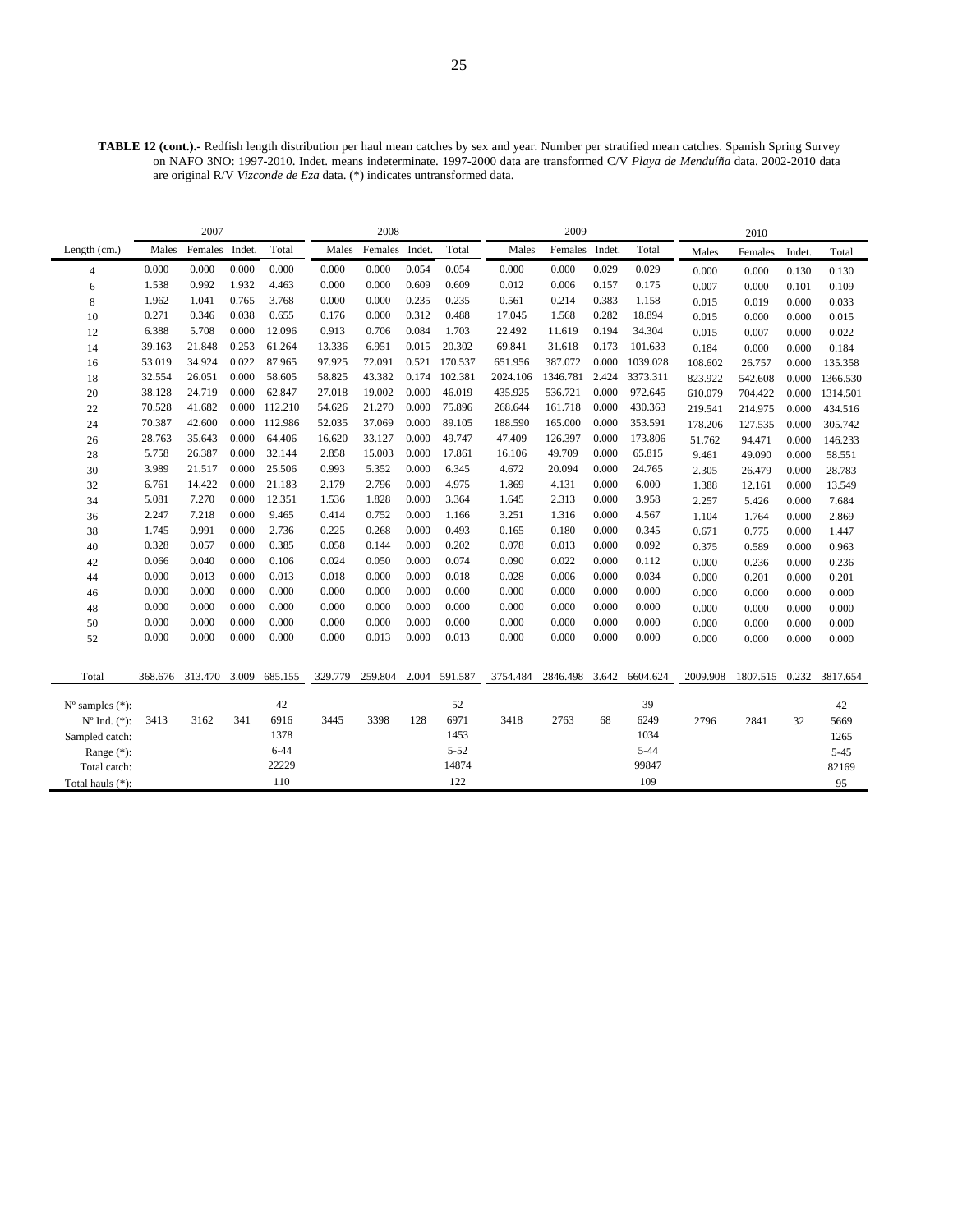**TABLE 13.-** Swept area, number of hauls and Witch flounder mean catch (kg) and SD by stratum. Spanish Spring Surveys on NAFO Div. 3NO: 2002-2010. Swept area in square miles. n.s. means stratum not surveyed. Original data from R/V *Vizconde de Eza*.

|         |                                                                            |                  | 2002  |        |        |                         | 2003                    |        |        | 2004                    |                         |        |        |                         | 2005                    |        |        |                  | 2006                    |        |
|---------|----------------------------------------------------------------------------|------------------|-------|--------|--------|-------------------------|-------------------------|--------|--------|-------------------------|-------------------------|--------|--------|-------------------------|-------------------------|--------|--------|------------------|-------------------------|--------|
|         | W. flounder W. flounder<br>Tow<br>Swept<br>number Mean catch<br>SD<br>area |                  |       |        | Swept  | Tow                     | W. flounder W. flounder |        | Swept  | Tow                     | W. flounder W. flounder |        | Swept  | Tow                     | W. flounder W. flounder |        | Swept  | Tow              | W. flounder W. flounder |        |
| Stratum |                                                                            |                  |       |        | area   | number Mean catch       |                         | SD     | area   | number Mean catch       |                         | SD     | area   | number Mean catch       |                         | SD     | area   |                  | number Mean catch       | SD     |
| 353     | 0.0476                                                                     | 4                | 3.92  | 2.388  | 0.0334 | 3                       | 0.67                    | 0.594  | 0.0338 | 3                       | 14.77                   | 10.078 | 0.0353 | 3                       | 7.18                    | 5.484  | 0.0371 | 3                | 18.12                   | 6.882  |
| 354     | 0.0356                                                                     | 3                | 6.84  | 3.430  | 0.0338 | 3                       | 30.64                   | 45.156 | 0.0345 | 3                       | 23.66                   | 7.764  | 0.0353 | 3                       | 39.60                   | 33.678 | 0.0364 | 3                | 10.31                   | 3.889  |
| 355     | 0.0236                                                                     | 2                | 68.20 | 70.145 | 0.0229 | $\boldsymbol{2}$        | 36.30                   | 19.516 | 0.0229 | $\overline{c}$          | 7.39                    | 3.203  | 0.0225 | $\overline{\mathbf{c}}$ | 5.47                    | 0.523  | 0.0248 | 2                | 2.80                    | 0.990  |
| 356     | 0.0233                                                                     | $\overline{c}$   | 25.75 | 21.991 | 0.0225 | $\overline{2}$          | 78.36                   | 70.916 | 0.0221 | $\boldsymbol{2}$        | 8.12                    | 8.522  | 0.0233 | $\overline{c}$          | 6.95                    | 6.258  | 0.0240 | 2                | 3.49                    | 0.283  |
| 357     | 0.0240                                                                     | $\boldsymbol{2}$ | 0.00  | 0.000  | 0.0229 | $\overline{2}$          | 17.37                   | 20.273 | 0.0229 | $\overline{c}$          | 9.67                    | 9.493  | 0.0233 | $\boldsymbol{2}$        | 1.69                    | 0.269  | 0.0244 | $\boldsymbol{2}$ | 2.29                    | 2.529  |
| 358     | 0.0345                                                                     | 3                | 2.67  | 4.193  | 0.0338 | 3                       | 5.48                    | 7.206  | 0.0330 | 3                       | 6.03                    | 5.033  | 0.0349 | 3                       | 9.34                    | 9.033  | 0.0349 | 3                | 3.25                    | 2.119  |
| 359     | 0.0686                                                                     | 6                | 0.72  | 0.937  | 0.0791 | 7                       | 1.72                    | 2.181  | 0.0791 | $\overline{7}$          | 10.75                   | 21.045 | 0.0814 | 7                       | 1.22                    | 1.432  | 0.0975 | 8                | 6.05                    | 8.945  |
| 360     | 0.2865                                                                     | 25               | 0.16  | 0.480  | 0.2254 | 20                      | 0.31                    | 0.673  | 0.2310 | 20                      | 2.48                    | 4.330  | 0.2325 | 20                      | 1.91                    | 3.772  | 0.2340 | 19               | 4.49                    | 11.280 |
| 374     | 0.0345                                                                     | 3                | 0.00  | 0.000  | 0.0225 | $\overline{2}$          | 0.00                    | 0.000  | 0.0233 | 2                       | 0.00                    | 0.000  | 0.0229 | $\overline{2}$          | 0.00                    | 0.000  | 0.0236 | $\sqrt{2}$       | 0.00                    | 0.000  |
| 375     | 0.0353                                                                     | 3                | 0.00  | 0.000  | 0.0330 | 3                       | 0.00                    | 0.000  | 0.0338 | 3                       | 0.00                    | 0.000  | 0.0349 | 3                       | 0.00                    | 0.000  | 0.0364 | 3                | 0.00                    | 0.000  |
| 376     | 0.1140                                                                     | 10               | 0.03  | 0.106  | 0.1125 | 10                      | 0.00                    | 0.000  | 0.1166 | 10                      | 0.27                    | 0.608  | 0.1174 | 10                      | 0.27                    | 0.551  | 0.1219 | 10               | 0.37                    | 0.934  |
| 377     | 0.0229                                                                     | $\overline{c}$   | 0.11  | 0.161  | 0.0225 | $\overline{2}$          | 0.00                    | 0.000  | 0.0218 | 2                       | 0.59                    | 0.834  | 0.0233 | $\overline{c}$          | 0.00                    | 0.003  | 0.0236 | 2                | 0.47                    | 0.113  |
| 378     | 0.0233                                                                     | $\overline{c}$   | 0.00  | 0.001  | 0.0225 | $\overline{\mathbf{c}}$ | 0.00                    | 0.000  | 0.0225 | $\boldsymbol{2}$        | 0.65                    | 0.924  | 0.0225 | $\overline{c}$          | 0.00                    | 0.000  | 0.0240 | $\overline{c}$   | 0.22                    | 0.308  |
| 379     | 0.0229                                                                     | $\mathfrak{2}$   | 1.27  | 1.796  | 0.0229 | $\sqrt{2}$              | 0.00                    | 0.000  | 0.0124 | $\mathbf{1}$            | 0.00                    |        | 0.0236 | $\mathfrak{2}$          | 0.34                    | 0.474  | 0.0236 | $\boldsymbol{2}$ | 0.12                    | 0.170  |
| 380     | 0.0225                                                                     | $\overline{c}$   | 0.21  | 0.293  | 0.0229 | $\overline{c}$          | 0.00                    | 0.000  | 0.0221 | $\overline{2}$          | 0.35                    | 0.496  | 0.0229 | $\boldsymbol{2}$        | 0.14                    | 0.170  | 0.0229 | $\overline{c}$   | 0.16                    | 0.217  |
| 381     | 0.0229                                                                     | $\overline{c}$   | 0.00  | 0.000  | 0.0229 | $\overline{c}$          | 0.00                    | 0.000  | 0.0225 | $\sqrt{2}$              | 0.00                    | 0.000  | 0.0233 | $\overline{c}$          | 0.38                    | 0.530  | 0.0229 | $\overline{c}$   | 0.00                    | 0.000  |
| 382     | 0.0341                                                                     | 3                | 0.00  | 0.005  | 0.0454 |                         | 0.00                    | 0.000  | 0.0461 | $\overline{4}$          | 0.00                    | 0.000  | 0.0458 | $\overline{4}$          | 0.15                    | 0.305  | 0.0469 | $\overline{4}$   | 0.00                    | 0.000  |
| 721     | 0.0233                                                                     | $\overline{c}$   | 7.10  | 1.273  | 0.0225 | $\boldsymbol{2}$        | 15.05                   | 7.778  | 0.0221 | $\boldsymbol{2}$        | 2.97                    | 1.472  | 0.0229 | $\mathfrak{2}$          | 1.90                    | 1.277  | 0.0236 | $\overline{c}$   | 1.30                    | 1.842  |
| 722     | 0.0236                                                                     | $\overline{c}$   | 3.75  | 4.173  | 0.0221 | $\overline{2}$          | 11.29                   | 10.076 | 0.0218 | $\sqrt{2}$              | 2.82                    | 1.643  | 0.0233 | $\sqrt{2}$              | 6.24                    | 5.035  | 0.0240 | $\boldsymbol{2}$ | 0.46                    | 0.320  |
| 723     | 0.0233                                                                     | $\mathfrak{2}$   | 1.88  | 2.432  | 0.0229 | $\overline{2}$          | 7.80                    | 11.031 | 0.0229 | $\mathfrak{2}$          | 4.06                    | 0.344  | 0.0233 | $\overline{c}$          | 1.80                    | 2.547  | 0.0236 | 2                | 6.34                    | 2.583  |
| 724     | 0.0225                                                                     | $\overline{2}$   | 5.10  | 1.697  | 0.0225 | $\boldsymbol{2}$        | 12.05                   | 4.031  | 0.0214 | $\overline{c}$          | 19.21                   | 18.661 | 0.0225 | 2                       | 6.05                    | 7.000  | 0.0233 | $\overline{c}$   | 3.71                    | 0.021  |
| 725     | 0.0225                                                                     | $\overline{c}$   | 0.60  | 0.587  | 0.0229 | $\overline{c}$          | 0.20                    | 0.277  | 0.0225 | $\overline{2}$          | 18.54                   | 25.286 | 0.0236 | $\overline{c}$          | 7.50                    | 6.576  | 0.0233 | $\sqrt{2}$       | 3.69                    | 3.007  |
| 726     | 0.0214                                                                     | $\overline{c}$   | 2.75  | 3.889  | 0.0225 | $\overline{c}$          | 0.00                    | 0.000  | 0.0225 | $\overline{2}$          | 10.03                   | 9.285  | 0.0113 | $\mathbf{1}$            | 4.30                    |        | 0.0225 | $\overline{c}$   | 3.41                    | 2.534  |
| 727     | 0.0233                                                                     | $\overline{c}$   | 0.00  | 0.000  | 0.0218 | $\boldsymbol{2}$        | 0.01                    | 0.010  | 0.0233 | $\overline{\mathbf{c}}$ | 4.93                    | 0.247  | 0.0229 | 2                       | 3.51                    | 0.069  | 0.0225 | $\sqrt{2}$       | 0.67                    | 0.578  |
| 728     | 0.0229                                                                     | $\overline{c}$   | 1.14  | 1.612  | 0.0225 | $\sqrt{2}$              | 5.37                    | 3.288  | 0.0180 | $\sqrt{2}$              | 2.13                    | 3.012  | 0.0109 | $\mathbf{1}$            | 1.12                    |        | 0.0225 | $\overline{c}$   | 1.18                    | 1.029  |
| 752     | 0.0116                                                                     | $\mathbf{1}$     | 0.40  | 0.559  | 0.0229 | $\boldsymbol{2}$        | 5.16                    | 3.479  | 0.0214 | $\boldsymbol{2}$        | 0.34                    | 0.474  | 0.0236 | $\boldsymbol{2}$        | 0.01                    | 0.007  | 0.0225 | $\overline{c}$   | 0.00                    | 0.000  |
| 753     | 0.0229                                                                     | $\mathfrak{2}$   | 0.73  | 1.025  | 0.0229 | $\boldsymbol{2}$        | 0.30                    | 0.424  | 0.0218 | $\overline{c}$          | 0.00                    | 0.000  | 0.0225 | $\mathfrak{2}$          | 0.00                    | 0.000  | 0.0225 | $\overline{c}$   | 0.00                    | 0.000  |
| 754     | 0.0341                                                                     | 3                | 0.18  | 0.255  | 0.0218 | $\boldsymbol{2}$        | 0.16                    | 0.219  | 0.0214 | $\boldsymbol{2}$        | 0.00                    | 0.000  | 0.0225 | $\mathfrak{2}$          | 0.00                    | 0.000  | 0.0225 | $\overline{c}$   | 0.00                    | 0.000  |
| 755     | 0.0338                                                                     | 3                | 0.00  | 0.000  | 0.0221 | $\sqrt{2}$              | 0.00                    | 0.000  | 0.0319 | 3                       | 0.00                    | 0.000  | 0.0450 | $\overline{4}$          | 0.00                    | 0.000  | 0.0338 | 3                | 0.00                    | 0.000  |
| 756     | 0.0229                                                                     | $\boldsymbol{2}$ | 1.09  | 1.534  | 0.0221 | $\overline{c}$          | 4.40                    | 4.462  | 0.0218 | $\overline{2}$          | 3.50                    | 4.950  | 0.0233 | 2                       | 2.85                    | 4.036  | 0.0229 | $\boldsymbol{2}$ | 3.49                    | 2.770  |
| 757     | 0.0225                                                                     | $\boldsymbol{2}$ | 5.50  | 1.131  | 0.0221 | $\boldsymbol{2}$        | 1.70                    | 1.146  | 0.0218 | $\boldsymbol{2}$        | 0.00                    | 0.003  | 0.0225 | $\overline{c}$          | 0.00                    | 0.003  | 0.0225 | $\overline{c}$   | 0.00                    | 0.000  |
| 758     | 0.0225                                                                     | $\overline{c}$   | 0.20  | 0.283  | 0.0221 | $\boldsymbol{2}$        | 0.00                    | 0.000  | 0.0214 | $\boldsymbol{2}$        | 0.00                    | 0.000  | 0.0225 | $\boldsymbol{2}$        | 0.00                    | 0.000  | 0.0225 | $\overline{c}$   | 0.00                    | 0.000  |
| 759     | 0.0225                                                                     | $\sqrt{2}$       | 0.75  | 1.061  | 0.0113 |                         | 0.00                    |        | 0.0214 | $\overline{\mathbf{c}}$ | 0.00                    | 0.000  | 0.0229 | $\overline{c}$          | 0.00                    | 0.000  | 0.0225 | $\sqrt{2}$       | 0.00                    | 0.000  |
| 760     | 0.0229                                                                     | $\mathfrak{2}$   | 9.93  | 9.157  | 0.0218 | $\boldsymbol{2}$        | 18.85                   | 9.970  | 0.0221 | $\boldsymbol{2}$        | 9.13                    | 1.598  | 0.0229 | $\overline{c}$          | 16.56                   | 2.128  | 0.0225 | $\overline{c}$   | 7.62                    | 0.403  |
| 761     | 0.0225                                                                     | $\overline{c}$   | 18.70 | 17.961 | 0.0225 | $\overline{c}$          | 5.98                    | 8.089  | 0.0221 | $\sqrt{2}$              | 1.48                    | 2.086  | 0.0221 | $\boldsymbol{2}$        | 5.25                    | 7.425  | 0.0233 | $\overline{c}$   | 6.75                    | 9.117  |
| 762     | 0.0225                                                                     | $\mathfrak{2}$   | 0.00  | 0.000  | 0.0225 | $\overline{c}$          | 4.65                    | 6.576  | 0.0233 | $\boldsymbol{2}$        | 7.75                    | 10.960 | 0.0225 | $\overline{c}$          | 4.37                    | 6.180  | 0.0233 | $\mathfrak{2}$   | 0.75                    | 1.054  |
| 763     | 0.0225                                                                     | $\mathfrak{2}$   | 0.00  | 0.000  | 0.0311 | 3                       | 0.00                    | 0.000  | 0.0326 | 3                       | 0.56                    | 0.973  | 0.0334 | 3                       | 0.01                    | 0.009  | 0.0225 | 2                | 0.00                    | 0.000  |
| 764     | 0.0236                                                                     | 2                | 1.90  | 0.849  | 0.0221 | $\boldsymbol{2}$        | 9.55                    | 8.139  | 0.0229 | $\sqrt{2}$              | 5.96                    | 3.359  | 0.0233 | $\boldsymbol{2}$        | 1.86                    | 2.627  | 0.0233 | $\overline{c}$   | 2.03                    | 0.778  |
| 765     | 0.0236                                                                     | $\mathfrak{2}$   | 17.50 | 24.042 | 0.0113 | 1                       | 26.22                   |        | 0.0225 | $\sqrt{2}$              | 3.92                    | 3.083  | 0.0229 | $\mathfrak{2}$          | 4.82                    | 2.425  | 0.0236 | $\boldsymbol{2}$ | 3.35                    | 0.076  |
| 766     | 0.0233                                                                     | 2                | 0.30  | 0.424  | 0.0225 | $\overline{c}$          | 0.22                    | 0.311  | 0.0225 | $\boldsymbol{2}$        | 3.87                    | 1.881  | 0.0229 |                         | 5.41                    | 7.651  | 0.0229 | 2                | 5.41                    | 5.435  |
| 767     | 0.0225                                                                     | 2                | 0.05  | 0.071  | 0.0229 | $\overline{c}$          | 0.26                    | 0.362  | 0.0218 | 2                       | 0.00                    | 0.000  | 0.0113 |                         | 0.00                    |        | 0.0233 | 2                | 0.00                    | 0.000  |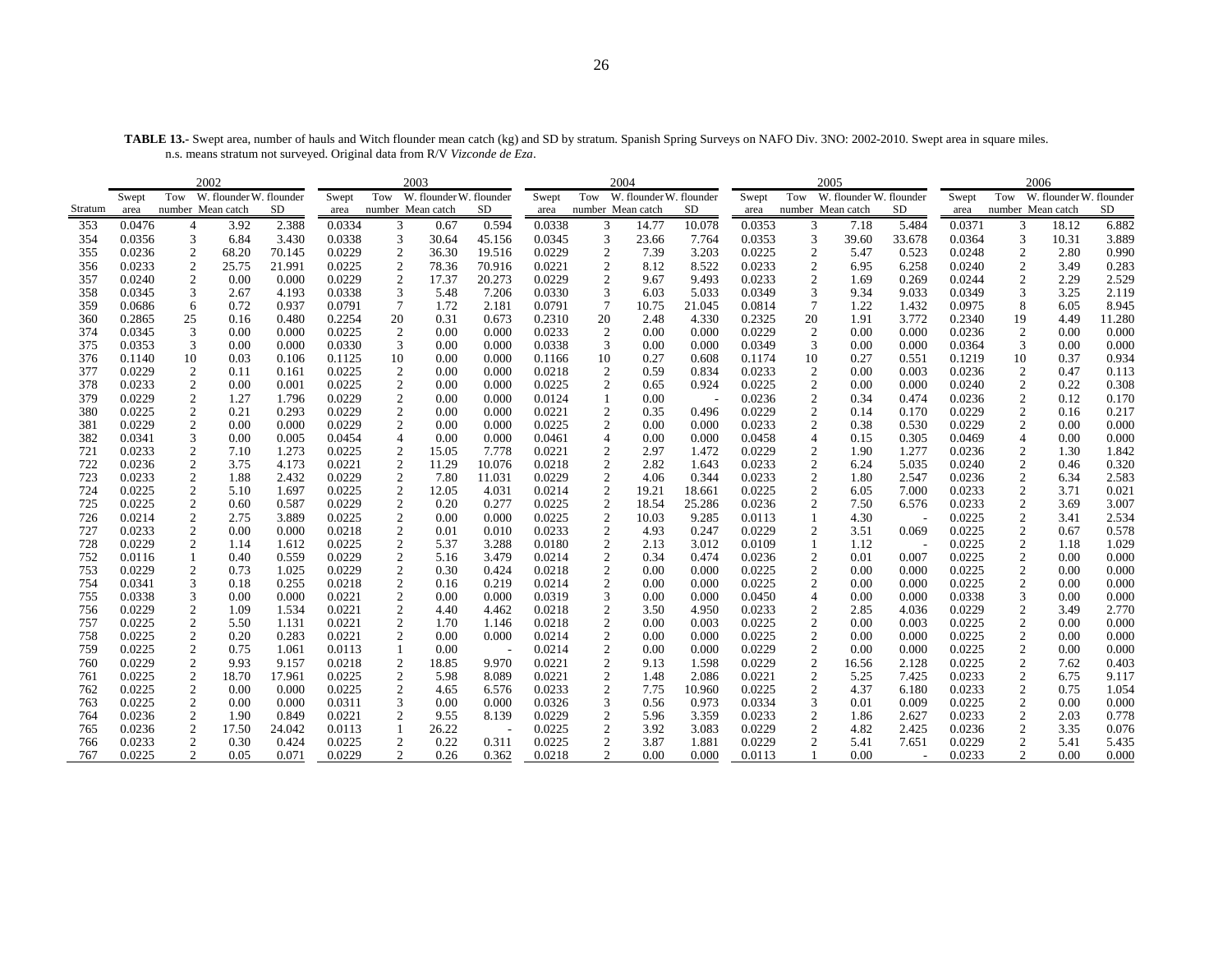|         |        |                  | 2007                    |                          |        | 2008             |                         |        |        | 2009             |                         | 2010                     |        |                  |                         |           |
|---------|--------|------------------|-------------------------|--------------------------|--------|------------------|-------------------------|--------|--------|------------------|-------------------------|--------------------------|--------|------------------|-------------------------|-----------|
|         | Swept  | Tow              | W. flounder W. flounder |                          | Swept  | Tow              | W. flounder W. flounder |        | Swept  | Tow              | W. flounder W. flounder |                          | Swept  | Tow              | W. flounder W. flounder |           |
| Stratum | area   |                  | number Mean catch       | <b>SD</b>                | area   |                  | number Mean catch       | SD.    | area   |                  | number Mean catch       | SD.                      | area   |                  | number Mean catch       | <b>SD</b> |
| 353     | 0.0364 | 3                | 3.01                    | 2.943                    | 0.0341 | 3                | 8.17                    | 4.454  | 0.0345 | 3                | 0.36                    | 0.308                    | 0.0225 | $\overline{2}$   | 39.92                   | 28.256    |
| 354     | 0.0364 | 3                | 6.28                    | 3.484                    | 0.0345 | 3                | 7.52                    | 2.293  | 0.0338 | 3                | 12.07                   | 9.067                    | 0.0225 | $\overline{c}$   | 4.96                    | 2.360     |
| 355     | 0.0240 | 2                | 1.75                    | 1.583                    | 0.0221 | 2                | 2.07                    | 1.436  | 0.0233 | $\boldsymbol{2}$ | 5.58                    | 1.308                    | 0.0229 | $\overline{c}$   | 2.20                    | 1.672     |
| 356     | 0.0240 | $\overline{c}$   | 1.23                    | 0.011                    | 0.0236 | $\sqrt{2}$       | 0.73                    | 1.030  | 0.0229 | $\sqrt{2}$       | 4.12                    | 5.208                    | 0.0225 | $\sqrt{2}$       | 0.74                    | 0.081     |
| 357     | 0.0360 | 3                | 0.91                    | 0.925                    | 0.0233 | 2                | 3.23                    | 0.908  | 0.0116 | $\mathfrak{2}$   | 2.89                    | 3.660                    | 0.0225 | $\mathfrak{2}$   | 1.33                    | 1.882     |
| 358     | 0.0368 | 3                | 7.56                    | 7.204                    | 0.0345 | 3                | 11.24                   | 6.353  | 0.0341 | 3                | 4.16                    | 2.878                    | 0.0225 | $\boldsymbol{2}$ | 9.24                    | 4.757     |
| 359     | 0.0855 | $\tau$           | 1.57                    | 1.710                    | 0.0799 | $\tau$           | 11.77                   | 30.662 | 0.0795 | 7                | 1.69                    | 2.561                    | 0.0705 | 6                | 2.18                    | 3.385     |
| 360     | 0.2378 | 20               | 1.03                    | 2.314                    | 0.2340 | 20               | 1.08                    | 2.843  | 0.2273 | 20               | 0.00                    | 0.000                    | 0.1628 | 14               | 3.11                    | 8.671     |
| 374     | 0.0240 | $\overline{2}$   | 0.00                    | 0.000                    | 0.0233 | $\mathfrak{2}$   | 0.00                    | 0.000  | 0.0225 | $\overline{c}$   | 0.00                    | 0.000                    | 0.0225 | $\overline{2}$   | 0.00                    | 0.000     |
| 375     | 0.0364 | 3                | 0.00                    | 0.000                    | 0.0334 | 3                | 0.00                    | 0.000  | 0.0341 | 3                | 0.00                    | 0.000                    | 0.0364 | 3                | 0.00                    | 0.000     |
| 376     | 0.1185 | 10               | 0.06                    | 0.180                    | 0.1129 | 10               | 0.00                    | 0.000  | 0.1133 | 10               | 0.00                    | 0.000                    | 0.0788 | $\overline{7}$   | 0.00                    | 0.000     |
| 377     | 0.0240 | $\overline{c}$   | 0.00                    | 0.000                    | 0.0233 | $\boldsymbol{2}$ | 0.21                    | 0.297  | 0.0225 | $\overline{2}$   | 0.00                    | 0.000                    | 0.0233 | $\sqrt{2}$       | 0.00                    | 0.000     |
| 378     | 0.0233 | 2                | 0.45                    | 0.636                    | 0.0240 | $\sqrt{2}$       | 0.77                    | 0.127  | 0.0229 | $\sqrt{2}$       | 0.00                    | 0.000                    | 0.0225 | $\sqrt{2}$       | 0.00                    | 0.000     |
| 379     | 0.0240 | $\overline{c}$   | 0.17                    | 0.235                    | 0.0229 | $\overline{2}$   | 0.45                    | 0.636  | 0.0229 | $\mathfrak{2}$   | 0.65                    | 0.919                    | 0.0229 | $\mathfrak{2}$   | 0.73                    | 0.636     |
| 380     | 0.0240 | 2                | 0.20                    | 0.272                    | 0.0225 | $\boldsymbol{2}$ | 0.00                    | 0.000  | 0.0229 | $\sqrt{2}$       | 0.05                    | 0.056                    | 0.0236 | $\sqrt{2}$       | 0.92                    | 1.294     |
| 381     | 0.0240 | $\overline{c}$   | 0.00                    | 0.000                    | 0.0229 | $\sqrt{2}$       | 0.00                    | 0.001  | 0.0229 | $\sqrt{2}$       | 0.00                    | 0.000                    | 0.0244 | $\sqrt{2}$       | 0.00                    | 0.000     |
| 382     | 0.0484 | $\overline{4}$   | 0.00                    | 0.000                    | 0.0458 | $\overline{4}$   | 0.00                    | 0.000  | 0.0450 | $\overline{4}$   | 0.00                    | 0.000                    | 0.0233 | $\mathfrak{2}$   | 0.00                    | 0.000     |
| 721     | 0.0116 | 1                | 1.28                    | $\overline{\phantom{a}}$ | 0.0225 | 2                | 0.38                    | 0.534  | 0.0229 | $\overline{c}$   | 11.32                   | 11.990                   | 0.0225 | $\overline{2}$   | 3.19                    | 2.857     |
| 722     | 0.0225 | 2                | 2.62                    | 0.297                    | 0.0206 | $\sqrt{2}$       | 2.40                    | 0.135  | 0.0225 | $\sqrt{2}$       | 3.26                    | 3.118                    | 0.0225 | $\sqrt{2}$       | 1.98                    | 1.183     |
| 723     | 0.0240 | 2                | 2.83                    | 0.593                    | 0.0225 | $\overline{2}$   | 3.34                    | 4.405  | 0.0225 | $\mathfrak{2}$   | 5.75                    | 2.616                    | 0.0225 | $\overline{2}$   | 11.45                   | 1.937     |
| 724     | 0.0233 | 2                | 24.15                   | 11.526                   | 0.0221 | $\boldsymbol{2}$ | 19.99                   | 1.110  | 0.0233 | $\boldsymbol{2}$ | 15.65                   | 18.272                   | 0.0229 | $\sqrt{2}$       | 10.10                   | 6.086     |
| 725     | 0.0225 | 2                | 6.40                    | 4.729                    | 0.0229 | $\sqrt{2}$       | 1.75                    | 2.468  | 0.0229 | $\sqrt{2}$       | 4.94                    | 2.920                    | 0.0233 | $\sqrt{2}$       | 3.18                    | 3.239     |
| 726     | 0.0229 | $\overline{c}$   | 7.36                    | 3.922                    | 0.0225 | 2                | 5.59                    | 3.386  | 0.0229 | $\mathfrak{2}$   | 64.76                   | 75.604                   | 0.0233 | $\mathfrak{2}$   | 5.78                    | 1.003     |
| 727     | 0.0240 | 2                | 1.54                    | 1.223                    | 0.0221 | $\mathfrak{2}$   | 6.11                    | 3.175  | 0.0113 | $\mathbf{1}$     | 3.42                    | $\overline{\phantom{a}}$ | 0.0240 | $\overline{c}$   | 11.71                   | 9.080     |
| 728     | 0.0225 | 2                | 9.65                    | 13.011                   | 0.0221 | $\boldsymbol{2}$ | 1.55                    | 0.310  | 0.0229 | $\boldsymbol{2}$ | 11.28                   | 8.111                    | 0.0240 | $\mathfrak{2}$   | 21.82                   | 16.518    |
| 752     | 0.0225 | $\overline{c}$   | 0.00                    | 0.000                    | 0.0218 | 2                | 0.00                    | 0.000  | 0.0229 | 2                | 0.74                    | 1.039                    | 0.0240 | $\overline{c}$   | 0.22                    | 0.317     |
| 753     | 0.0225 | $\overline{c}$   | 0.00                    | 0.000                    | 0.0221 | $\sqrt{2}$       | 0.00                    | 0.000  | 0.0116 | $\mathbf{1}$     | 0.00                    | $\overline{\phantom{a}}$ | n.s.   | n.s.             | n.s.                    | n.s.      |
| 754     | 0.0225 | 2                | 0.00                    | 0.000                    | 0.0218 | $\mathfrak{2}$   | 0.00                    | 0.000  | 0.0113 | 1                | 0.00                    | $\overline{\phantom{a}}$ | 0.0225 | $\mathfrak{2}$   | 0.00                    | 0.000     |
| 755     | 0.0338 | 3                | 0.00                    | 0.000                    | 0.0431 | $\overline{4}$   | 0.00                    | 0.000  | 0.0116 | $\mathbf{1}$     | 0.00                    | $\overline{a}$           | 0.0120 | $\mathbf{1}$     | 0.00                    |           |
| 756     | 0.0225 | 2                | 4.52                    | 6.385                    | 0.0218 | $\boldsymbol{2}$ | 8.26                    | 1.921  | 0.0225 | $\boldsymbol{2}$ | 17.15                   | 21.072                   | 0.0225 | $\boldsymbol{2}$ | 25.45                   | 10.901    |
| 757     | 0.0229 | 2                | 0.00                    | 0.000                    | 0.0221 | $\sqrt{2}$       | 0.00                    | 0.000  | 0.0229 | $\sqrt{2}$       | 2.52                    | 3.564                    | 0.0221 | $\sqrt{2}$       | 3.91                    | 5.532     |
| 758     | 0.0225 | $\overline{c}$   | 0.00                    | 0.000                    | 0.0218 | $\mathbf{2}$     | 0.00                    | 0.000  | 0.0225 | $\overline{2}$   | 0.00                    | 0.000                    | 0.0225 | $\sqrt{2}$       | 0.69                    | 0.975     |
| 759     | n.s.   | n.s.             | n.s.                    | n.s.                     | 0.0221 | $\sqrt{2}$       | 0.00                    | 0.000  | 0.0113 | $\mathbf{1}$     | 0.00                    | $\sim$                   | 0.0225 | $\sqrt{2}$       | 0.00                    | 0.000     |
| 760     | 0.0233 | $\boldsymbol{2}$ | 12.81                   | 11.584                   | 0.0225 | $\sqrt{2}$       | 16.61                   | 7.396  | 0.0229 | $\overline{2}$   | 13.95                   | 4.596                    | 0.0225 | $\sqrt{2}$       | 3.50                    | 0.367     |
| 761     | 0.0225 | $\overline{2}$   | 0.09                    | 0.120                    | 0.0214 | $\mathbf{2}$     | 0.00                    | 0.000  | 0.0225 | $\sqrt{2}$       | 1.09                    | 1.536                    | 0.0229 | $\sqrt{2}$       | 9.75                    | 13.782    |
| 762     | n.s.   | n.s.             | n.s.                    | n.s.                     | 0.0214 | $\overline{2}$   | 0.00                    | 0.000  | 0.0225 | $\overline{2}$   | 0.00                    | 0.000                    | 0.0229 | $\mathfrak{2}$   | 1.06                    | 1.496     |
| 763     | n.s.   | n.s.             | n.s.                    | n.s.                     | 0.0311 | 3                | 0.07                    | 0.128  | n.s.   | n.s.             | n.s.                    | n.s.                     | n.s.   | n.s.             | n.s.                    | n.s.      |
| 764     | 0.0225 | $\boldsymbol{2}$ | 2.47                    | 0.904                    | 0.0221 | $\boldsymbol{2}$ | 1.47                    | 0.332  | 0.0116 | 1                | 0.6440                  | $\overline{\phantom{a}}$ | n.s.   | n.s.             | n.s.                    | n.s.      |
| 765     | 0.0225 | $\mathbf{2}$     | 6.22                    | 0.396                    | 0.0214 | $\boldsymbol{2}$ | 3.52                    | 3.615  | 0.0225 | $\overline{2}$   | 3.38                    | 1.824                    | 0.0225 | $\overline{2}$   | 1.81                    | 0.479     |
| 766     | n.s.   | n.s.             | n.s.                    | n.s.                     | 0.0218 | 2                | 0.68                    | 0.955  | 0.0225 | 2                | 0.71                    | 1.010                    | 0.0225 | 2                | 0.83                    | 1.174     |
| 767     | n.s.   | n.s.             | n.s.                    | n.s.                     | 0.0214 | 2                | 0.00                    | 0.000  | n.s.   | n.s.             | n.s.                    | n.s.                     | n.s.   | n.s.             | n.s.                    | n.s.      |

**TABLE 13 (cont.).-** Swept area, number of hauls and Witch flounder mean catch (kg) and SD by stratum. Spanish Spring Surveys on NAFO Div. 3NO: 2002-2010. Swept area in square miles. n.s. means stratum not surveyed. Original data from R/V *Vizconde de Eza*.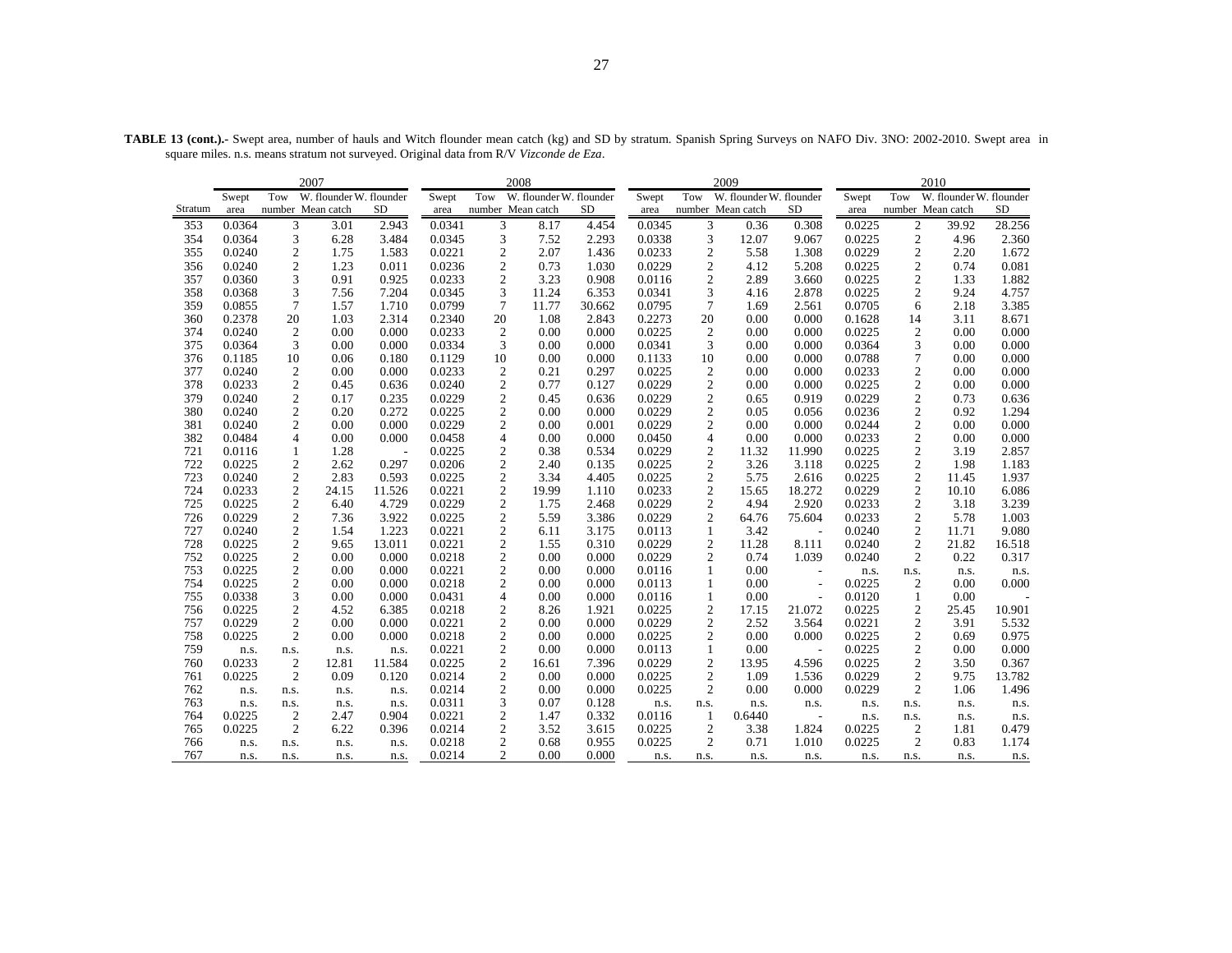**TABLE 14.-** Stratified mean catches (Kg) by stratum and year and SD by year of Witch flounder (2002-2010). n.s. means stratum not surveyed. Original data from R/V *Vizconde de Eza*.

| Stratum        | 2002    | 2003     | 2004            | 2005     | 2006             | 2007     | 2008     | 2009            | 2010           |
|----------------|---------|----------|-----------------|----------|------------------|----------|----------|-----------------|----------------|
| 353            | 1053.14 | 180.23   | 3972.50         | 1930.52  | 4873.38          | 809.69   | 2198.27  |                 | 95.58 10738.48 |
| 354            | 1681.82 | 7538.10  | 5819.70         | 9741.60  | 2536.92          | 1544.06  | 1850.99  | 2970.04         | 1220.41        |
| 355            | 5046.80 | 2686.20  | 546.49          | 404.78   | 207.20           | 129.43   | 153.22   | 412.55          | 162.95         |
| 356            | 1210.25 | 3682.69  | 381.83          | 326.42   | 164.03           | 57.72    | 34.22    | 193.52          | 34.57          |
| 357            | 0.00    | 2847.86  | 1586.29         | 277.16   | 375.48           | 149.73   | 530.38   | 474.29          | 218.20         |
| 358            | 600.00  | 1232.25  | 1356.00         | 2102.25  | 730.50           | 1700.25  | 2528.78  | 935.40          | 2078.10        |
| 359            | 302.00  | 724.30   | 4524.79         | 514.94   | 2545.47          | 659.35   | 4954.63  | 710.44          | 917.22         |
| 360            | 437.49  | 850.21   | 6905.46         |          | 5306.49 12483.95 | 2871.78  | 2999.24  | 0.00            | 8657.12        |
| 374            | 0.00    | 0.00     | $0.00\,$        | 0.00     | 0.00             | 0.00     | 0.00     | 0.00            | $0.00\,$       |
| 375            | 0.00    | 0.00     | 0.00            | 0.00     | $0.00\,$         | 0.00     | 0.00     | 0.00            | $0.00\,$       |
| 376            | 44.82   | 0.00     | 354.84          | 362.85   | 489.18           | 76.04    | 0.00     | 0.00            | $0.00\,$       |
| 377            | 11.40   | 0.00     | 59.00           | 0.20     | 47.00            | 0.00     | 21.00    | 0.00            | $0.00\,$       |
| 378            | 0.07    | 0.00     | 90.84           | 0.00     | 30.30            | 62.55    | 107.03   | 0.00            | $0.00\,$       |
| 379            | 134.62  | 0.00     | 0.00            | 35.51    | 12.72            | 17.65    | 47.70    | 68.90           | 77.38          |
| 380            | 19.87   | 0.00     | 33.70           | 13.39    | 15.02            | 18.86    | 0.00     | 4.46            | 87.84          |
| 381            | 0.00    | 0.00     | $0.00\,$        | 54.00    | 0.00             | 0.00     | 0.07     | 0.00            | 0.00           |
| 382            | 0.91    | $0.00\,$ | $0.00\,$        | 52.31    | $0.00\,$         | $0.00\,$ | 0.00     | 0.00            | $0.00\,$       |
| 721            | 461.50  | 978.25   | 193.31          | 123.37   | 84.66            | 83.20    | 24.54    | 735.93          | 207.32         |
| 722            | 314.96  | 947.94   | 236.75          | 524.16   | 38.98            | 220.08   | 201.56   | 273.42          | 166.36         |
| 723            | 291.40  | 1209.00  | 629.77          | 279.16   | 983.24           | 438.81   | 516.93   | 891.25          | 1774.75        |
| 724            | 632.40  | 1494.20  | 2381.42         | 750.20   | 459.42           | 2994.60  | 2478.14  | 1940.60         | 1251.97        |
| 725            | 62.48   | 20.58    | 1946.70         | 787.50   | 386.93           | 672.42   | 183.23   | 518.18          | 333.74         |
| 726            | 198.00  | 0.00     | 722.48          | 309.60   | 245.41           | 530.14   | 402.19   | 4662.72         | 416.23         |
| $727\,$        | 0.00    | 0.67     | 472.80          | 337.06   | 64.51            | 147.36   | 586.08   | 328.32          | 1124.11        |
| 728            | 88.92   | 418.47   | 166.14          | 87.36    | 92.24            | 752.70   | 120.94   | 879.45          | 1701.96        |
| 752            | 51.75   | 675.96   | 43.89           | 0.66     | 0.00             | 0.00     | 0.00     | 96.29           | 29.34          |
| 753            | 100.05  | 41.40    | 0.00            | 0.00     | 0.00             | 0.00     | 0.00     | 0.00            | n.s.           |
| 754            | 32.40   | 27.90    | 0.00            | 0.00     | 0.00             | 0.00     | 0.00     | 0.00            | $0.00\,$       |
| 755            | 0.00    | 0.00     | 0.00            | $0.00\,$ | $0.00\,$         | $0.00\,$ | 0.00     | 0.00            | 0.00           |
| 756            | 109.59  | 443.90   | 353.50          | 288.25   | 352.59           | 456.02   | 834.41   | 1732.15         | 2570.30        |
| 757            | 561.00  | 173.40   | 0.20            | 0.20     | 0.00             | 0.00     | 0.00     | 257.04          | 399.02         |
| 758            | 19.80   | 0.00     | $0.00\,$        | $0.00\,$ | $0.00\,$         | 0.00     | 0.00     | 0.00            | 68.26          |
| 759            | 95.25   | $0.00\,$ | $0.00\,$        | $0.00\,$ | $0.00\,$         | n.s.     | $0.00\,$ | $0.00\,$        | $0.00\,$       |
| 760            | 1528.45 | 2902.90  | 1406.02 2549.47 |          | 1172.71          | 1972.59  |          | 2557.94 2148.30 | 538.92         |
| 761            | 3197.70 | 1022.58  | 252.23          | 897.75   | 1154.85          | 14.54    | $0.00\,$ | 185.71          | 1666.40        |
| 762            | 0.00    | 985.80   | 1643.00         | 926.44   | 157.94           | n.s.     | 0.00     | 0.00            | 224.30         |
| 763            | 0.00    | $0.00\,$ | 146.68          | 1.31     | $0.00\,$         | n.s.     | 19.23    | n.s.            | n.s.           |
| 764            | 190.00  | 954.50   | 595.50          | 186.25   | 203.00           | 246.90   | 147.45   | 64.40           | n.s.           |
| 765            | 2170.00 | 3251.28  | 486.08          | 597.06   | 415.46           | 771.28   | 436.98   | 419.12          | 224.32         |
| 766            | 43.20   | 31.68    | 557.28          | 779.04   | 778.61           | n.s.     | 97.20    | 102.82          | 119.52         |
| 767            | 7.90    | 40.45    | $0.00\,$        | 0.00     | $0.00\,$         | n.s.     | 0.00     | n.s             | n.s.           |
|                |         |          |                 |          |                  |          |          |                 |                |
| <b>TOTAL</b>   | 20700   | 35363    | 37865           | 30547    | 31102            | 17398    | 24032    | 21101           | 37009          |
| $\overline{Y}$ | 2.00    | 3.42     | 3.66            | 2.95     | 3.01             | 1.84     | 2.32     | 2.13            | 3.82           |
| S.D.           | 0.49    | 0.75     | 0.56            | 0.56     | 0.73             | 0.28     | 0.52     | 0.48            | 0.91           |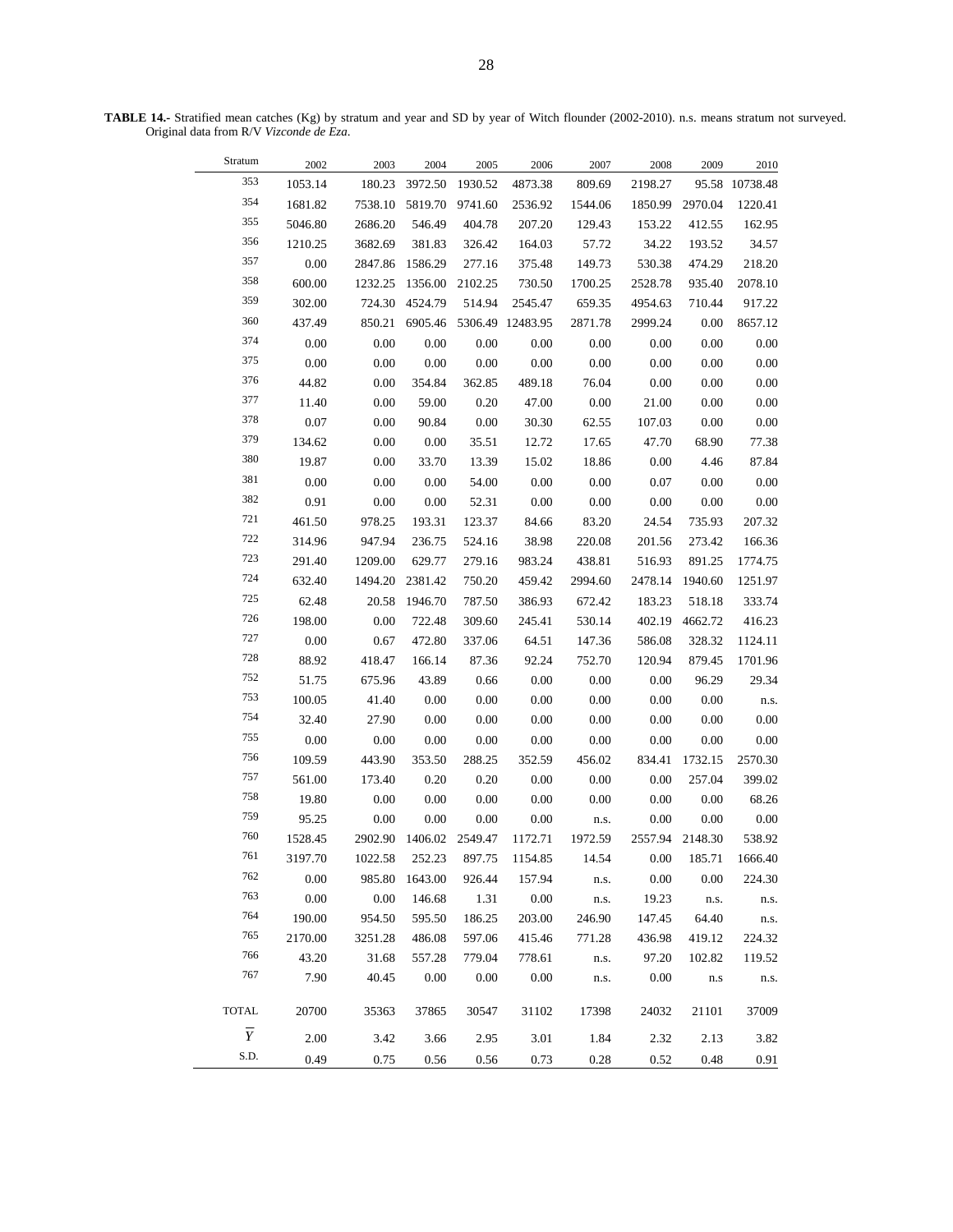| Stratum      | 2002             | 2003                    | 2004             | 2005             | 2006                     | 2007             | 2008             | 2009             | 2010             |
|--------------|------------------|-------------------------|------------------|------------------|--------------------------|------------------|------------------|------------------|------------------|
| 353          | 88               | 16                      | 353              | 164              | 394                      | 67               | 193              | 8                | $\overline{955}$ |
| 354          | 142              | 670                     | 506              | 829              | 209                      | $127\,$          | 161              | 264              | $108\,$          |
| 355          | 427              | 235                     | 48               | 36               | 17                       | 11               | 14               | 35               | 14               |
| 356          | 104              | 327                     | 35               | 28               | 14                       | 5                | 3                | 17               | $\mathfrak{Z}$   |
| 357          | $\boldsymbol{0}$ | 249                     | 139              | 24               | 31                       | 12               | 46               | 82               | 19               |
| 358          | 52               | 110                     | 123              | 181              | 63                       | 139              | 220              | 82               | 185              |
| 359          | 26               | 64                      | 400              | 44               | 209                      | 54               | 434              | 42               | $78\,$           |
| 360          | 38               | $75\,$                  | 598              | 456              | 1014                     | 242              | 256              | $\boldsymbol{0}$ | 745              |
| 374          | $\boldsymbol{0}$ | $\boldsymbol{0}$        | $\boldsymbol{0}$ | $\boldsymbol{0}$ | $\boldsymbol{0}$         | $\boldsymbol{0}$ | $\boldsymbol{0}$ | $\boldsymbol{0}$ | $\boldsymbol{0}$ |
| 375          | $\boldsymbol{0}$ | $\boldsymbol{0}$        | $\boldsymbol{0}$ | $\boldsymbol{0}$ | $\boldsymbol{0}$         | $\boldsymbol{0}$ | $\boldsymbol{0}$ | $\boldsymbol{0}$ | $\boldsymbol{0}$ |
| 376          | $\overline{4}$   | $\boldsymbol{0}$        | 30               | 31               | 40                       | 6                | $\boldsymbol{0}$ | $\boldsymbol{0}$ | $\boldsymbol{0}$ |
| 377          | $\,1$            | $\boldsymbol{0}$        | 5                | $\boldsymbol{0}$ | $\overline{\mathcal{L}}$ | $\boldsymbol{0}$ | $\overline{c}$   | $\boldsymbol{0}$ | $\boldsymbol{0}$ |
| 378          | $\boldsymbol{0}$ | $\boldsymbol{0}$        | $\overline{8}$   | $\boldsymbol{0}$ | 3                        | 5                | 9                | $\boldsymbol{0}$ | $\boldsymbol{0}$ |
| 379          | 12               | $\boldsymbol{0}$        | $\boldsymbol{0}$ | 3                | $\mathbf{1}$             | $\mathbf{1}$     | $\overline{4}$   | $\overline{6}$   | $\tau$           |
| 380          | $\overline{c}$   | $\boldsymbol{0}$        | $\mathfrak{Z}$   | $\,1$            | $\,1\,$                  | $\overline{c}$   | $\boldsymbol{0}$ | $\boldsymbol{0}$ | $\boldsymbol{7}$ |
| 381          | $\boldsymbol{0}$ | $\boldsymbol{0}$        | $\boldsymbol{0}$ | 5                | $\boldsymbol{0}$         | $\overline{0}$   | $\boldsymbol{0}$ | $\boldsymbol{0}$ | $\boldsymbol{0}$ |
| 382          | $\boldsymbol{0}$ | $\boldsymbol{0}$        | $\boldsymbol{0}$ | 5                | $\boldsymbol{0}$         | $\boldsymbol{0}$ | $\boldsymbol{0}$ | $\boldsymbol{0}$ | $\boldsymbol{0}$ |
| 721          | 40               | 87                      | $17\,$           | 11               | $\sqrt{ }$               | $\boldsymbol{7}$ | $\overline{c}$   | 64               | 18               |
| 722          | 27               | 86                      | 22               | 45               | $\overline{\mathbf{3}}$  | 20               | 20               | 24               | 15               |
| 723          | 25               | 106                     | 55               | 24               | 83                       | 37               | 46               | 79               | 158              |
| 724          | 56               | 133                     | 223              | 67               | 40                       | 258              | 224              | 167              | 109              |
| 725          | 6                | $\overline{c}$          | 173              | 67               | 33                       | 60               | 16               | 45               | 29               |
| 726          | 19               | $\boldsymbol{0}$        | 64               | $28\,$           | 22                       | 46               | 36               | 408              | 36               |
| 727          | $\boldsymbol{0}$ | $\boldsymbol{0}$        | 41               | 29               | $\overline{6}$           | 12               | 53               | 29               | 94               |
| 728          | 8                | 37                      | 18               | 8                | 8                        | 67               | 11               | 77               | 142              |
| 752          | 5                | 59                      | $\overline{4}$   | $\boldsymbol{0}$ | $\boldsymbol{0}$         | $\boldsymbol{0}$ | $\boldsymbol{0}$ | $\,$ 8 $\,$      | $\overline{c}$   |
| 753          | 9                | $\overline{4}$          | $\boldsymbol{0}$ | $\boldsymbol{0}$ | $\boldsymbol{0}$         | $\boldsymbol{0}$ | $\boldsymbol{0}$ | $\boldsymbol{0}$ | n.s.             |
| 754          | 3                | 3                       | $\boldsymbol{0}$ | $\boldsymbol{0}$ | $\boldsymbol{0}$         | $\boldsymbol{0}$ | $\boldsymbol{0}$ | $\boldsymbol{0}$ | $\boldsymbol{0}$ |
| 755          | $\boldsymbol{0}$ | $\boldsymbol{0}$        | $\boldsymbol{0}$ | $\boldsymbol{0}$ | $\boldsymbol{0}$         | $\boldsymbol{0}$ | $\boldsymbol{0}$ | $\boldsymbol{0}$ | $\boldsymbol{0}$ |
| 756          | 10               | 40                      | 33               | 25               | 31                       | 41               | 77               | 154              | 228              |
| 757          | 50               | 16                      | $\boldsymbol{0}$ | $\boldsymbol{0}$ | $\boldsymbol{0}$         | $\boldsymbol{0}$ | $\boldsymbol{0}$ | 22               | 36               |
| 758          | $\mathbf{2}$     | $\boldsymbol{0}$        | $\boldsymbol{0}$ | $\boldsymbol{0}$ | $\boldsymbol{0}$         | $\boldsymbol{0}$ | $\boldsymbol{0}$ | $\boldsymbol{0}$ | 6                |
| 759          | $\,8\,$          | $\boldsymbol{0}$        | $\boldsymbol{0}$ | $\boldsymbol{0}$ | $\boldsymbol{0}$         | n.s.             | $\boldsymbol{0}$ | $\boldsymbol{0}$ | $\boldsymbol{0}$ |
| 760          | 134              | 267                     | 127              | 223              | 104                      | 170              | 227              | 188              | 48               |
| 761          | 284              | 91                      | 23               | $81\,$           | 99                       | $\,1$            | $\boldsymbol{0}$ | 17               | 146              |
| 762          | $\boldsymbol{0}$ | 88                      | 141              | 82               | 14                       | n.s.             | $\boldsymbol{0}$ | $\boldsymbol{0}$ | 20               |
| 763          | $\boldsymbol{0}$ | $\boldsymbol{0}$        | 13               | $\boldsymbol{0}$ | $\boldsymbol{0}$         | n.s.             | $\mathbf{2}$     | n.s.             | n.s.             |
| 764          | 16               | 86                      | 52               | 16               | 17                       | 22               | 13               | 6                | n.s.             |
| 765          | 184              | 289                     | 43               | 52               | 35                       | 69               | 41               | 37               | 20               |
| 766          | 4                | 3                       | 50               | 68               | 68                       | n.s.             | 9                | $\overline{9}$   | 11               |
| 767          | $\,1$            | $\overline{\mathbf{4}}$ | $\boldsymbol{0}$ | $\boldsymbol{0}$ | $\boldsymbol{0}$         | n.s.             | $\boldsymbol{0}$ | n.s.             | n.s.             |
|              |                  |                         |                  |                  |                          |                  |                  |                  |                  |
| <b>TOTAL</b> | 1784             | 3145                    | 3348             | 2633             | 2570                     | 1480             | 2118             | 1872             | 3239             |
| S.D.         | 426              | 690                     | 523              | 488              | 629                      | 229              | 481              | 423              | 777              |

**TABLE 15.-** Survey estimates (by the swept area method) of Which flounder biomass (t) and SD by stratum and year on NAFO Div. 3NO. n.s. means stratum not surveyed. Original data from R/V *Vizconde de Eza* 2002-2010.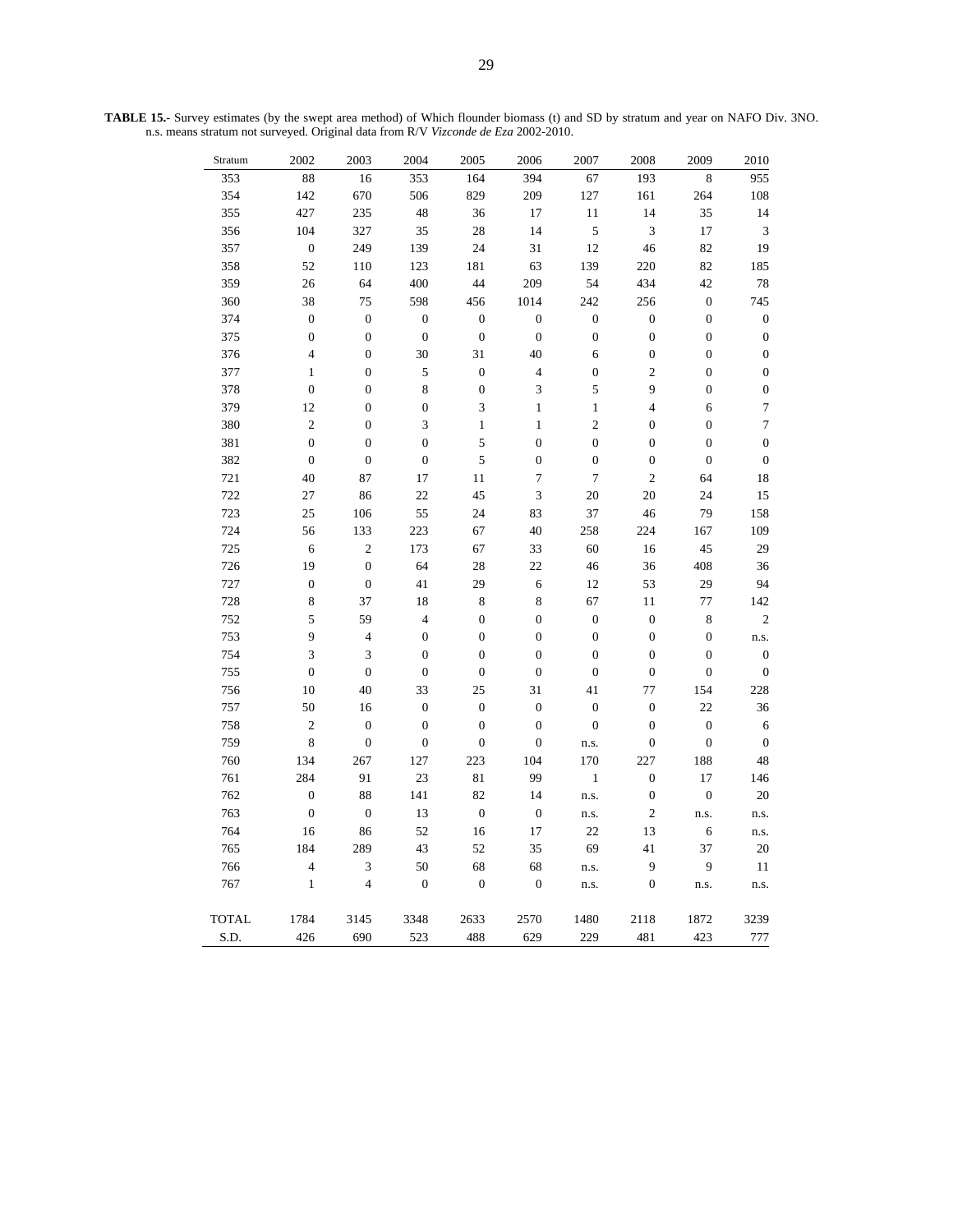|         |   | 2002         | 2003         | 2004         | 2005         | 2006         | 2007         | 2008         | 2009         | 2010         |
|---------|---|--------------|--------------|--------------|--------------|--------------|--------------|--------------|--------------|--------------|
| Males   | a | 0.0010       | 0.0016       | 0.0023       | 0.0022       | 0.0066       | 0.0013       | 0.0010       | 0.0015       | 0.0025       |
|         |   | $E = 0.1560$ | $E = 0.1086$ | $E = 0.2776$ | $E = 0.1856$ | $E = 0.4366$ | $E = 0.1351$ | $E = 0.1775$ | $E = 0.2014$ | $E = 0.1923$ |
|         | b | 3.4929       | 3.3691       | 3.2798       | 3.2876       | 2.9782       | 3.4493       | 3.5092       | 3.3979       | 3.2594       |
|         |   | $E = 0.0440$ | $E = 0.0318$ | $E = 0.0809$ | $E = 0.0574$ | $E = 0.1313$ | $E = 0.0400$ | $E = 0.0515$ | $E = 0.0595$ | $E = 0.0562$ |
|         |   | $R2 = 0.996$ | $R2 = 0.997$ | $R2 = 0.982$ | $R2 = 0.991$ | $R2 = 0.941$ | $R2 = 0.997$ | $R2 = 0.994$ | $R2 = 0.991$ | $R2 = 0.992$ |
|         |   | $N=196$      | $N = 284$    | $N = 254$    | $N=198$      | $N = 255$    | $N = 206$    | $N = 186$    | $N = 163$    | $N = 193$    |
| Females | a | 0.0008       | 0.0017       | 0.0018       | 0.0014       | 0.0015       | 0.0006       | 0.0016       | 0.0011       | 0.0016       |
|         |   | $E = 0.1576$ | $E = 0.1149$ | $E = 0.2106$ | $E = 0.1542$ | $E = 0.1898$ | $E = 0.2700$ | $E = 0.1032$ | $E = 0.1242$ | $E = 0.2761$ |
|         | h | 3.5660       | 3.3552       | 3.3483       | 3.4245       | 3.3950       | 3.6648       | 3.3855       | 3.4793       | 3.3859       |
|         |   | $E = 0.0446$ | $E = 0.0332$ | $E = 0.0589$ | $E = 0.0456$ | $E = 0.0552$ | $E = 0.0769$ | $E = 0.0291$ | $E = 0.0356$ | $E = 0.0779$ |
|         |   | $R2 = 0.994$ | $R2 = 0.996$ | $R2 = 0.988$ | $R2 = 0.992$ | $R2 = 0.989$ | $R2 = 0.984$ | $R2 = 0.997$ | $R2 = 0.997$ | $R2 = 0.983$ |
|         |   | $N = 258$    | $N = 376$    | $N = 344$    | $N = 289$    | $N = 370$    | $N = 343$    | $N = 355$    | $N = 232$    | $N = 327$    |
| Indet.  | a | 0.0008       | 0.0017       | 0.0019       | 0.0015       | 0.0025       | 0.0013       | 0.0012       | 0.0049       | 0.0022       |
|         |   | $E = 0.1673$ | $E = 0.0787$ | $E = 0.1527$ | $E = 0.1330$ | $E = 0.1837$ | $E = 0.1605$ | $E = 0.0928$ | $E = 0.4298$ | $E = 0.2230$ |
|         | b | 3.5570       | 3.3650       | 3.3502       | 3.4104       | 3.2651       | 3.4524       | 3.4525       | 3.0599       | 3.3019       |
|         |   | $E = 0.0493$ | $E = 0.0228$ | $E = 0.0441$ | $E = 0.0400$ | $E = 0.0543$ | $E = 0.0461$ | $E = 0.0269$ | $E = 0.1269$ | $E = 0.0641$ |
|         |   | $R2 = 0.992$ | $R2 = 0.998$ | $R2 = 0.992$ | $R2 = 0.994$ | $R2 = 0.988$ | $R2 = 0.993$ | $R2 = 0.997$ | $R2 = 0.940$ | $R2 = 0.986$ |
|         |   | $N = 522$    | $N = 666$    | $N = 607$    | $N = 546$    | $N = 632$    | $N = 555$    | $N = 546$    | $N = 397$    | $N = 520$    |

**TABLE 16.-** Length weight relationships in the calculation of Witch flounder biomass. The equation is Spanish Spring Surveys on NAFO Div. 3NO: 2002-2010.  $Weight = a(l+0.5)^b$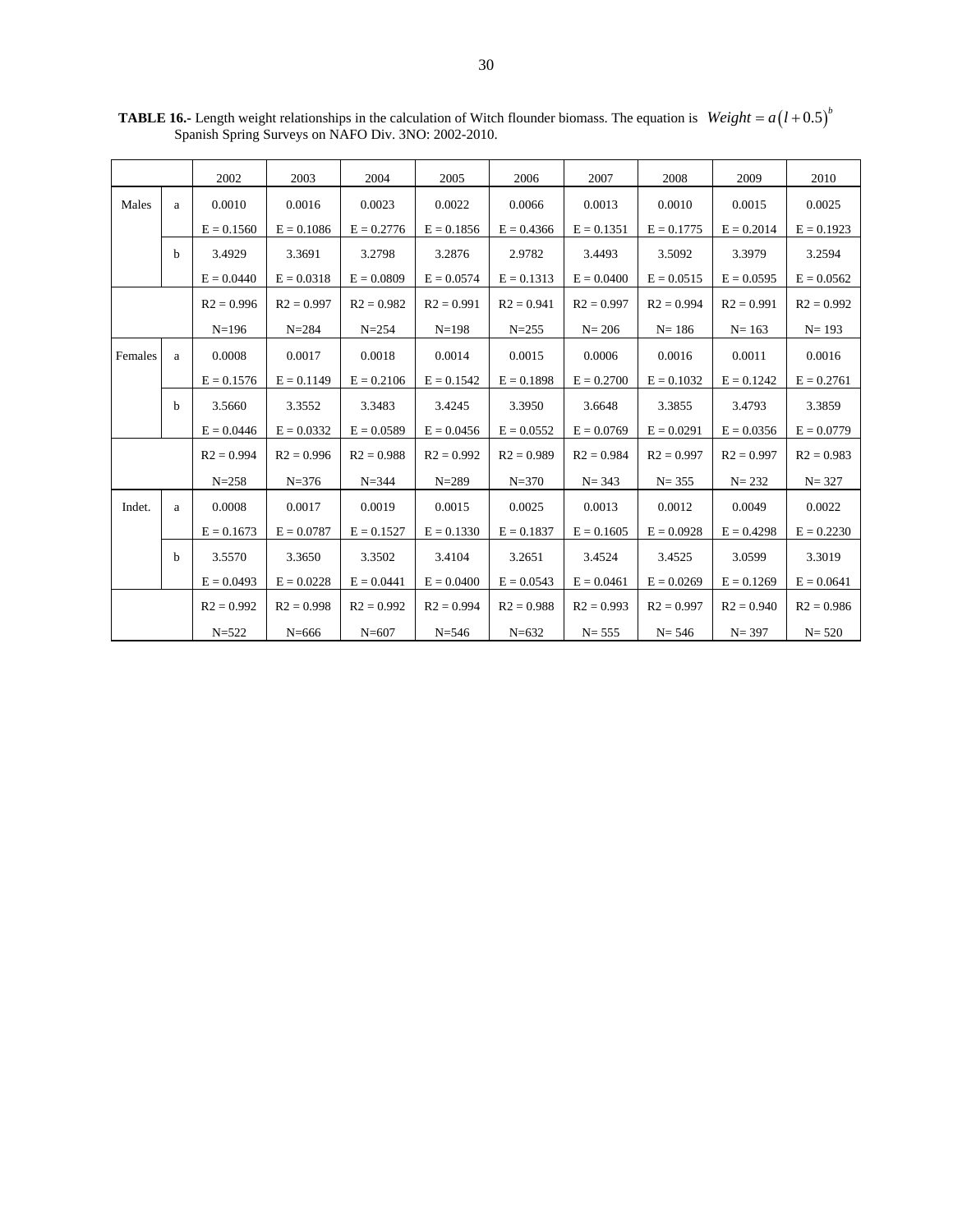**TABLE 17.-** Witch flounder length distribution per haul mean catches by sex and year. Number per stratified mean catches. Spanish Spring Survey on NAFO 3NO: 2002-2010. Indet. means indeterminate. Original data from R/V *Vizconde de Eza*.

|                   |                | 2002                       |    |                            | 2003           |                      |                            |              |                | 2004                 |                            |              | 2005      |                      |                     |              | 2006           |                            |                            |                     |
|-------------------|----------------|----------------------------|----|----------------------------|----------------|----------------------|----------------------------|--------------|----------------|----------------------|----------------------------|--------------|-----------|----------------------|---------------------|--------------|----------------|----------------------------|----------------------------|---------------------|
| Length (cm.)      |                | Males Females Indet. Total |    |                            |                | Males Females Indet. |                            | Total        |                | Males Females Indet. |                            | Total        |           | Males Females Indet. |                     | Total        |                | Males Females Indet. Total |                            |                     |
| $\overline{4}$    | 0.000          | 0.000                      |    | 0.000 0.000                | 0.000          | 0.000                | 0.000 0.000                |              | 0.000          | 0.000                | $0.000 \quad 0.000$        |              | 0.000     | 0.002                | 0.000               | 0.002        | 0.000          | 0.000                      |                            | 0.000 0.000         |
| 6                 | 0.000          | 0.000                      |    | 0.125 0.125                | 0.000          | 0.000                | $0.000 \quad 0.000$        |              | 0.000          | 0.000                | 0.005 0.005                |              | 0.000     | 0.000                | 0.016 0.016         |              | 0.000          | 0.000                      |                            | $0.000$ $0.000$     |
| 8                 | 0.000          | 0.006                      |    | 0.329 0.335                | 0.000          | 0.000                | $0.000 \quad 0.000$        |              | 0.000          | 0.000                | 0.166 0.166                |              | 0.117     | 0.097                | 0.287               | 0.501        | 0.005          | 0.000                      | 0.016 0.021                |                     |
| 10                | 0.000          | 0.003                      |    | 0.000 0.003                | 0.010          | 0.019                | $0.000 \quad 0.028$        |              | 0.000          | 0.000                | 0.039 0.039                |              | 0.055     | 0.089                | 0.200               | 0.344        | 0.000          | 0.000                      |                            | 0.000 0.000         |
| 12                | 0.000          | 0.000                      |    | 0.006 0.006                | 0.056          | 0.125                | 0.057 0.238                |              | 0.000          | 0.000                | 0.000 0.000                |              | 0.044     | 0.036                | 0.063 0.143         |              | 0.028          | 0.029                      |                            | 0.006 0.062         |
| 14                | 0.000          | 0.007                      |    | 0.000 0.007                | 0.015          | 0.061                | 0.000 0.077                |              | 0.011          | 0.002                | 0.000 0.013                |              | 0.217     | 0.118                | 0.024 0.360         |              | 0.115          | 0.101                      | 0.014 0.231                |                     |
| 16                | 0.000          | 0.011                      |    | 0.000 0.011                | 0.008          | 0.012                | 0.000 0.019                |              | 0.020          | 0.045                | $0.000 \quad 0.065$        |              | 0.029     | 0.042                | 0.000 0.072         |              | 0.072          | 0.091                      |                            | 0.004 0.166         |
| 18                | 0.000          | 0.014                      |    | 0.000 0.014                | 0.011          | 0.015                | $0.000 \quad 0.026$        |              | 0.061          | 0.056                | $0.000 \quad 0.116$        |              | 0.024     | 0.031                | 0.015               | 0.070        | 0.072          | 0.078                      |                            | 0.000 0.150         |
| 20                | 0.014          | 0.011                      |    | 0.000 0.025                | 0.006          | 0.012                | 0.000 0.018                |              | 0.073          | 0.082                | 0.000 0.155                |              | 0.045     | 0.045                | 0.000 0.090         |              | 0.021          | 0.022                      |                            | 0.000 0.043         |
| 22                | 0.062          | 0.011                      |    | 0.000 0.074                | 0.020          | 0.025                | 0.000 0.045                |              | 0.034          | 0.031                | 0.000 0.065                |              | 0.067     | 0.090                | 0.000 0.158         |              | 0.035          | 0.029                      |                            | 0.000 0.065         |
| 24                | 0.040          | 0.078                      |    | 0.000 0.118                | 0.095          | 0.059                | 0.000 0.155                |              | 0.033          | 0.015                | 0.000 0.048                |              | 0.066     | 0.081                | 0.000 0.147         |              | 0.061          | 0.052                      |                            | 0.000 0.112         |
| 26                | 0.074          | 0.176                      |    | 0.000 0.251                | 0.225          | 0.240                | 0.000 0.465                |              | 0.121          | 0.087                | $0.000 \quad 0.208$        |              | 0.172     | 0.144                |                     | 0.000 0.316  | 0.068          | 0.041                      |                            | 0.000 0.109         |
| 28                | 0.219          | 0.217                      |    | 0.000 0.436                | 0.374          | 0.496                | 0.000 0.870                |              | 0.224          | 0.278                | 0.000 0.502                |              | 0.361     | 0.226                | 0.000 0.587         |              | 0.175          | 0.236                      |                            | 0.000 0.410         |
| 30                | 0.240          | 0.256                      |    | 0.000 0.496                | 0.580          | 0.772                | 0.000 1.352                |              | 0.373          | 0.543                | 0.000 0.916                |              | 0.474     | 0.507                | 0.000 0.981         |              | 0.304          | 0.324                      |                            | 0.000 0.627         |
| 32                | 0.302          | 0.370                      |    | 0.000 0.672                | 0.572          | 0.493                | 0.000                      | 1.065        | 0.629          | 0.624                | 0.000 1.253                |              |           | 0.570 0.525          | 0.000               | 1.095        |                | 0.414 0.338                |                            | 0.000 0.752         |
| 34                | 0.399          | 0.382                      |    | 0.000 0.780                | 0.495          | 0.480                | 0.000 0.975                |              | 0.635          | 0.800                | 0.000 1.435                |              | 0.626     | 0.510                |                     | 0.000 1.136  | 0.331          | 0.305                      |                            | $0.000 \quad 0.636$ |
| 36                | 0.388<br>0.344 | 0.387<br>0.361             |    | 0.000 0.775<br>0.000 0.706 | 0.455<br>0.571 | 0.482<br>0.629       | 0.000 0.936<br>0.000 1.200 |              | 0.599<br>0.726 | 0.643<br>0.695       | 0.000 1.243<br>0.000 1.420 |              | 0.401     | 0.491 0.658<br>0.559 | 0.000 1.149         | 0.000 0.960  | 0.484<br>0.518 | 0.391<br>0.395             | 0.000 0.875<br>0.000 0.913 |                     |
| 38                | 0.213          | 0.292                      |    | 0.000 0.505                | 0.446          | 0.452                | 0.000 0.898                |              | 0.322          | 0.577                | 0.000 0.899                |              | 0.236     | 0.483                | 0.000 0.718         |              | 0.438          | 0.625                      | 0.000 1.063                |                     |
| 40<br>42          | 0.198          | 0.331                      |    | 0.000 0.528                | 0.283          | 0.486                | 0.000 0.769                |              | 0.172          | 0.511                | 0.000 0.683                |              | 0.113     | 0.560                | 0.000 0.673         |              | 0.179          | 0.719                      |                            | 0.000 0.898         |
| 44                | 0.083          | 0.224                      |    | 0.000 0.307                | 0.181          | 0.407                | 0.000 0.589                |              | 0.086          | 0.448                | 0.000 0.534                |              |           | 0.050 0.374          | 0.000 0.424         |              | 0.046          | 0.556                      |                            | 0.000 0.602         |
| 46                | 0.017          | 0.130                      |    | 0.000 0.147                | 0.040          | 0.227                | 0.000 0.267                |              | 0.037          | 0.290                | 0.000 0.327                |              | 0.000     | 0.162                | $0.000 \quad 0.162$ |              | 0.014          | 0.432                      |                            | 0.000 0.446         |
| 48                | 0.002          | 0.117                      |    | 0.000 0.119                | 0.044          | 0.158                | 0.000 0.201                |              | 0.028          | 0.194                | 0.000 0.222                |              | 0.000     | 0.104                | 0.000 0.104         |              | 0.000          | 0.088                      |                            | 0.000 0.088         |
| 50                | 0.000          | 0.035                      |    | 0.000 0.035                | 0.013          | 0.084                | 0.000 0.097                |              | 0.000          | 0.081                | 0.000 0.081                |              | 0.000     | 0.065                | 0.000 0.065         |              | 0.000          | 0.037                      |                            | 0.000 0.037         |
| 52                | 0.000          | 0.029                      |    | 0.000 0.029                | 0.000          | 0.082                | 0.000 0.082                |              | 0.000          | 0.020                | $0.000 \quad 0.020$        |              | $0.000\,$ | 0.030                | 0.000 0.030         |              | 0.005          | 0.009                      |                            | 0.000 0.014         |
| 54                | 0.006          | 0.007                      |    | 0.000 0.013                | 0.000          | 0.027                | 0.000 0.027                |              | 0.000          | 0.035                | 0.000 0.035                |              | 0.000     | 0.013                | 0.000 0.013         |              | 0.000          | 0.004                      |                            | 0.000 0.004         |
| 56                | 0.000          | 0.022                      |    | 0.000 0.022                | 0.000          | 0.021                | 0.000 0.021                |              | 0.000          | 0.005                | 0.000 0.005                |              | 0.000     | 0.006                | $0.000 \quad 0.006$ |              | 0.000          | 0.008                      |                            | 0.000 0.008         |
| 58                | 0.000          | 0.010                      |    | 0.000 0.010                | 0.000          | 0.000                | 0.000 0.000                |              | 0.000          | 0.025                | 0.000 0.025                |              | 0.000     | 0.000                | $0.000 \quad 0.000$ |              | 0.000          | 0.014                      |                            | 0.000 0.014         |
| 60                | 0.000          | 0.000                      |    | 0.000 0.000                | 0.000          | 0.000                | $0.000 \quad 0.000$        |              | 0.000          | 0.000                | $0.000 \quad 0.000$        |              | 0.000     | 0.013                | 0.000 0.013         |              | 0.000          | 0.013                      |                            | 0.000 0.013         |
| 62                | 0.000          | 0.000                      |    | 0.000 0.000                | 0.000          | 0.000                | 0.000                      | 0.000        | 0.000          | 0.000                | 0.000                      | 0.000        | 0.000     | 0.000                | 0.000               | 0.000        | 0.000          | 0.000                      |                            | 0.000 0.000         |
| 64                | 0.000          | 0.000                      |    | 0.000 0.000                | 0.000          | 0.000                | $0.000 \quad 0.000$        |              | 0.000          | 0.000                | $0.000 \quad 0.000$        |              | 0.000     | 0.000                | $0.000 \quad 0.000$ |              | 0.000          | 0.000                      |                            | 0.000 0.000         |
|                   |                |                            |    |                            |                |                      |                            |              |                |                      |                            |              |           |                      |                     |              |                |                            |                            |                     |
| Total             | 2.602          | 3.488                      |    | 0.459 6.548                | 4.499 5.864    |                      |                            | 0.057 10.420 | 4.182          | 6.088                |                            | 0.211 10.480 |           | 4.160 5.570          |                     | 0.605 10.336 | 3.384          | 4.937                      |                            | 0.040 8.360         |
| $No$ samples:     |                |                            |    | 55                         |                |                      |                            | 52           |                |                      |                            | 65           |           |                      |                     | 68           |                |                            |                            | 69                  |
| $N^{\circ}$ Ind.: | 469            | 604                        | 69 | 1142                       | 721            | 891                  | 7                          | 1619         | 631            | 925                  | 45                         | 1601         | 550       | 751                  | 106                 | 1407         | 420            | 634                        | 9                          | 1063                |
| Sampled catch:    |                |                            |    | 344                        |                |                      |                            | 560          |                |                      |                            | 517          |           |                      |                     | 362          |                |                            |                            | 351                 |
| Range:            |                |                            |    | $6 - 58$                   |                |                      |                            | $10 - 57$    |                |                      |                            | $7-59$       |           |                      |                     | $5 - 61$     |                |                            |                            | $8 - 60$            |
| Total catch:      |                |                            |    | 403                        |                |                      |                            | 626          |                |                      |                            | 517          |           |                      |                     | 394          |                |                            |                            | 352                 |
| Total hauls:      |                |                            |    | 125                        |                |                      |                            | 118          |                |                      |                            | 120          |           |                      |                     | 119          |                |                            |                            | 120                 |
|                   |                |                            |    |                            |                |                      |                            |              |                |                      |                            |              |           |                      |                     |              |                |                            |                            |                     |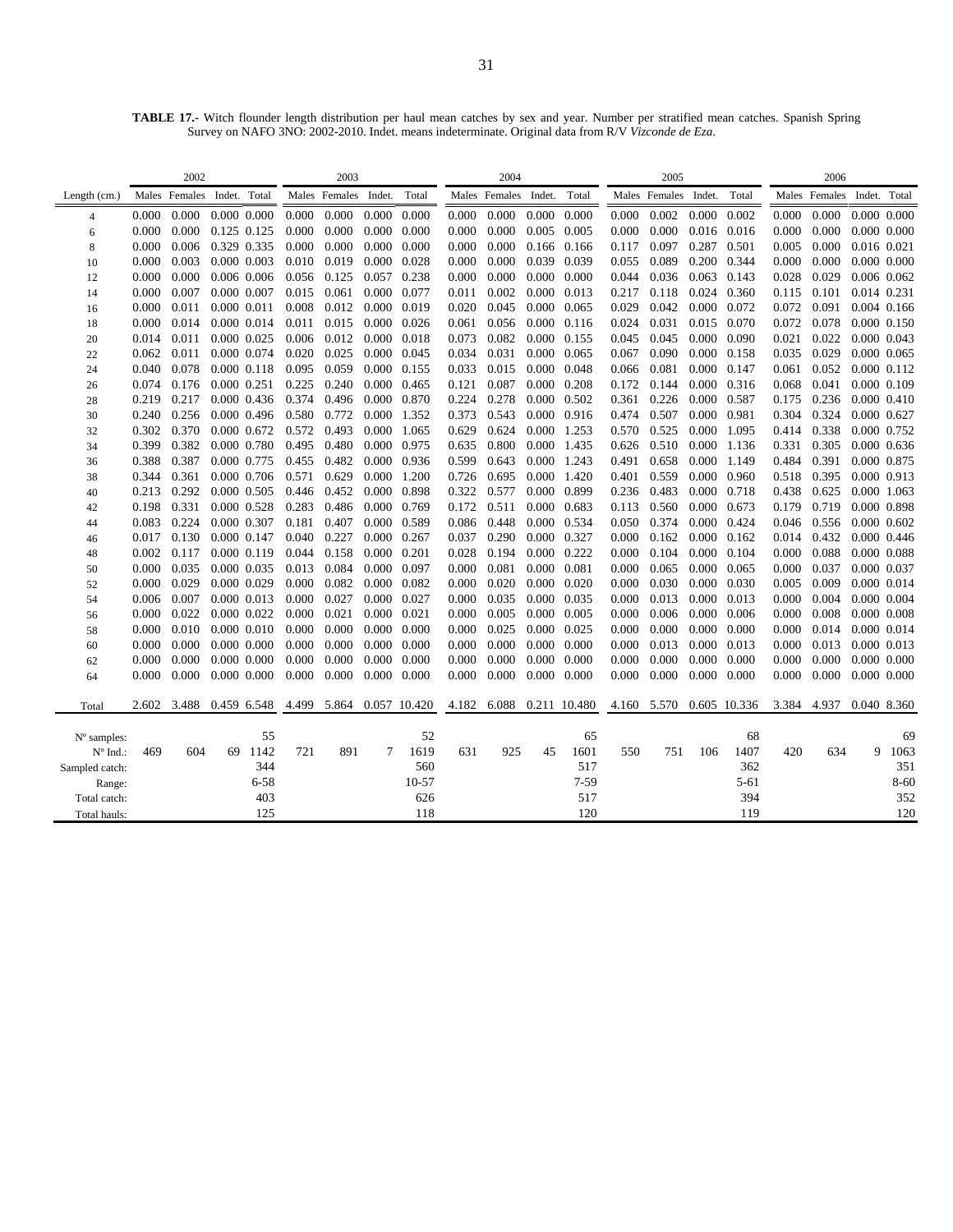|                |       | 2007                       |                 |          |       | 2008                       |                 |                 | 2009  |                            |                 |                 | 2010  |                            |                 |                 |
|----------------|-------|----------------------------|-----------------|----------|-------|----------------------------|-----------------|-----------------|-------|----------------------------|-----------------|-----------------|-------|----------------------------|-----------------|-----------------|
| Length $(cm.)$ |       | Males Females Indet. Total |                 |          |       | Males Females Indet. Total |                 |                 |       | Males Females Indet. Total |                 |                 |       | Males Females Indet. Total |                 |                 |
| 4              | 0.000 | 0.000                      | $0.000$ $0.000$ |          | 0.000 | 0.000                      |                 | $0.000$ $0.000$ | 0.000 | 0.000                      |                 | $0.000$ $0.000$ | 0.000 | 0.000                      |                 | 0.000 0.000     |
| 6              | 0.000 | 0.000                      | 0.006 0.006     |          | 0.000 | 0.000                      | 0.013 0.013     |                 | 0.000 | 0.000                      | $0.005$ $0.005$ |                 | 0.000 | 0.000                      | $0.000$ $0.000$ |                 |
| 8              | 0.014 | 0.008                      | 0.050 0.072     |          | 0.000 | 0.000                      |                 | 0.010 0.010     | 0.000 | 0.000                      |                 | 0.020 0.020     | 0.000 | 0.000                      | $0.000$ $0.000$ |                 |
| 10             | 0.000 | 0.000                      | 0.006 0.006     |          | 0.000 | 0.003                      | 0.004 0.007     |                 | 0.005 | 0.000                      |                 | 0.002 0.008     | 0.005 | 0.004                      | 0.000 0.008     |                 |
| 12             | 0.000 | 0.000                      | $0.000$ $0.000$ |          | 0.000 | 0.018                      |                 | 0.000 0.018     | 0.000 | 0.000                      |                 | $0.002$ $0.002$ | 0.018 | 0.028                      | 0.000 0.046     |                 |
| 14             | 0.000 | 0.000                      | 0.000 0.000     |          | 0.003 | 0.008                      | 0.000 0.011     |                 | 0.039 | 0.021                      | $0.005$ $0.065$ |                 | 0.015 | 0.027                      |                 | 0.000 0.042     |
| 16             | 0.000 | 0.004                      | 0.000 0.004     |          | 0.000 | 0.000                      | 0.000 0.000     |                 | 0.020 | 0.056                      |                 | 0.008 0.084     | 0.015 | 0.000                      | 0.000 0.015     |                 |
| 18             | 0.006 | 0.029                      | 0.000 0.035     |          | 0.003 | 0.000                      | 0.000 0.003     |                 | 0.009 | 0.037                      |                 | 0.000 0.046     | 0.004 | 0.012                      | 0.000 0.016     |                 |
| 20             | 0.013 | 0.020                      | 0.000 0.034     |          | 0.018 | 0.021                      | 0.000 0.039     |                 | 0.029 | 0.019                      |                 | $0.000$ $0.048$ | 0.016 | 0.011                      | 0.000 0.027     |                 |
| 22             | 0.032 | 0.041                      | 0.000 0.073     |          | 0.031 | 0.032                      | 0.000 0.063     |                 | 0.034 | 0.050                      |                 | 0.000 0.084     | 0.035 | 0.023                      |                 | 0.000 0.058     |
| 24             | 0.069 | 0.042                      | 0.000 0.111     |          | 0.066 | 0.037                      |                 | 0.000 0.104     | 0.068 | 0.138                      |                 | $0.000$ $0.206$ | 0.016 | 0.059                      | 0.000 0.074     |                 |
| 26             | 0.121 | 0.050                      | 0.000 0.171     |          | 0.063 | 0.045                      |                 | 0.000 0.108     | 0.068 | 0.124                      |                 | 0.000 0.192     | 0.080 | 0.061                      | 0.000 0.141     |                 |
| 28             | 0.153 | 0.148                      | 0.000 0.301     |          | 0.076 | 0.124                      |                 | 0.000 0.199     | 0.206 | 0.217                      |                 | 0.000 0.422     | 0.134 | 0.096                      | 0.000 0.231     |                 |
| 30             | 0.187 | 0.092                      | 0.000 0.278     |          | 0.150 | 0.133                      | 0.000 0.283     |                 | 0.241 | 0.263                      |                 | 0.000 0.504     | 0.171 | 0.141                      | 0.000 0.312     |                 |
| 32             | 0.180 | 0.220                      | 0.000 0.399     |          | 0.155 | 0.141                      | 0.000 0.295     |                 | 0.344 | 0.373                      |                 | 0.000 0.718     | 0.181 | 0.234                      | 0.000 0.415     |                 |
| 34             | 0.240 | 0.380                      | $0.000$ $0.620$ |          | 0.243 | 0.283                      |                 | 0.000 0.526     | 0.324 | 0.462                      |                 | 0.000 0.785     | 0.294 | 0.379                      | 0.000 0.673     |                 |
| 36             | 0.336 | 0.396                      | 0.000 0.732     |          | 0.365 | 0.220                      |                 | 0.000 0.586     | 0.355 | 0.432                      |                 | 0.000 0.786     | 0.775 | 0.513                      | 0.000 1.288     |                 |
| 38             | 0.188 | 0.420                      | 0.000 0.608     |          | 0.367 | 0.408                      | 0.000 0.775     |                 | 0.261 | 0.466                      | 0.000 0.727     |                 | 0.764 | 0.778                      | 0.000 1.542     |                 |
| 40             | 0.295 | 0.331                      | 0.000 0.626     |          | 0.332 | 0.368                      | 0.000 0.700     |                 | 0.174 | 0.371                      | 0.000 0.545     |                 | 0.534 | 0.718                      | 0.000 1.252     |                 |
| 42             | 0.090 | 0.317                      | 0.000 0.407     |          | 0.143 | 0.507                      |                 | 0.000 0.649     | 0.105 | 0.361                      |                 | 0.000 0.466     | 0.349 | 1.023                      | 0.000 1.371     |                 |
| 44             | 0.029 | 0.257                      | $0.000$ $0.286$ |          | 0.035 | 0.424                      | 0.000 0.459     |                 | 0.058 | 0.422                      |                 | 0.000 0.480     | 0.106 | 0.505                      | 0.000 0.611     |                 |
| 46             | 0.000 | 0.185                      | 0.000 0.185     |          | 0.007 | 0.282                      | 0.000 0.289     |                 | 0.009 | 0.124                      |                 | 0.000 0.134     | 0.028 | 0.406                      | 0.000 0.434     |                 |
| 48             | 0.000 | 0.040                      | 0.000 0.040     |          | 0.000 | 0.140                      |                 | 0.000 0.140     | 0.004 | 0.105                      |                 | 0.000 0.109     | 0.000 | 0.226                      | $0.000$ $0.226$ |                 |
| 50             | 0.000 | 0.039                      | 0.000 0.039     |          | 0.004 | 0.053                      |                 | 0.000 0.056     | 0.000 | 0.052                      |                 | $0.000$ $0.052$ | 0.000 | 0.125                      | 0.000 0.125     |                 |
| 52             | 0.000 | 0.021                      | 0.000 0.021     |          | 0.000 | 0.082                      | 0.000 0.082     |                 | 0.000 | 0.000                      |                 | 0.000 0.000     | 0.000 | 0.033                      | 0.000 0.033     |                 |
| 54             | 0.000 | 0.010                      | 0.000 0.010     |          | 0.000 | 0.024                      |                 | 0.000 0.024     | 0.000 | 0.014                      |                 | 0.000 0.014     | 0.000 | 0.005                      | 0.000 0.005     |                 |
| 56             | 0.000 | 0.000                      | $0.000$ $0.000$ |          | 0.000 | 0.012                      |                 | 0.000 0.012     | 0.000 | 0.000                      |                 | $0.000$ $0.000$ | 0.000 | 0.007                      | 0.000 0.007     |                 |
| 58             | 0.000 | 0.000                      | $0.000$ $0.000$ |          | 0.000 | 0.000                      | $0.000$ $0.000$ |                 | 0.000 | 0.000                      |                 | $0.000$ $0.000$ | 0.000 | 0.000                      | $0.000$ $0.000$ |                 |
| 60             | 0.000 | 0.000                      | 0.000 0.000     |          | 0.000 | 0.019                      | 0.000 0.019     |                 | 0.000 | 0.000                      |                 | $0.000$ $0.000$ | 0.000 | 0.000                      | $0.000$ $0.000$ |                 |
| 62             | 0.000 | 0.000                      | $0.000$ $0.000$ |          | 0.000 | 0.000                      | $0.000$ $0.000$ |                 | 0.000 | 0.000                      |                 | $0.000$ $0.000$ | 0.000 | 0.000                      |                 | $0.000$ $0.000$ |
| 64             | 0.000 | 0.000                      | $0.000$ $0.000$ |          | 0.000 | 0.000                      | $0.000$ $0.000$ |                 | 0.000 | 0.000                      |                 | $0.000$ $0.000$ | 0.000 | 0.000                      | $0.000$ $0.000$ |                 |
| Total          | 1.952 | 3.050                      | 0.061 5.063     |          | 2.061 | 3.384                      |                 | 0.027 5.472     | 2.352 | 4.107                      |                 | 0.043 6.502     | 3.538 | 5.411                      |                 | 0.000 8.949     |
|                |       |                            |                 |          |       |                            |                 |                 |       |                            |                 |                 |       |                            |                 |                 |
| $No$ samples:  |       |                            |                 | 56       |       |                            |                 | 52              |       |                            |                 | 44              |       |                            |                 | 48              |
| N° Ind.:       | 275   | 450                        | 11              | 736      | 315   | 496                        | 5               | 816             | 418   | 625                        |                 | 12 1055         | 350   | 609                        | $\mathbf{0}$    | 959             |
| Sampled catch: |       |                            |                 | 256      |       |                            |                 | 337             |       |                            |                 | 350             |       |                            |                 | 399             |
| Range:         |       |                            |                 | $7 - 55$ |       |                            |                 | $7 - 61$        |       |                            |                 | $6 - 55$        |       |                            |                 | 11-56           |
| Total catch:   |       |                            |                 | 256      |       |                            |                 | 343             |       |                            |                 | 401             |       |                            |                 | 410             |
| Total hauls:   |       |                            |                 | 110      |       |                            |                 | 122             |       |                            |                 | 109             |       |                            |                 | 95              |

**TABLE 17 (cont.).-** Witch flounder length distribution per haul mean catches by sex and year. Number per stratified mean catches. Spanish Spring Survey on NAFO 3NO: 2002-2010. Indet. means indeterminate. Original data from R/V *Vizconde de Eza*.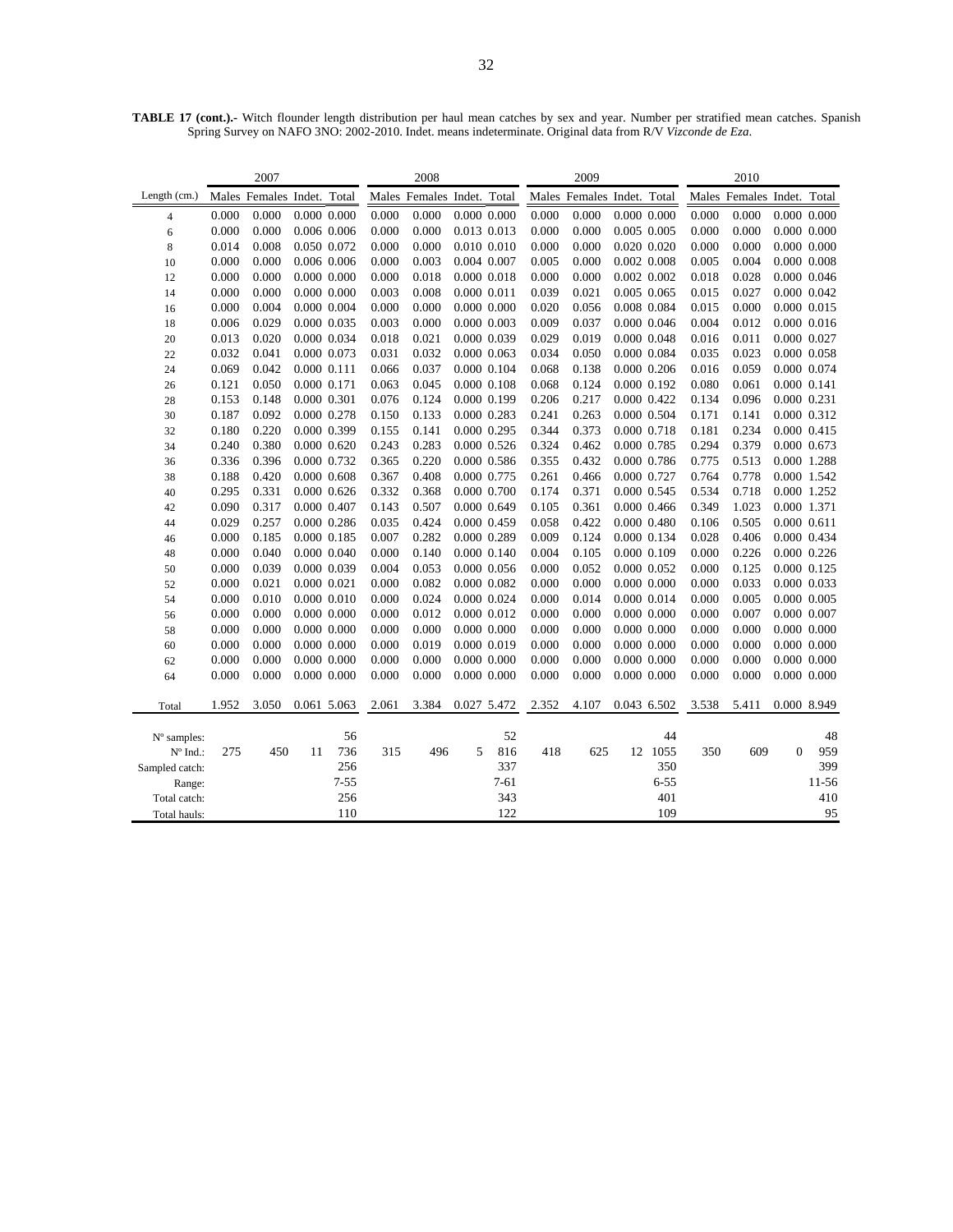

**FIGURE 1.-** Yellowtail flounder stratified mean catches in Kg and ±SD by year and mean number by year. Spanish Spring surveys on NAFO Div. 3NO: 1995-2010 (1995-2000 transformed data from C/V *Playa de Menduíña*; 2002-2010 original data from R/V *Vizconde de Eza*. In 2001, there are data from the two vessels).



**FIGURE 2.-** Yellowtail flounder biomass calculated by the swept area method in tons and ±SD by year. Spanish Spring surveys on NAFO Div. 3NO: 1995-2010 (1995-2000 transformed data from C/V *Playa de Menduíña*; 2002-2010 original data from R/V *Vizconde de Eza*. In 2001, there are data from the two vessels).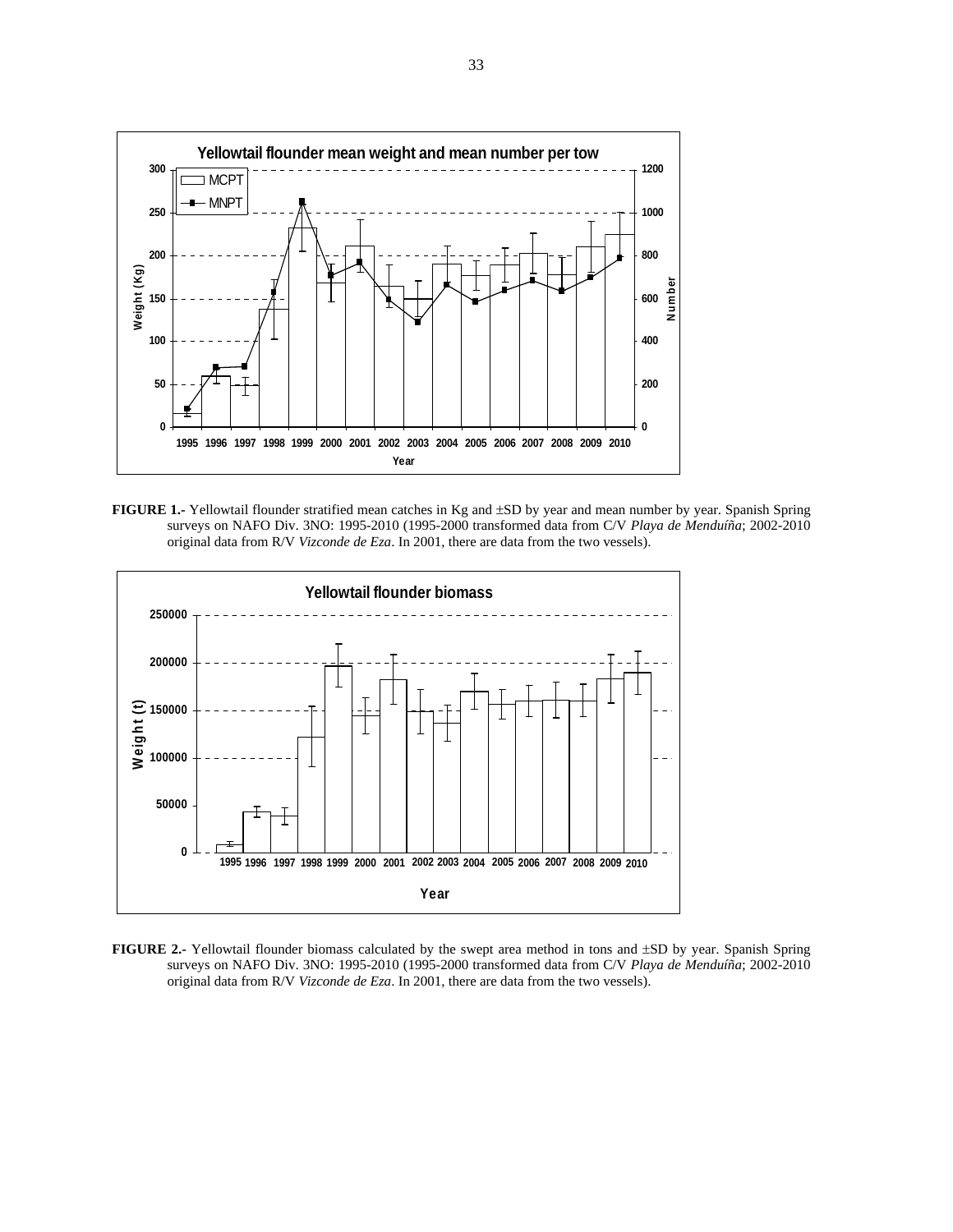

**FIGURE 3.-** Yellowtail flounder length distribution (cm) on NAFO 3NO: 1995-2010. Mean catches per tow numbers. 1995-2000 data are transformed data from C/V *Playa de Menduíña*, and 2002-2010 data are original from R/V *Vizconde de Eza*. In 2001, there are data from the two vessels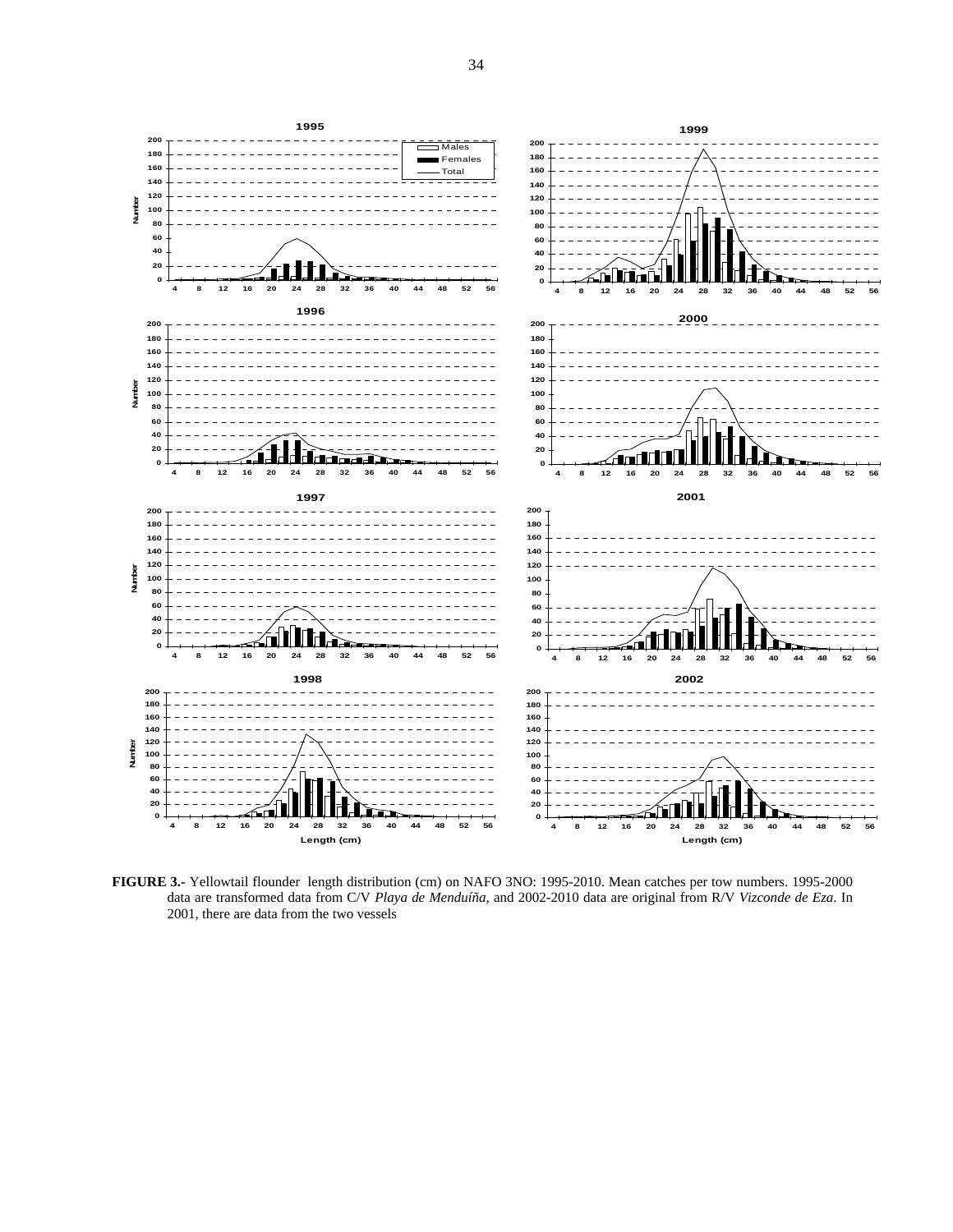

**FIGURE 3 (Cont.).-** Yellowtail flounder length distribution (cm) on NAFO 3NO: 1995-2010. Mean catches per tow numbers. 1995-2000 data are transformed data from C/V *Playa de Menduíña*, and 2002-2010 data are original from R/V *Vizconde de Eza*. In 2001, there are data from the two vessels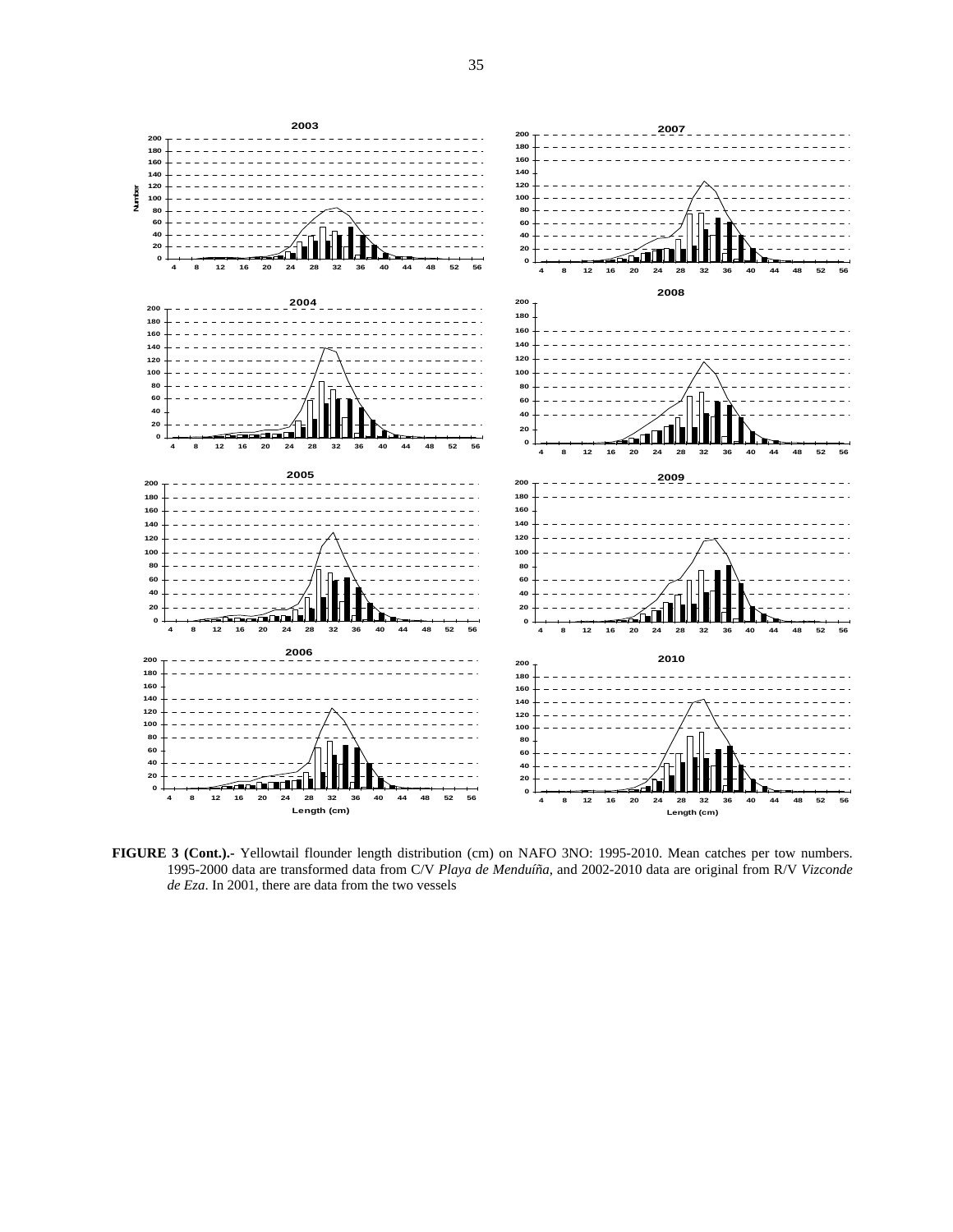

**FIGURE 4.-** Yellowtail flounder mean catches per tow length distribution (cm) on NAFO 3NO: 1995-2010.



**FIGURE 5.-** Redfish stratified mean catches in Kg and  $\pm$ SD by year and mean number by year. Spanish Spring surveys on NAFO Div. 3NO: 1997-2010 (1997-2000 transformed data from C/V *Playa de Menduíña*; 2002-2010 original data from R/V *Vizconde de Eza*. In 2001, there are data from the two vessels).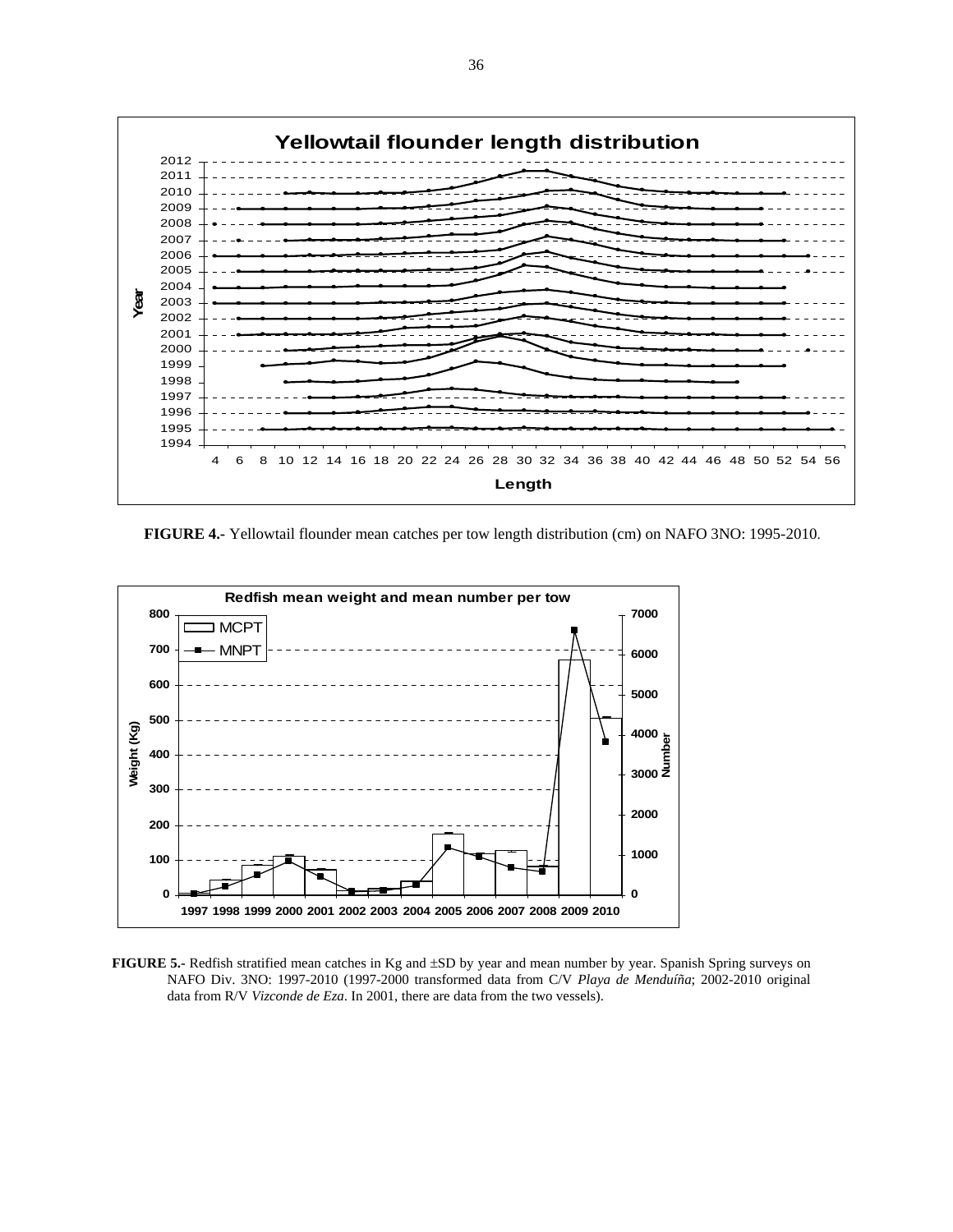

**FIGURE 6.-** Redfish biomass calculated by the swept area method in tons and ±SD by year. Spanish Spring surveys on NAFO Div. 3NO: 1997-2010 (1997-2000 transformed data from C/V *Playa de Menduíña*; 2002-2010 original data from R/V *Vizconde de Eza*. In 2001, there are data from the two vessels).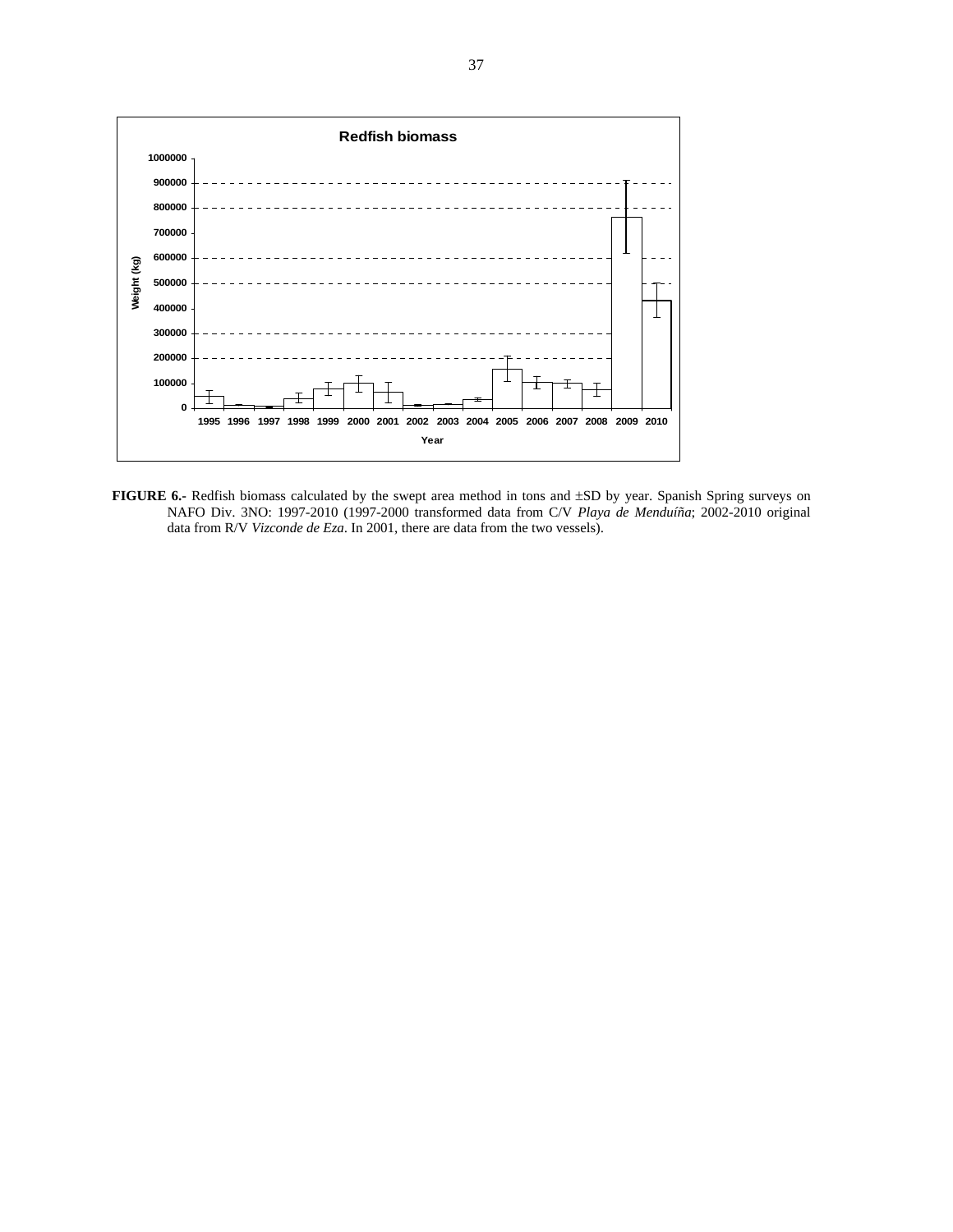$\overline{\square}$ Mal FemalesTotal**Number** ž 10 12 14 16 18 20 4 6 8 10 12 14 16 18 20 22 24 26 28 30 32 34 36 4 6 8 10 12 14 16 18 20 22 24 26 28 30 32 34 36 38 40 42 44 46 48 50 52 **Number**  $\frac{5}{2}$  ∕⊾∏∟े≥ تمكك 14 16 18 20 22 24 26 28 30 32 34 36 38 40 42 44 46 48 50 52 12 14 16 18 20 22 24 26 4 6 8 10 12 14 16 18 20 22 24 26 28 30 32 34 36 38 40 42 44 **Number** ž. ≪n Do 4 6 8 10 12 14 16 18 20 22 24 26 28 30 32 34 36 38 40 42 44 46 48 50 52 4 6 8 10 12 14 16 18 20 22 24 26 28 30 32 34 36 38 40 42 44 4 6 8 10 12 14 16 18 20 22 24 26 28 30 32 34 36 38 40 42 44 46 48 50 52 **Number** £ 4 6 8 10 12 14 16 18 20 22 24 26 28 30 32 34  **6 8 10 12 14 16 18 20 22 24 26 28 30 32 34 36 38 40 42 44 46 48 50 52Length (cm)**16 18 20 22 24 26 28 30 32 34 36 38 40 42 44 46 48 50 5 **Number** ž 布 П., 4 6 8 10 12 14 16 18 20 22 24 26 28 30 32 34 36 38 40 42 44 46 48 50 52 **Length (cm)** 4 6 8 10 12 14 16 18 20 22 24 26 28 30 32 34 36 38 40 42 44 46 48 50 52

**FIGURE 7.-** Redfish length distribution (cm) on NAFO 3NO: 1997-2010. Mean catches per tow numbers. 1997-2000 data are transformed data from C/V *Playa de Menduíña*, and 2002-2010 data are original from R/V *Vizconde de Eza*. In 2001, there are data from the two vessels. The 2009 and 2010 graphs have a different y-axis upper limit.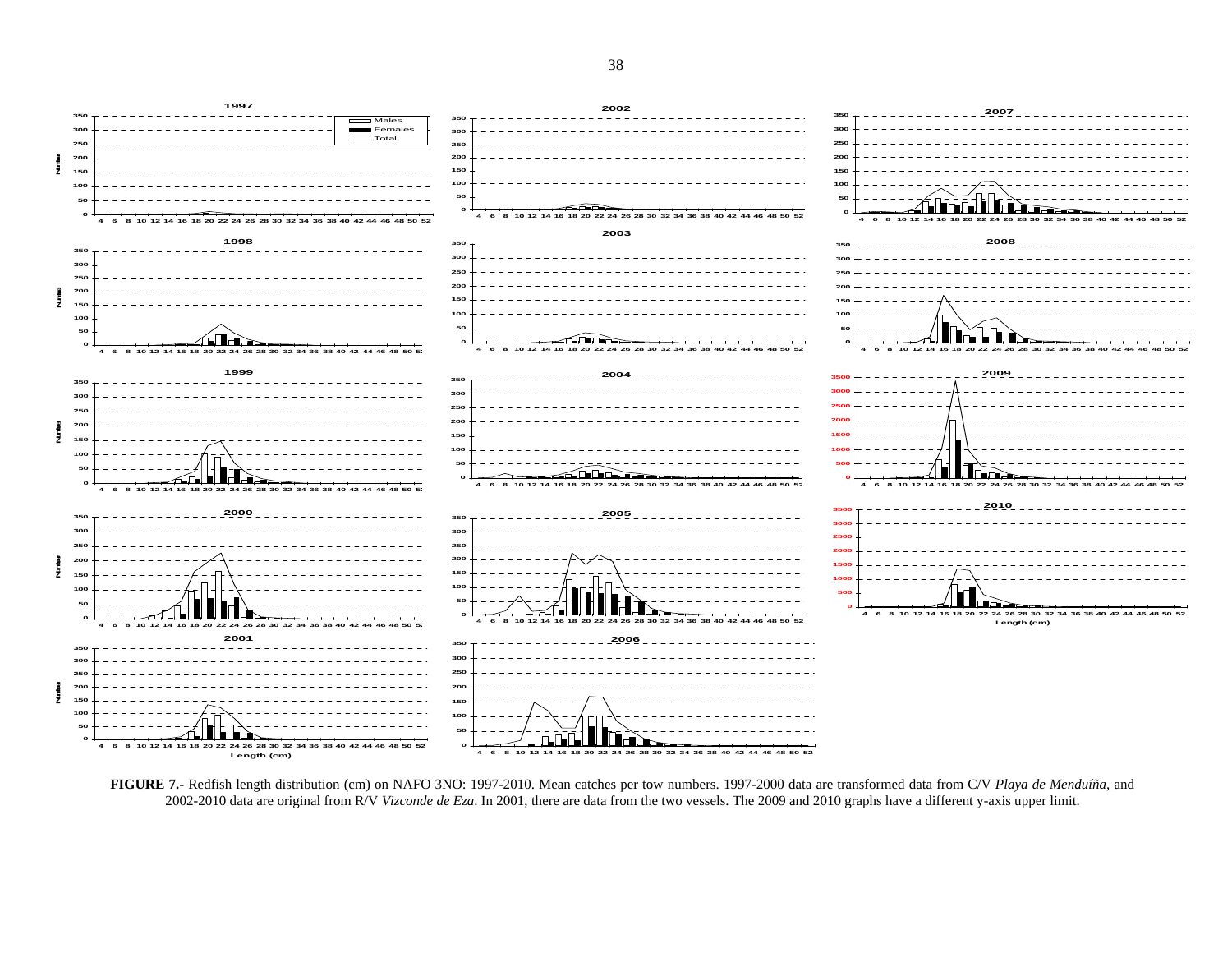

**FIGURE 8.-** Redfish mean catches per tow length distribution (cm) on NAFO 3NO: 1997-2010.



**FIGURE 9.-** Redfish mean catches per tow length distribution (cm) on NAFO 3NO: 1997-2008.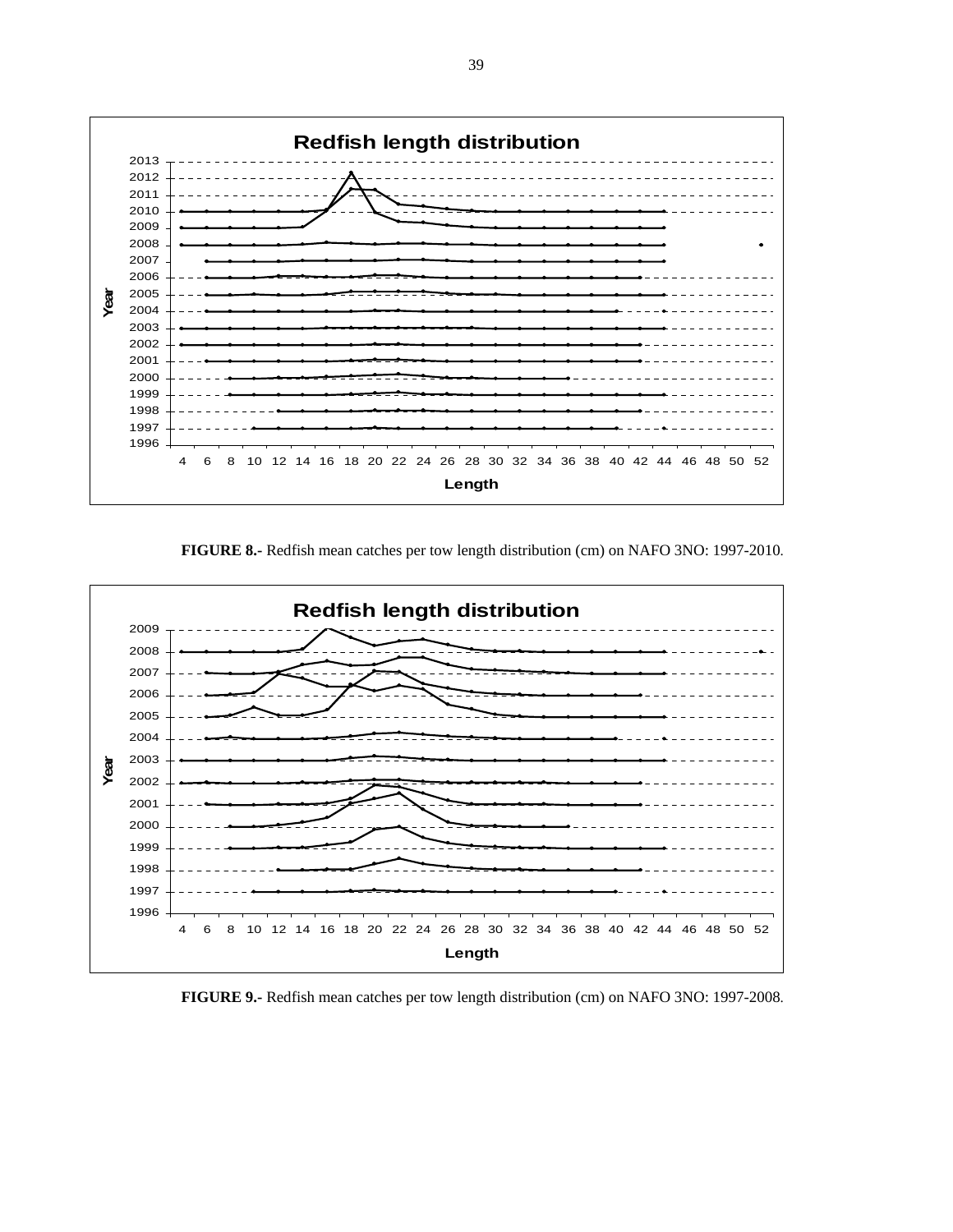

**FIGURE 10.-** Witch flounder stratified mean catches in Kg and ±SD by year and mean number by year. Spanish Spring surveys on NAFO Div. 3NO: 2002-2010. Original data from R/V *Vizconde de Eza*.



**FIGURE 11.-** Witch flounder biomass calculated by the swept area method in tons and ±SD by year. Spanish Spring surveys on NAFO Div. 3NO: 2002-2010. Original data from R/V *Vizconde de Eza*.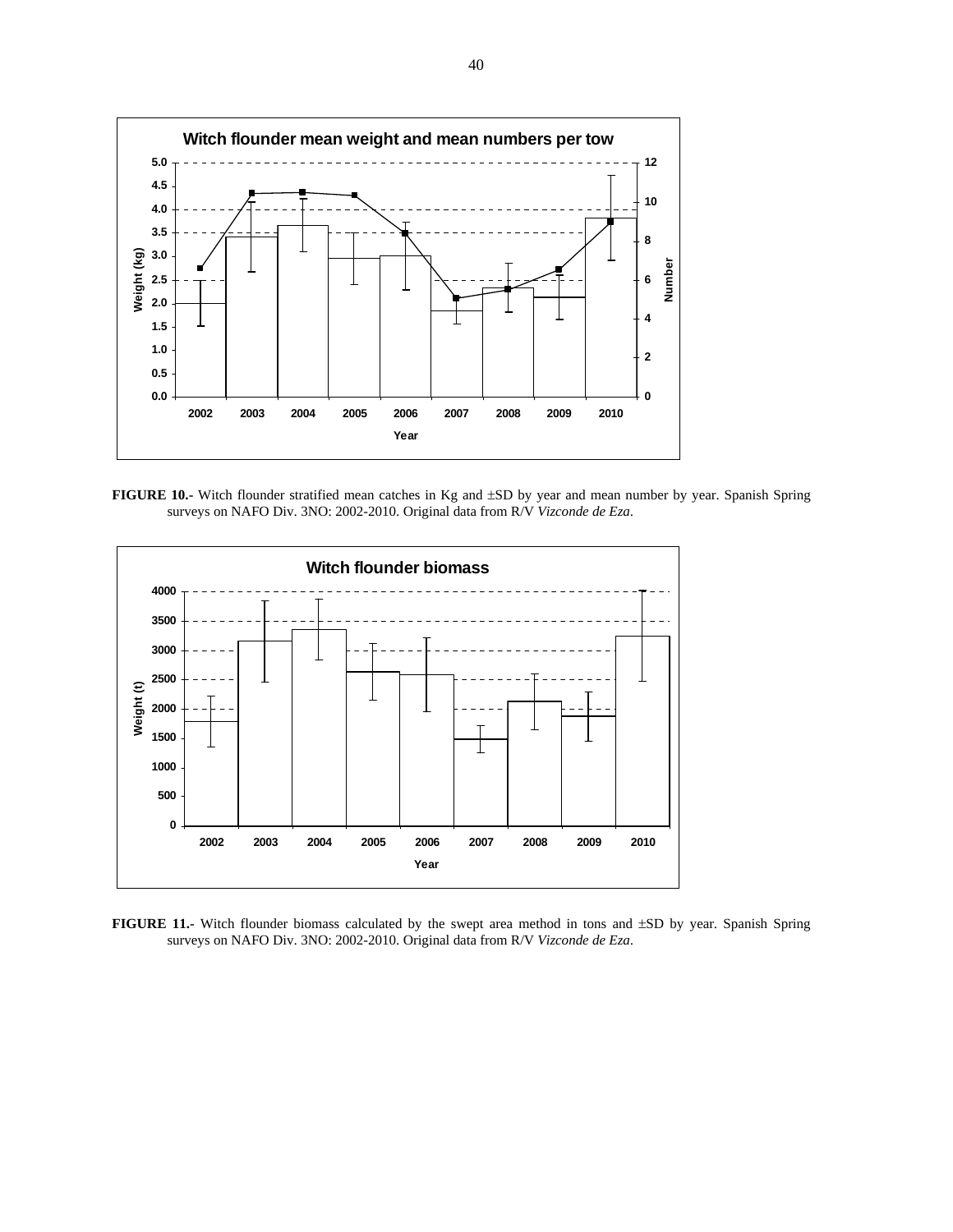

**FIGURE 12.-** Witch flounder length distribution (cm) on NAFO 3NO: 2002-2010. Mean catches per tow numbers. Original from R/V *Vizconde de Eza*.